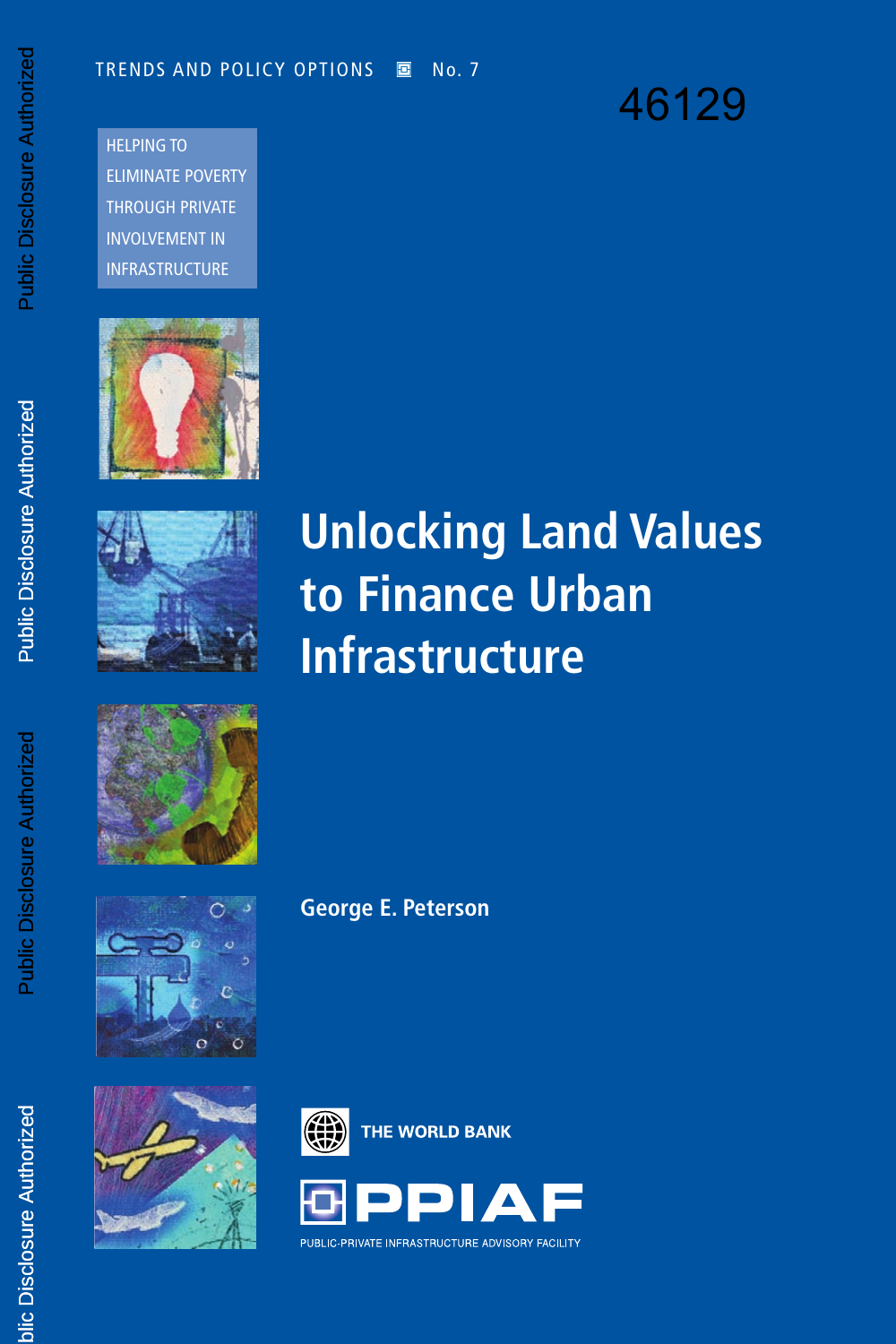## **Unlocking Land Values to Finance Urban Infrastructure**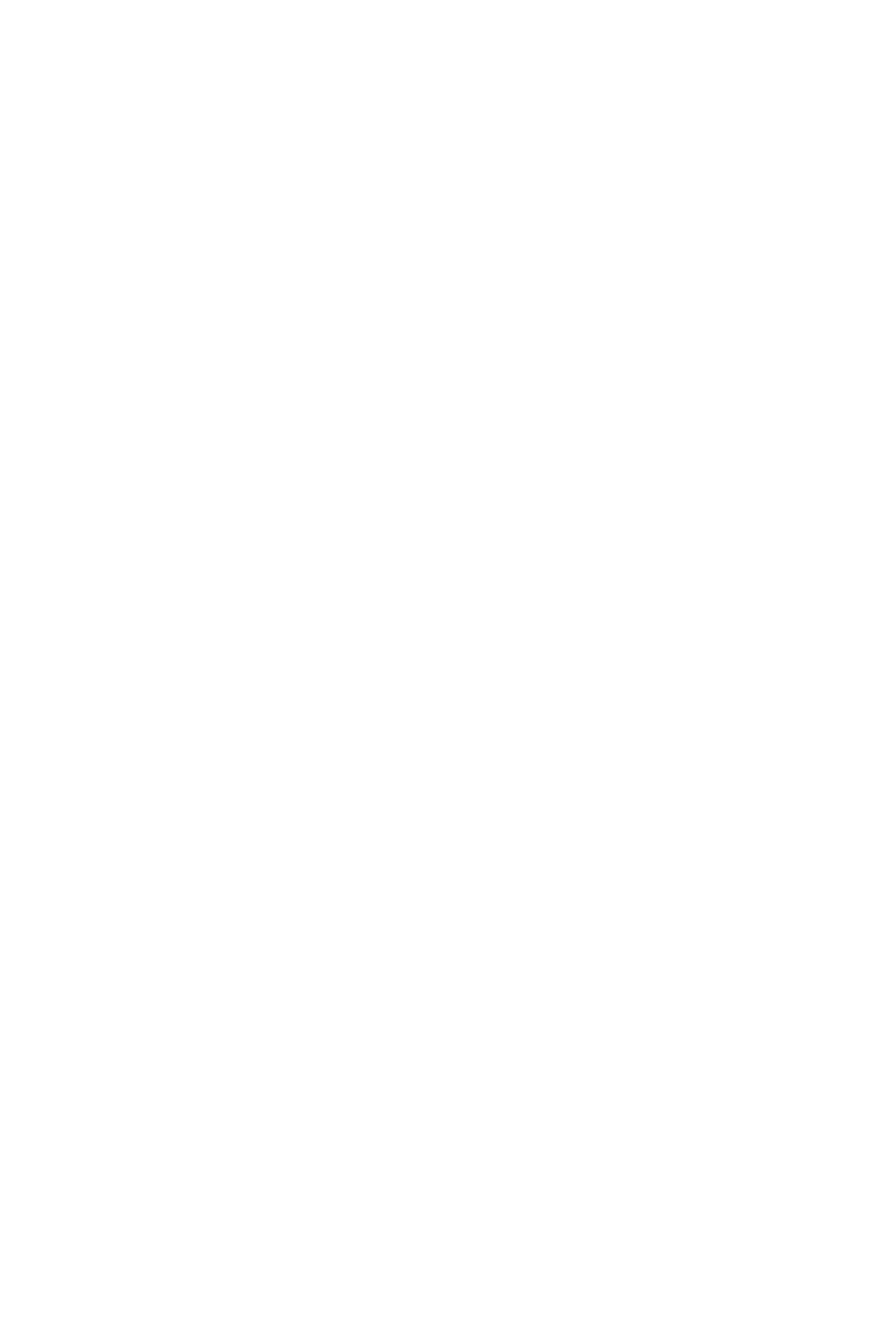TRENDS AND POLICY OPTIONS No. 7

HELPING TO ELIMINATE POVERTY THROUGH PRIVATE INVOLVEMENT IN INFRASTRUCTURE

# **Unlocking Land Values to Finance Urban Infrastructure**

George E. Peterson



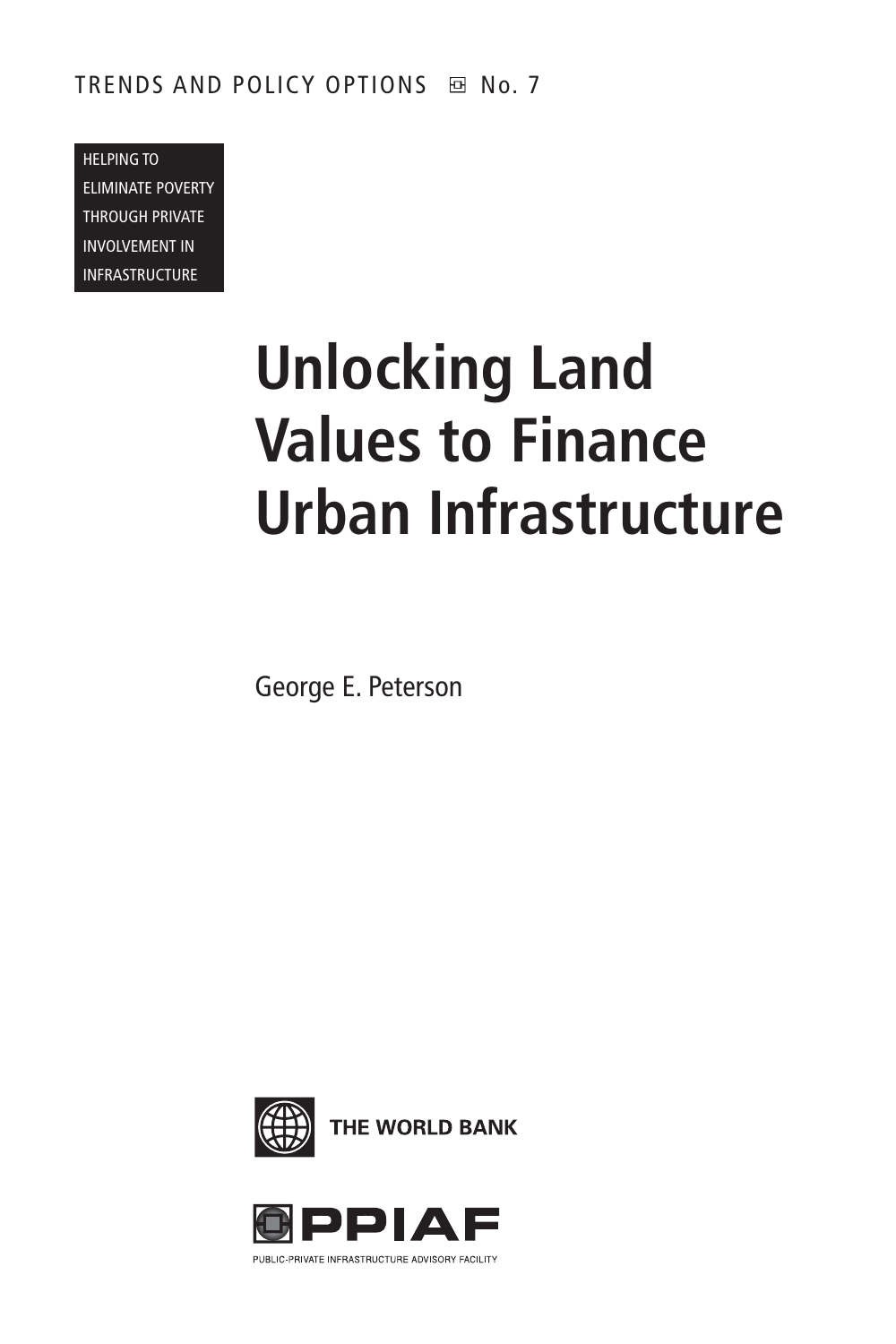© 2009 The International Bank for Reconstruction and Development / The World Bank 1818 H Street NW Washington DC 20433 Telephone: 202-473-1000 Internet: www.worldbank.org E-mail: feedback@worldbank.org

All rights reserved

1 2 3 4 12 11 10 09

This volume is a product of the staff of the International Bank for Reconstruction and Development / The World Bank. The findings, interpretations, and conclusions expressed in this volume do not necessarily reflect the views of the Executive Directors of The World Bank or the governments they represent.

The World Bank does not guarantee the accuracy of the data included in this work. The boundaries, colors, denominations, and other information shown on any map in this work do not imply any judgement on the part of The World Bank concerning the legal status of any territory or the endorsement or acceptance of such boundaries.

#### **Rights and Permissions**

The material in this publication is copyrighted. Copying and/or transmitting portions or all of this work without permission may be a violation of applicable law. The International Bank for Reconstruction and Development / The World Bank encourages dissemination of its work and will normally grant permission to reproduce portions of the work promptly.

For permission to photocopy or reprint any part of this work, please send a request with complete information to the Copyright Clearance Center Inc., 222 Rosewood Drive, Danvers, MA 01923, USA; telephone: 978-750-8400; fax: 978-750-4470; Internet: www.copyright.com.

All other queries on rights and licenses, including subsidiary rights, should be addressed to the Office of the Publisher, The World Bank, 1818 H Street NW, Washington, DC 20433, USA; fax: 202-522-2422; e-mail: pubrights@worldbank.org.

ISBN 978-0-8213-7709-3 eISBN: 978-0-8213-7710-9 DOI: 10.1596/978-0-8213-7709-3

#### **Library of Congress Cataloging-in-Publication Data**

Peterson, George E.

Unlocking land values to finance urban infrastructure / George E. Peterson.

p. cm. -- (Trends and policy options ; no. 7)

Includes bibliographical references and index.

ISBN 978-0-8213-7709-3 -- ISBN 978-0-8213-7710-9 (electronic)

1. Infrastructure (Economics)--Finance. 2. Public land sales. 3. Land use, Urban. I. World Bank. II. Public-Private Infrastructure Advisory Facility. III. Title.

HC79.C3P48 2008 333.1'6--dc22

2008037307

Cover: Naylor Design, Inc.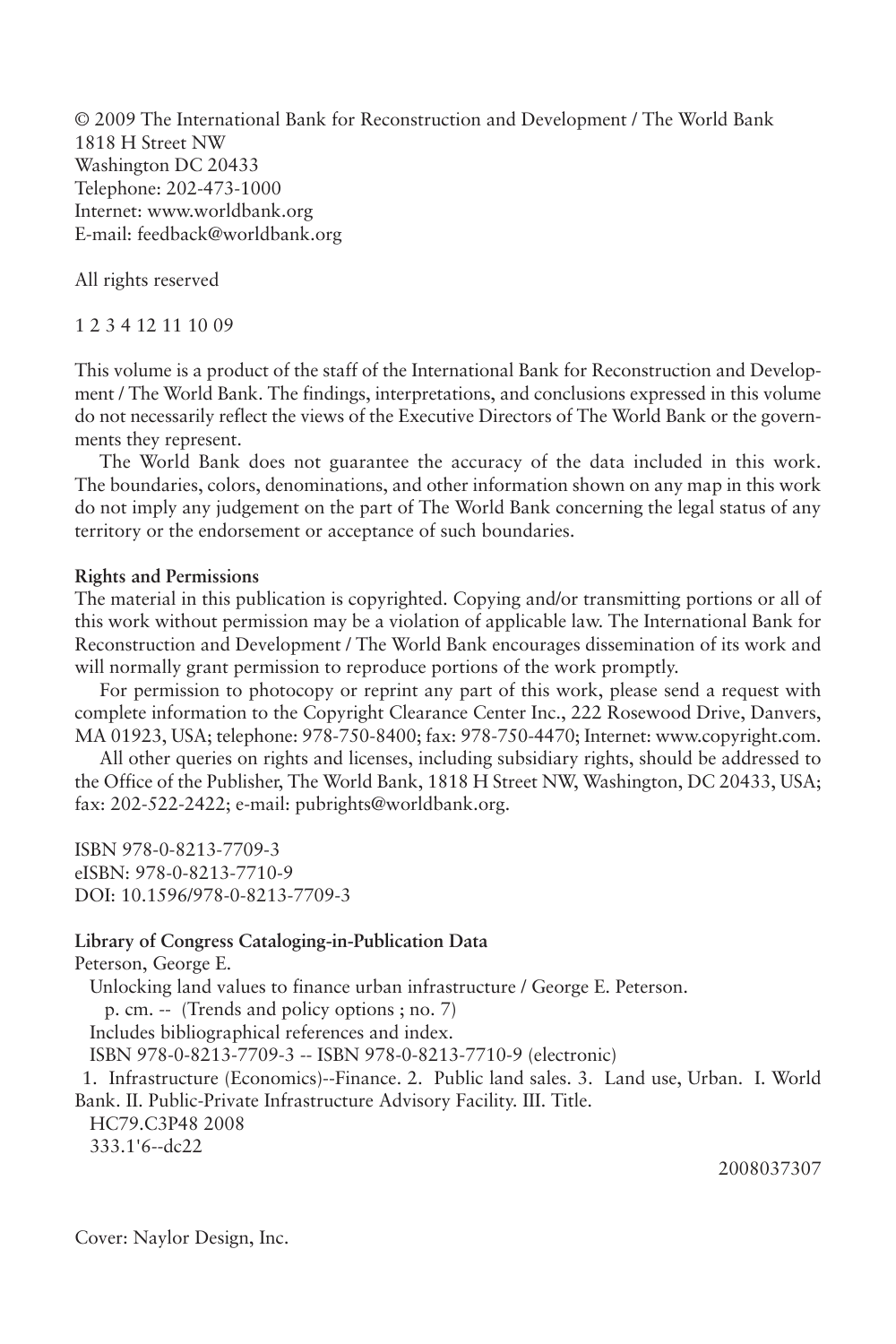## CONTENTS

|         | <b>FOREWORD</b>                                                                        | iх        |
|---------|----------------------------------------------------------------------------------------|-----------|
|         | <b>ACKNOWLEDGMENTS</b>                                                                 | xiii      |
|         | <b>ABOUT THE AUTHOR</b>                                                                | <b>XV</b> |
|         | <b>ABBREVIATIONS</b>                                                                   | xvii      |
|         | <b>OVERVIEW</b>                                                                        | 1         |
| $1_{-}$ | INTRODUCTION TO LAND-BASED FINANCING OF<br><b>URBAN INFRASTRUCTURE</b>                 | 17        |
|         | Subject of the Book                                                                    | 18        |
|         | Land-Based Infrastructure Finance and Public-Private<br>Partnership                    | 26        |
|         | The Risks of Land-Based Financing                                                      | 27        |
|         | Organization of the Book                                                               | 29        |
| 2.      | LINKING PRINCIPLES TO LAND-FINANCE INSTRUMENTS:<br><b>DEVELOPED-COUNTRY EXPERIENCE</b> | 31        |
|         | Benefit Capitalization and Value Capture                                               | 32        |
|         | Developer Exactions and Impact Fees                                                    | 45        |
|         | Land Asset Management and Land Sales                                                   | 48        |
|         | Lessons for Land Asset Management                                                      | 50        |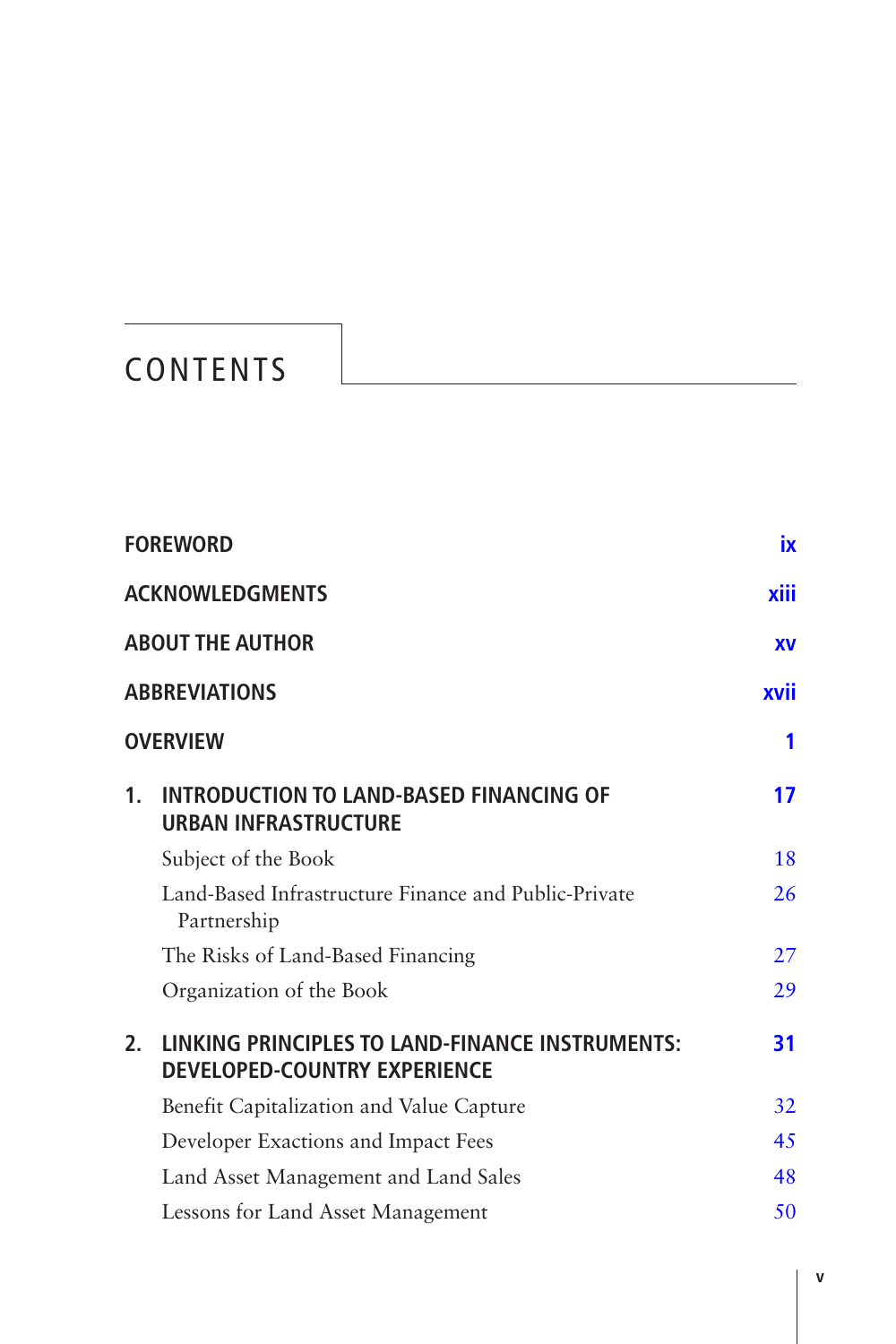| 3.  | <b>LAND-BASED INFRASTRUCTURE FINANCE IN</b><br><b>DEVELOPING COUNTRIES</b>                   | 55  |
|-----|----------------------------------------------------------------------------------------------|-----|
|     | Developer Investment in Infrastructure: New Cities in<br>Cairo, Egypt                        | 56  |
|     | Betterment Levies: Bogotá and Cali, Colombia                                                 | 61  |
|     | Value Capture via Land Sale for Major Projects: China and India                              | 64  |
|     | Sale of Development Rights: São Paulo, Brazil                                                | 76  |
|     | Developer Exactions and Impact Fees: Santiago, Chile                                         | 77  |
| 4   | <b>BALANCE SHEET ADJUSTMENTS AND LAND ASSET</b><br><b>MANAGEMENT</b>                         | 81  |
|     | Converting Municipally Owned Land to Municipal<br>Infrastructure                             | 82  |
|     | Municipal and State Land Sales: Istanbul, Turkey                                             | 84  |
|     | Transnet: Sale of the Victoria and Albert Waterfront in<br>South Africa                      | 86  |
|     | Mumbai Metropolitan Regional Development Authority:<br>Bandra-Kurla Complex in Mumbai, India | 90  |
|     | Land Auctions at the Urban Fringe: Cairo, Egypt                                              | 95  |
|     | Fort Bonifacio Land Sale and Development: Metro Manila,<br>the Philippines                   | 98  |
| 5   | <b>CONCLUSIONS, RECOMMENDATIONS, AND REFLECTIONS</b>                                         | 103 |
|     | Opportunities for Public Policy                                                              | 106 |
|     | Risks and Limitations to Land Financing                                                      | 110 |
|     | <b>REFERENCES</b>                                                                            | 113 |
|     | <b>INDEX</b>                                                                                 | 119 |
|     | <b>BOXES</b>                                                                                 |     |
| 2.1 | New Town Land Financing in Orestad, Denmark                                                  | 34  |
| 2.2 | Implementation of Betterment Levies in Poland and in<br>Sydney, Australia                    | 39  |
| 2.3 | Land Finance and the Reconstruction of Paris                                                 | 43  |
| 2.4 | Impact Fee System in Phoenix, Arizona                                                        | 47  |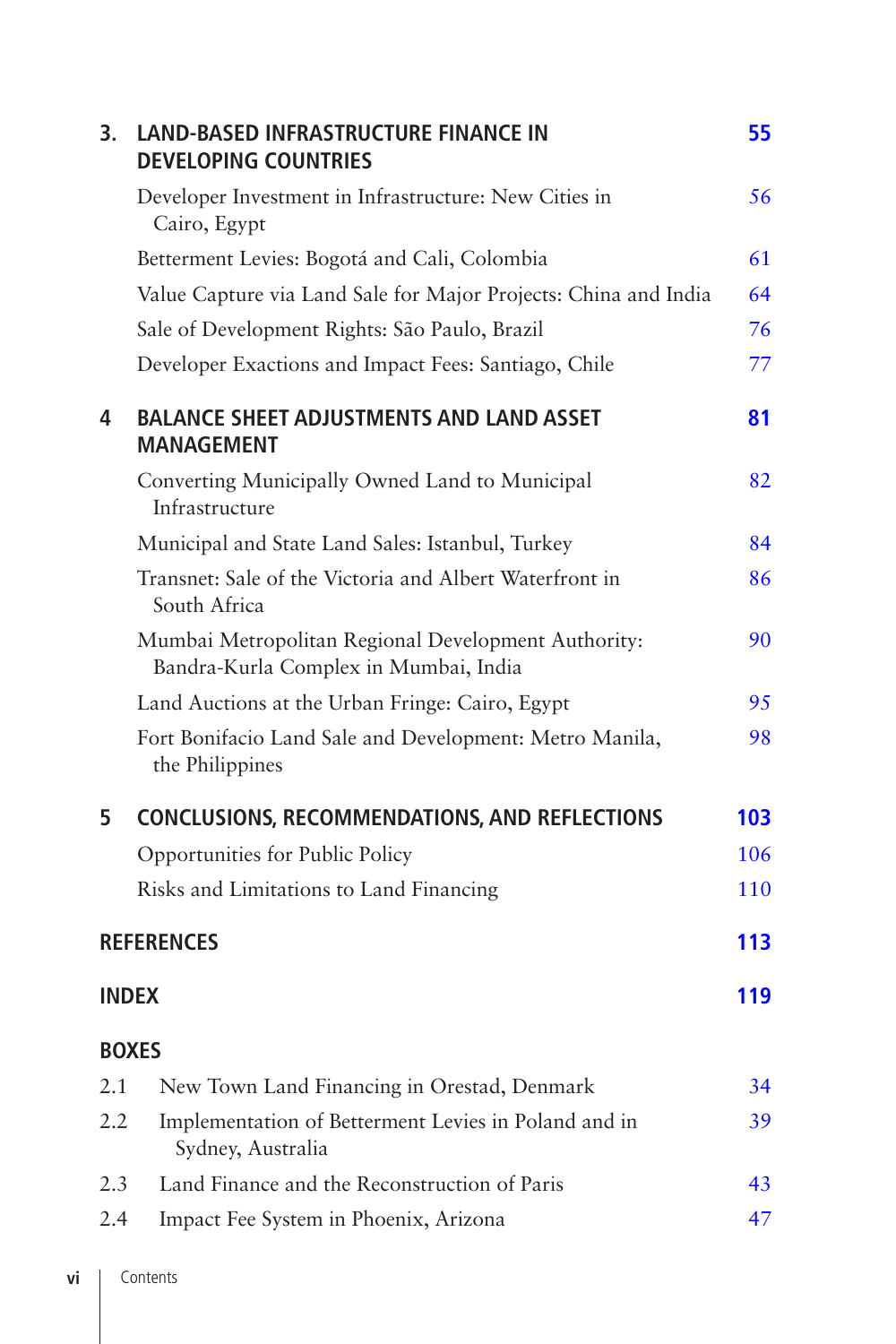| 2.5            | World Trade Center and Infrastructure Investment,<br>Port Authority of New York and New Jersey               |                |  |
|----------------|--------------------------------------------------------------------------------------------------------------|----------------|--|
| 3.1            | Madinaty: Infrastructure Development through<br>Public-Private Partnership in New Cairo, Egypt               | 60             |  |
| 3.2            | Proposed Valorización Program in Cali, Colombia                                                              | 65             |  |
| <b>TABLES</b>  |                                                                                                              |                |  |
| 1              | Magnitude of Land Financing in Select Projects of<br>Developing Countries                                    | $\overline{3}$ |  |
| $\overline{2}$ | Land-Financing Instruments                                                                                   | 14             |  |
| 1.1            | Representative Capital Budget                                                                                | 19             |  |
| 1.2            | Land-Value Gains and Infrastructure Costs in Recife, Brazil                                                  | 23             |  |
| 2.1            | Composition of Municipal Assets in Dallas, Texas                                                             | 49             |  |
| 3.1            | Share of Valorización in Municipal Revenues in Bogotá<br>and Cali, Colombia, 1980-90                         | 62             |  |
| 3.2            | Urban Airport Investment in India                                                                            | 69             |  |
| 3.3            | Rules for the Acquisition and Resale of Public Land<br>in Select Asian Locations                             | 72             |  |
| 4.1            | Importance of Land Assets in Changsha, Hunan Province,<br>China, 2002                                        | 83             |  |
| 4.2            | Public Property Sales in Istanbul, Turkey, 2003-07                                                           | 85             |  |
| 4.3            | Summary of the Project to Sell Victoria and Albert<br>Waterfront in South Africa                             | 87             |  |
| 4.4            | Summary of the Bandra-Kurla Complex Project in<br>Mumbai, India                                              | 92             |  |
| 4.5            | Land Sales by Mumbai Metropolitan Regional Development<br>Authority at Bandra-Kurla Complex in Mumbai, India | 93             |  |
| 4.6            | Summary of the Land Auction Project in Cairo, Egypt                                                          | 97             |  |
| 4.7            | Summary of the Fort Bonifacio Land Sale and Development<br>in Metro Manila, the Philippines                  | 99             |  |
| 5.1            | Magnitude of Land Financing in Select Projects of<br>Developing Countries                                    | 104            |  |
| 5.2            | Land-Financing Instruments                                                                                   | 108            |  |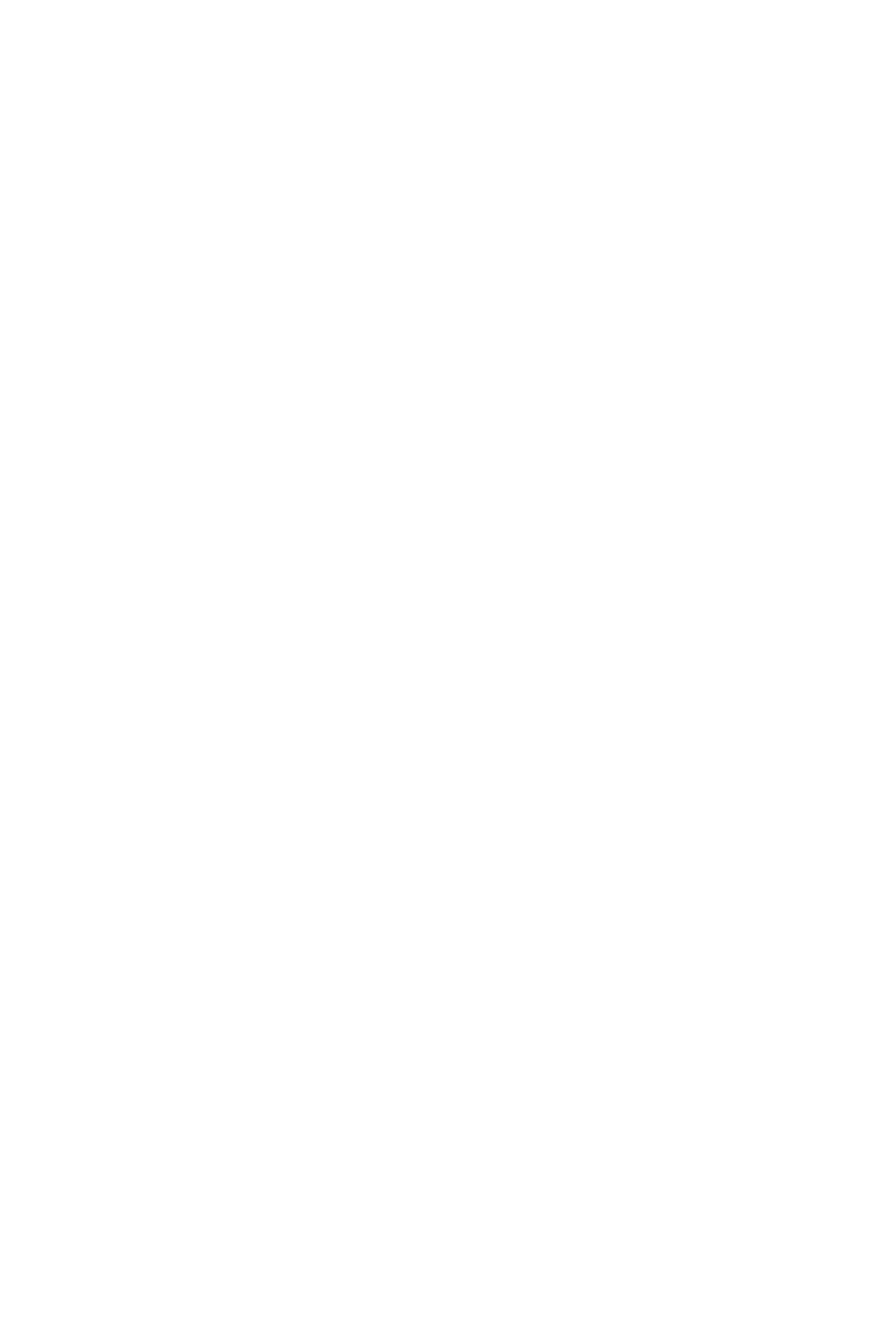### <span id="page-9-0"></span>**FOREWORD**

Urban growth throughout the developing world has created a challenge for financing infrastructure. Investment in infrastructure is needed to provide basic services for newly developed parts of urban areas. It is needed to meet the demand for a safer and more reliable water supply, higher standards for the removal and treatment of wastewater and solid waste, and the transportation requirements of a population whose expectations of mobility rise with household incomes. Infrastructure investment also is essential to the economic productivity of cities.

Traditionally, urban infrastructure has been financed from three sources: the operating savings of local governments, grants from higher levels of government, and borrowing. Each of these financing sources now faces constraints. Local budgets are hard pressed to finance basic operating services, including adequate maintenance of existing infrastructure. Higher levels of government must often limit grants to cities in the interest of prudent fiscal management. As decentralization policies have transferred service responsibilities downward, local governments are being asked to finance more of the urban capital budget from their own resources. Local borrowing has helped finance growth in urban infrastructure investment, but the local government revenue base is often insufficient to service a significant expansion of local government debt.

This book examines an important additional option for local infrastructure finance: capturing land value gains for public investment. Land values are highly sensitive to infrastructure investment and urban economic growth. Public works projects such as road construction, water supply, and mass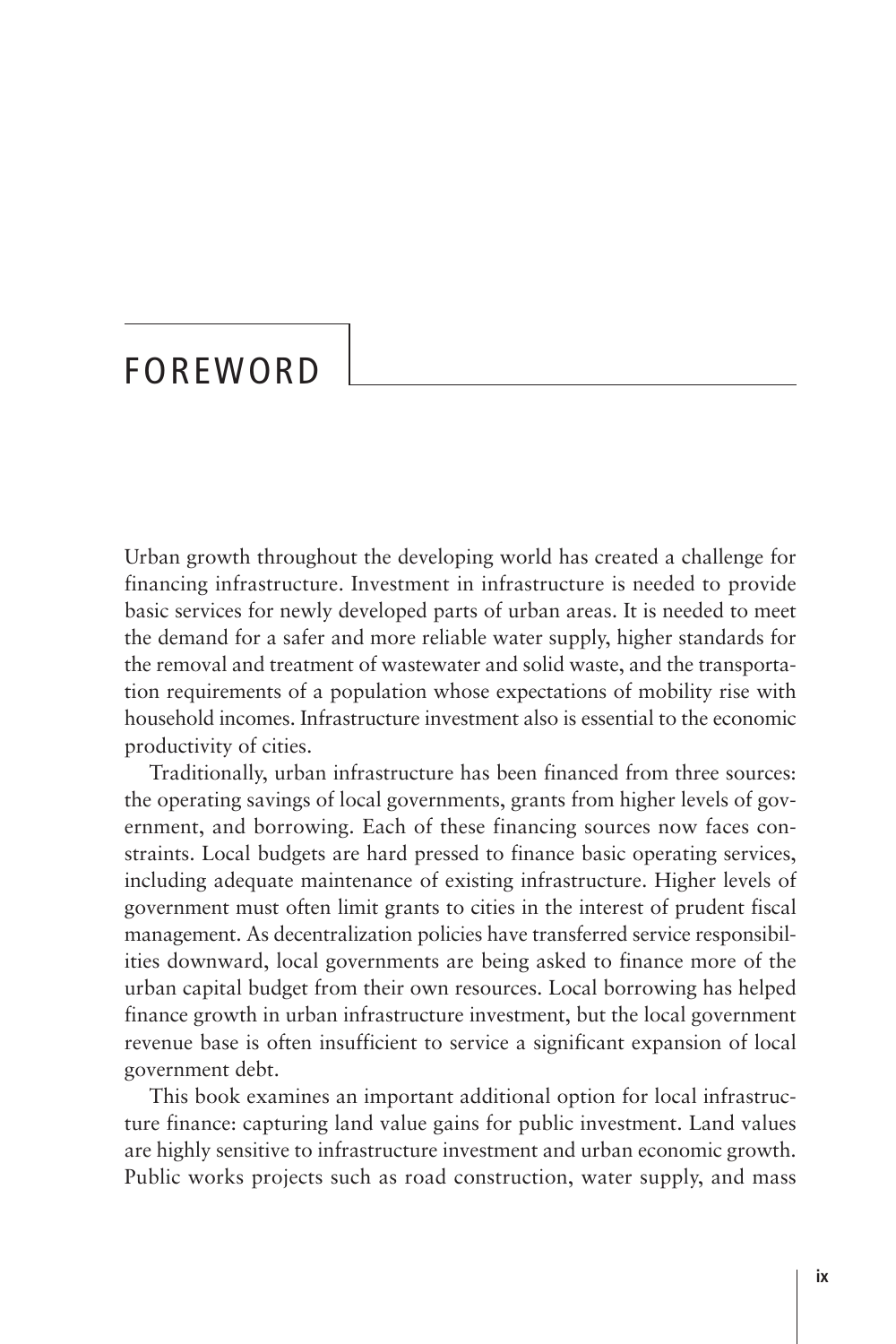transit investment produce benefits that are immediately capitalized into surrounding land values. Many cities in developing countries have underused public lands that would be more valuable if sold and converted into infrastructure assets. Tapping land values was a large part of the investment strategy of Western countries in financing urban infrastructure during the 19th century, when cities were growing most rapidly. As part of the overall financing mix, using land assets for infrastructure finance has several advantages. Most instruments of this type generate revenues upfront, making it easier to finance lumpy investment projects. Mobilizing finance from land transactions also generates price signals that increase the efficiency of urban land markets and help rationalize the urban development pattern.

Land-based financing is quickly becoming an important source of urban infrastructure finance in developing countries. Many of the cases examined in this book involve upfront revenues in the range of US\$1 billion to US\$3 billion, figures that are very large compared with total investment budgets and other sources of urban capital finance, such as borrowing. A great virtue of this book is that it delves into the practical workings of different instruments of land-based financing in many different country settings. From a local point of view it often is far simpler, institutionally, to sell an unused parcel of centrally located land or to charge developers an impact fee for new construction, than it is to install a complete property tax system.

If land sales, betterment fees, and developer charges can provide part of the solution to urban infrastructure finance, they also create new types of risks if implemented poorly. The very magnitude of revenue involved opens the way to potential favoritism, corruption, and abuses of government power. Governments cannot look to land-financing instruments as long-term generators of recurring revenue for their operating budgets. These are capital financing opportunities, whose revenues should be dedicated to the capital budget and used to finance a significant leap forward in infrastructure capacity.

The World Bank is committed to developing and disseminating knowledge of worldwide good practices to assist its clients in mobilizing finance through responsible use of land-financing techniques that also support efficient urban development. We need to understand more fully the workings of these instruments, whose application is accelerating at a rate we are just beginning to appreciate. There are opportunities for increasing transparency and revenues through public land auctions, for conducting land-asset inventories and strategic land asset management to free up underused assets for infrastructure finance, and for capturing for the public part of the gains in land values created by major urban infrastructure investments. As this book makes clear,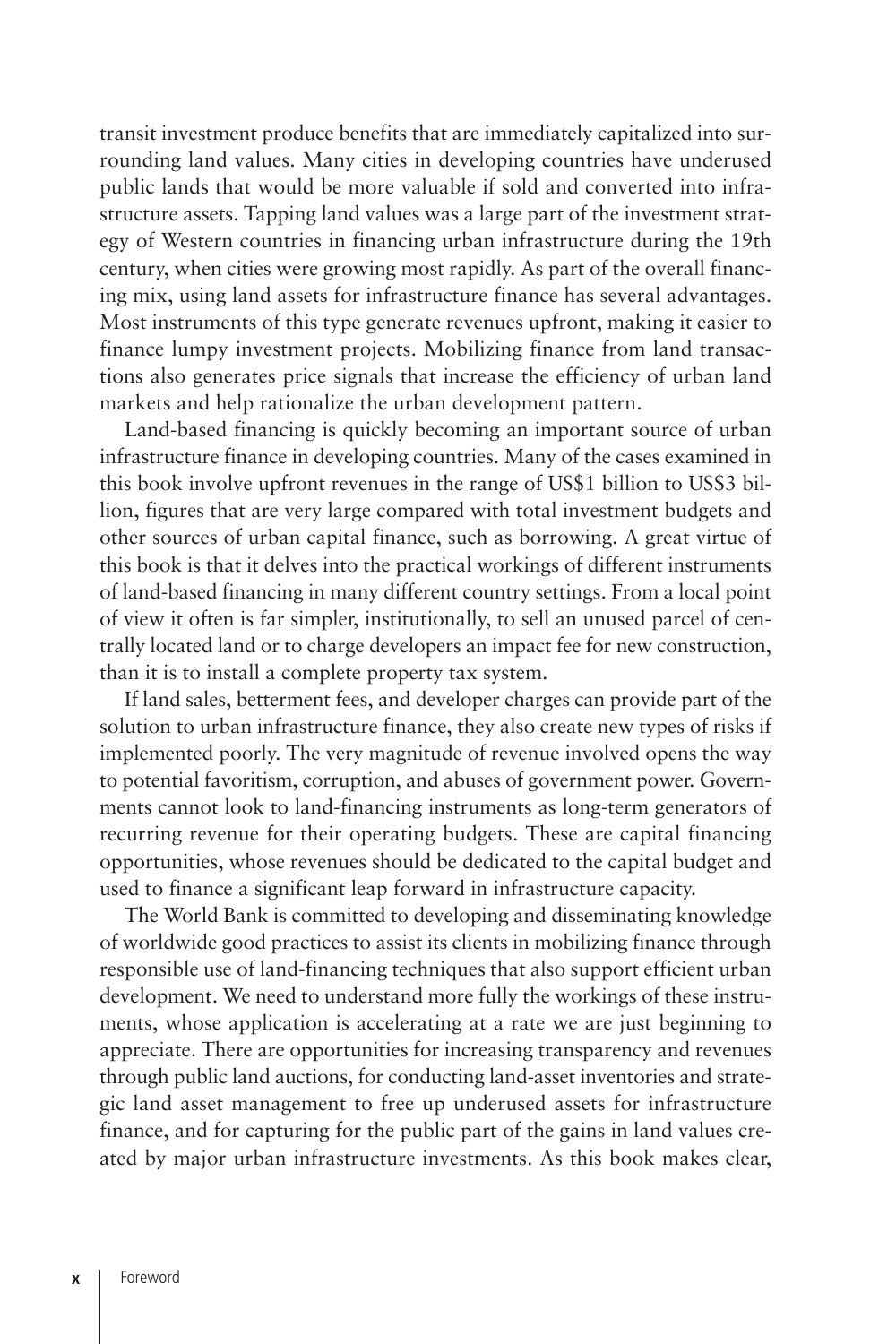land-based transactions offer rich opportunities to help close the infrastructure financing gap and to support the sustainable development of cities. The challenge for our clients is to seize these opportunities using sound principles of governance and implementation. We welcome the prospect of contributing to this important endeavor.

Katherine Sierra Vice President, Sustainable Development The World Bank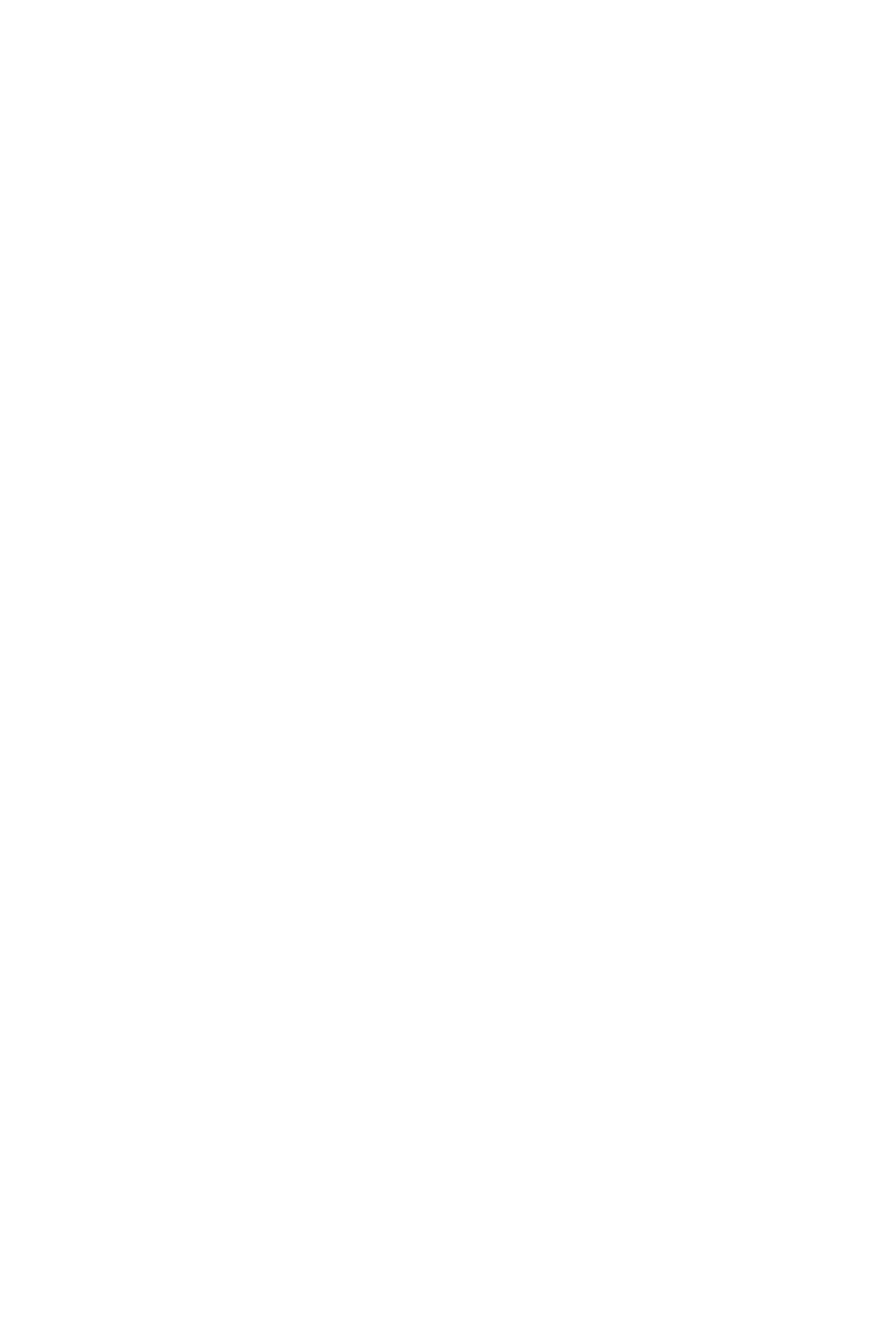## <span id="page-13-0"></span>ACKNOWLEDGMENTS

The author would like to thank Mats Andersson, Alain Bertaud (consultant), Ellen Hamilton, Gregory Ingram (Lincoln Institute of Land Policy), Johannes Linn (Brookings Institution), Jorge Rebelo, Hiroaki Suzuki, Clemencia Torres de Mästle, and Sameh Wahba, as well as participants in seminars and review meetings in the World Bank, for valuable comments on this work and suggestions for further source material and analysis. Special appreciation is due to the peer reviewers for their encouragement and suggestions for improvement: Robert Buckley (Rockefeller Foundation), Mila Freire, and Abhas Jha. Work on the project was managed by Patricia Annez, who provided invaluable guidance on both substance and presentation. Funding was provided by the Public-Private Infrastructure Advisory Facility, whose director, Jyoti Shukla, helped to sharpen the message for the intended audience. Special thanks are due to Mercedes Aleman and Oriane Raulet for their help with Spanish and French parts of the manuscript, to Katia Nemes and Xiaofeng Li for their extraordinary assistance in all aspects of administrative support, and to Janique Racine for managing the publication process. This book was prepared under the overall direction of Abha Joshi-Ghani, sector manager, and Laszlo Lovei, director, whose support and suggestions are gratefully recognized.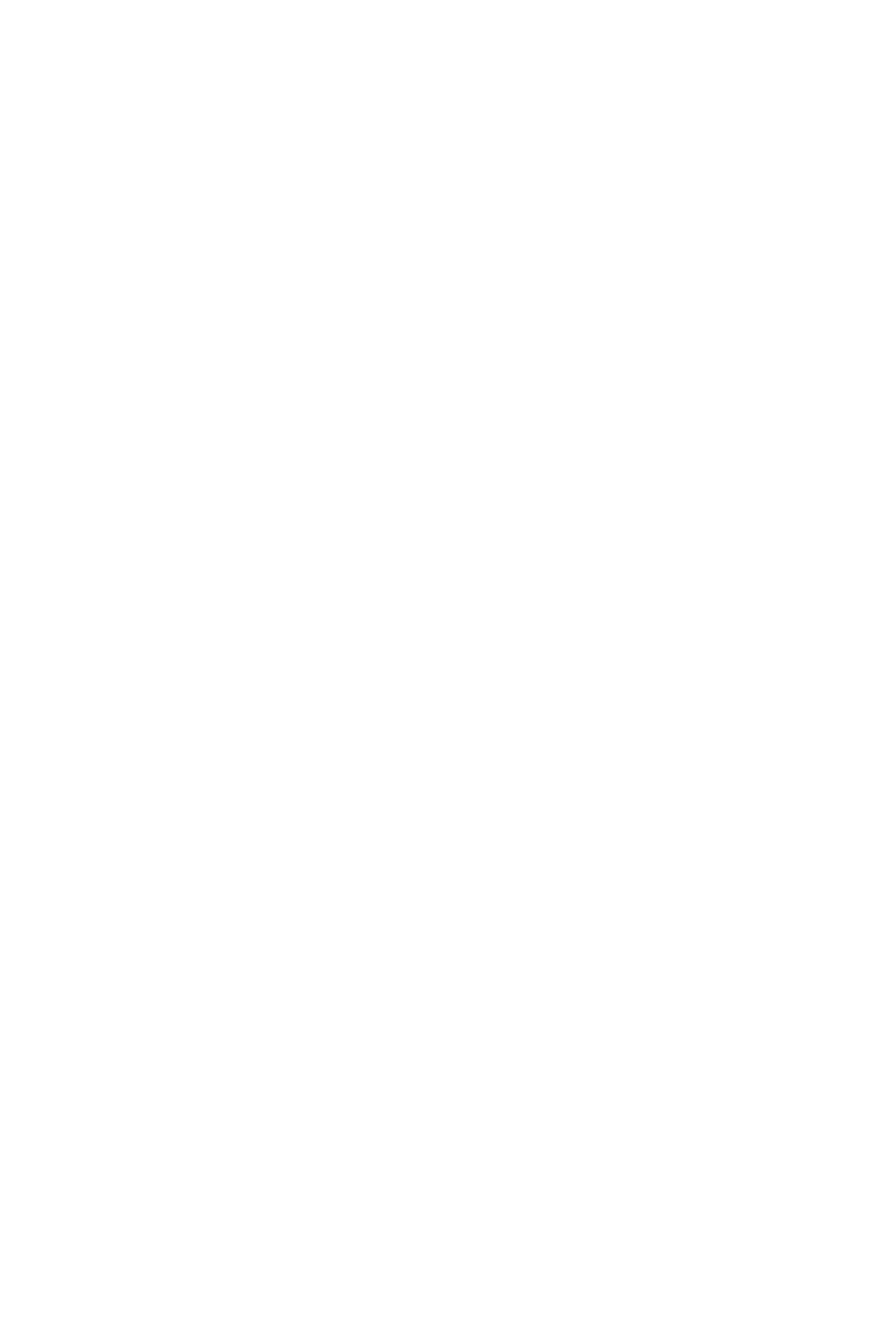## <span id="page-15-0"></span>ABOUT THE AUTHOR

**George E. Peterson** is a consultant on public finance, urban infrastructure, and urban management to the World Bank and other international organizations. He was a senior fellow in international public finance at the Urban Institute for 10 years; prior to that, he was director of the Public Finance Center of the Urban Institute. Recent publications include *Lessons for the Urban Century: Decentralized Infrastructure Finance in the World Bank* (coauthor, World Bank 2008), *Financing Cities: Fiscal Responsibility and Urban* Infrastructure in Brazil, China, India, Poland, and South Africa (co-editor, World Bank and Sage Publications 2007), and *Decentralization in Asia and Latin America* (co-editor, Edward Elgar 2006). He received the Donald C. Stone award for lifetime research in intergovernmental finance and intergovernmental management from the American Society of Public Administration.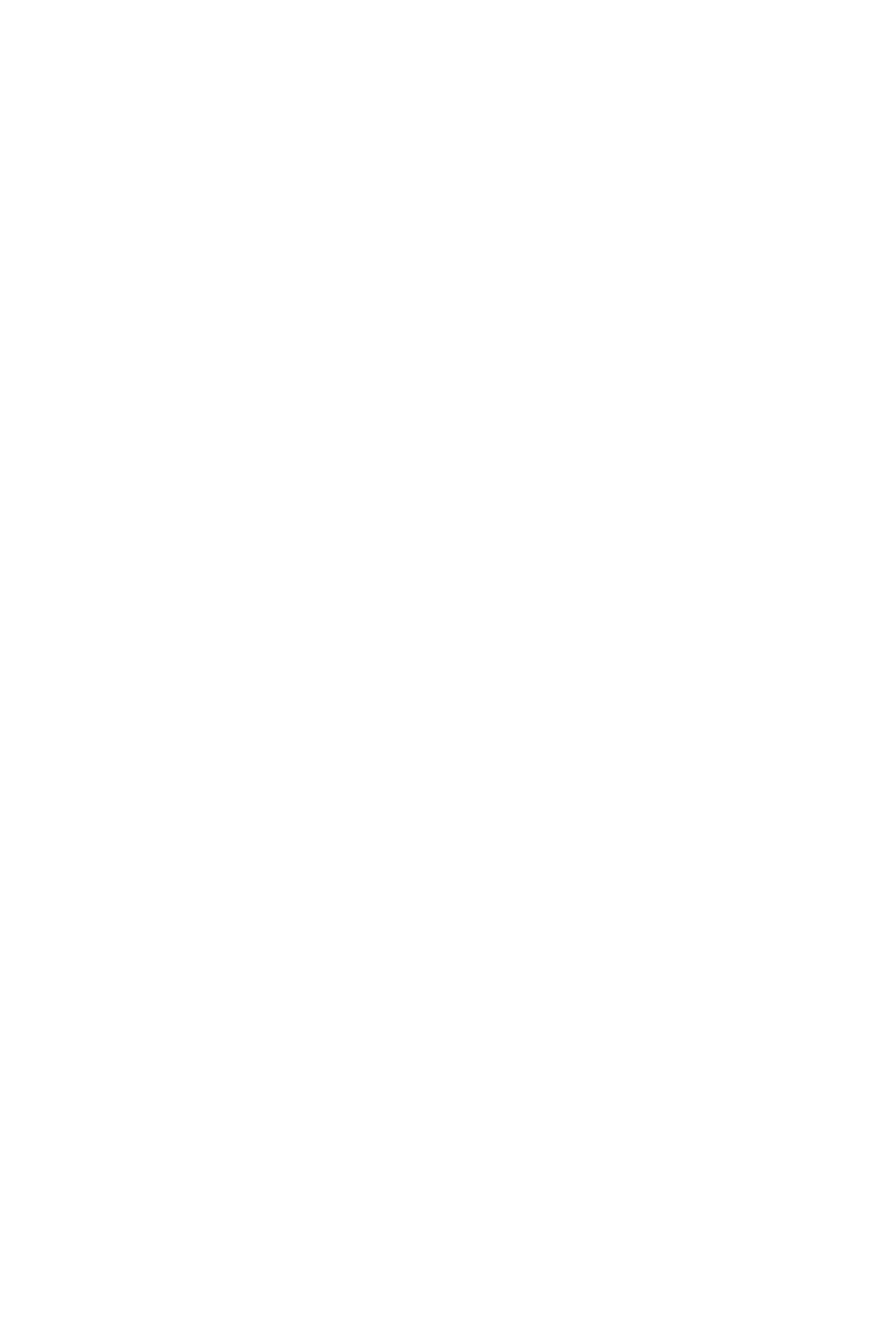## <span id="page-17-0"></span>ABBREVIATIONS

| <b>ADC</b>     | Andean Development Corporation                     |
|----------------|----------------------------------------------------|
| <b>BCDA</b>    | <b>Bases Conversion Development Authority</b>      |
| <b>BIAL</b>    | Bangalore International Airport Limited            |
| <b>EDU</b>     | equivalent dwelling unit                           |
| <b>FSI</b>     | floor space index                                  |
| <b>IFC</b>     | <b>International Finance Corporation</b>           |
| <b>IMM</b>     | Istanbul Metropolitan Municipality                 |
| <b>JLE</b>     | Jubilee Line Extension                             |
| <b>JN-NURM</b> | Jawaharlal Nehru National Urban Renewal Mission    |
| <b>MMRDA</b>   | Mumbai Metropolitan Regional Development Authority |
| <b>NUCA</b>    | New Urban Communities Authority                    |
| <b>SEZ</b>     | special economic zone                              |
| <b>UDA</b>     | urban development authority                        |
| <b>UDIC</b>    | urban development and investment corporation       |
|                |                                                    |

## **Currencies**

| Currencies |                   |
|------------|-------------------|
| <b>\$A</b> | Australian dollar |
| Col\$      | Colombian peso    |
| DKr        | Danish kroner     |
| €          | euro              |
| F          | French franc      |
| £.         | British pound     |
|            |                   |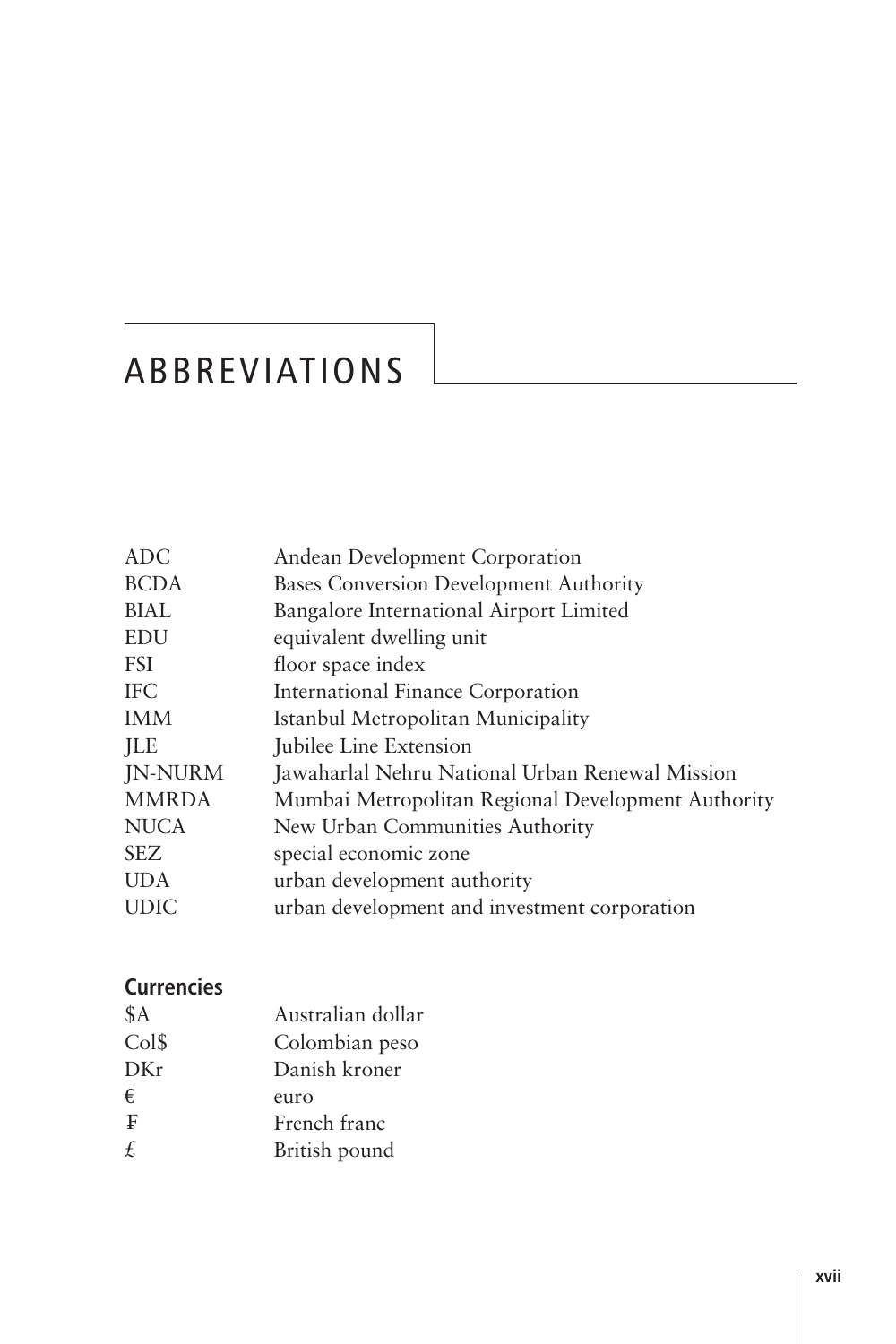| £E   | Egyptian pound                                                                  |
|------|---------------------------------------------------------------------------------|
| ₱    | Philippine peso                                                                 |
| R    | South African rand                                                              |
| Re   | Indian rupee; plural = $\text{Rs}; 1 \text{ crore} = 10 \text{ million rupees}$ |
| $R\$ | Brazilian real                                                                  |
| TL.  | Turkish lira                                                                    |
| US\$ | U.S. dollar                                                                     |
| Y    | Chinese yuan                                                                    |
|      |                                                                                 |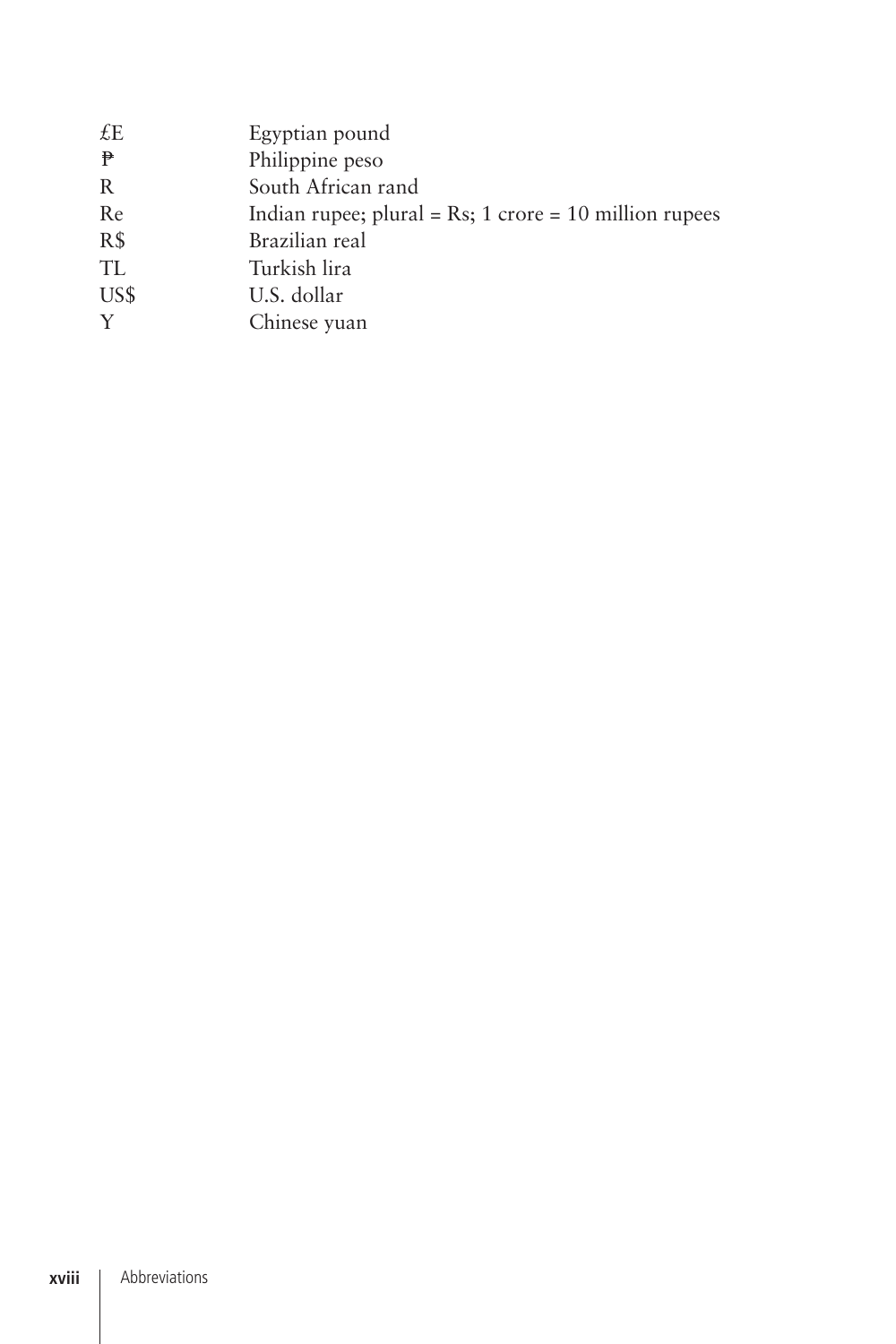### <span id="page-19-0"></span>**OVERVIEW**

Over the next 25 years, cities in the developing world will grow by almost 2 billion people, accounting for some 90 percent of world population growth. This growth will create huge demand for infrastructure. Infrastructure investment will be required to make cities efficient locations for economic production, to provide basic services for a larger population, and to upgrade public services in line with household incomes. At the same time, population and economic growth will drive increases in urban land and property values. The ability of cities to finance the needed infrastructure will depend in large part on their ability to capture a portion of these gains and to channel them into infrastructure finance.

This book examines the various ways in which land values can be used to help pay for investment in urban infrastructure, in addition to their role as part of the property tax base. It focuses on the principles that underlie different land-based financing techniques, their efficiency in theory, and, above all, what we can learn from practical attempts to convert principles about landbased financing into practice in developing countries. Much of this practical application involves innovative use of public-private partnerships.

Land has a long history as an instrument of urban infrastructure finance. When New York City was a fledgling, it financed its first public buildings, including a ferry terminal on the East River, by selling "water lots" that included land frontage and water development rights. A few years later, when New York built its city hall, it financed construction through a further sale of water lots, this time venturing into a type of public-private partnership (or developer exaction) by agreeing to build and maintain the town dock at public expense but requiring private purchasers of water lots to fill in their sites,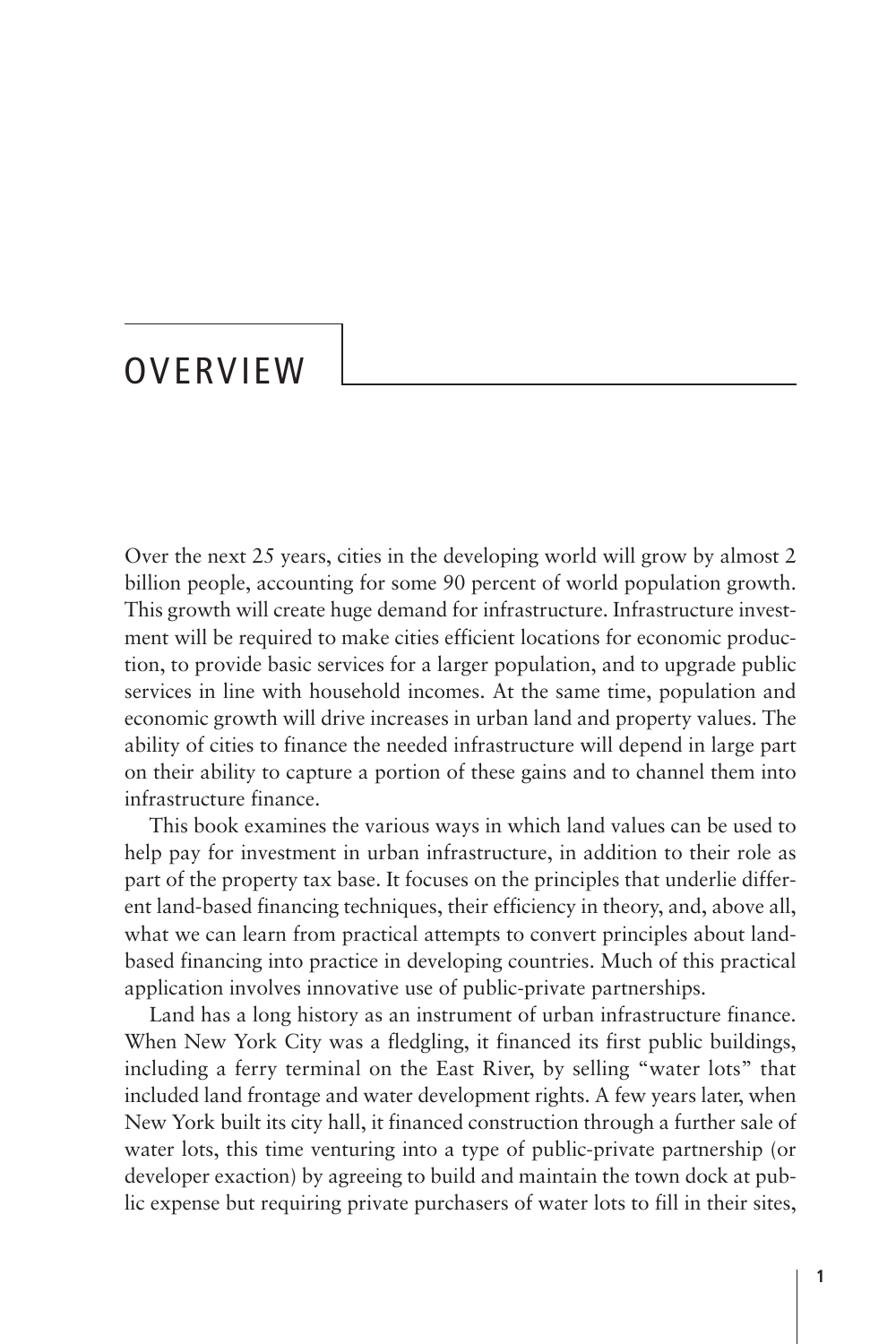extending Manhattan's land area along the riverfront, and to install private wharves. When Baron Haussmann rebuilt Paris during the Second Empire, he used public powers to condemn and then acquire the land that was converted into grand avenues as well as the excess land that lay along the path of reconstruction. The excess land served as collateral for borrowing that financed new roadways, water, natural gas, and sewer lines. Land-value gains on cityacquired property were used to repay the public debt.

Land-based financing is fast becoming an important element of urban infrastructure finance in developing countries, especially in locations where cities are growing rapidly. However, the scale of land financing has attracted surprisingly little attention. Table 1 summarizes some of the land-financing cases reported in this book and compares the magnitude of financing with other sources of capital funds or total capital spending.

#### **Is Land-Based Financing "Market Finance?"**

The term "market finance" has tended to acquire a special, limited meaning when applied to investment in public infrastructure. It refers to borrowing from the private market at market rates of interest. Thus market finance of municipal infrastructure investment has come to mean financing municipal investment through borrowing—that is, borrowing from the private market on market terms. Land-based financing is another form of market finance. The sale of publicly held land to the private sector via open auction is a market transaction that raises financing on market terms. Betterment levies are designed to capture part of the increase in the market value of land attributable to infrastructure investment. Impact fees are designed to charge developers the market cost of the infrastructure expansion their development projects will necessitate. All of these instruments, when well designed, directly incorporate market principles of financing and support efficient operation of the urban land market. When poorly designed, they can distort both financial and land markets or become means of circumventing the market entirely in favor of direct planning solutions or private financial deals.

#### **Is Land-Based Financing of Infrastructure Economically Efficient?**

Underlying the use of land-based financing instruments to pay for infrastructure is *the principle that the benefits of infrastructure projects are capitalized into land values.* As long as the spatial distribution of project benefits can be internalized within a well-defined "benefit zone," it is economically efficient to finance infrastructure projects by tapping the increments in land values resulting from them. From the other side of the market,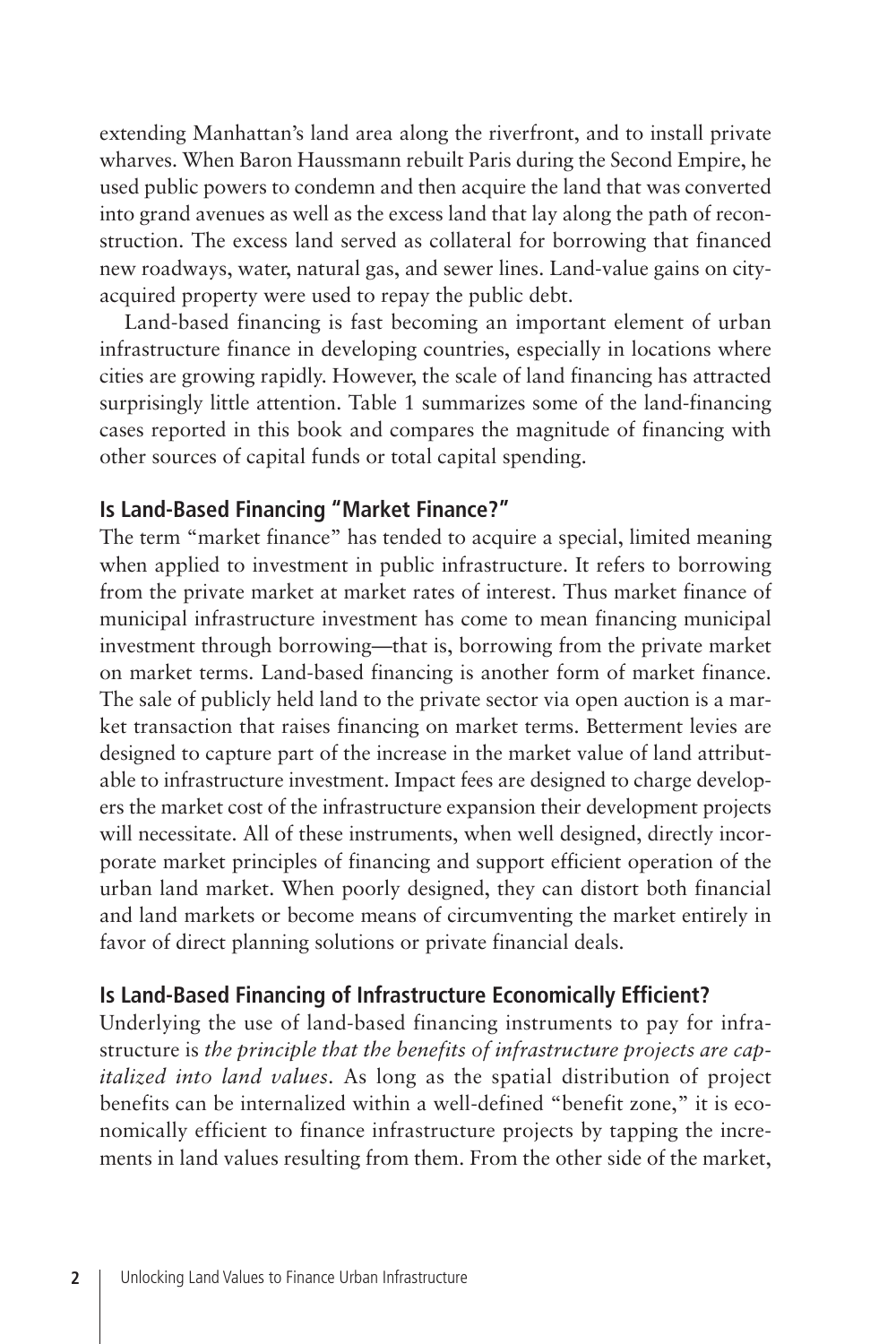| <b>Location and activity</b>                                                                                                                                                                                 | <b>Land financing amount</b><br>and use of proceeds                                                                                                                             | <b>Comparative magnitude</b>                                                                                                                                                                         |
|--------------------------------------------------------------------------------------------------------------------------------------------------------------------------------------------------------------|---------------------------------------------------------------------------------------------------------------------------------------------------------------------------------|------------------------------------------------------------------------------------------------------------------------------------------------------------------------------------------------------|
| Cairo, Arab Rep. of<br>Egypt: auction of<br>desert land for new<br>towns (May 2007,<br>2,100 hectares)                                                                                                       | US\$3.12 billion: to be used<br>to reimburse costs of inter-<br>nal infrastructure and build<br>connecting highway to<br>Cairo Ring Road                                        | 117 times total urban<br>property tax collections<br>in country; equal to<br>approximately 10% of<br>total national government<br>revenue                                                            |
| Cairo, Arab Rep. of<br>Egypt: private installa-<br>tion of "public" infra-<br>structure in return for<br>free transfer of devel-<br>opable desert land<br>(2005-present)                                     | US\$1.45 billion of private<br>investment in internal and<br>external infrastructure plus<br>7% of serviced land<br>turned over to government<br>for moderate-income<br>housing | Will provide a range of<br>urban infrastructure serv-<br>ices for more than 3,300<br>hectares of newly devel-<br>oped land, without finan-<br>cial cost to government                                |
| Mumbai, India: auc-<br>tion of land in the city's<br>new financial center<br>(January 2006, Novem-<br>ber 2007, total 13<br>hectares) by Mumbai<br>Metropolitan Regional<br>Development Authority<br>(MMRDA) | US\$1.2 billion: to be<br>used primarily to finance<br>projects in metropolitan<br>regional transportation<br>plan                                                              | 10 times MMRDA's total<br>capital spending in fiscal<br>2005; 3.5 times total value<br>of municipal bonds issued<br>by all urban local bodies<br>and local utilities in India in<br>past decade      |
| Bangalore, India:<br>planned sale of excess<br>land to finance access<br>highway to new airport<br>built under public-pri-<br>vate partnership                                                               | US\$500 million plus; on<br>hold; land apparently will<br>be used instead for gov-<br>ernment office buildings<br>and government-built<br>industrial space                      | Minimum land-sale<br>proceeds were estimated<br>to exceed considerably<br>the costs of highway con-<br>struction and acquisition of<br>right-of-way; present<br>status: no access road to<br>airport |

#### <span id="page-21-0"></span>**Table 1 Magnitude of Land Financing in Select Projects of Developing Countries**

*(continued)*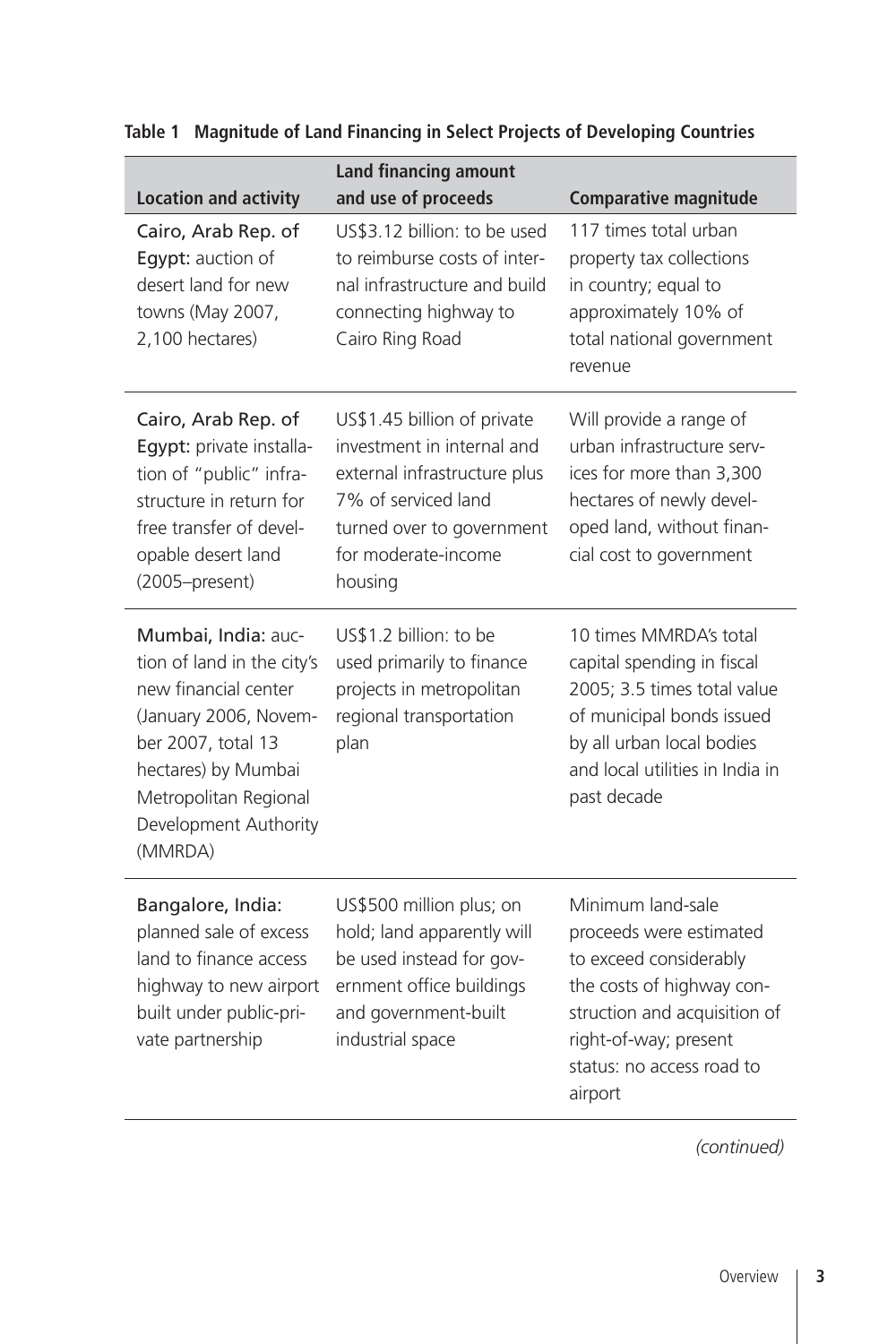| <b>Location and activity</b>                                                                                                                                   | <b>Land financing amount</b><br>and use of proceeds                                                                                                    | <b>Comparative magnitude</b>                                                                                                                                                                                           |
|----------------------------------------------------------------------------------------------------------------------------------------------------------------|--------------------------------------------------------------------------------------------------------------------------------------------------------|------------------------------------------------------------------------------------------------------------------------------------------------------------------------------------------------------------------------|
| Istanbul, Turkey: sale<br>of old municipal bus<br>station and former<br>administrative site<br>(March and April 2007)                                          | US\$1.5 billion in auction<br>proceeds to be dedicated<br>to capital investment<br>budgets                                                             | Total municipal capital<br>spending in fiscal 2005<br>was US\$994 million;<br>municipal borrowing for<br>infrastructure investment in<br>2005 was US\$97 million                                                       |
| Cape Town, South<br>Africa: sale of Victoria<br>and Albert Waterfront<br>property by Transnet,<br>the parastatal trans-<br>portation agency<br>(November 2006) | US\$1.0 billion, to be used<br>to recapitalize Transnet<br>and support its investment<br>in core transportation<br>infrastructure                      | Sale proceeds exceeded<br>Transnet's total capital<br>spending in fiscal 2006;<br>equal to 17% of five-year<br>capital investment plan<br>prepared in 2006                                                             |
| Bogotá, Colombia:<br>betterment fees,<br>contribución de<br>valorización                                                                                       | US\$1.0 billion collected in<br>1997-2007; US\$1.1 billion<br>planned for 2008-15;<br>used to finance city street<br>and bridge improvement<br>program | Finances 50% of street and<br>bridge improvements;<br>other sources of financing:<br>US\$50 million loan from<br>the International Finance<br>Corporation; US\$300<br>million international.<br>peso-linked bond issue |

#### **Table 1 Magnitude of Land Financing in Select Projects of Developing Countries (continued)**

Source: Author.

an impact or development fee system that charges developers the market cost of the incremental infrastructure needed to support new development has been shown to be more economically efficient than a system that finances growth in infrastructure from general revenues.

Land-based financing is not a practical or desirable way to pay for the entire capital budget. However, as part of the mix of capital financing, it has significant practical advantages. Most land-financing techniques generate revenue up front, thereby reducing dependence on debt and the fiscal risks that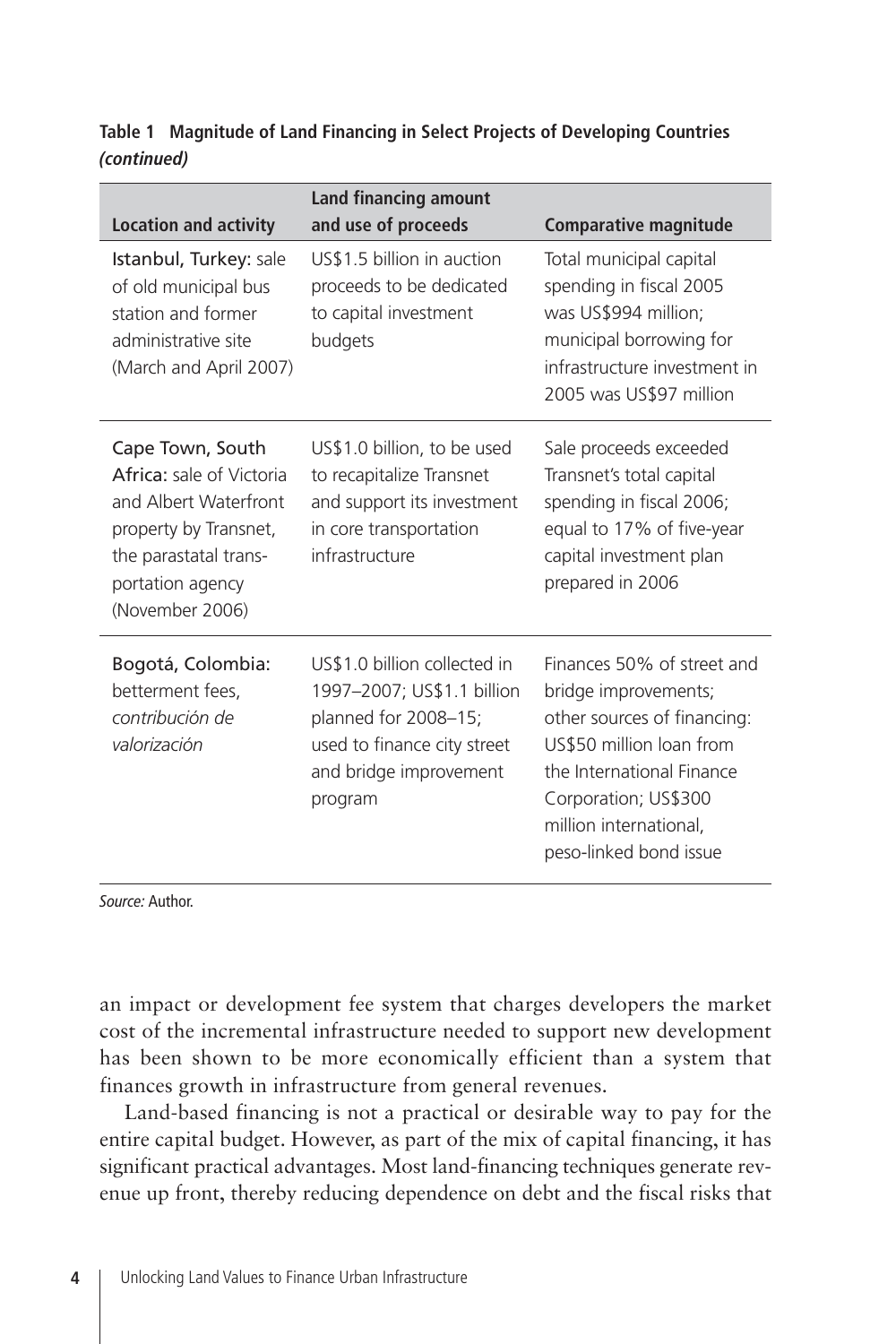debt financing introduces. Several land-financing techniques generate revenue *before* infrastructure investment is undertaken. Others involve borrowing during the construction period, with debt repaid from subsequent gains in land value. In developing countries where it is difficult to obtain long-term credit for urban infrastructure finance, the up-front nature of the revenue generated by land financing adds flexibility to infrastructure financing decisions.

A well-designed land-financing system also reinforces efficiency in urban land markets. Impact fees help to steer growth to where it can be accommodated most efficiently, by differentiating fee levels according to the additional infrastructure costs that must be incurred to deliver basic services to different locations. As the cases reviewed in this book make clear, land sales by public authorities to private developers typically are motivated in equal parts by the desire to generate revenue for infrastructure investment and the desire to accelerate private investment at key development nodes. They can transform an abandoned central bus station (Istanbul), reclaimed marshland (Mumbai), or highly polluting industrial plants (China) from obstacles hindering urban development to critical growth poles.

#### **Opportunities for Public-Private Partnership**

Public-private collaboration lies at the heart of land-based infrastructure finance. In fact, land-related finance may represent the biggest opportunity for private partnerships within the sphere of urban infrastructure investment. The case studies presented in this book illustrate the variety of ways in which the public and private sectors have interacted to make such financing work. The partnership approaches fall into three basic categories: (a) donation of public land to private developers in return for private investment in "public" infrastructure, (b) sale of publicly owned land to private developers, with the financial proceeds used to finance public infrastructure investment, and (c) sharing of gains in land values created by public infrastructure investment. Gains can be shared by the use of joint venture development projects involving public and private partners, by the imposition of taxes that capture part of the land-value gain accruing to private owners, or by voluntary gain-sharing agreements negotiated prior to public investment.

#### **Implementation of Land-Financing Instruments**

Many techniques have been used to tap urban land values to support infrastructure finance. This book examines their application in both developed and developing countries. Developed-country experience is pertinent, because there is a longer track record to observe and because developing countries have drawn directly on this experience in framing their own initiatives. The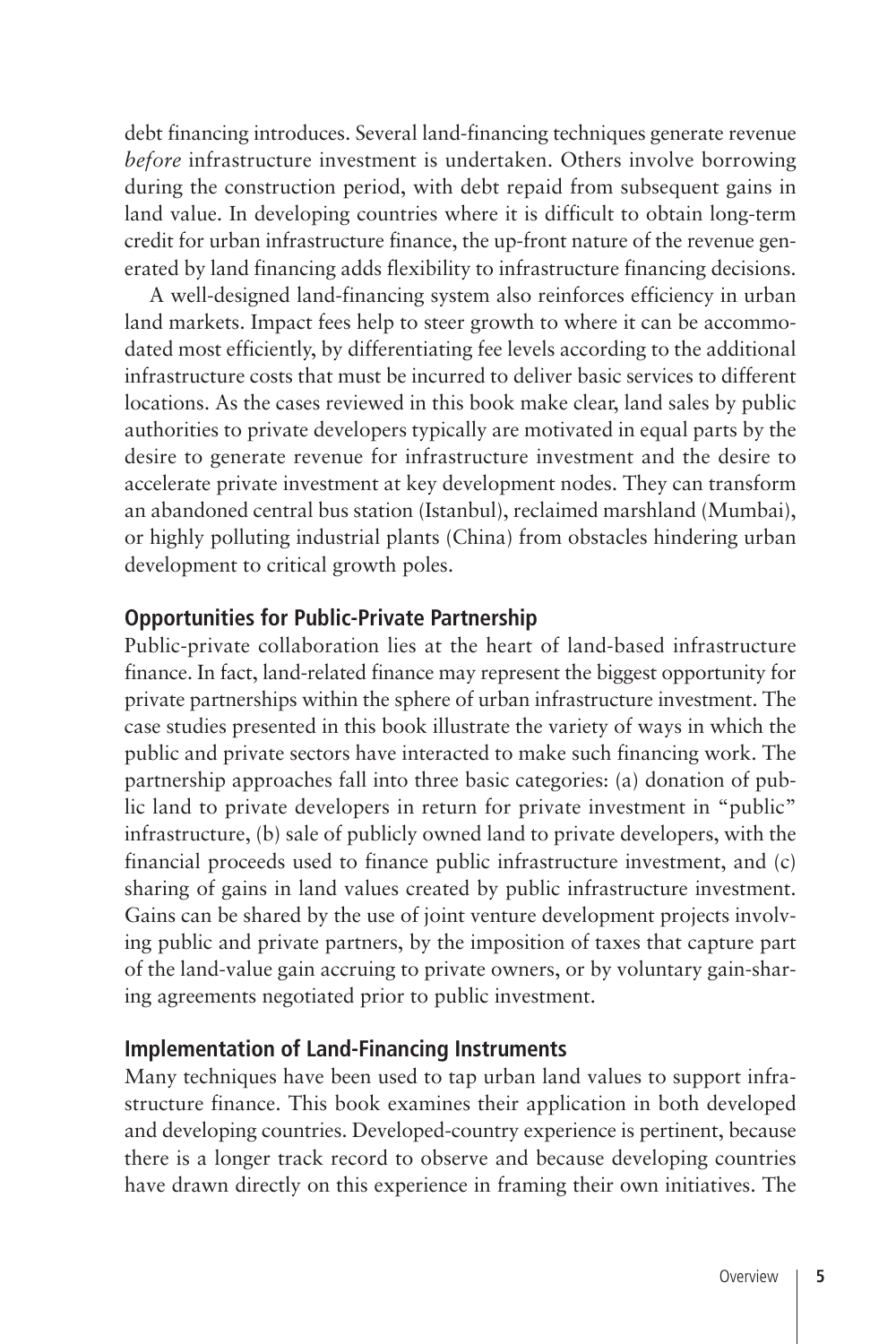new cities being built in the Arab Republic of Egypt and in India are based on the new town movement in Great Britain after World War II. Betterment levies as applied in Latin America (*contribución de valorización and contribución por mejoras*) draw directly on the principles incorporated in Spanish law. Land readjustment schemes in Asia build on the experience of Japan and the Republic of Korea. Initiatives to introduce impact fees follow the planning and legal approaches used in the United States.

#### *Betterment Levies*

Betterment levies may seem to be the most direct application of land-financing principles. A robust empirical literature has corroborated the land-value gains associated with urban infrastructure projects, particularly transportation projects. A betterment levy captures part of the land-value gain attributable to infrastructure investment by imposing a one-time tax or charge on the land-value gain. Most countries in the world have experimented with betterment levies at some point, typically taxing away 30 to 60 percent of the imputed gain in land value.

Under modern conditions, betterment levies have proved to be difficult to administer. In practice, it is difficult to identify with precision, parcel by parcel, the land-value gains resulting from public works projects. The case studies recounted in this book demonstrate the large margin of error involved in estimating the impact of public works projects on the value of individual land parcels. The "tax" rates imposed by betterment levies—30 to 60 percent of the gain in parcel value attributed to public investment—are so high that both public opinion and the courts have rejected this form of infrastructure finance unless there can be greater certainty about the underlying land-value gains. For this reason, betterment levies have fallen out of favor as a significant source of revenue.

Colombia long has used the contribución de valorización, a form of betterment levy, to finance public works. However, reliance on the scheme declined drastically in the 1980s and 1990s, to the point that it became an insignificant contributor to municipal finance. The reasons for the decline were the same as found elsewhere. Gains in land value were difficult to estimate reliably. The estimation process involved high administrative costs and led to countless legal disputes. In the last several years, however, Bogotá has simplified the approach and converted the betterment levy into a general infrastructure tax associated more loosely with land-value gains. Instead of making parcel-by-parcel estimates of land-value gains due to individual investment projects, Bogotá has packaged its street and bridge improvement program into a citywide bundle of public works projects, all financed in part through a citywide valorización fee that is broadly differentiated by benefit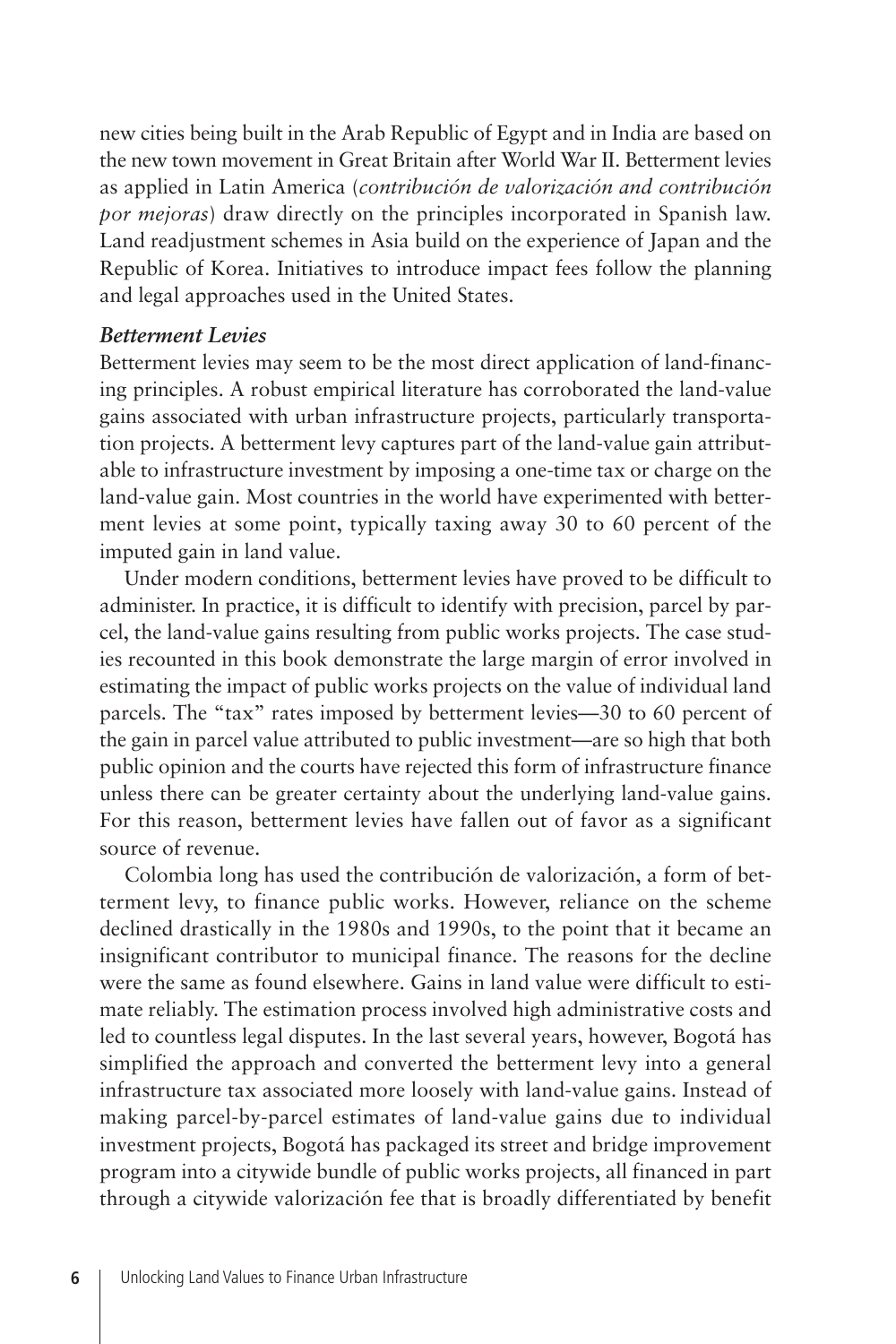zone as well as other factors. The approach has allowed Bogotá to revive valorización as an effective device for financing infrastructure. The approach is being replicated throughout Colombia and is being studied for application elsewhere in Latin America, where versions of betterment laws remain on the books.

#### *Developer Land Sales*

A good deal of privatization of infrastructure investment in Western countries has taken place through the simple expedient of requiring subdivision developers to provide their own internal infrastructure and to recover their costs through land sales. As the scale of new development increases, this policy shifts an ever-larger share of total infrastructure investment to private developers. New towns or new cities represent an extreme case of internalizing both land development and infrastructure installation. New towns also introduce an additional challenge to infrastructure financing. They must be connected to the rest of the urban area by major highways, rail connectors, and trunk utility lines.

Orestad, a new town built outside of Copenhagen, is the most recent new town built in Western Europe. It is connected to central Copenhagen by a 22 kilometer automatic metro (opened in late 2003) serving 60 million passengers a year. Both the infrastructure development for the new town and the metro line are being financed primarily through land sales.

A similar approach, albeit on a much larger scale, is being implemented in Egypt, outside of Cairo. The new cities and communities outside of Cairo are expected to house more than 5.6 million residents by 2015. Massive infrastructure investments are needed for land development on this scale. Through 2005, the New Urban Communities Authority (NUCA) had provided infrastructure, at an estimated cost (in today's terms) of £E 160 per square meter, for a total cost of some US\$12.5 billion. Egypt has addressed the costs of development through an evolving policy of public-private collaboration that is moving toward recognition of the market value of land. In May 2007, NUCA auctioned off substantial parcels of desert land equipped with basic infrastructure services for US\$3.12 billion, more than recovering the cost of internal investment. Proceeds will be used in part to build a major highway connecting the new city to the Cairo Ring Road.

#### *Value Capture via Project-Related Land Sale*

One of the most common strategies for recovering infrastructure costs involves the sale of land whose value has been enhanced by infrastructure investment or zoning changes. If the public sector owns the land, it can internalize the benefit of public investment and capture the gains through land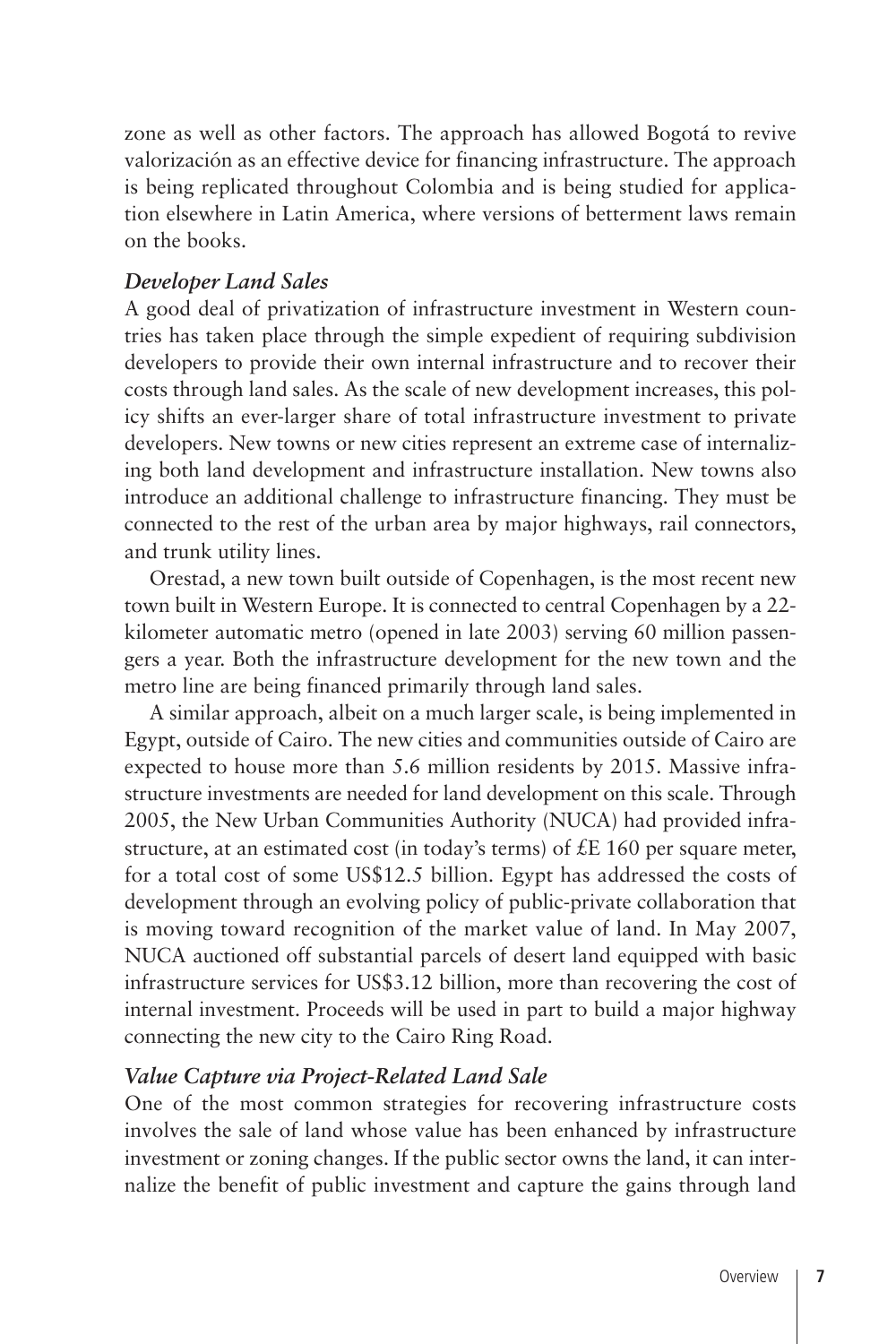sales. China has financed a large part of its urban infrastructure investment in this manner. For major urban highway projects, land surrounding the highway can be transferred to a public-private development corporation. The corporation borrows against the land as collateral, finances highway construction, and then repays debt and obtains a profit by selling land after its value has been enhanced by highway access. In this way, the municipality is able to realize major infrastructure projects at no out-of-pocket cost.

In countries where most land is owned by private landowners, this technique requires that the public sector first acquire the land. If it can acquire excess land, beyond that required for infrastructure construction, it has the potential to capture land-value gains created by infrastructure investment. The rules governing this type of eminent domain have become one of the most controversial aspects of land-based financing. This book examines the case of airport construction and modernization in India, which is one of the most successful examples of public-private partnership in urban infrastructure finance. Land acquired by the state of Karnataka provided most of the economic incentive to construct the new greenfield international airport in Bangalore, which opened in April 2008. The public-private partnership, led by Siemens, built the airport at private expense. Most of the partnership's economic return will come from commercial development of land surrounding the airport. The land was given to the partnership free of charge as part of the contractual arrangement.

An attempt to sell additional land that Karnataka acquired and then use the proceeds to finance road access to the airport apparently has failed. Excess land that the state acquired originally was to be auctioned to pay for road construction. However, it now appears that government agencies are unwilling to realize the economic value of this land via sale and instead intend to use it for government offices and government-built industrial space. No progress has been made in providing highway access to the airport. The case illustrates a more general problem associated with government fragmentation. Individual agencies that have land rights often are unwilling to cede them to help finance investment outside the agency's purview.

The "taking" of private land for public infrastructure projects is controversial, especially when part of the land is not needed for the physical project. Land economists may feel that it is appropriate for the public sector to acquire land at its value, before infrastructure investment, and to use land-value gains to help finance the infrastructure project. But farmers and informal occupants have protested compensation levels. An aggressive government can act like a monopolistic developer, endowed with the power of eminent domain, intent on maximizing its revenue rather than building infrastructure. Countries all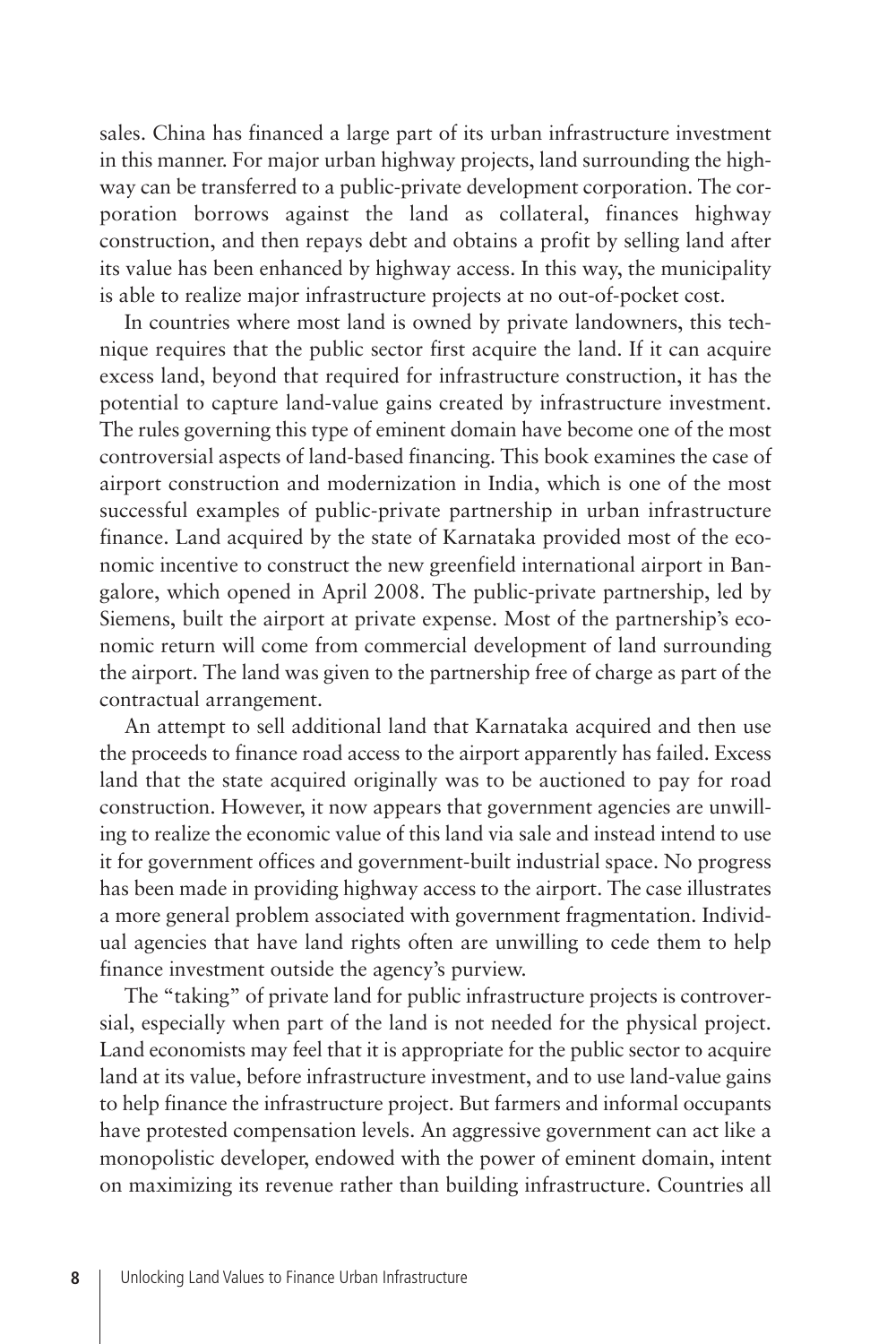over the world are struggling to define how much of the land-value gain from public works should be captured by government, how much should belong to private landowners or de facto land occupants, and how the rules apportioning land-value gains should be decided.

#### *Sale of Development Rights*

As an alternative to the sale of land to capture incremental value generated by public infrastructure projects, public authorities can sell development rights. Development rights fall into two categories: the right to convert rural land to urban use and the right to build at greater densities than normally would be allowed by zoning rules or height restrictions. São Paulo took the approach of selling additional construction rights to help finance public investment surrounding designated growth poles within the city. An attempt to use the approach for larger-scale financing of the metro system failed because of institutional fragmentation. The metro system is financed by state government. Development rights are controlled by city government. The city has been unwilling to use its financing instrument to defray investment costs that are the responsibility of state government.

#### *Developer Exactions and Impact Fees*

Developer exactions and impact fees, unlike value capture, approach land financing from the cost side. They are one-time, up-front charges designed to recover the infrastructure costs associated with growth. Developer exactions require developers to install at their own expense the internal infrastructure needed to meet development standards or to pay for infrastructure elements provided by public authorities. Impact fees are designed to cover the *external* infrastructure costs caused by new development. Growth generates demand for systemwide expansion in infrastructure capacity for roads, water supply, wastewater removal, parks, and other facilities. Impact fees and developer exactions are designed to make growth "pay its way" by requiring developers to pay for the expansion in infrastructure capacity that growth necessitates.

Impact fees have become an important part of infrastructure finance in the United States. They are gradually being introduced in developing countries. A fully designed impact fee system requires a strong analytical base, as well as a long-term infrastructure investment plan, to differentiate accurately the impact that new development will have on infrastructure costs by location, land use, and lot and building size. A matrix of impact fees differentiated in this way can contribute significantly to the efficiency of urban development by steering growth to areas where it can be accommodated most efficiently. In the future, impact fees (or development fees) are likely to become much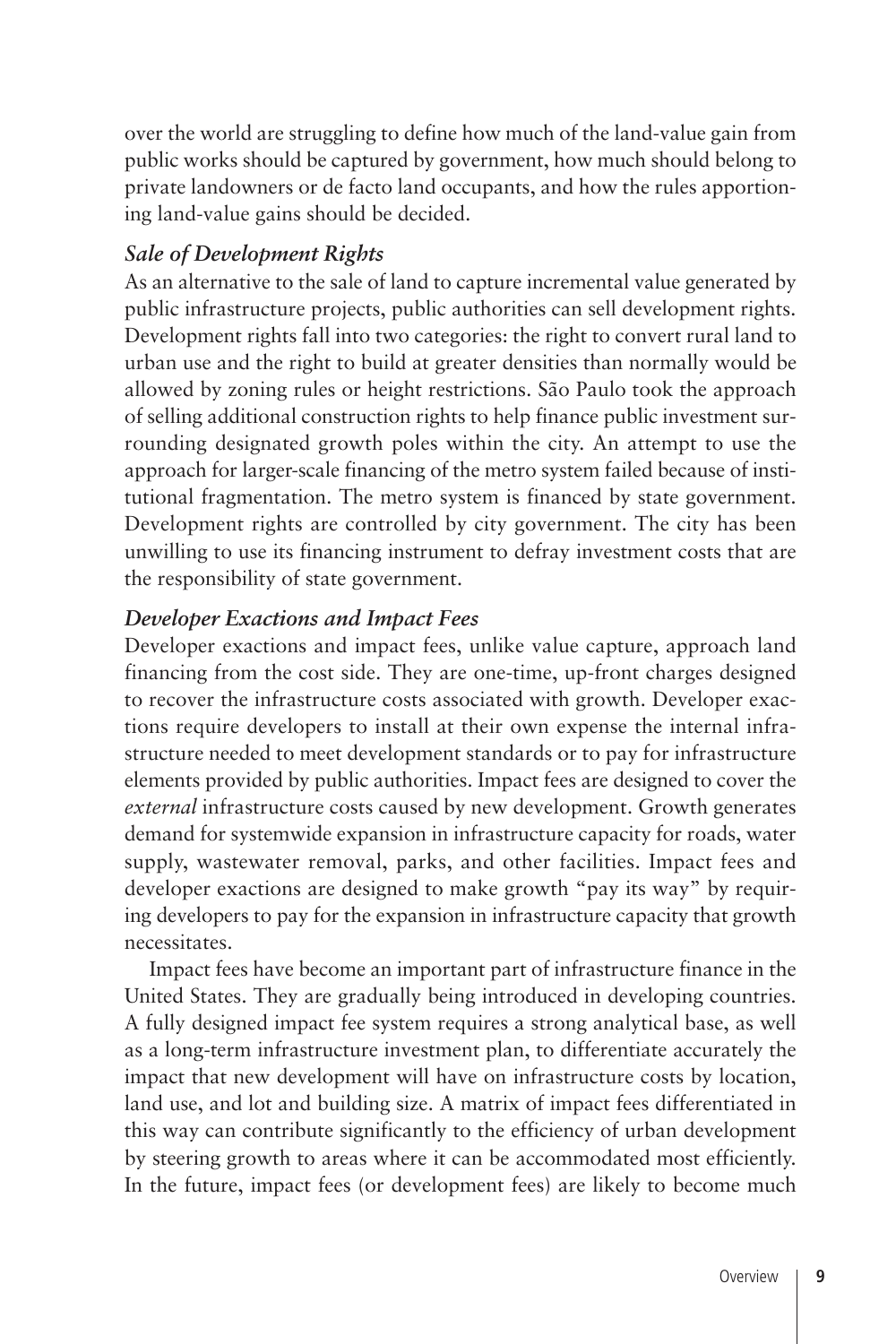more significant contributors to infrastructure finance in rapidly growing urban areas of the developing world. However, the instrument will have to be simplified to capture broad differences in infrastructure costs, without the formal, detailed analysis that is becoming the standard of good practice in the United States. In Mumbai, India, it has been estimated that a 10 percent development fee, imposed on the cost of new construction, could finance as much as 40–50 percent of all regional infrastructure investment required over the next two decades.

#### *Land Asset Management*

The balance sheets of many public entities are top heavy with urban land and property assets. At the same time, the cities where the property is located suffer acute shortages of infrastructure. Under these conditions, it can make sense for public authorities to exchange land assets for infrastructure assets. They do this by selling or leasing publicly owned land and using the proceeds to finance infrastructure investment. Rather than using land-financing instruments to finance individual investment projects, public entities undertake a balance sheet adjustment, in which they modify the overall composition of publicly held assets. They increase public infrastructure assets and reduce land assets.

Land asset management of this kind can generate substantial revenues for infrastructure investment, while at the same time accelerating private development of key land parcels. This book summarizes a series of transactions, ranging from the World Trade Center in New York to the Cape Town waterfront in South Africa and from an old municipal bus station in Istanbul to a former U.S. military compound in Metro Manila. All of these sales generated revenues of US\$1 billion to more than US\$3 billion, dedicated primarily to infrastructure investment. The revenues are large relative both to the level of capital investment required and other potential sources of financing. As important as the revenue, however, is the policy rationale underlying the transactions. Municipal governments and infrastructure agencies are adopting more strategic methods of land asset management. A critical element in this approach is to inventory public land holdings and to compare the value of land in public use to the market value of land. Municipalities and government agencies then can divest noncore, urban landholdings in order to concentrate financial resources and managerial attention on core infrastructure.

#### **Opportunities for National Policy and International Agencies**

Land financing is just emerging as a significant part of urban infrastructure finance. The opportunities for national policy and international technical assistance to support more efficient design and implementation are numerous, such as the following: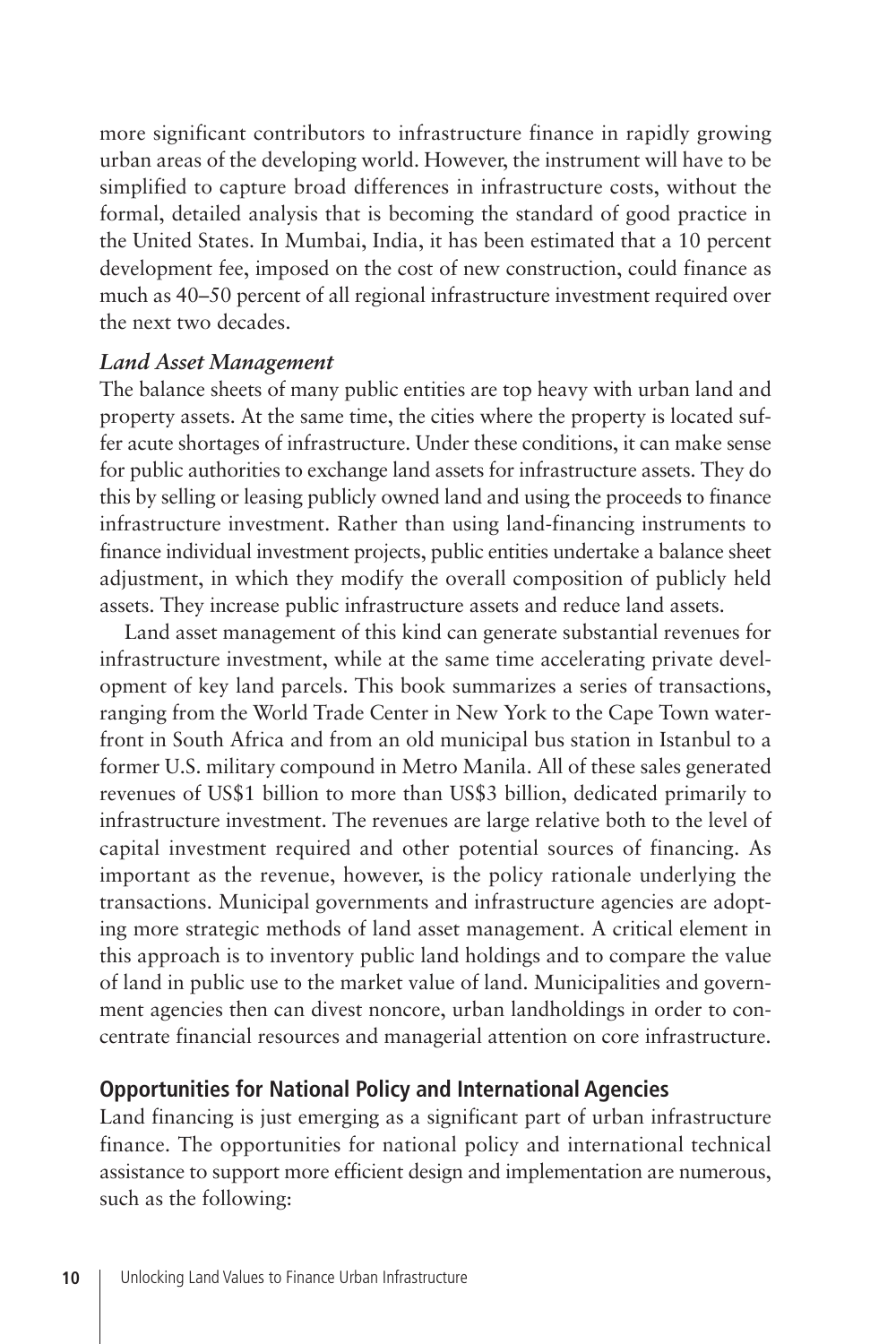- *Establish clear guidelines for public land auctions*. The financial amounts at stake in land auctions are large, and the difference between an efficient auction and an ad hoc auction, or no auction at all, is also large. The World Bank's assessment of urbanization in Ethiopia, for example, found that land leased at auction commanded prices 2 to 80 times higher than land sold through administrative negotiation. Egypt's land auctions have increased proceeds from land sales by a factor of more than 10:1 from previous administrative sales of similar land. International institutions have helped countries to make more efficient use of the market on the procurement side of transactions, but much more could be done to help countries make efficient use of auctions in selling land assets.
- *Prepare land asset management strategies.* Before selling land, municipalities and other public agencies should (a) carry out an inventory that identifies all publicly held land in an urban area, (b) establish the market value of all significant parcels, and (c) make strategic decisions about whether parcels should be retained in current use by government, sold to the private sector, jointly developed by public and private partners, or converted to other public use. Countries like Egypt and South Africa have established a track record for conducting this type of strategic land asset management that can be tapped as the basis for establishing policy guidelines in other countries or urban areas.
- *Establish stable and equitable rules for the exercise of eminent domain.* The most controversial, and potentially destabilizing, aspect of urban land finance involves public acquisition of private or collective land through the use of eminent domain or other compulsory powers. Abuse of public powers in land acquisition has fueled popular resistance in China, India, and other countries. Clear laws that define how eminent domain can be used, the compensation that must be paid, and the procedures by which disputes will be resolved are critical to the continuing use of this kind of land finance for infrastructure investment. By now, a good deal of experience has been accumulated in different countries on this issue, which it would be beneficial to compile and assess as preparation for national policy choices.
- *Identify workable modifications of betterment fees and impact fees as infrastructure financing instruments.* Colombia's modification of the contribución de valorización points up the importance of making practical adjustments to traditional land-financing techniques so that they are workable under modern conditions. The next challenge is likely to involve the practical application of impact fees. Cities throughout the developing world are struggling to identify the kind of development fees that can be imposed on new construction to help both to defray the costs of infrastructure investment and to reinforce desired patterns of development.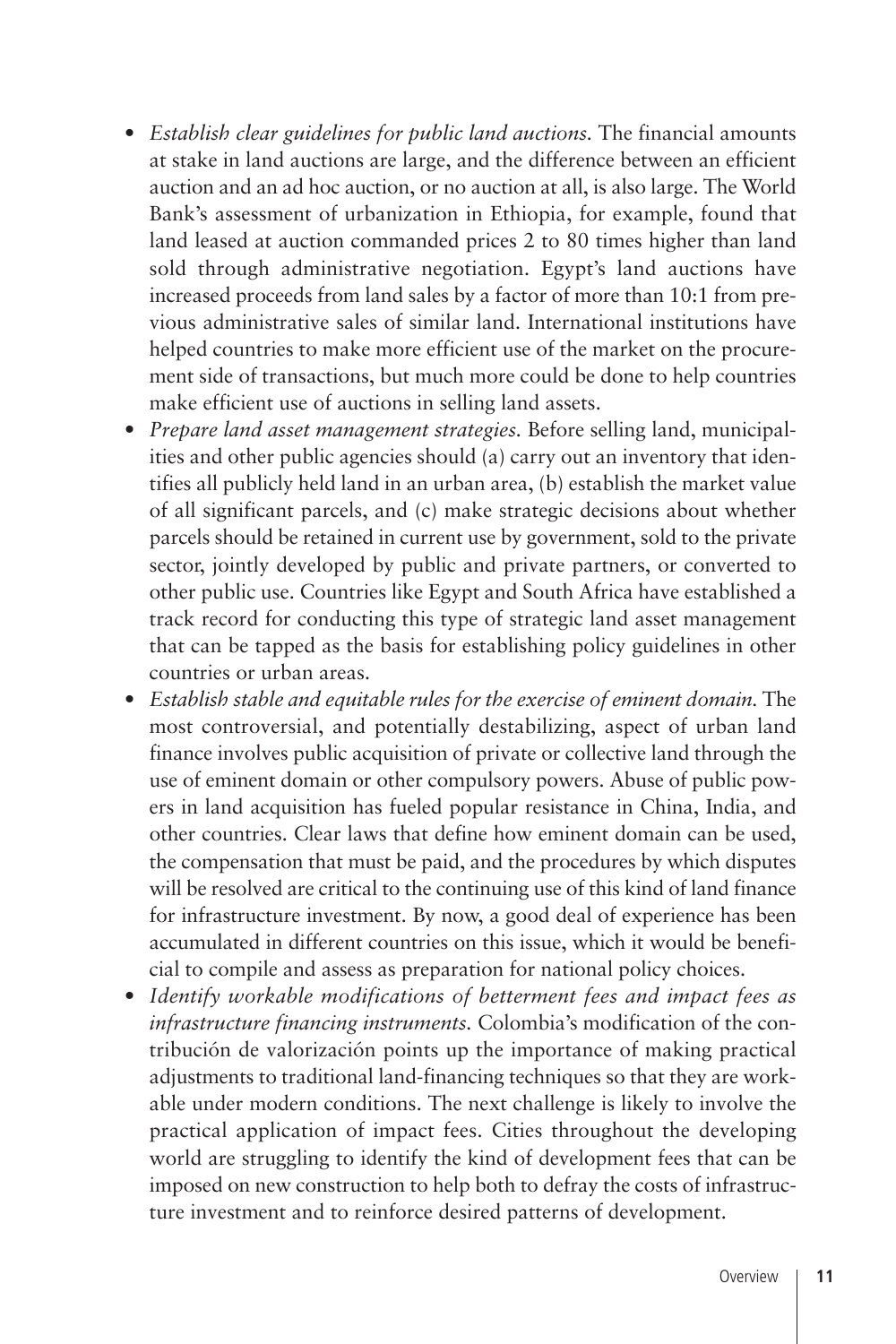#### **Risks and Limitations to Land Financing**

Important risks and limitations are associated with land-based financing of infrastructure. Four risks in particular deserve emphasis.

*Urban land markets are volatile, and recent transactions may reflect a land asset bubble.* Urban land prices in developing countries cannot steadily increase at 20–30 percent a year. Prices have been volatile in the past, and they will be volatile in the future. Land prices in developing-country cities now reflect worldwide economic conditions, including the cost and availability of credit to the recycling of petro dollars. Volatility in urban land prices is part of market reality. Practical protection against this risk starts by clearly identifying proceeds from land sales as one-time capital revenues that are to be used for one-time infrastructure projects. Risk is magnified when recent trends in land prices are extrapolated to prepare future years' capital investment plans and is magnified still further if part of the receipts from land financing is allowed to trickle over to finance operating budgets.

Land sales often lack transparency and accountability. The majority of land sales are conducted off budget. There is little public accountability as to how revenues are used. The great sums of money involved invite corruption and institutional capture by the selling agency, without regard to other priorities. This risk can be mitigated by publicly releasing capital budgets and balance sheets, which report on the sources and uses of funds, including those generated by land transactions. Laws that earmark receipts from land sales for specific items in the capital budget can protect against diversion of revenues into the general operating budget.

*Land sales cannot continue indefinitely.* Land sales are not a permanently recurring source of capital revenue. The amount of land available for efficient disposition will vary by country and location and can be known only after an inventory and analysis have been carried out. In countries like China, where the public sector owns all urban land and can acquire new land at the urban fringe, land sales or land leasing can be a major part of infrastructure finance for 15–20 years. In other locations, municipal governments or development agencies may own only a handful of land parcels that it makes sense to sell. In these places strategies that capture part of the land-value gains due to infrastructure investment or impose development and impact fees on new construction hold more promise as continuing sources of infrastructure finance.

*Land-financing techniques are instruments of capital finance.* Their ultimate value depends on the quality of planning that underlies public investment. New towns or new cities may or may not be good development policy, depending on local circumstances. Municipalities can abuse land financing by acquiring land at the urban fringe without paying adequate compensation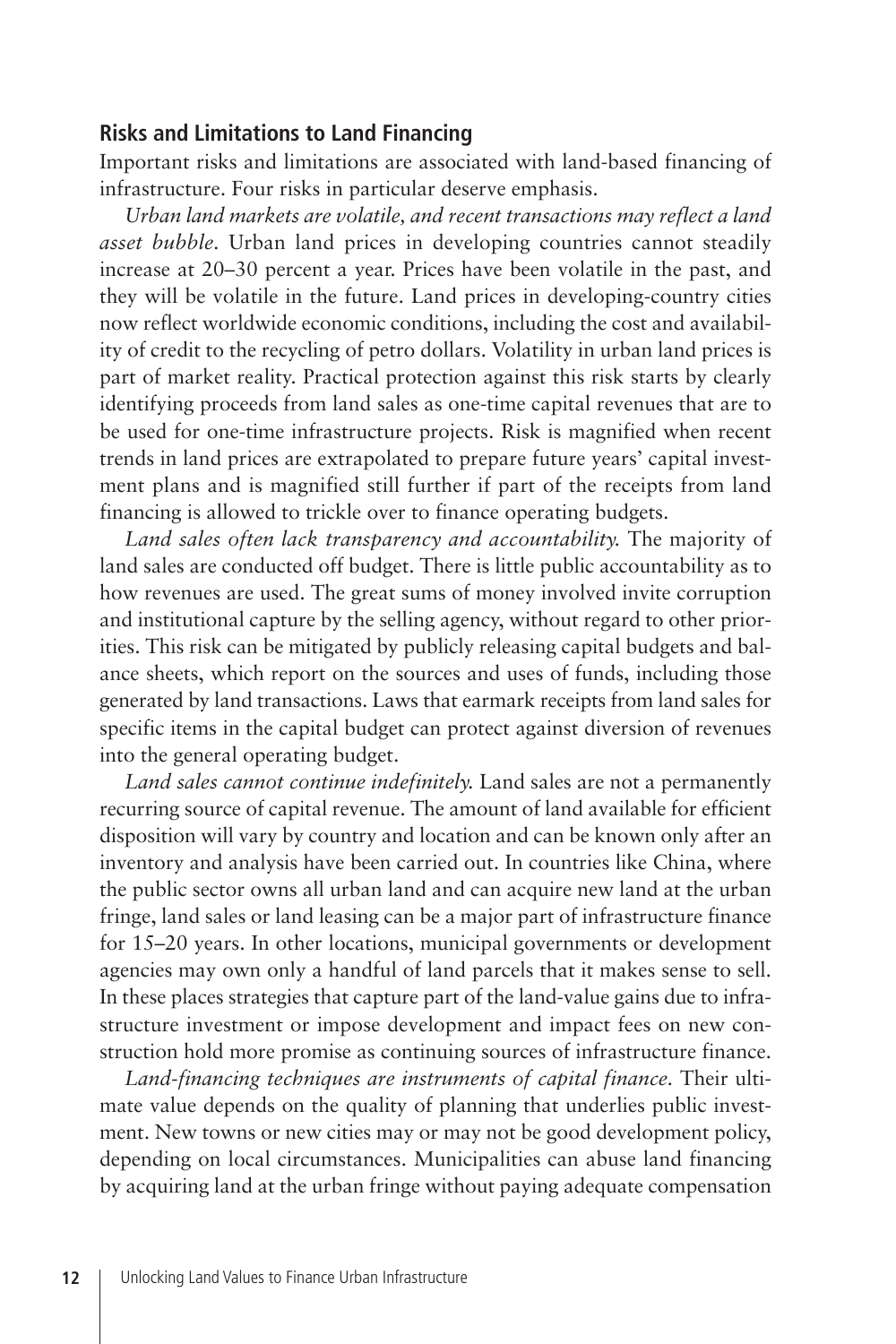and then squander the sale proceeds on wasteful expenditures or leapfrog development. Land financing should be viewed as an important option for financing the investment needed to achieve efficient and equitable urban growth. It is not an end in itself.

#### **Guidelines for Selecting a Land-Financing Strategy**

Different land-financing techniques require different types of information and legal and analytical support to work effectively. Table 2 summarizes various instruments, organized roughly by the increasing demands they place on planning and implementation capacity and on fundamental political agreement regarding the way land-value gains from infrastructure investment should be shared.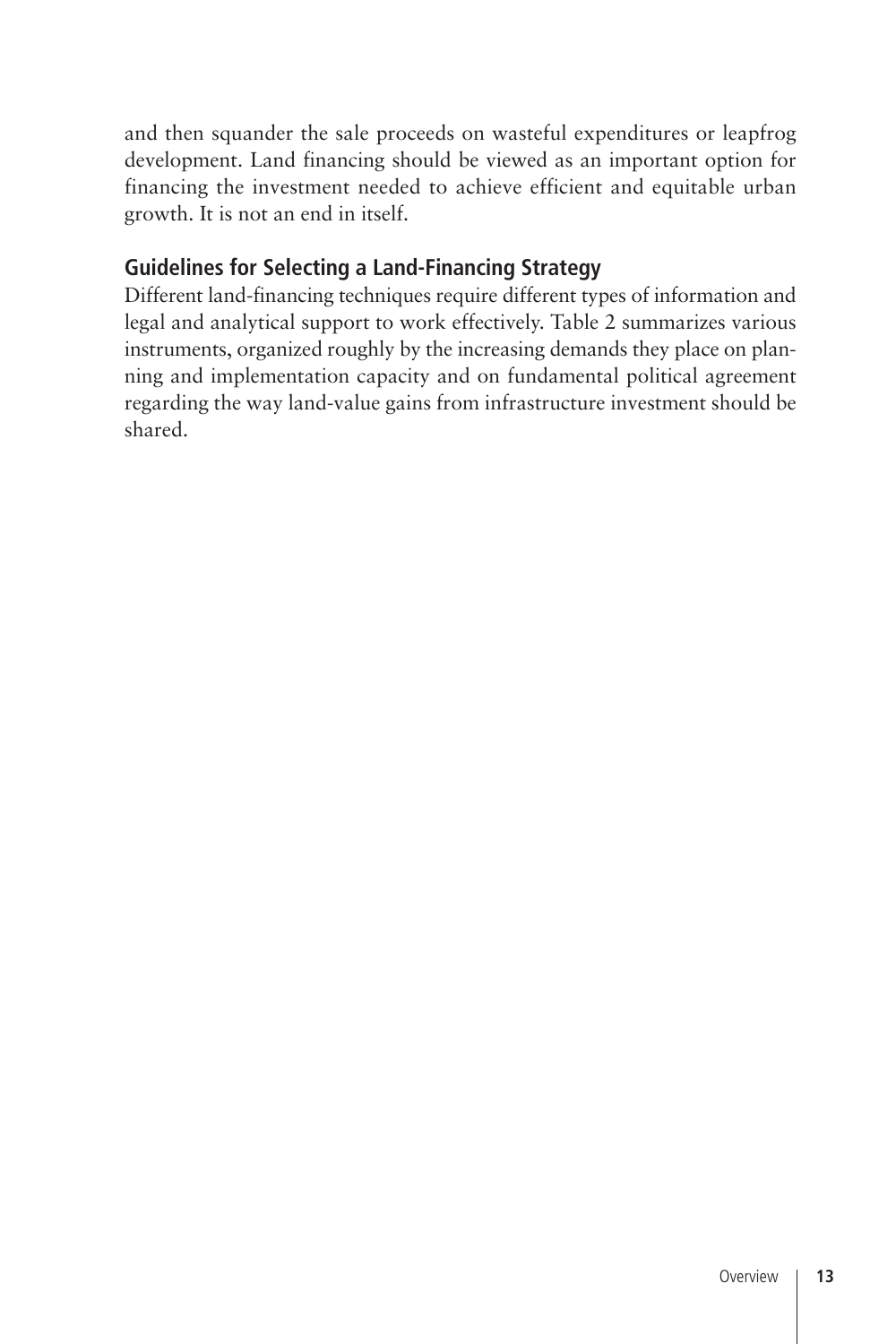<span id="page-32-0"></span>**Table 2 Land-Financing Instruments**

| <b>Instrument</b>                                                                       | <b>Description</b>                                                                                    | <b>Key requirements</b>                                                                                                                                             | <b>Overall difficulty</b>                                                                                                                                                 |
|-----------------------------------------------------------------------------------------|-------------------------------------------------------------------------------------------------------|---------------------------------------------------------------------------------------------------------------------------------------------------------------------|---------------------------------------------------------------------------------------------------------------------------------------------------------------------------|
| Developer<br>exactions                                                                  | Developer installs on-site<br>and neighborhood-scale<br>infrastructure at own expense                 | Clear regulations; planning and<br>implementation capacity to link<br>developer's infrastructure to public<br>systems                                               | Relatively straightforward                                                                                                                                                |
| Sale or lease<br>of publicly<br>held land                                               | Public land assets are sold,<br>with proceeds used to finance<br>infrastructure investment            | Inventory of land assets, market<br>valuation, and strategic decisions<br>about best use; open auctions for<br>disposing of land that is sold                       | Technical competence needed for<br>initial inventory and appraisal; can be<br>institutionally difficult when landholding<br>agency does not benefit directly from<br>sale |
| Public-private<br>partnership:<br>private invest-<br>ment in "public"<br>infrastructure | Developer installs "public"<br>infrastructure in exchange<br>for land                                 | Same information and analysis as<br>for land sale; can accelerate private<br>investment in key growth poles;<br>competitive selection procedures<br>become critical | Simpler than many other forms of public-<br>private partnership; danger of nontrans-<br>parent or corrupt deals between public<br>sector and developer                    |
| <b>Betterment</b><br>levies                                                             | Public sector taxes away a<br>portion of land-value gain<br>resulting from infrastructure<br>projects | Difficult and costly to administer<br>on a parcel-by-parcel basis; simpli-<br>fied approach adopted by Bogotá<br>holds great promise                                | Most appropriate for countries with a<br>history of betterment levies-for<br>example, Latin American countries in<br>Spanish tradition                                    |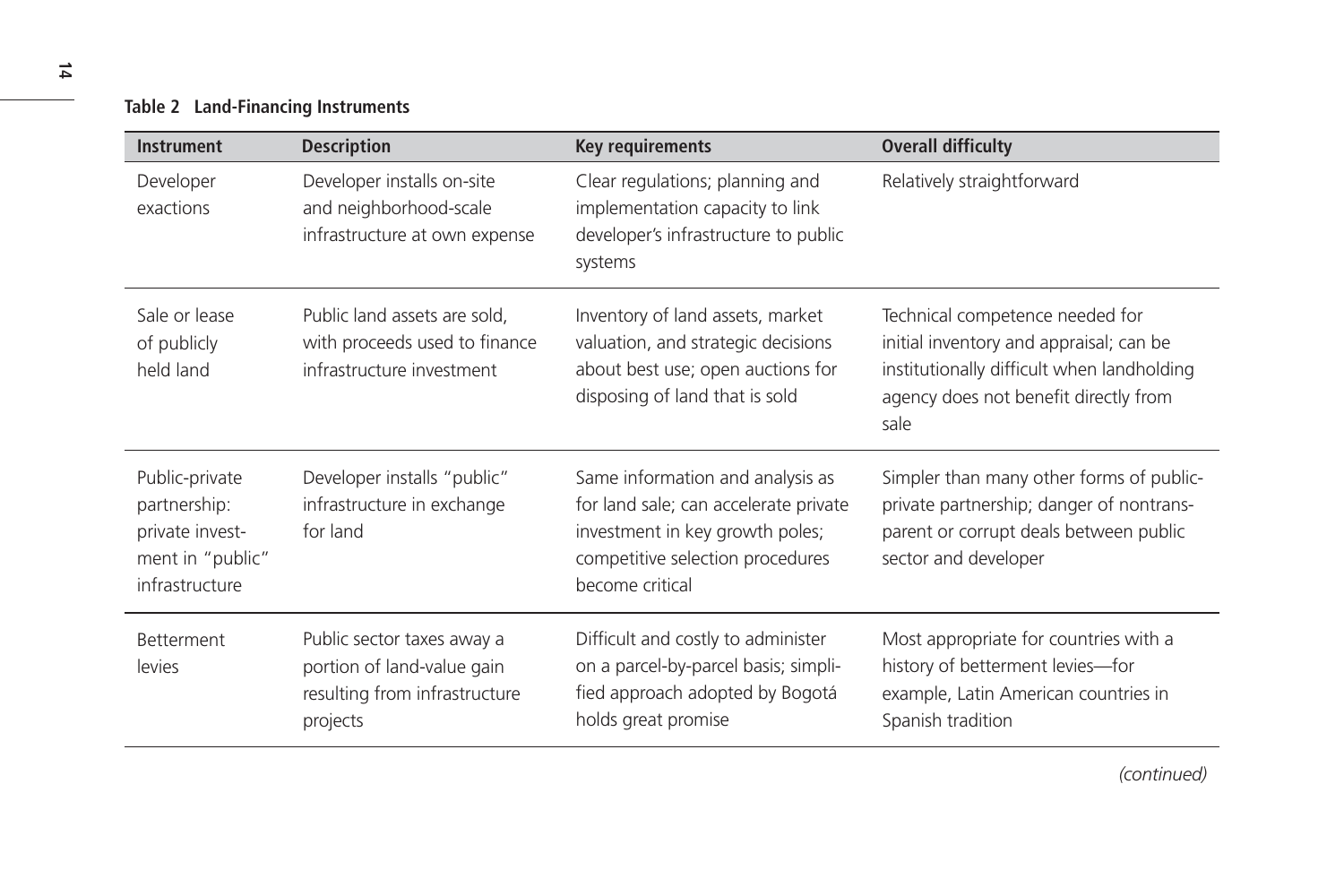| <b>Instrument</b>                         | <b>Description</b>                                                                                                                                                        | <b>Key requirements</b>                                                                                                                                                                                                | <b>Overall difficulty</b>                                                                                                                                     |
|-------------------------------------------|---------------------------------------------------------------------------------------------------------------------------------------------------------------------------|------------------------------------------------------------------------------------------------------------------------------------------------------------------------------------------------------------------------|---------------------------------------------------------------------------------------------------------------------------------------------------------------|
| Impact fees                               | Developers pay the cost of<br>systemwide infrastructure<br>expansion needed to accom-<br>modate growth                                                                    | Strong planning and analytical<br>capacity needed to identify infra-<br>structure cost implications of<br>development at different locations;<br>strong execution of public invest-<br>ment plans                      | Need to develop simplified approaches<br>that capture the core concept of recover-<br>ing off-site costs of growth, without<br>overwhelming technical demands |
| Acquisition<br>and sale of<br>excess land | Public sector acquires land<br>surrounding the infrastructure<br>project and sells land at a<br>profit when project is com-<br>pleted and land value has<br>been enhanced | Social agreement needed on who<br>should benefit from land-value<br>gains resulting from public infra-<br>structure: the original landowner,<br>the public fiscal authority, dis-<br>placed occupants, other claimants | Technically one of the most straight-<br>forward options; the difficulty is to<br>reach agreement on the proper exercise<br>of eminent domain                 |

Source: Author.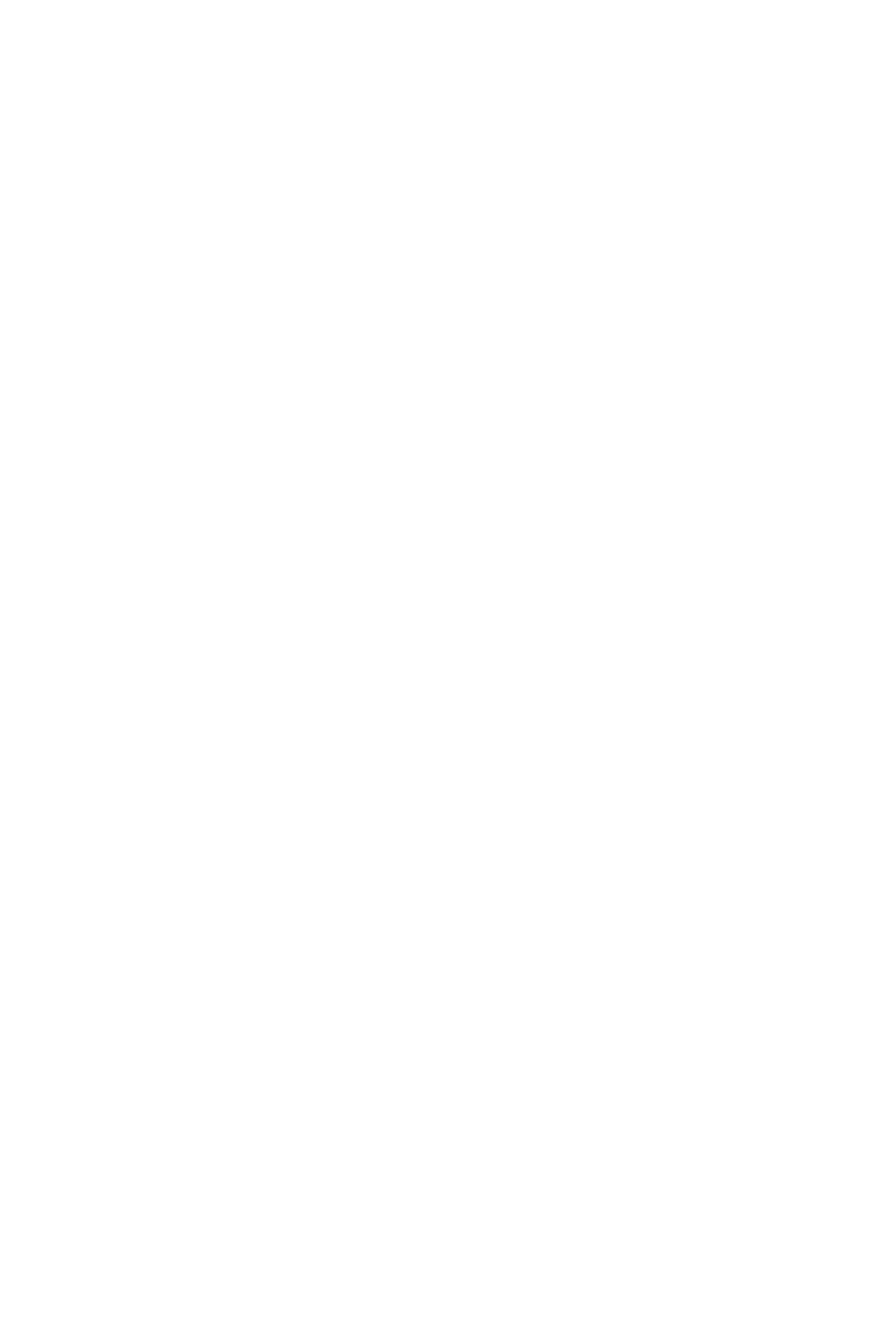## <span id="page-35-0"></span>INTRODUCTION TO LAND-BASED FINANCING OF URBAN INFRASTRUCTURE

Land has long served as an instrument of urban infrastructure finance. When New York City was a fledgling, it financed its first public buildings, including a ferry terminal on the East River, through the sale of "water lots" that included land frontage and water development rights. A few years later, when New York built its city hall, it financed construction through a further sale of water lots, this time venturing into a type of public-private partnership (or developer exaction), by agreeing to build and maintain the town dock at public expense but requiring private purchasers of water lots to fill in their sites, extending the land area along the riverfront, and to install private wharves (Burrows and Wallace 1999).

In London, after the Great Fire of 1666, when streets were widened during reconstruction, landowners holding property along the streets were required to pay for the public cost of expanding and paving the streets. When Baron Haussmann rebuilt Paris during the Second Empire of Napoléon III, he used land financing in a different way. The city borrowed heavily to finance the construction of grand avenues and boulevards fully equipped with water and natural gas lines and sewers. Haussmann used public powers to condemn and then acquire the land that was converted into avenues. Excess land beyond that needed for road and public works construction was acquired and used as collateral for construction loans. The value of adjacent land escalated once the boulevards were built and utility lines were installed.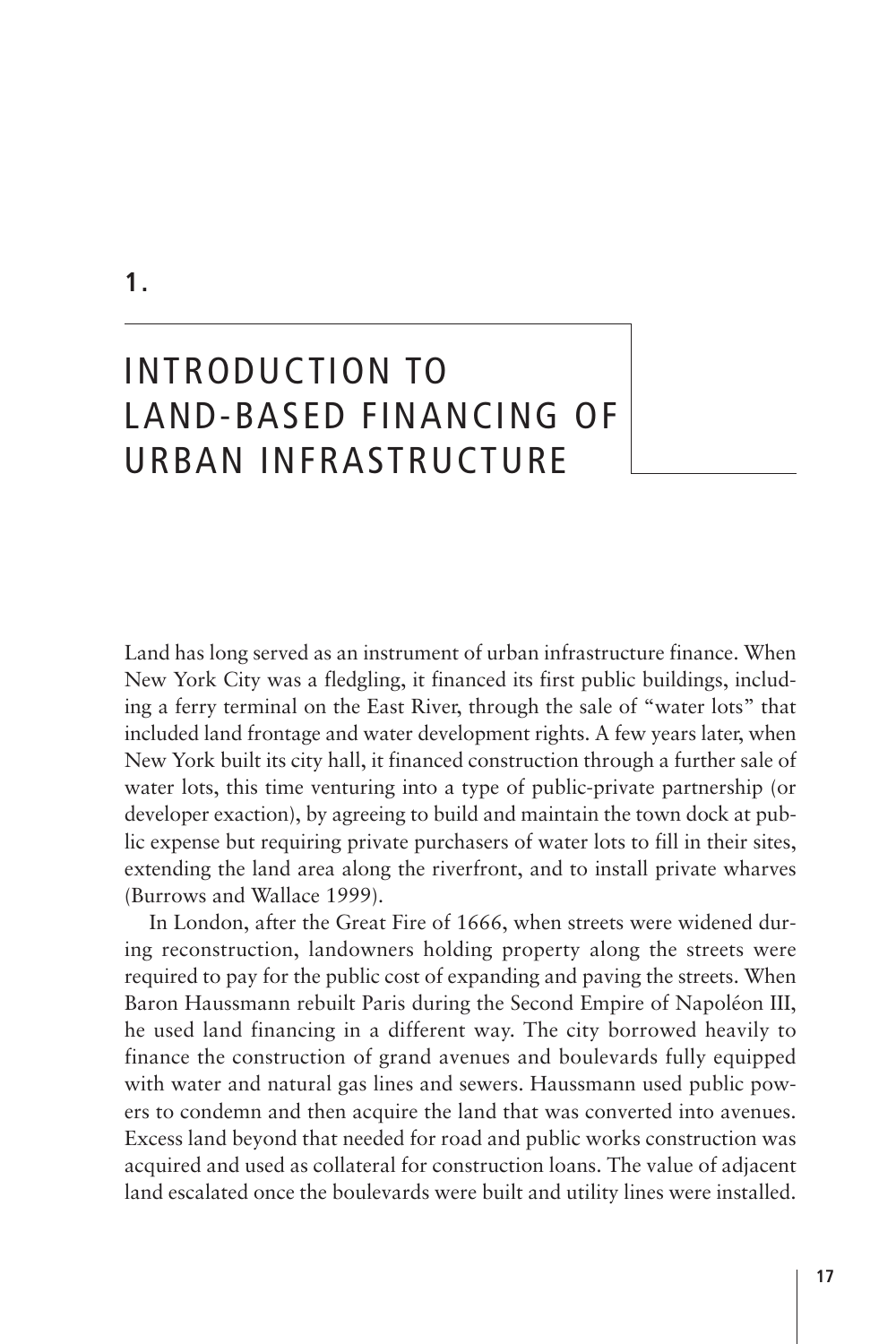Land-value gains on city-owned property were used to repay the public debt (Marchand 1993).

Variants of these same financing techniques are being used today to pay for infrastructure construction in rapidly growing cities of the developing world.

The histories of the development of New York City and Paris also reveal some of the risks associated with land-based financing of public works. New York's greatest era of city building took place after the Civil War, as the city expanded up Manhattan Island, building streets, installing water distribution and sewerage collection systems, authorizing privately built mass transit systems, and tearing down shantytowns for new development. Between 1867 and 1871, New York's municipal debt tripled, as it borrowed to finance the construction of public infrastructure. Boss Tweed, in his position as commissioner of the Department of Public Works, aggressively "privatized" the landvalue benefits of this public investment. He and his associates purchased large tracts of land in the path of city expansion and then sold the land at great profit when water mains, sewers, and transportation improvements were installed. In one typical transaction, Tweed and his associates bought up the entire block bounded by Fourth Avenue, Madison Avenue, 68th Street, and 69th Street, had the city install water supply for the area, and watched the value of their land take off (Burrows and Wallace 1999, 930–31).

Haussmann's financing scheme for rebuilding Paris unraveled when the courts ruled that excess land acquired by the city for road construction, but not used for actual public works, had to be returned to the original private owners—not at its increased land value after public improvements had been completed, but at its original acquisition price. This ruling made it impossible for the city to capture the land-value gains created by public investment. The land collateral backing the city's debts disappeared, Paris went into financial crisis, and Haussmann resigned.

These issues also have echoes today. The temptation to divert into private hands the land-value gains triggered by the construction of public infrastructure is always present. Land-backed financing of infrastructure continues to be vulnerable to legal or political acts that change the rules defining how the profits from public land sales should be allocated.

#### **Subject of the Book**

This book examines the various ways that land values can be used to help pay for investments in urban infrastructure. It focuses on the principles that underlie the different financing techniques, their efficiency in theory, and, above all, what we can learn from practical attempts to convert principles about land-based financing into practice in developing countries. Much of this practical application has involved the use of public-private partnerships.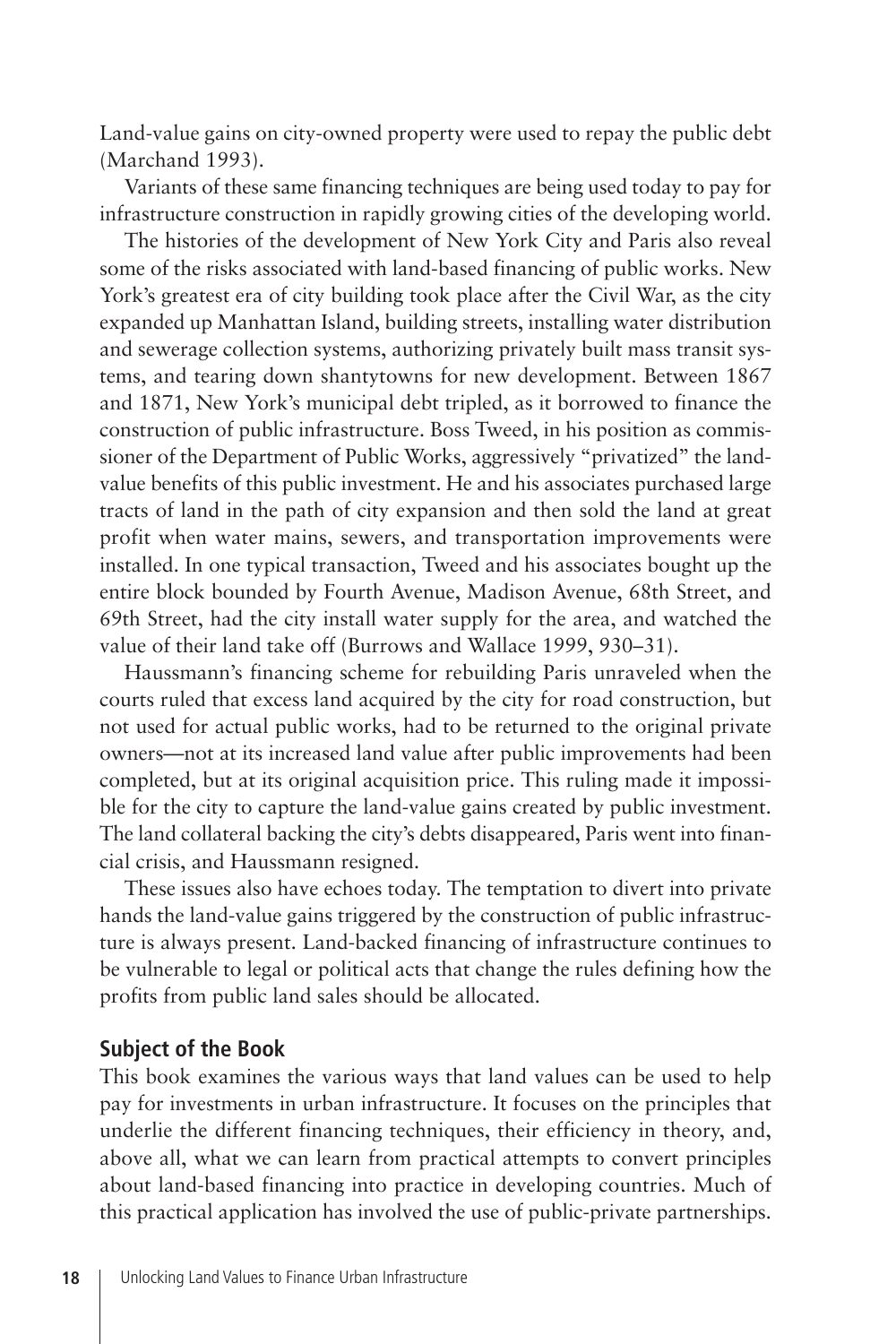Each chapter, in addition to analysis of specific categories of financing techniques, includes a series of case studies exploring how the techniques have been applied in the field and the type of implementation issues that have arisen.

# *The Capital Budget*

Perspective on land financing of public investment can be gained by considering the capital budget of a municipality or special development agency. Table 1.1 lays out in schematic form the organization of the capital budget.

In a "normal" capital budget—or at least the capital budget most often described in textbooks—the principal sources of funds on the revenue side of the capital budget are items 1 (operating or current account surplus), 2a (capital grants from higher-level units of government), and 3 (borrowing). These items also have received the most analytical scrutiny, as regards the efficient design of capital grants, the interaction between borrowing and future debt service that must be repaid through recurring revenues, and the types of borrowing best suited for different kinds of infrastructure investment.

Land financing involves items less often addressed in general discussions of capital budgeting: 2b (betterment levies), 2c (impact fees and developer contributions), 2d (sales of land assets), as well as a subset of 3 (borrowing backed by land collateral). All of these in their standard form are one-time receipts, typically earmarked by law for capital investment. A significant part of land financing is implemented through public-private partnerships or joint ventures, represented by item 4 in the public capital budget.

| Sources of funds (revenue)                                                                                                                                             | Uses of funds (expenditure)                                                                      |
|------------------------------------------------------------------------------------------------------------------------------------------------------------------------|--------------------------------------------------------------------------------------------------|
| 1. Operating budget surplus                                                                                                                                            | 1. Infrastructure investment:<br>(a) water and sewer, (b) roads,<br>and (c) other basic services |
| 2. Capital revenues: (a) capital grants from<br>higher level government, (b) betterment<br>levies, (c) impact fees and developer<br>contributions, and (d) asset sales | 2. Other capital improvements                                                                    |
| 3. Borrowing                                                                                                                                                           | 3. Investments in economic<br>development activities                                             |
| 4. Capital contributions from public-private<br>partnerships                                                                                                           | 4. Capital contributions to<br>public-private partnerships                                       |

## **Table 1.1 Representative Capital Budget**

Source: Author.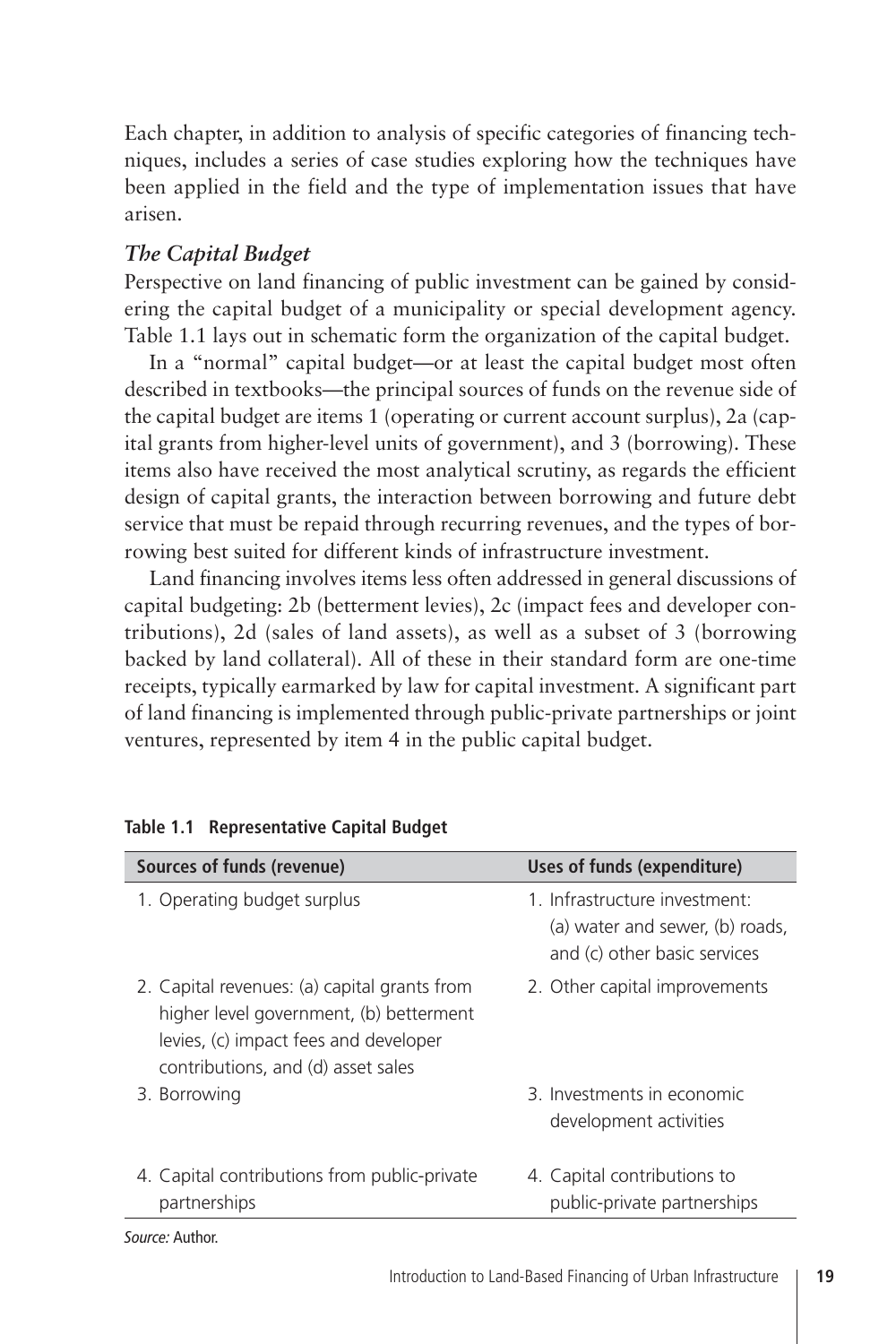### *Can Land Be a Significant Source of Infrastructure Finance?*

One of the findings of the study is the sheer magnitude of revenue that is being raised from land sales and other land-financing techniques and its importance relative to other items in the capital budget. In the past few years, land-based financing of urban infrastructure has taken giant strides forward. However, most of the initiatives have advanced in ad hoc isolation, without the benefit of comparative analysis. The amount of revenue generated by landbased financing relative to other sources of financing, like market-based borrowing, has not attracted much attention.

The potential for revenue generation is illustrated by several recent land transactions discussed in the book. In 2006 and 2007, the Mumbai Metropolitan Regional Development Authority sold at auction two medium-size land parcels in Mumbai, India. Fewer than 13 hectares of land were sold for the equivalent of about US\$1.2 billion. The proceeds from this land sale were targeted primarily to transportation infrastructure investment in the metropolitan region. Revenue from the land sales amounted to more than five times the annual investment budget of the Mumbai Municipal Corporation and about 3.5 times the total value of municipal bonds that have been issued in all of India over the past 12 years, despite intensive efforts by international organizations to develop the municipal bond market as a source of infrastructure finance.

In May 2007, a two-day auction of land in areas designated for new city development outside of Cairo generated US\$3.12 billion in receipts, an amount equivalent to roughly 10 percent of the annual budget of the national government of the Arab Republic of Egypt and more than 100 times the annual property tax revenues of all local governments in Egypt. Over the past decade, Bogotá, Colombia, has financed 217 municipal public works projects through betterment taxation levied on land-value gains produced by the projects. In all, some US\$1 billion of municipal infrastructure investment has been financed in this way. These are by no means isolated examples. In some cases land-based financing of urban infrastructure has been carried out on a much larger scale. China, for example, has financed a large part of its massive urban infrastructure investment from the sale of urban land-use rights (land leasing), either paying directly for infrastructure investment with landsale proceeds or gradually selling off appreciated land to repay investment loans from commercial banks.

High potential for revenue generation is not by itself, of course, a conclusive argument for financing urban infrastructure investment through landbased financing. However, the case studies reviewed in this book show that land sales and other devices for capturing land-value gains often are being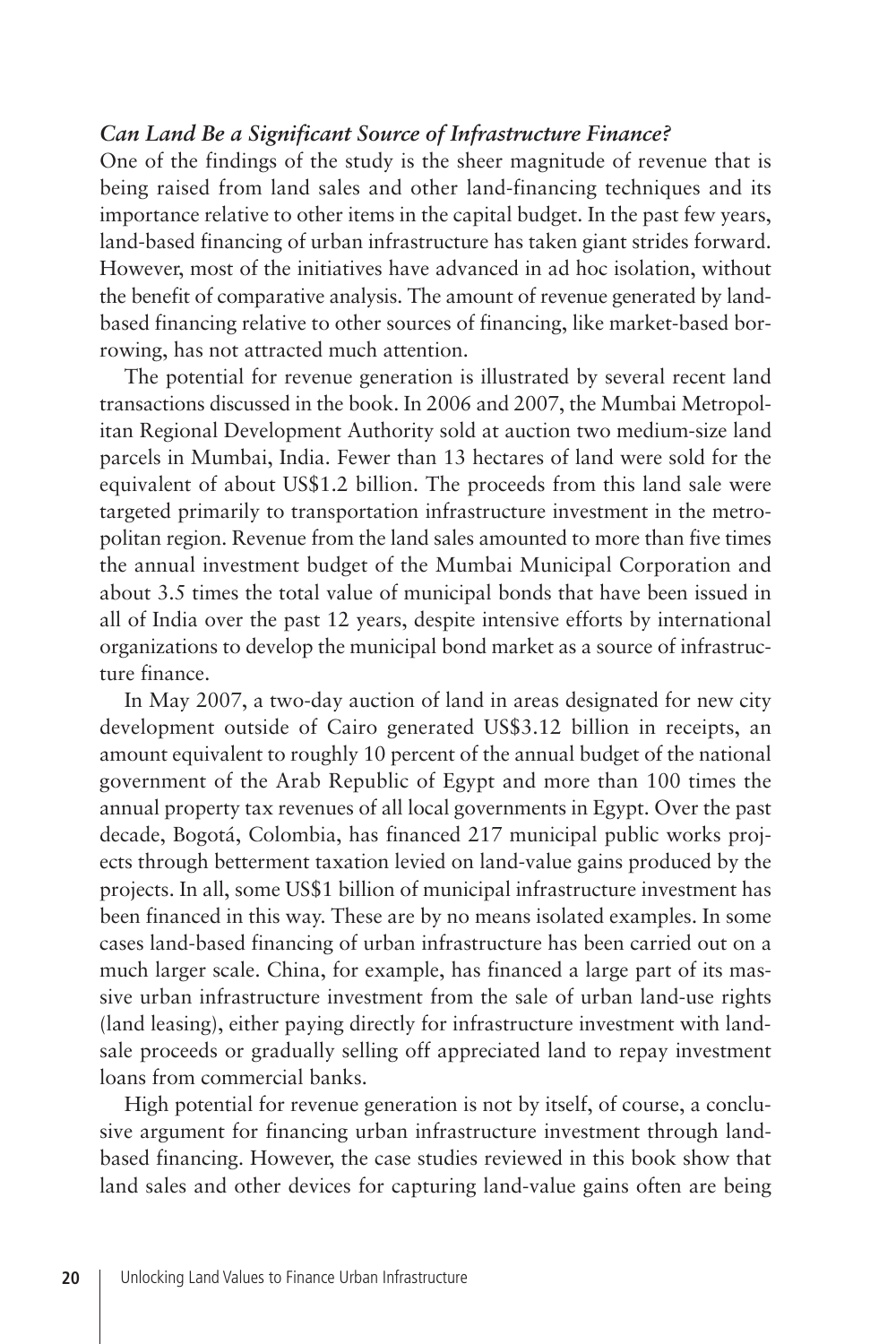pursued as part of a well-designed strategy for boosting overall infrastructure investment and shaping the pattern of urban development. Many land sales are being implemented by public development agencies that have been mandated by government to divest noncore assets so that they can concentrate financial resources and management attention on investment in core infrastructure facilities. In other cases, municipal governments have looked at their balance sheets and decided that converting some publicly held land into infrastructure is the right development priority, given the economic advantages of private landownership and the shortage of infrastructure.

#### *Is Land-Based Financing "Market Finance"?*

The term "market finance" has tended to acquire a special, limited meaning when applied to investment in public infrastructure. It refers to borrowing from the private market at market rates of interest. Thus market finance of municipal infrastructure investment has come to mean financing municipal investment through borrowing—that is, borrowing from the private market, on market terms.

Land-based financing is another form of market finance. The sale of publicly held land to the private sector via open auction is a market transaction, involving market prices, that raises financing on market terms. Many of the other techniques examined in this book are also examples of market finance. Private developers recover the costs of the "public" infrastructure they build through the market sale of land parcels. Before investing in large public works initiatives, cities often negotiate with major private landholders, with the landowners agreeing to contribute substantial sums to public construction of key pieces of infrastructure (like a bridge or access highway) that will open their landholdings for profitable development.

Other land-financing techniques involve what might be called "regulated markets" and are more similar to borrowing from parastatal organizations that operate with reference to the market but not on pure market terms. This is true of techniques that capture part of the value gain created by public regulation—for example, land-value gains due to rezoning or other actions that permit higher-density development. Regulatory actions of this type are a critical part of urban land markets. The gains in market value that result from changes in development rules are real. Financing techniques that capture for the public sector part of the increment in market value due to regulatory change should be viewed as market-oriented, if not pure market, instruments.

Market-based borrowing represents market finance on the liability side of the balance sheet. It finances additions to the public capital stock by borrowing that recognizes the true cost of capital in the market. Market-based bor-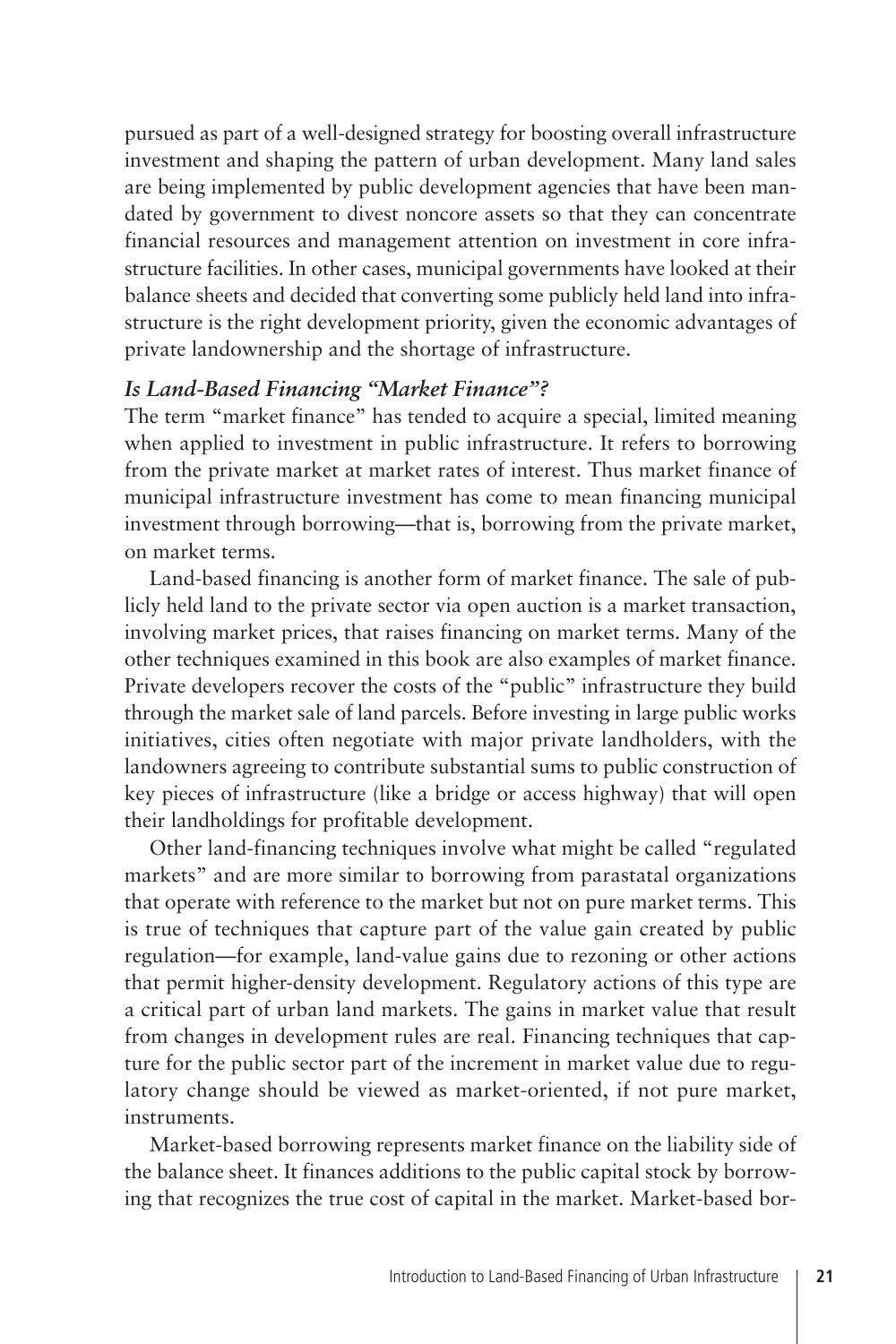rowing has efficiency advantages over administrative allocations of credit. Land sales that convert property assets into infrastructure at market prices involve market finance on the asset side of the balance sheet. Under current practice, market distortions in asset management are at least as substantial as market distortions in borrowing. Publicly held property seldom is priced internally to recognize the cost of capital. Public institutions tend to hold excessive quantities of property assets, especially land, because of lack of market pressure and market incentives to put the assets to remunerative use (Kaganova and McKellar 2006). When disposed of, public assets seldom are sold under competitive conditions at market prices. If the goal is to recognize the true cost of capital in infrastructure investment decisions, it is as important to introduce market principles into public asset management as it is to introduce market principles into public borrowing.

## *Is Land-Based Financing of Infrastructure Economically Efficient?*

Underlying the use of land-based financing instruments to pay for infrastructure is *the principle that the benefits of infrastructure projects are capitalized into land values.* As long as the spatial distribution of project benefits can be internalized within a well-defined "benefit zone," it is economically efficient to finance projects by tapping the increments in land values resulting from them. When there are spillover benefits, it is still efficient to recover part of the costs by tapping land-value increments within an identifiable benefit zone.

The relationship between land-value capitalization and the costs of infrastructure supply can be interpreted as an indicator of the efficiency of infrastructure provision. When benefits, measured as capitalized land values, exceed the costs of installing infrastructure, infrastructure is being undersupplied. Public infrastructure may be constrained by lack of public financing or by the failure of public agencies to respond to demand. Table 1.2 offers an illustration from Recife, Brazil. As can be seen, the land-value gains from infrastructure investment, especially for road paving and wastewater removal, substantially exceed the costs of infrastructure supply. From the standpoint of meeting economic demand, more investment in road paving and wastewater systems is needed. Investment should continue to the point where the ratio of land-value capitalization to investment cost is 1:1, as is approximately true for water supply in Recife. It is economically efficient to tax away economic rents enjoyed by landowners as a consequence of a shortage of infrastructure in order to expand supply.

Betterment levies are instruments that seek to capture for the public sector part of the land-value gains (capitalized benefits) created by public infrastructure investment. Impact fees and developer exactions work from the opposite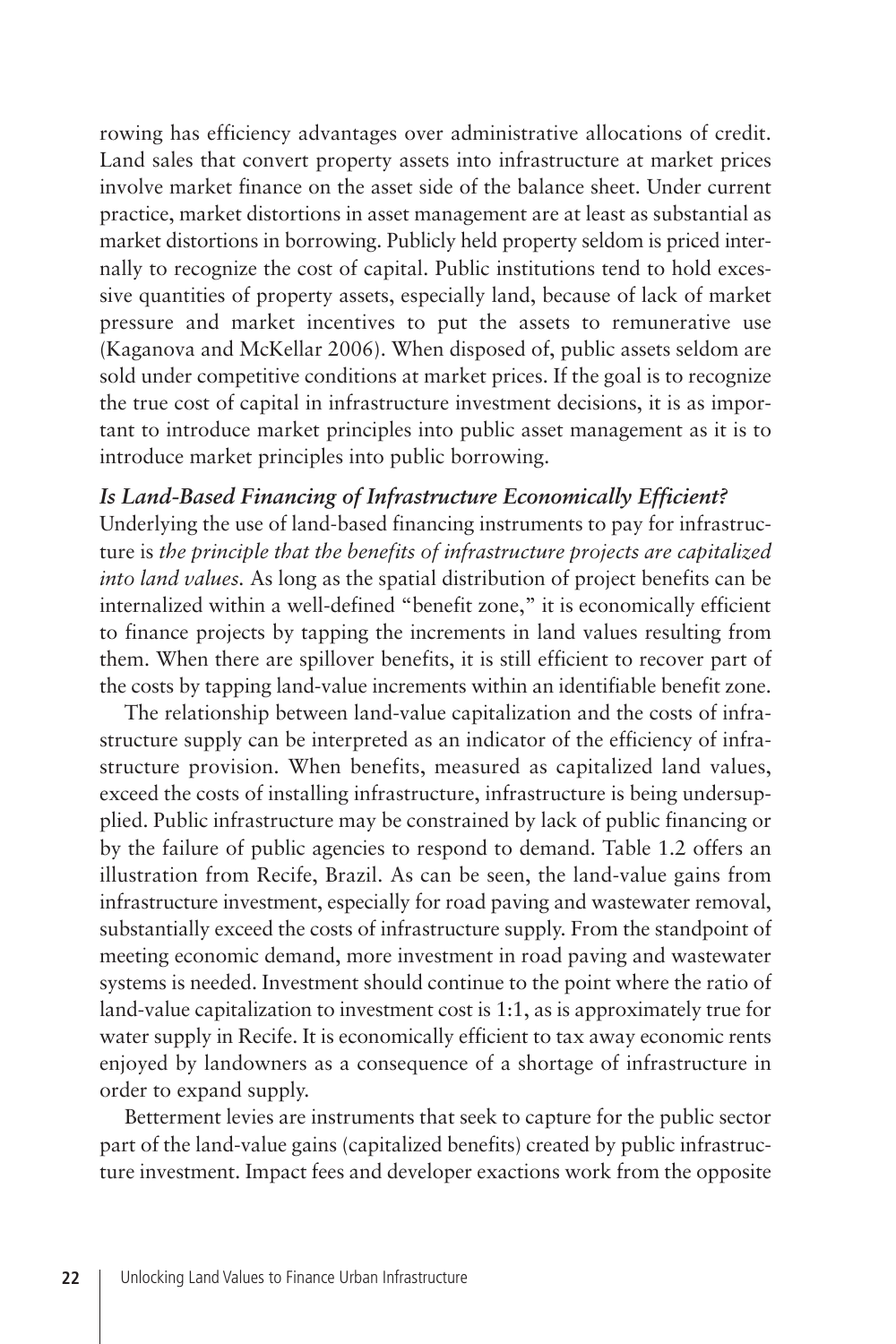|                    | Increase in land value<br>(US\$ per square meter)<br>by distance to center | Ratio of gain in        |                         |                                  |
|--------------------|----------------------------------------------------------------------------|-------------------------|-------------------------|----------------------------------|
| <b>Service</b>     | $5 - 10$<br>kilometers                                                     | $15 - 20$<br>kilometers | $25 - 30$<br>kilometers | land value to<br>investment cost |
| Water supply       | 11.1                                                                       | 51                      | 3.2                     | 1.02                             |
| Road pavement      | 9.1                                                                        | 4.8                     | 3.4                     | 2.58                             |
| Wastewater removal | 85                                                                         | 1.8                     | 03                      | 3.03                             |

**Table 1.2 Land-Value Gains and Infrastructure Costs in Recife, Brazil**

Source: Smolka (2007), based on Serra, Dowall, and da Motta (2003).

direction, the cost side of budgets. They recognize that private investment in new subdivision growth generates *infrastructure costs for the public sector.* The population housed in new subdivisions places demands on the regionwide network of public infrastructure, ranging from water supply and wastewater removal to road systems, schools, parks, and other categories of infrastructure. A system of land or development charges that recovers the costs of offsite infrastructure caused by new development is economically efficient both in its cost recovery and in its impact on urban spatial development. A matrix of impact fees that takes into account the actual incremental infrastructure costs associated with land development at different locations within the urbanizing region will help to steer development to those locations where it can be accommodated most efficiently.

## *When Is Land-Based Financing Most Appropriate?*

Land-based financing of infrastructure investment has the biggest payoff where there is rapid urban growth. Under these conditions, land prices tend to rise rapidly, creating the opportunity to generate significant revenue. Rapid growth also magnifies infrastructure investment needs, requiring significant sources of development finance. In reviewing the history of developed countries like France, Japan, and the United States, it is apparent that land-based financing techniques were used most heavily during periods of rapid urban growth when there were large leaps in the scale of urban investment. The rapid urbanization now being experienced by many developing countries makes land financing attractive for them as well.

Three categories of urban infrastructure investment can be distinguished when matching financing instruments with investment needs: new developments, major capital projects, and infrastructure to support basic services.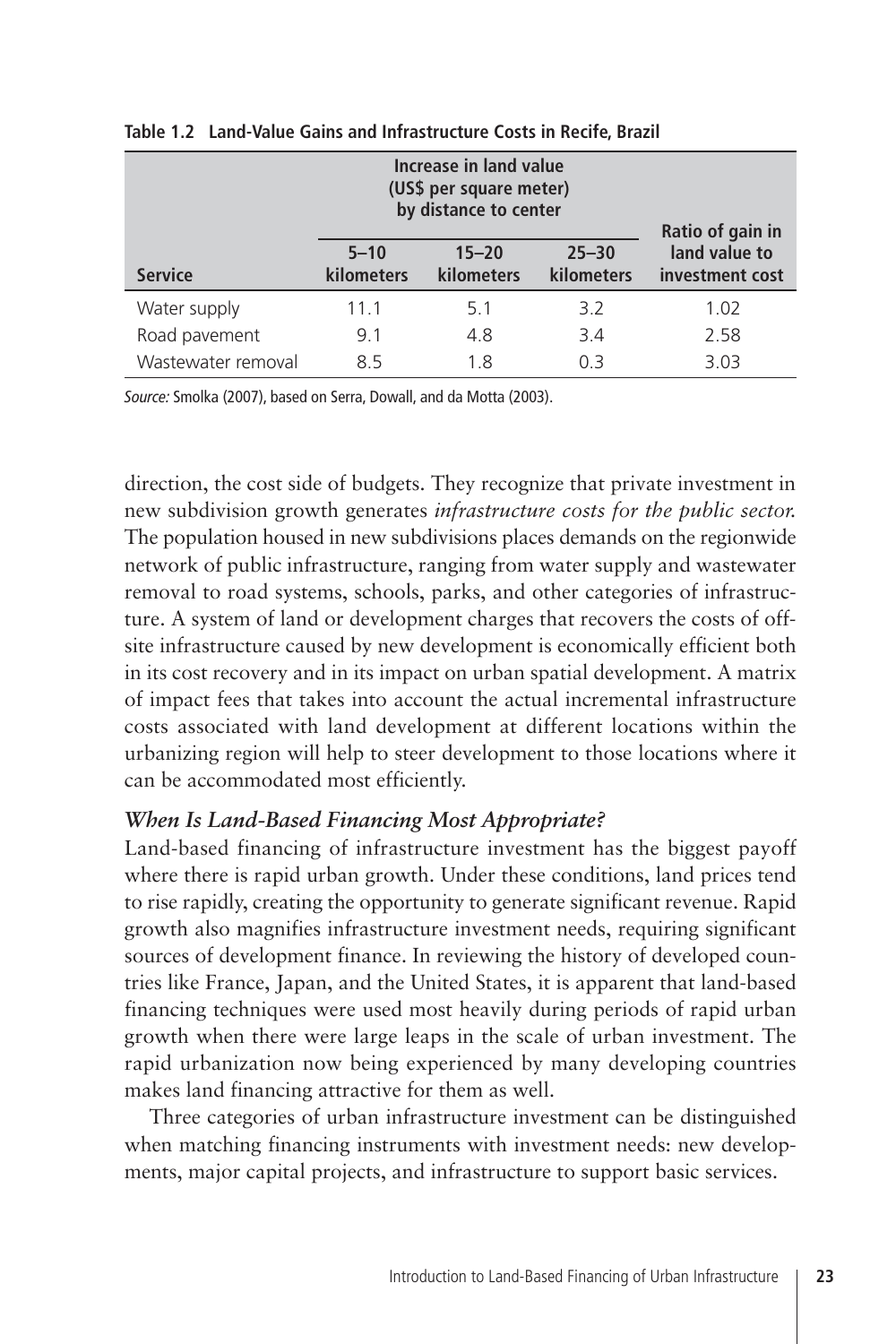#### **Infrastructure Requirements of New Development**

During periods of rapid urban growth, the urbanized area is expanding into the surrounding fringe, with large tracts of land being converted to urban uses by private or public developers. The magnitude of infrastructure investment required to convert raw land into urban use, and to connect new development to regionwide infrastructure networks, is easily underestimated. The scale of investment required is illustrated by some of the case studies presented in this book:

- Greater Cairo is projected to absorb an additional 5.6 million residents over the next 15 years. Given the extreme congestion of the urban core, this growth will occur at the urban fringe, in part via a national policy of new cities and new settlements development. Internal infrastructure for the new developments is expected to cost about US\$32 per square meter. Egypt's New Urban Communities Authority controls 694 million square meters of land targeted for the development of new settlements. Installation of infrastructure to meet urban standards on all of this land would cost some US\$21 billion. The cost estimate excludes the cost of supplying additional infrastructure in areas already designated as new cities as well as the cost of constructing major highway and rail links that will connect newly developed areas with the existing built-up region.
- The Reliance Group of India is developing a series of special economic zones (SEZs) in Navi (New) Mumbai. The estimated cost of infrastructure investment in roads, water supply and distribution, drainage and sewerage, electricity, and telecommunications networks is US\$62 per square meter. The Reliance Group plans to develop a package of several SEZs, each averaging around 2,500 hectares. Total infrastructure costs per SEZ then would be more than US\$1.5 billion. Again, this estimate of the infrastructure costs of land development excludes the investment required to connect the new area to the existing city, in this case via a 22.5-kilometer six-lane bridge.

Land-based financing is a natural match for financing the investment associated with new land development, whether investment is carried out by private developers or public sector agencies.

#### **Infrastructure Financing for Major Investment Projects**

Major investment projects are a second claim on land-based financing. These projects often are in the transportation sector and are a critical part of urban economic development strategy. They include major circumferential highways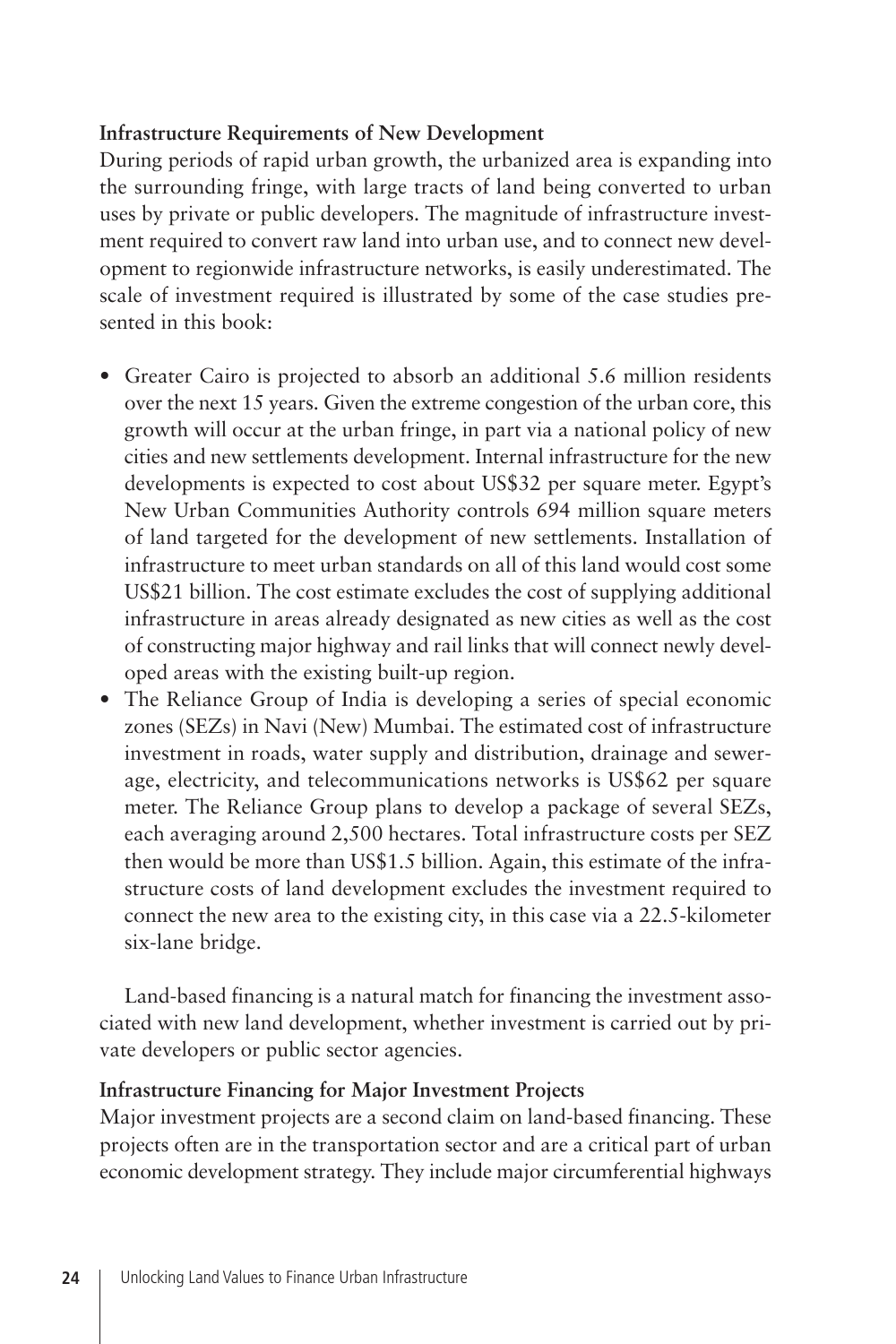or connector routes, light rail and underground rail systems, airports, seaports, and other high-profile transport initiatives. The economic benefits of these projects typically are immediately apparent and capitalized into land values. Land-based financing therefore commonly becomes one of the instruments proposed to finance the projects. The following are two examples:

- The new Crossrail commuter system was finally approved for go-ahead in London in late 2007. The project, which would cut across London and connect with Heathrow Airport and Canary Wharf, has been under intense discussion for more than two decades. Final approval was given once agreement on a financing package was reached. The financing package includes negotiated, voluntary contributions from the two largest private beneficiaries: the developers of the Canary Wharf financial district and British Airports (a private firm that operates Heathrow Airport). They are reportedly contributing between  $£700$  million and  $£800$  million and between £200 million and £300 million, respectively (or about US\$2 billion in total), to Crossrail's financing in recognition of the impact that the rail system will have on business activity and land values.
- A committee on infrastructure, chaired by India's prime minister, has prepared a national plan for public-private airport investment. The plan has moved ahead swiftly. New greenfield international airports in Bangalore and Hyderabad were completed in spring of 2008. New airports are being constructed in other metropolitan areas, and existing airports are being expanded and modernized. Work on 11 metropolitan airports is targeted to cost about US\$7.75 billion. Land financing is a critical part of the financing strategy. States are contributing land for the greenfield airports, as well as surrounding land that the private developers can use for complementary income-generating activity, thereby minimizing the public sector's cash costs. Some state agencies have acquired additional surrounding land, with the intention of financing access roads to the airports through profits from land sales.

#### **Basic Urban Services**

Investment in infrastructure for basic urban services (water supply systems, wastewater collection and treatment, drainage, street repair, and street paving) forms a third category of infrastructure investment. As table 1.2 suggests, these investments also have an impact on land values. Benefit assessment districts that tap land-value gains frequently have been used to finance this type of infrastructure and continue to be used on a small scale to finance road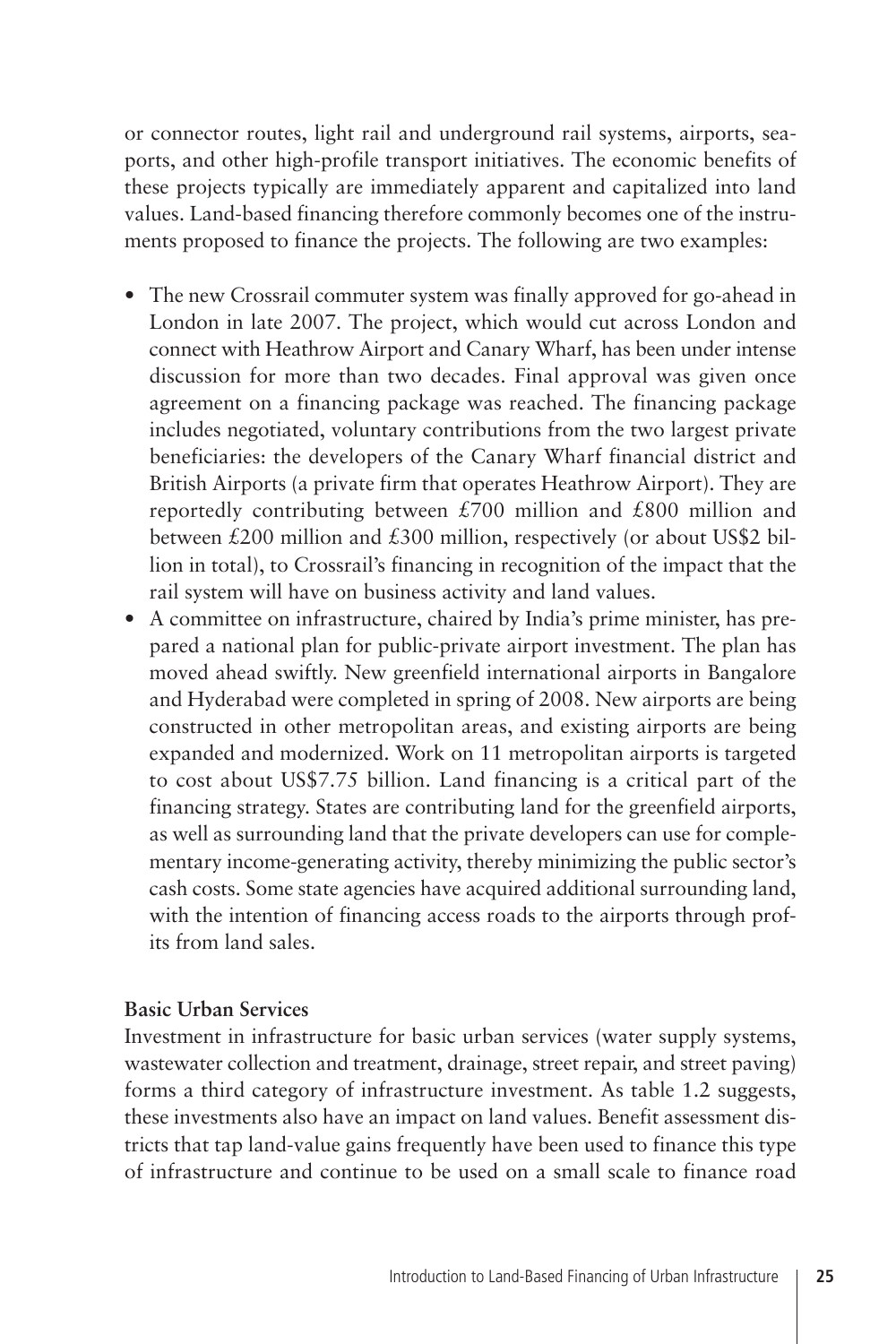paving or extensions of the water system requested by neighborhoods. However, the evidence reviewed in this book suggests that the costs of administering parcel-by-parcel betterment levies can be high compared to the amount of revenue collected. This reality has contributed to a decline in their use. Municipal governments in some countries have responded by modifying the approach, so that many different investment projects are bundled together in a financing package and land-based rates are assessed across the entire city. This has rejuvenated land-based financing in parts of South America, reversing a decades-long decline in reliance on the technique for financing ordinary urban public works.

An alternative way to enlist land-based financing in support of investment in basic municipal services infrastructure has involved earmarking part of the proceeds from public land sales for the municipal capital budget or for particular items within the municipal capital budget, such as water supply and sewerage. In Ethiopia, for example, 90 percent of the proceeds of municipal land leasing, by national law, should be used to finance municipal infrastructure investment. In other settings, the fact that publicly owned land in cities is held by state or national development agencies has made it more difficult to use the profits from land sales to finance infrastructure investments that, by law, are the responsibility of municipal governments.

## **Land-Based Infrastructure Finance and Public-Private Partnership**

Public-private collaboration lies at the heart of land-based infrastructure finance. In fact, land-related finance may represent the biggest opportunity for private partnerships within the sphere of urban infrastructure investment. Subsequent chapters illustrate the variety of ways in which the public and private sectors have interacted to make such financing work and the types of conflicts that have resulted from compulsory interaction. A summary of the basic strategies involved helps to place the case studies in context.

# *Public Donations of Land to Support Private Investment in Infrastructure*

Public grants of land historically have been used as incentives to induce private companies to undertake infrastructure investments in the public interest. The United States built its transcontinental railroads in this way.1 Extensive land grants were given to private railroads, in the expectation that land values would increase as regions were opened up to rail commerce, while settlement of the West would be accelerated. Several of the case studies in this book

<sup>1</sup> The federal government granted Union Pacific, Central Pacific, and Northern Pacific railroads 20 square miles of neighboring land for each mile of track laid.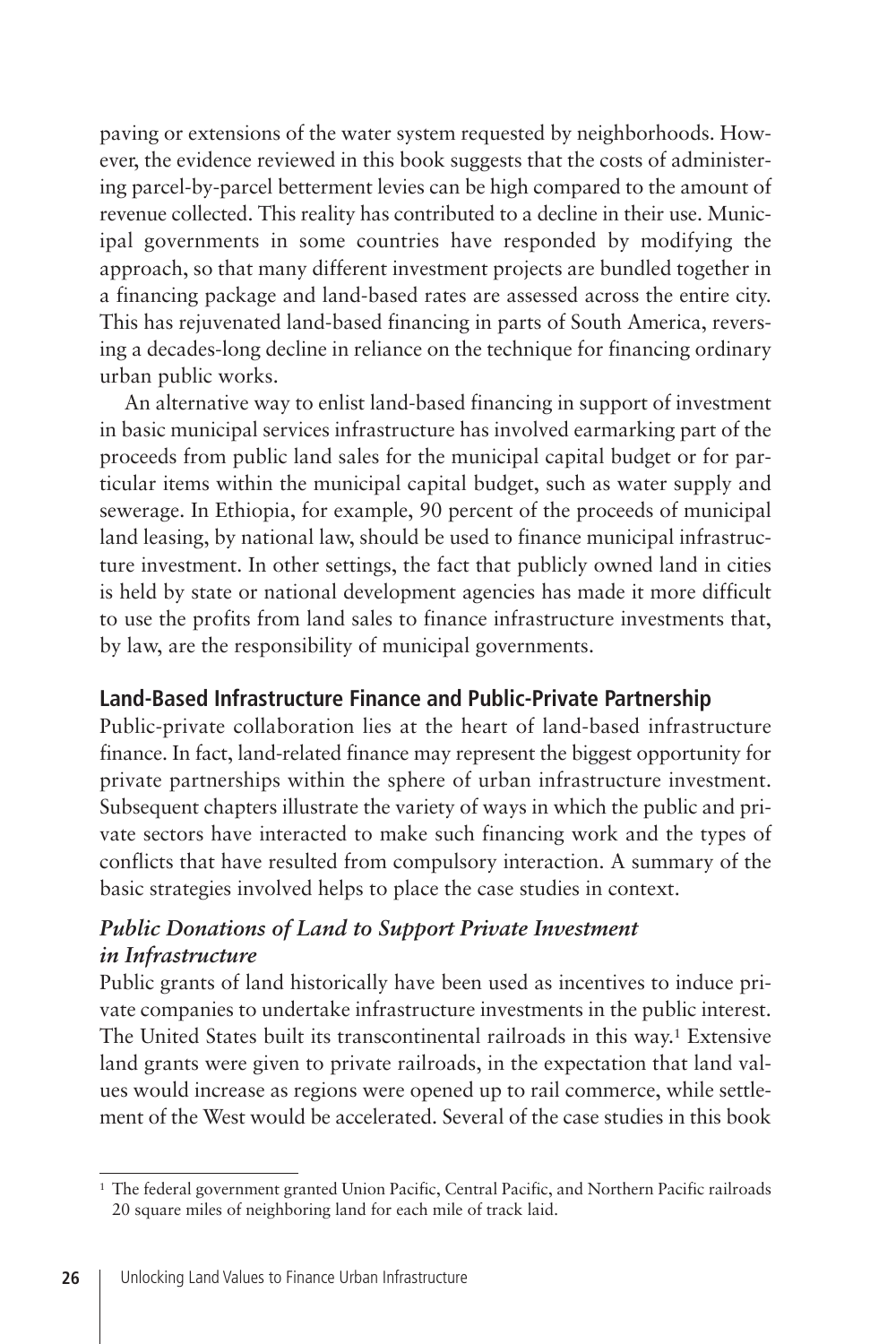make use of a similar incentive structure. Private investors in greenfield airports are given surrounding land whose value will be enhanced by international commerce flowing through the airport, or investors in urban ring roads are given the rights to land adjoining the new highways. The potential for land-value gains is part—sometimes all—of the economic reward that the public sector offers to private investors in this type of public infrastructure.

## *Sale of Public Land to Finance Public Infrastructure Investment*

Land is the most valuable asset on the balance sheet of many municipalities and urban development agencies. The most consequential "privatization" that can take place is land sale, both in terms of revenue generation and impact on the pattern of urban development. Several of the case studies report on a new generation of "land asset management," in which government agencies sell to the private sector valuable land assets in order, first, to generate resources that they can invest in their core mandate of infrastructure provision and, second, to accelerate completion of development projects that are key to the city's economic modernization.

# *Sharing of Gains in Land Values Created by Public Infrastructure Investment*

Many of the cases involve a sharing of land-value gains between public and private sector partners. This can be achieved by voluntary negotiation, by instruments that tax away part of the land-value gain enjoyed by private parties as a result of public investment, or by formal joint ventures, in which public agencies and private developers share the costs of, and returns to, infrastructure investment.

## **The Risks of Land-Based Financing**

Various risks are associated with land-based financing of urban infrastructure. These risks need to be acknowledged in any program design. The following are among the principal risks.

*Real estate markets are highly cyclical.* The demand for land, and the price of land parcels, fluctuates violently, even in urban areas experiencing strong, long-term growth. If revenue related to land sales or developer charges is being used only to finance the infrastructure required by new development, public budgets will, to some degree, be self-correcting. Land-related revenue will decline at the same time that demand for public spending to expand infrastructure declines. If land financing is being used more broadly to finance infrastructure, however, the cyclical character of real estate markets can impose unwanted instability on the capital budget. Hong Kong, China, is an extreme example; it funds a large part of its public budget from the sale of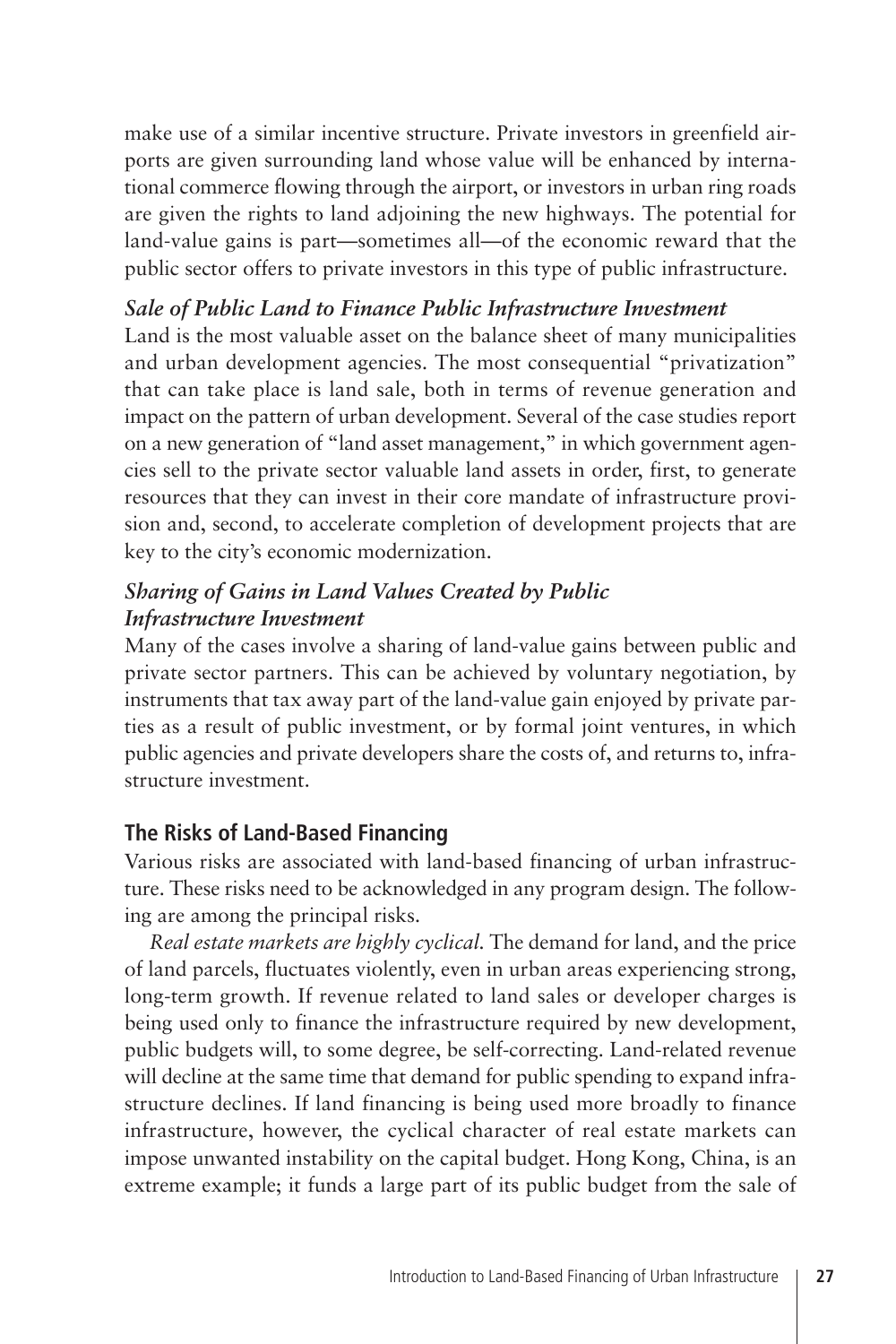land-leasing rights. Proceeds from land leasing fluctuated between 229 percent of expenditure on public works (and 34 percent of total government revenue) in 1997 to almost zero in 2001–03, when the government suspended all sales of land for commercial use due to lack of demand and precipitously falling land prices in the wake of the Asian financial crisis (Peterson 2007).

*The large amounts of revenue generated by land sales and other techniques that capture land values invite fierce competition over the use of proceeds.* Urban infrastructure investment is one claimant, but it must compete with other parties that have a stake in land values. These include farmers who want adequate compensation for land converted to urban use at the urban fringe and owners or occupants of property in "slum" areas that are displaced by publicly sponsored redevelopment. Institutions often are reluctant to relinquish proceeds from the sale of their land, with the result that revenue is not used for infrastructure investment or is used for capital investment internal to the institution, which may not be consistent with broader priorities. In the last few years, the use of public auctions for public land sales has grown rapidly, reducing somewhat the opportunity for corrupt and inefficient private transactions. However, corrupt claims on the proceeds from land sales still are common. These risks are heightened by the fact that land sales typically are conducted off budget, with little or no public accounting as to how proceeds are handled.

*Faced with the potential for profit from land transactions, municipal governments and local government agencies can turn into profit-maximizing real estate developers, intent on generating the maximum revenue available.* This strategy can lead to aggressive accumulation of excess land by public authorities, as has happened in China and elsewhere, promoting inefficient urban sprawl and displacement of households. The distortion of greatest consequence is the temptation to use public powers of land condemnation to overrun the claims of other parties. A government agency that has monopoly development powers can maximize profit by paying the least amount necessary to acquire land and charging the highest amount possible to sell land. This is an invitation to political abuse, unless compensation standards and other rights are protected by law.

*A local government that wants to profit from land development can limit development potential through zoning or density regulations that inefficiently restrict development.* Case studies in China, Japan, and the United Kingdom have reported land-price differentials of more than 100:1 for similarly situated land with and without urban development authorization (for the United Kingdom, see Barker 2004, 2006). The government then can sell development rights, exacting a high price because of the inefficient limitation of development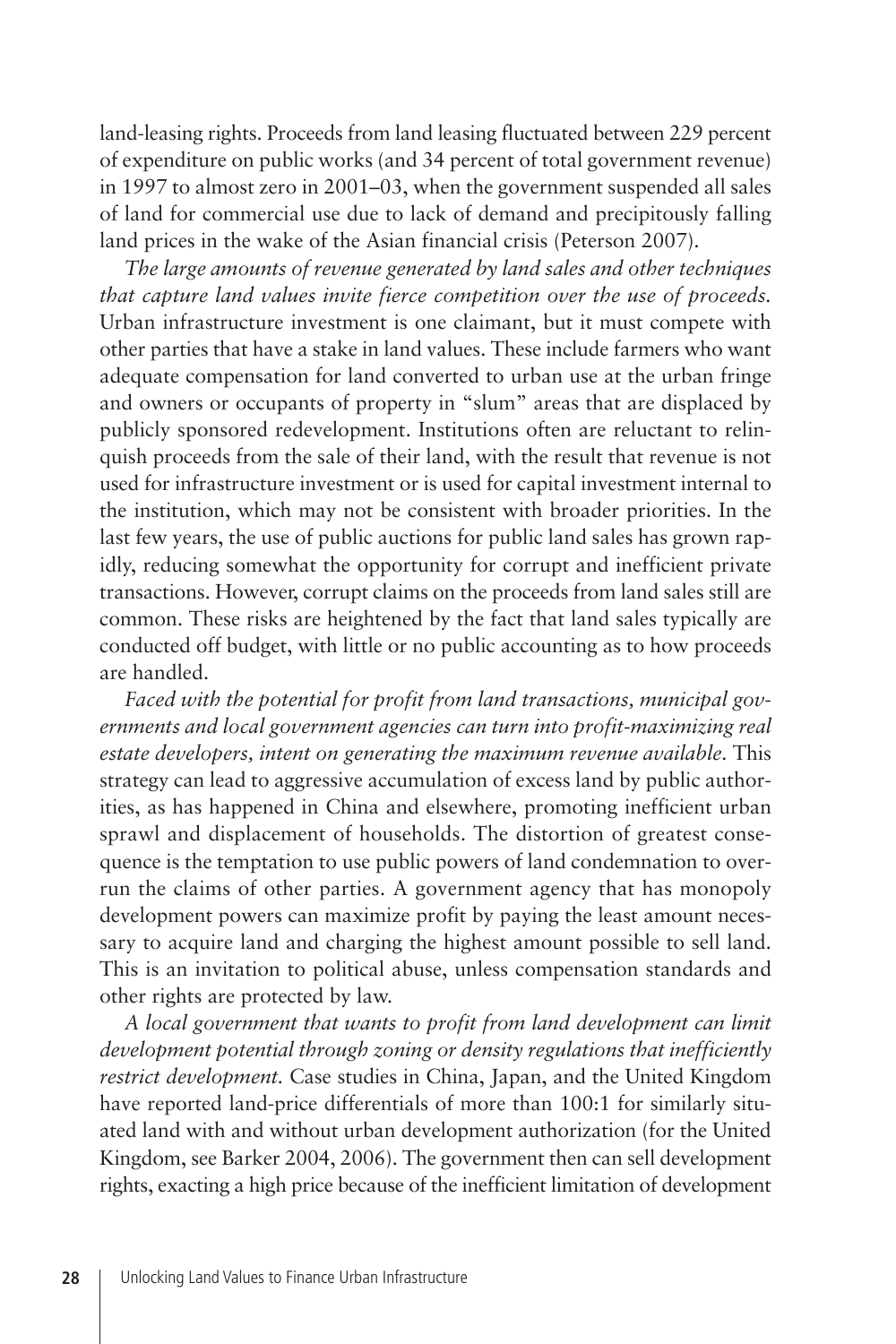authorization. This is primarily an urban planning issue. Sale of development rights around public transit stations or other transit nodes can be an effective way to focus development on the most efficient locations and at the same time generate funds to help pay for the infrastructure investment. Inappropriate limitations on the conversion of urban land or density of construction create artificial scarcity and the opportunity for excess public rents.

Some advocates of land-based financing have argued that essentially all urban infrastructure investment could be financed by tapping land-value gains.2 The next chapter discusses some of the practical impediments that have made this unrealistic. The risks outlined above also make it imprudent to rely on land financing alone to pay for most of the infrastructure bill. Landbased finance is better viewed as part of the mix of urban infrastructure financing, one element in the overall capital budget.

As part of the financing mix, land-based financing has some practical advantages. Most land-financing techniques generate revenue up front, thereby reducing dependence on debt and the fiscal risks that debt financing introduces. Several land-financing techniques generate revenue *before* infrastructure investment is undertaken. Even land-financing instruments that tap land-value gains only after infrastructure construction has been completed can compress the cost recovery period. Often, it becomes possible to borrow for shorter periods and then repay the debt through land sales or other measures once the infrastructure is in place. Acceleration of revenue receipts is possible because land financing taps the capitalized value of expectations about *future* benefit flows. In developing countries where it is difficult to obtain long-term credits for infrastructure finance, the up-front nature of revenue generation from land financing adds significant flexibility to the overall mix of infrastructure financing.3

#### **Organization of the Book**

The book is divided into five chapters. Following this introduction, chapter 2 considers the principles underlying land-based financing and how these have been applied in various financing techniques used in developed countries. It highlights the kinds of public-private partnerships that have emerged and that serve as models for partnership arrangements in developing countries. Chapters 3 and 4 examine developing-country experience. Chapter 3 analyzes the

<sup>2</sup> Vickrey (1977), for example, has written, "The cost of public infrastructure may be defrayed at little or no expense to the general community merely by tapping the increase in land value generated by the infrastructure."

<sup>&</sup>lt;sup>3</sup> Yiu (2005) emphasizes the capitalization of infrastructure "expectations" into land and housing values.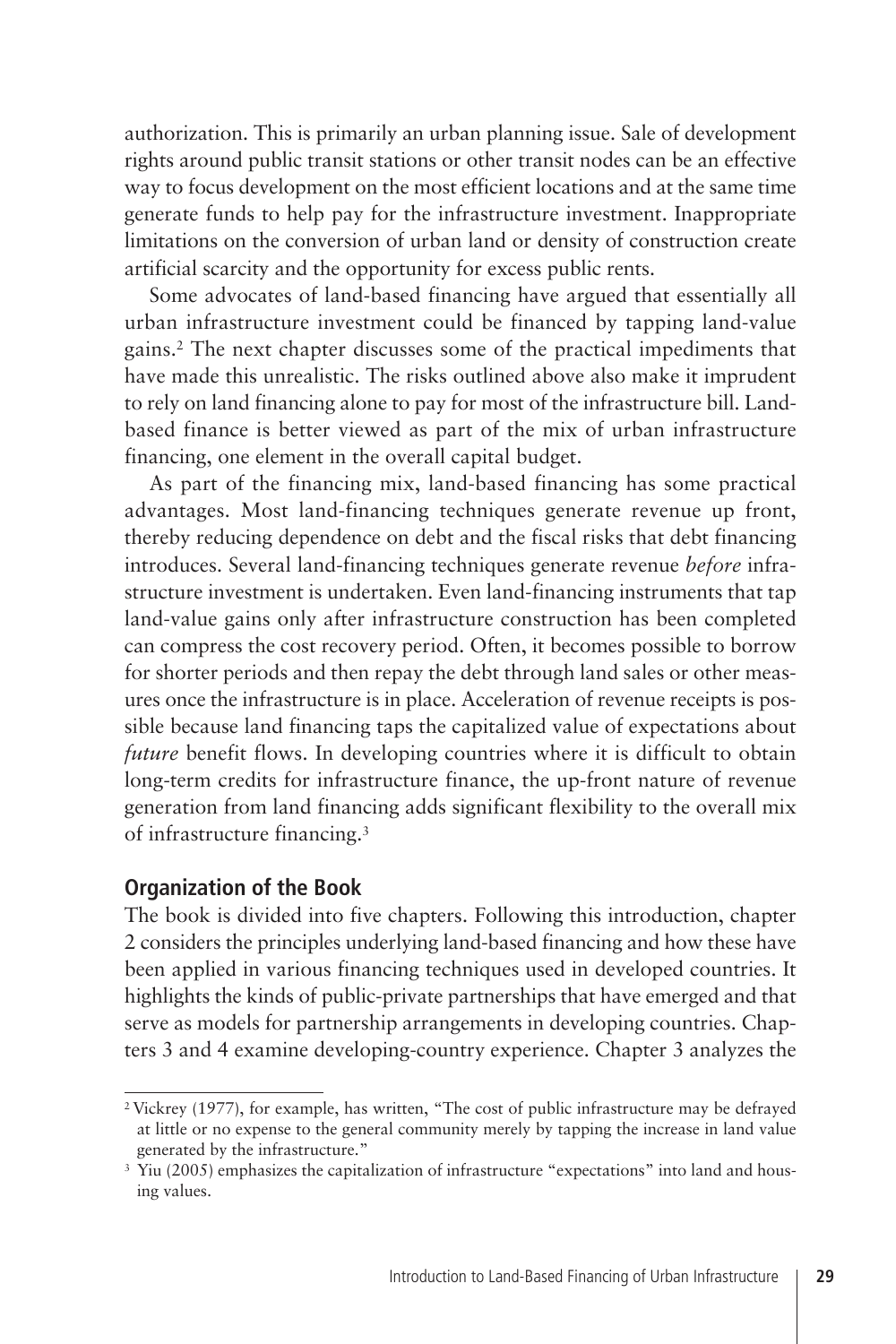application of different techniques for "benefit capture" as well as up-front obligations on developers to finance capital costs through impact fees. Value capture on the benefit side turns out to have a strong and growing role in infrastructure finance in the developing world, while developer exactions to recover infrastructure costs so far have been limited largely to internal infrastructure. The approach only recently has been expanded to cover off-site infrastructure requirements.

Chapter 4 considers the sale of publicly owned land as an infrastructure financing device. In developing countries that have private landholding regimes, public development agencies and other arms of government, including municipalities, often own a wide assortment of land and property parcels, some of them extremely valuable. One of the most pronounced trends in recent years—yet one that has passed without much notice—is a mandate for these agencies to focus on their basic mission of financing infrastructure by selling land assets. *Urban land asset management* is driven both by the magnitude of infrastructure investment that needs to be financed and by the urgency to convert key land parcels into economic development centers. Urban land asset management becomes even more critical in countries where government—usually municipal government—owns all urban land and finances a large part of the total capital budget through land leasing.

The final chapter summarizes the principal conclusions to emerge from the analysis and comparative case studies. There are lessons, in particular, for international assistance agencies and national governments wanting to help build efficient, sustainable systems of infrastructure finance that involve more private sector participation.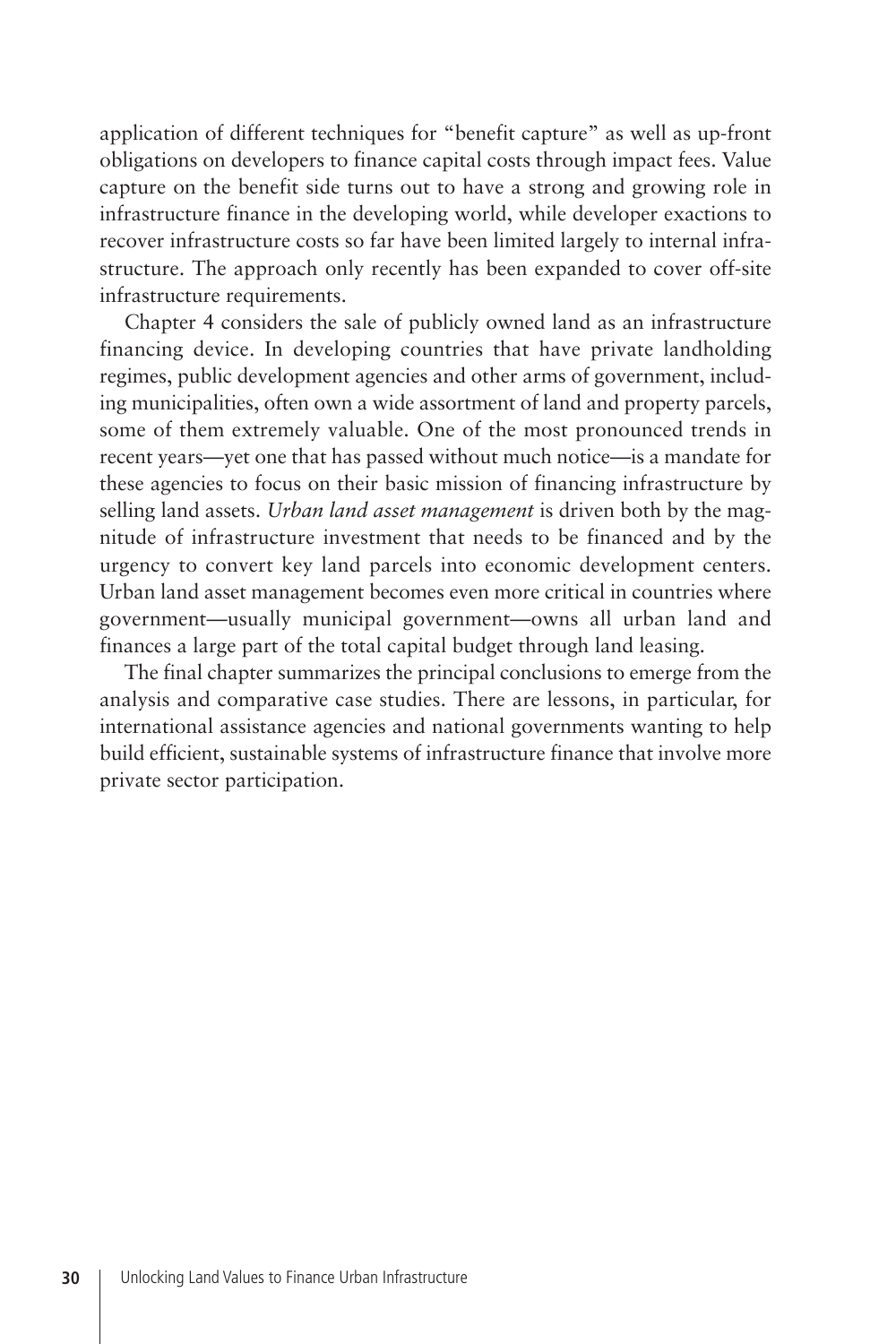# LINKING PRINCIPLES TO LAND-FINANCE INSTRUMENTS: DEVELOPED-COUNTRY **FXPFRIFNCF**

Many techniques have been employed for tapping land values to help finance urban infrastructure investment. The rationale for these techniques often is confused and sometimes inconsistent. This chapter sorts out the relationship between benefit capitalization and cost recovery of infrastructure investments, describes a variety of land-financing techniques based on such principles, and illustrates how some of the land-based financing methods have been implemented in developed countries. Developed-country experience is pertinent, both because there often is a longer track record of implementation to observe and because developing countries have drawn directly on this experience in framing their own initiatives. The new towns being built in the Arab Republic of Egypt and India are based on the new town movement in Great Britain after World War II. Betterment taxation as applied in Latin America (*contribución de valorización* and *contribución por mejoras*) draws directly on the principles incorporated in Spanish law. Land readjustment schemes in Asia build on the experience of Japan and the Republic of Korea; initiatives to introduce impact fees follow the planning and legal approaches used in the United States.

The second part of the chapter examines another principle that underlies land-based financing of infrastructure investment: *land asset management.* Throughout the world, local governments and public agencies have turned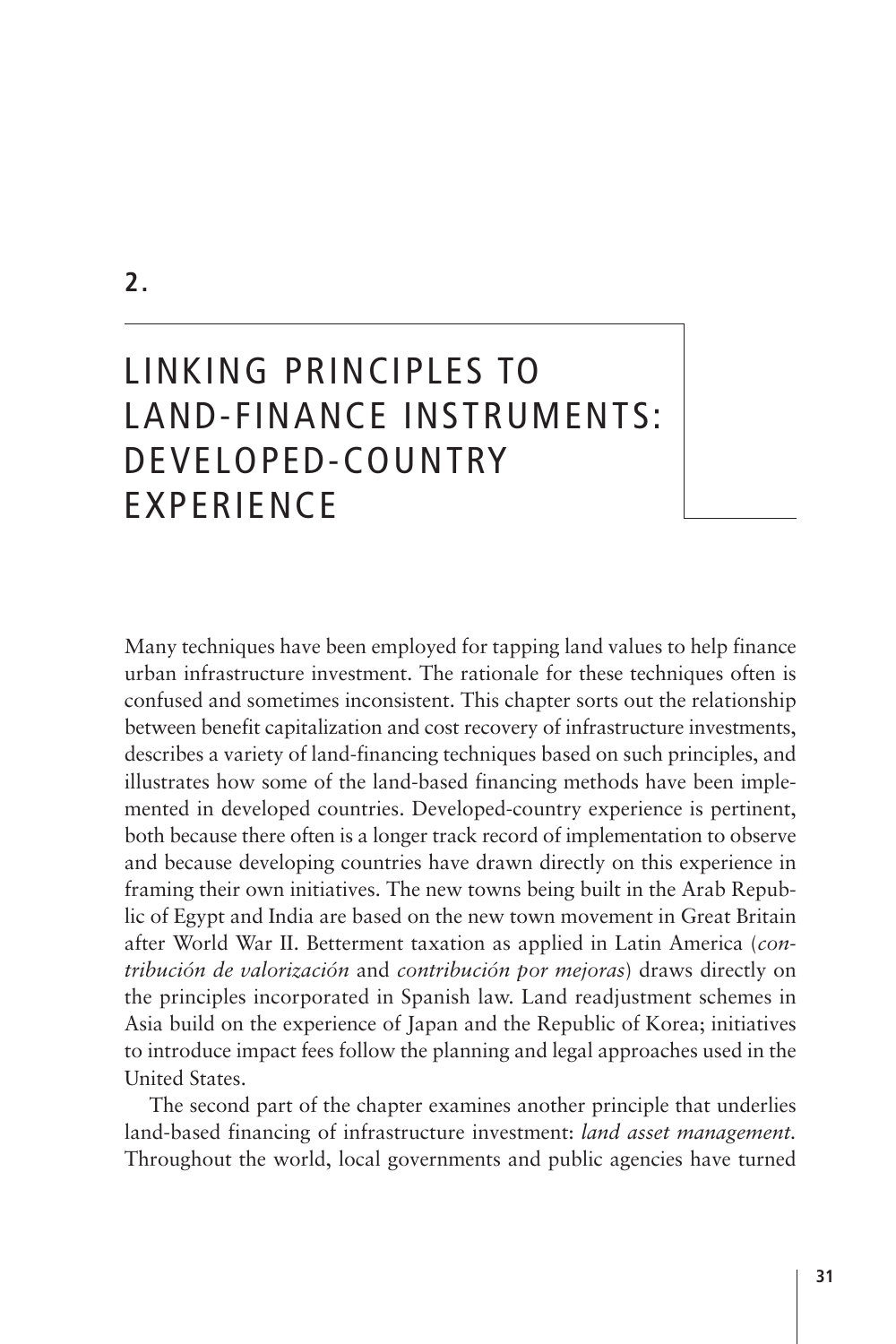to underused land assets as a source of revenue for infrastructure investment. They have sold land, or land-leasing rights, in order to strengthen their core mission of providing infrastructure.

Public-private partnerships are critical to the execution of both types of land financing. A wealth of experience has been accumulated regarding the elements that make for successful public-private partnerships in this arena. This experience is as valuable for the design of future programs as the implementation record of different types of land-financing instruments.

#### **Benefit Capitalization and Value Capture**

The basic rationale for using land-financing techniques to pay for urban infrastructure investment is the principle of *capitalization of benefits into land values.* Consider a simple, representative investment project: the installation of a water distribution system within a new development subdivision. The physical works are built by one agent—a public or private developer—and then turned over to an operating utility (public or private) that distributes water and charges a tariff that fully covers operating and maintenance costs.

Installation of a water supply system in the subdivision will increase land values there. The benefits that consumers assign to having access to piped water will be capitalized into land values within the access zone. The subdivision developer will be able to capture the land-value gain at the time he sells land parcels or developed lots. If there is a competitive market in land development—that is, a market where developers are free to form new subdivisions and build water distribution systems in response to demand for them—the value of the benefits of water supply that are capitalized into land values will just equal the cost of building the water system. Competition in the development market will ensure that, as long as the gains in land values from building subdivisions and water systems exceed the costs of construction, water supply coverage will be expanded to additional parcels. Community development with water access will continue to the point at which a developer just recovers his costs of infrastructure construction through higher land prices. The same principle applies to other infrastructure improvements that the developer can internalize within the subdivision (see Ingram 2007).

In this baseline case, the land developer (public or private) recovers his infrastructure costs at the time of sale of either land or developed lots. A private developer, operating in an unregulated market, will install infrastructure networks only to the extent he can fully recover his (time-adjusted) costs of investment. Informal land assemblers operating in Latin America and parts of Asia sometimes have found it more profitable to open up land parcels for sale with only the most rudimentary infrastructure, such as a few unpaved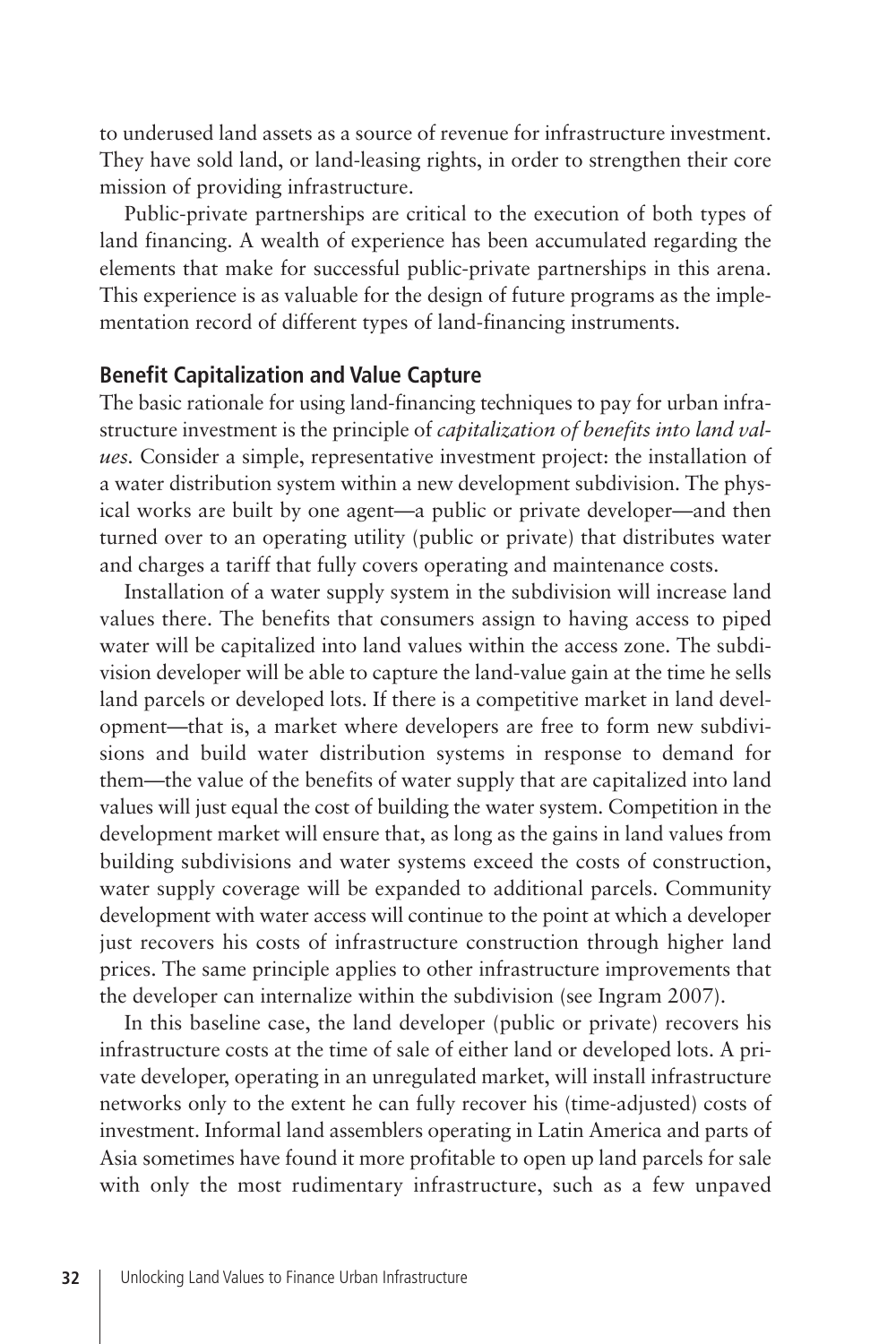entrance roads and a handful of water sources. The benefits of further infrastructure investment, as reflected in higher land prices, are outweighed by the costs of construction, the delay in project development and land sale, and the risks of intercession by public authorities who will impose a full set of "formal sector" development standards. Public regulation that establishes minimum infrastructure standards for newly developed urban land then becomes necessary in order to protect the public from the health and congestion costs of uncontrolled development.

In the base case, one party (public or private) acts as both land developer and infrastructure investor. As long as the benefits and costs associated with infrastructure investment and land development are internalized within the development area, infrastructure costs can be financed efficiently through land sales. The model becomes more complicated, and different instruments are required for financing, when (a) the developer and infrastructure investor are not the same party, (b) benefits or costs spill over beyond the development zone, or (c) benefits are generated not by infrastructure investment but by planning or density permissions.

## *Financing Infrastructure through Developer Land Sales*

A good deal of privatization of infrastructure investment in Western countries has taken place through the simple expedient of requiring subdivision developers to provide their own common infrastructure and to recover their costs through land sales. As the scale of new development increases, this policy shifts an ever-larger share of total infrastructure investment to private developers. New towns or new cities represent an extreme case of internalizing both land development and infrastructure installation. New towns in the developing world build directly on the experience with new towns in Great Britain (see Schafer 2006). Although the overall impact of the British new town movement is much debated, the track record in infrastructure finance is impressive. The 23 new towns that were built in Great Britain in the 1950s recovered all of their infrastructure investment costs through land and property sales, and, at the time the New Towns Development Corporation was wound up, it held excess land (serviced by infrastructure but not yet developed for housing or other use) worth more than  $£1$  billion (Heim 1990).

New towns introduce an additional challenge for infrastructure financing. They must be connected to the rest of an urban area by major highways, rail connectors, and trunk utility lines. Orestad, a new town built outside of Copenhagen, is the most recent new town built in Western Europe. Box 2.1 recounts the history of Orestad. It involves an innovative partnership between national and local government to form a development corporation charged with land development, infrastructure construction, and land sale.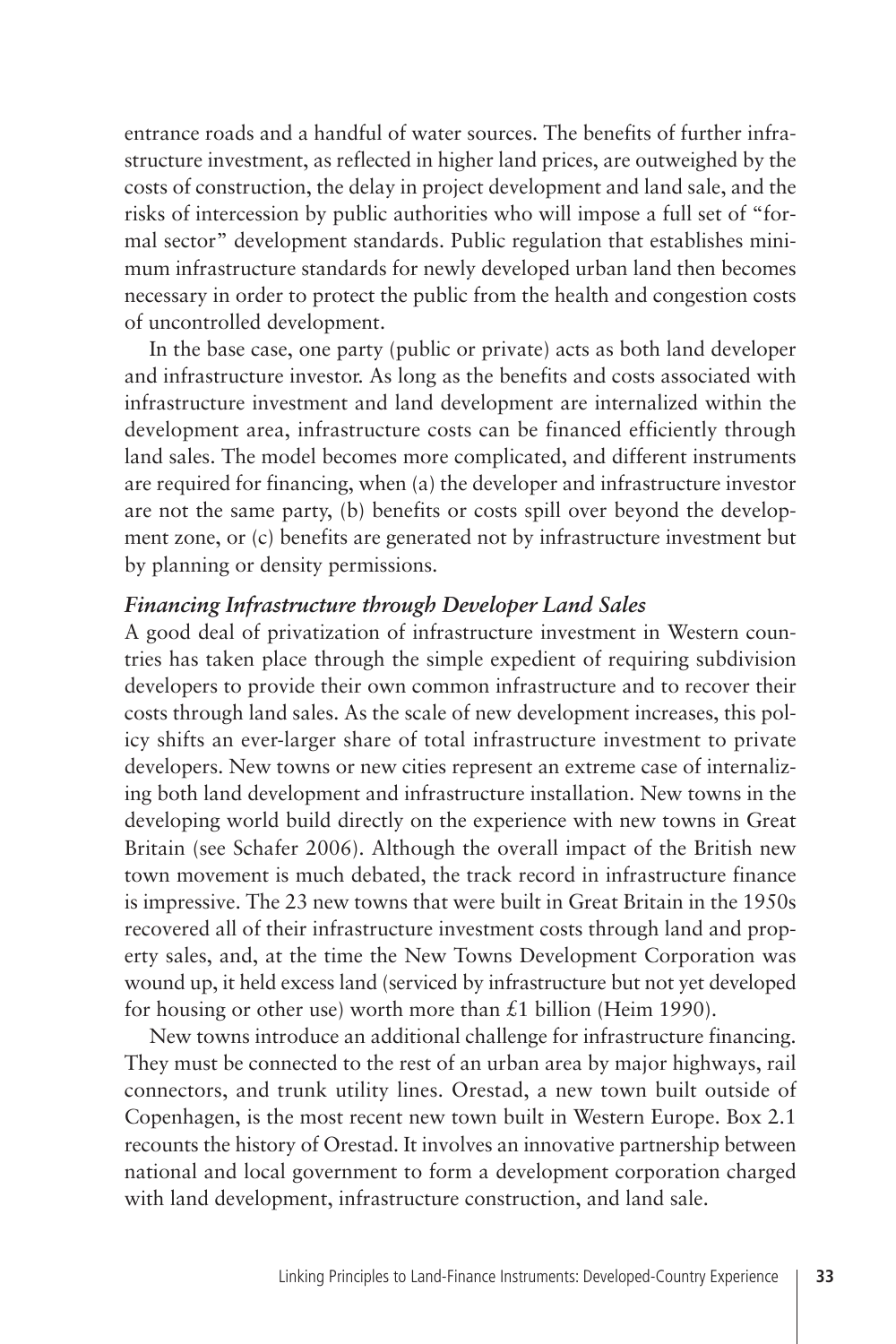#### **New Town Land Financing in Orestad, Denmark**

Orestad is a new town outside of Copenhagen built on the precedent of British new towns. It is connected to central Copenhagen by a 22-kilometer automated metro serving 60 million passengers a year. Both the infrastructure development for the new town and construction of the metro line are being financed primarily through land sales. The metro opened in late 2003.

Orestad was planned, developed, and financed through an unusual joint venture between central and municipal government. Copenhagen originally sought central government financing for development of the new town. Instead, the government provided land amounting to 45 percent of the 310-hectare site. Copenhagen owned and contributed the other 55 percent of land. The two partners share ownership of the developer, Orestad Corporation, in proportion to their contributions of land.

Orestad's development plan called for construction of the metro line and phased development of six town centers within the overall development site. The towns were designed to be centers of education (30,000 university and technical students), corporate and commercial offices (60,000 workers), and residential housing (30,000 permanent residents). Infrastructure and metro investment has been financed by commercial rate borrowing. At the end of fiscal 2006, total debt stood at DKr 13.7 billion, or US\$2.75 billion. The debt is being repaid primarily by land sales, supplemented by property taxes on new construction.

*(continued)*

The new town experience suggests that financing large-scale development infrastructure through land sales remains feasible, as long as the public sector owns the land scheduled for development or can acquire it cheaply. Under the Orestad model, infrastructure installation is originally financed through debt, and the debt is repaid over 20 years or more, primarily through land sales. Under different conditions, the costs of infrastructure can be recovered much more quickly. Chapter 3 shows that in Egypt, Tunisia, and other countries of North Africa and the Middle East, publicly owned land supplied with public infrastructure in new development areas can be sold to private developers at prices that far exceed the costs of infrastructure installation. This is due, on the one hand, to high demand resulting from rapid urbanization and, on the other, to bureaucratic constraints on the supply of land, which have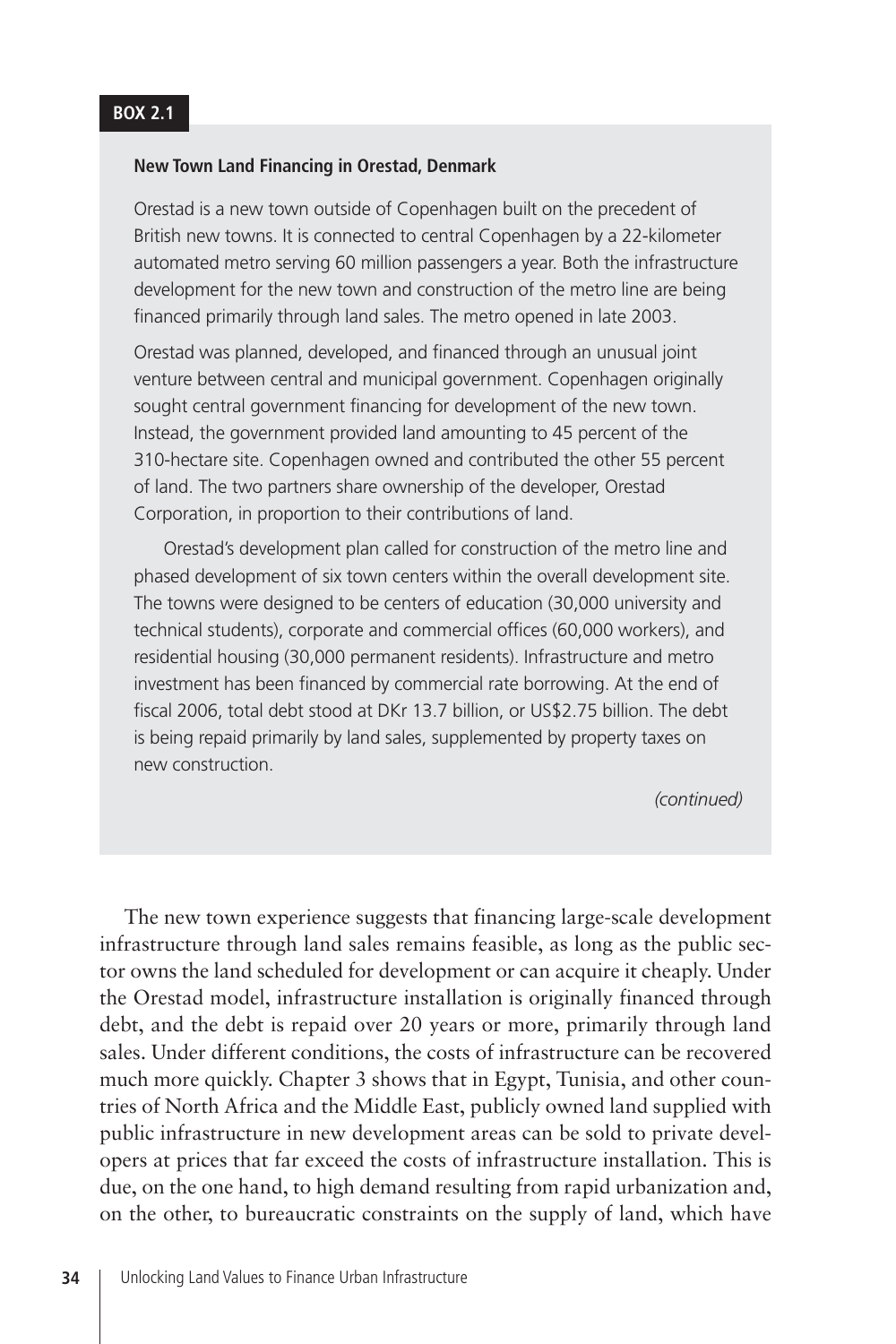#### **New Town Land Financing in Orestad, Denmark (continued)**

In the planning stage, it was projected that land values would double on completion of the metro line. Actual market development was slower. Metro construction was delayed, and the final cost, at €1.5 billion, was double the original estimate. Land prices initially rose 10–15 percent, rather than the predicted 100 percent. However, both land prices and land sales accelerated rapidly as development proceeded and commercial occupancy began. In 2005 land approved for 224,000 square meters of gross floor space was sold; in 2006 land approved for 630,000 square meters of gross floor space was sold. Sales revenues totaled DKr 4.6 billion through the end of fiscal 2006. The Orestad Corporation now projects that all borrowing will be repaid ahead of schedule and that all infrastructure and metro construction will be financed, as planned, without government subsidy beyond the land contributions. The metro line is operated by a private company that fully recovers operating costs through fares.

Sources: Orestad Web site at the Ministry of Transportation, Denmark, http://www.trm.dk; Orestad Corporation (2005, 2006, 2007); "The Tale of Orestad and the Metro," at http://www.orestad.dk; Mikkelson (2007).

limited the amount of land in desirable locations that is supplied with infrastructure services and made available to the market.

### *Capturing Land-Value Gains from Private Landholders*

Typically in Western countries, the landowners benefiting from public infrastructure projects are private landholders. This is true of subdivisions, when basic infrastructure is provided "free" by public authorities. It is also true of major infrastructure projects, such as the construction of expressways, metro lines, and airports. On a smaller scale, upgrading projects like road paving or the extension of water supply into unserved areas generate localized benefits that are capitalized into land prices. "Value capture" refers to techniques for capturing all or part of the increment in private land values caused by public investment. In this way, landowners who are direct beneficiaries of a project pay for part of project costs rather than taxpayers at-large.

A robust empirical literature has corroborated the land-value gains associated with urban infrastructure investment, particularly transportation projects (for a selection of this literature, see Gihring and Smith 2006; Hass-Klau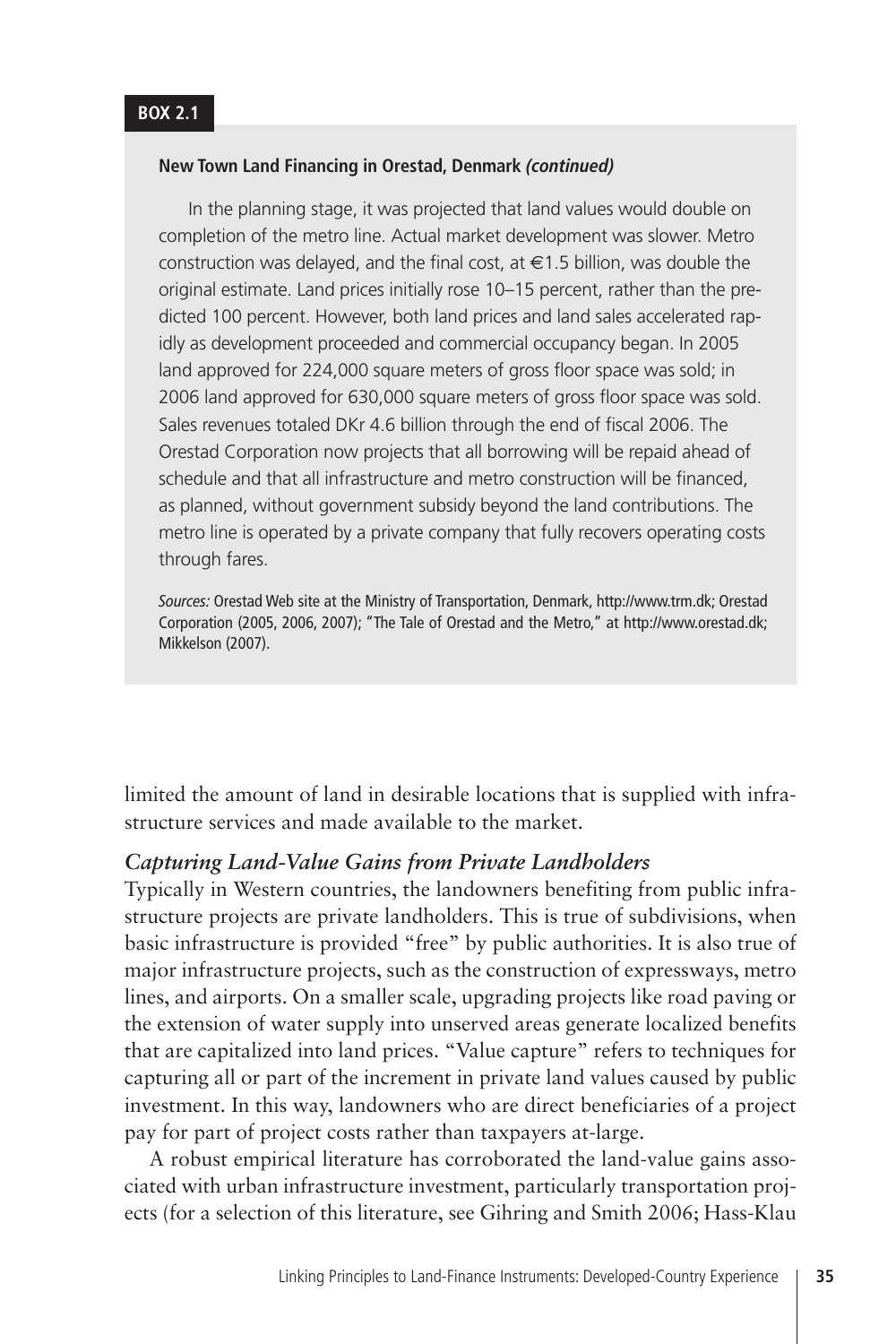2006). For limited-access highways or rail transit systems, studies show that land-value capitalization is strongest for locations near the access points and much weaker or even negative for locations along the transportation route but distant from access points. It is typical to observe a land-price gradient, in which capitalized land-value gains fall quite steeply from the access point. For example, land-value gains associated with city metro (subway) systems have been found to be highly concentrated within a 500-meter radius of metro rail stations and largely exhausted within a 1,000-meter radius.

It is a relatively straightforward step from the observation of land-value gains due to public infrastructure investment to a recommendation that the public sector should "capture" all or part of the land-value gain caused by its investment and use the proceeds to pay for project construction. The first Habitat Conference on Human Settlements drew the following conclusion: "The rise in land values resulting from … public investment … must be subject to appropriate recapture by public bodies (United Nations 1976: rec.  $D.3[b]$ ).

Many land economists have argued that almost all urban infrastructure could be paid for by value capture of this kind. The so-called Shoup Anomaly, attributed to Carl S. Shoup, asks, "Why is it so difficult to finance public infrastructure given that the increase in urban land value is much greater than the cost of the infrastructure?"

#### **Betterment Levies**

Betterment levies may seem to be the most direct form of value capture. These are charges levied directly on the increments in land value created by public investment. Most countries in the world have at one time or another experimented with variants of betterment levies. Great Britain for a period imposed a betterment levy equal to 40 percent of the land-value gain attributable to public investment. Several nations in the British Commonwealth adopted a version of this approach to land financing. Betterment levies, known as contribución de valorización or contribución por mejoras, long have been an element of infrastructure finance in Spain and were carried over to Latin America.1

<sup>1</sup> The Spanish system uses several instruments for capturing gains in land value. The contribución por mejoras taps gains resulting from public improvements. *Cuotas de urbanización* require land donations and infrastructure cost sharing for private developers of land receiving public planning approval for urban use. A special tax, separate from the property tax, is levied on the *increase* in land and property values; this is intended to capture part of the benefit from publicly supported urban growth. As elsewhere, revenue collection from these versions of betterment levies has been falling. See Henao González (2005).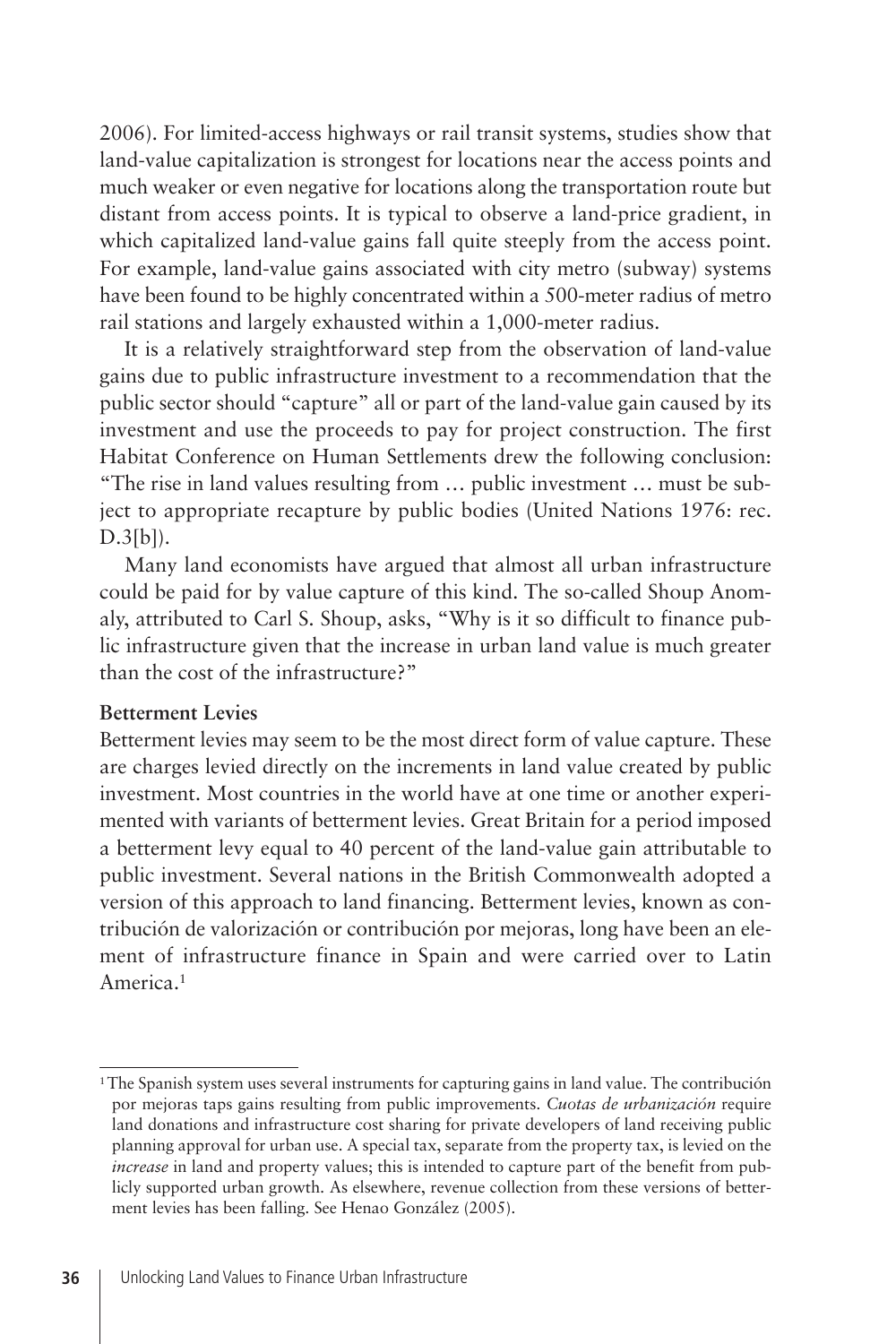In their basic form, betterment levies are a one-time, up-front charge on land-value gain caused by public works. In the United States, a variant in the form of special assessment districts or benefit assessment districts has been employed. These districts levy an annual charge (similar to a property tax rate) against the *increment* in land values caused by a publicly financed infrastructure project. The annual revenue flow is used to repay debt incurred to finance initial construction. During earlier periods of rapid urbanization in the United States, it was common for special assessment revenues to constitute 15 percent or more of total municipal revenues (Hagman and Misczynksi 1978).

Although the concept of betterment levies is straightforward, implementation under modern conditions has been unexpectedly difficult. A closer look at the empirical studies supporting benefit capitalization reveals some of the difficulties. Empirical analyses, even when conducted in retrospect after market price changes can be observed and in countries where data on land and property sales are regularly and consistently recorded, generally account for two-thirds or less of the observed variation in prices of land parcels. The portion of this change that can be ascribed to public infrastructure investment, though typically statistically significant, can vary between large and modest, with the exact estimate subject to a considerable range of uncertainty. Different studies of the same infrastructure project by different authors can report drastically different results. At the area level, the estimated land-value impact of an infrastructure project may differ by as much as 300 percent or even more. Variations between studies in the way aggregate land-value changes are distributed among individual parcels possessing different access and other characteristics can be still greater. If ex post empirical studies by academics are subject to such variation, it is easy to understand why administrative attempts by government to identify the land-value impacts of infrastructure projects on specific parcels of land, and to tax away 40 to 60 percent of the imputed gain from the private landowner, have been subject to challenge.

The Jubilee Line Extension (JLE) of London's underground system is a good example of the difficulty of pinpointing land-value gains. No recent infrastructure project has received more attention, in terms of potential for financing through betterment levies, than the Jubilee Line Extension. The JLE was built in the 1990s and completed shortly before Christmas 1999 at a cost of £3.5 billion (US\$7 billion). Shortly after the project's completion, Don Riley published a book calling attention to the large rise in land values caused by the JLE and arguing that the project could have been financed in its entirety by betterment taxes on the land-value gains that accrued to private landowners (Riley 2002). The book commanded a good deal of notice, especially as applied to options for financing the next generation of rail projects in London.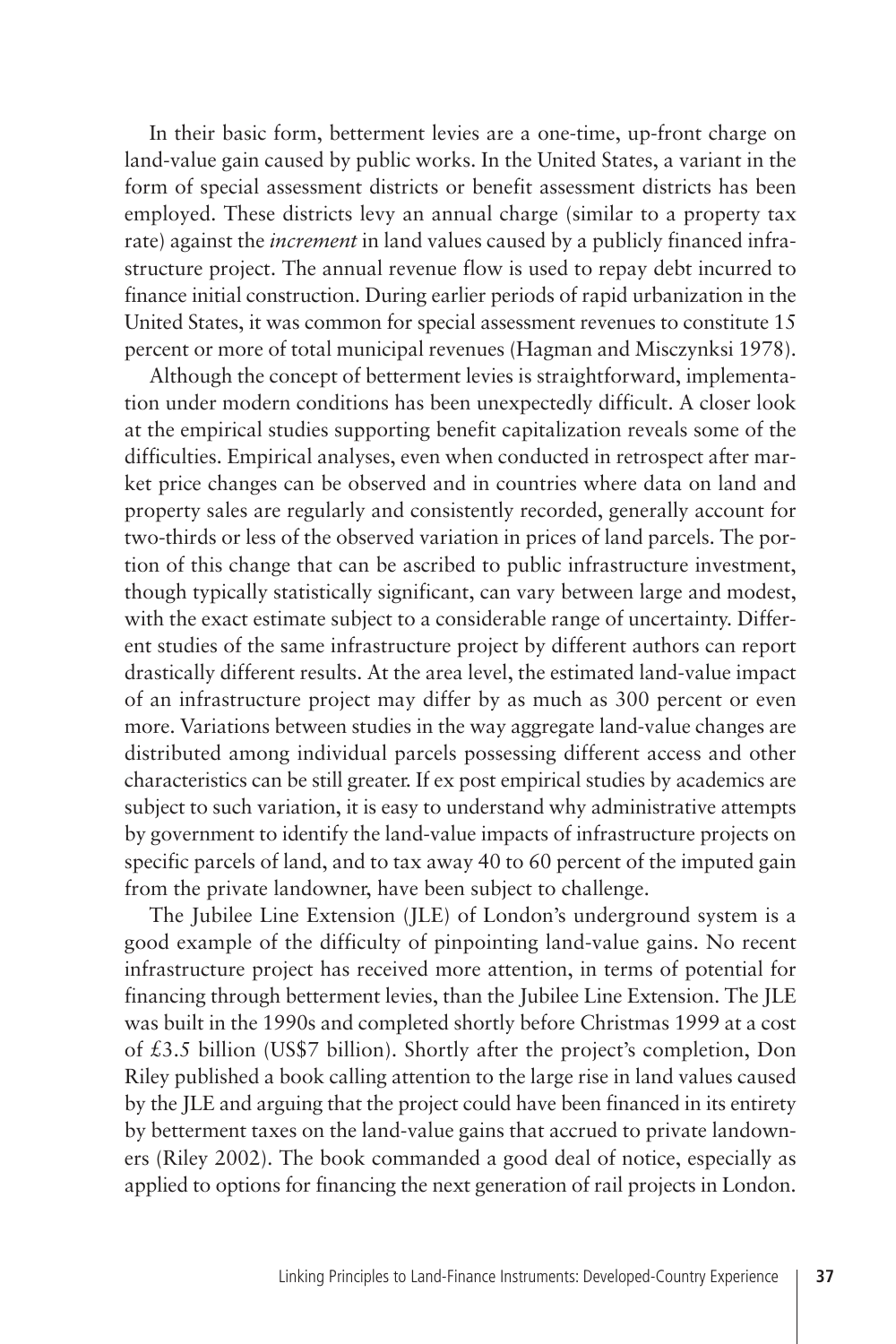Transport for London (the official transport agency) commissioned two large, independent studies aimed at empirically identifying the uplift in land values attributable to JLE, with the policy goal of determining whether betterment levies on land-value gains could play an important part in financing future transport initiatives. Several academic studies of JLE's land-value impacts also were launched.

The empirical results illustrate the difficulty of using betterment taxation to finance a substantial part of major infrastructure projects. One of the formally commissioned studies concluded that it was impossible to estimate landvalue impacts from available data (Atisreal and Geofutures 2005). The second commissioned study warned that land-value impacts were highly uncertain and estimated that the impact on land values in Canary Wharf (the presumed primary beneficiary of the JLE) could range anywhere between  $£300$  million and £2.7 billion (Jones Lang Lasalle 2004). A third study, carried out under the auspices of the Lincoln Institute for Land Policy, using a different methodology, estimated the land-value gain for Canary Wharf at only £40 million (Mitchell and Vickers 2003).

The uncertainty surrounding estimates of land-value gains has carried over to practical attempts to implement betterment levies. Box 2.2 summarizes efforts to introduce betterment levies in two places: Poland and Sydney, Australia.

Betterment levies have been caught in a dilemma. It has proved too ambitious in practice to try to identify with precision, parcel by parcel, the landvalue gains resulting from public works projects. However, the "tax" rates imposed by betterment levies—30 to 60 percent of the gain in parcel value attributed to public investment—are so high that both public opinion and the courts have rejected this form of infrastructure finance unless there can be greater certainty about the underlying land-value gains. For this reason, betterment levies have fallen out of favor as a significant source of revenue. Practical measures to revive the use of betterment levies, discussed in chapter 3, have relaxed the strict interpretation of "value capture" and turned the betterment levy into a general infrastructure tax, more broadly tied to land-value gains.

#### **Negotiations and Voluntary Contributions**

One way of dealing with the uncertainty of price impacts, and therefore the apparent arbitrariness of the rules apportioning betterment tax burdens, is to have landowners agree on the rules for allocating costs before a project is started. This works best for small-scale projects where collective agreement is feasible. In the United States, many cities have operated systems where neighborhoods can have their streets paved whenever landowners agree to pay a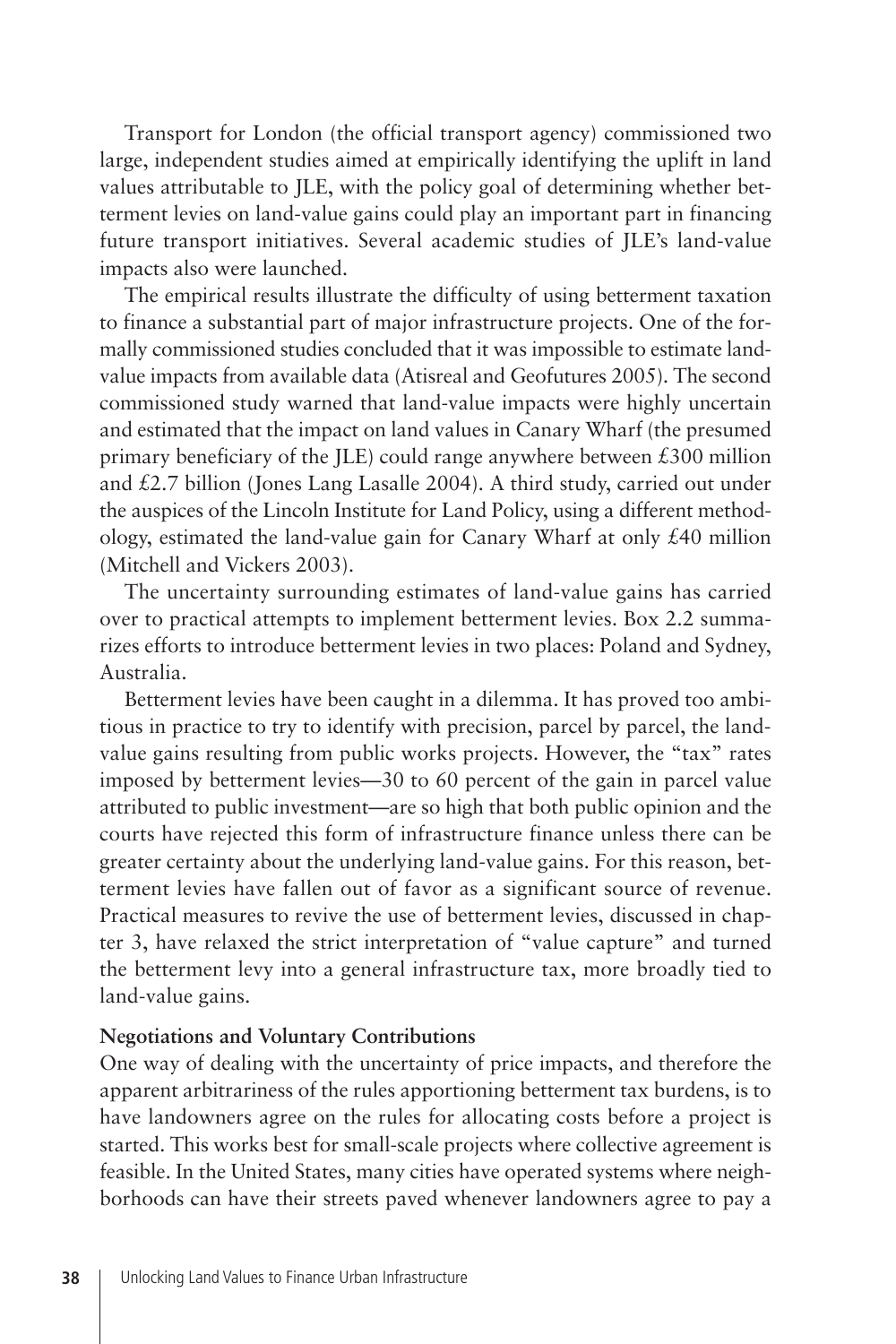#### **Implementation of Betterment Levies in Poland and in Sydney, Australia**

Poland in 1997 passed a Land Management Act that allowed local authorities to impose "adjacency levies" on landowners, based on the market value increase of land due to installation of local public infrastructure, including roads, sewers, water supply, electricity, gas, and telecommunications. The law permitted local authorities to set betterment levy rates up to 50 percent of project costs. A majority of local governments adopted the adjacency levy at some point.

In practice, it proved extremely difficult to assess the incremental land value created by public improvements. Special appraisers were hired to estimate before-and-after land values, parcel by parcel, within improvement districts designated by the local government. However, the Supreme Administration Court set aside many of the appraisers' decisions, finding wrongful determination of land-value gains. Administrative costs were high, running as much as 30 percent of revenue collections.

A case study of Szczecin, a mid-size city of 415,000 that imposed an adjacency fee at the maximum rate of 50 percent in 2004, found that only 26 land parcels were assessed for land-value gains and that the total amount of revenue collected was equal to 0.6 percent of public infrastructure investment in the areas designated as improvement districts. The betterment statute was annulled after less than a year, primarily because the controversy over landvalue determination outweighed the revenue generated.

Sydney, Australia, is one of the British Commonwealth locations that experimented with betterment levies following the example of Great Britain. Sydney's betterment levy was a variant that imposed a 30 percent tax rate on land-value gains resulting from planning authorization to convert land to urban use. Land-value gains were measured from a baseline of August 1969 to the point at which land was rezoned for urban use. All revenues generated from the betterment levy were to be used to finance infrastructure investment required for urban use, with priority given to water supply, wastewater removal, and drainage.

The New South Wales valuer-general was charged with determining the land-value gain for different parcels. Assessment was facilitated by the fact that New South Wales already had a land-value tax that required assessment of land values.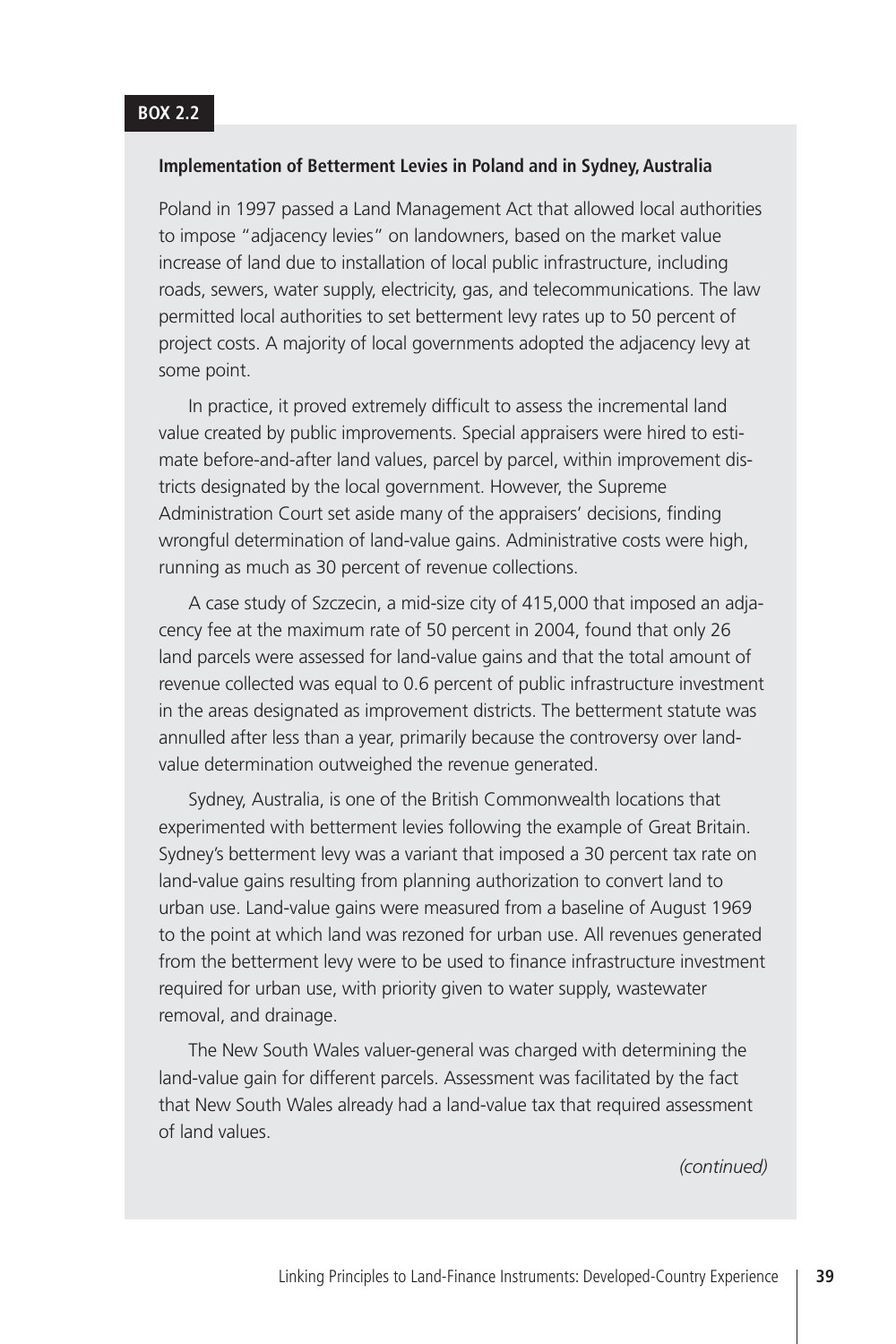#### **Implementation of Betterment Levies in Poland and in Sydney, Australia (continued)**

Sydney's experiment with the betterment levy lasted a little less than five years. It generated about \$A3.4 million a year on average, compared to planned annual investment in water and sewerage of \$A62 million. Administrative costs averaged some 10 percent of revenue collections at the height of implementation. The betterment levy was abolished in part because landowners mounted intense political opposition and in part because the levy was generally perceived to be driving up land prices, as landowners withheld land from development in anticipation that the tax would be abolished. Revenues were viewed as modest relative to infrastructure costs and were complicated by the fact that Sydney's legislation called for revenues to go into a revolving fund that made loans (at 2 percent interest) to the public agencies responsible for investment. Sydney's version of the betterment levy further fueled controversy because it assigned all of the land-value gains between 1969 and the date of rezoning authorization to urban development planning approval, without taking into account other factors affecting land values.

Sources: Archer (1976); Gdesz (2005).

front footage rate that covers the full costs of the improvement. This approach leaves it up to landowners to determine whether their benefits exceed the costs of capital improvement. The same principle is applied in business improvement districts, where business owners agree beforehand on rules for allocating the costs of an improvement like street lighting that is in the interests of all, as long as aggregate benefits are perceived to exceed aggregate costs. The same approach is followed in countries at the other end of the income scale. Kebeles—neighborhood communities—and business districts in Ethiopia, for example, use almost exactly the same methods of reaching community agreement on the desirability of street paving or street lighting. They agree on a formula for allocating costs, which typically incorporates land size or land value as an indicator of benefit received, and then collectively pay for the community's share of the public work. In Tigray Province of Ethiopia the kebele share of street paving costs typically is set at 50 percent (see Peterson 2005).

The principle of negotiated agreement can be extended to larger works. One of the conclusions to flow from the analyses of the Jubilee Line Extension in London is that it is impractical to finance major rail investments through betterment taxation. The next large project, Crossrail, which estab-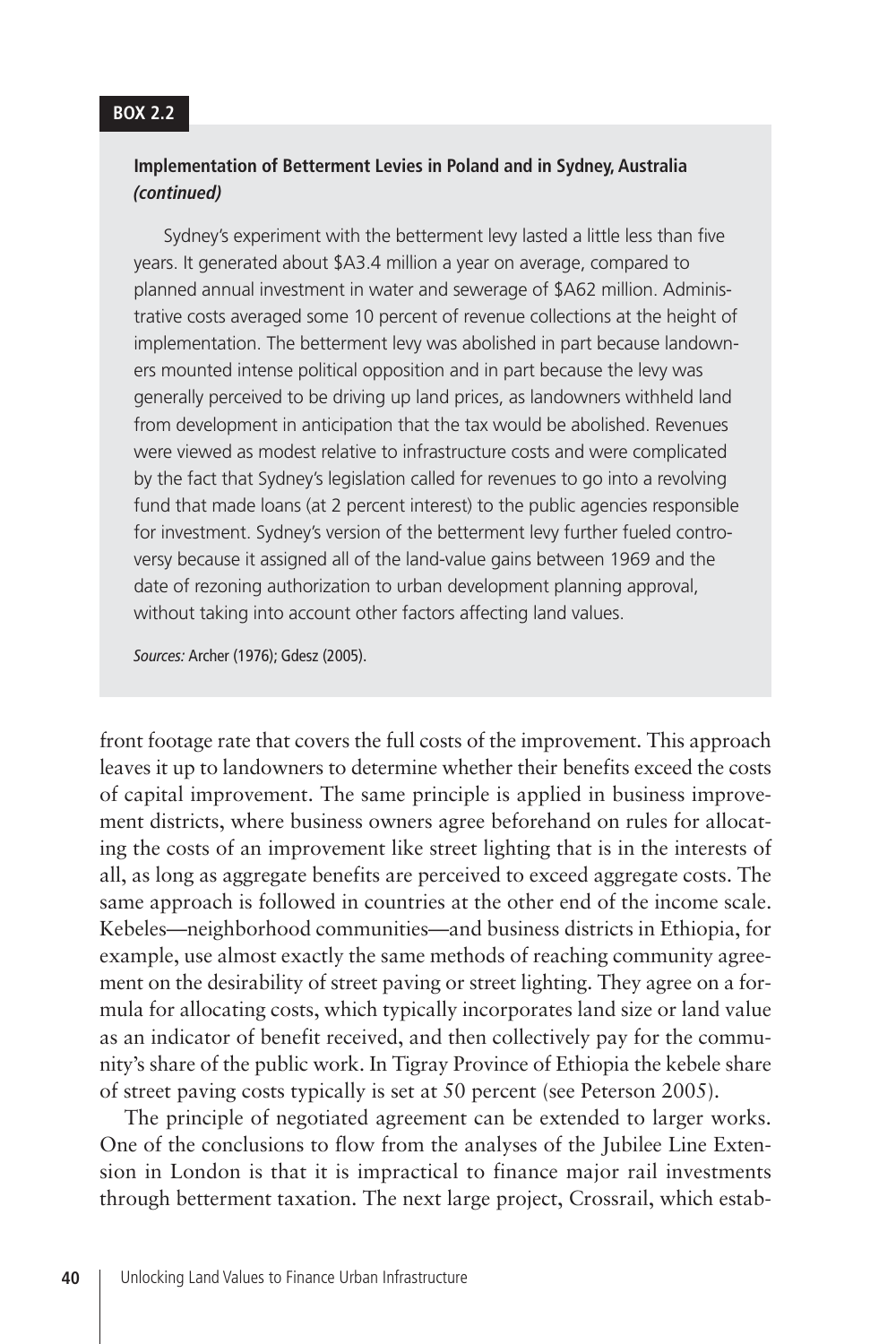lishes an east-west rail link across the British capital connecting outlying towns, Canary Wharf, the City of London, and Heathrow Airport, was finally approved for go-ahead in November 2007 after many years of debate over financing. The financing solution involves a capital contribution from national government, a capital contribution from the City of London, a supplement on the property tax from business property owners, and "voluntary," negotiated contributions from the two major landholders and project beneficiaries. The developers of Canary Wharf and the British Airport Authority (a private company that operates Heathrow Airport) reportedly have agreed to contribute a combined  $\pounds$ 1 billion (US\$2 billion) to capital financing of the project. Although the payments are relatively modest compared to total project cost, they were necessary to finalize the cost-sharing agreement. Similarly, the real estate developer, DLF, has agreed with the Delhi (India) metro authority to finance on its own a 4-kilometer extension of the metro line to serve its Mall of India project, at an estimated cost of US\$100 million.

#### **Public Land Acquisition and Resale**

Another method of avoiding arbitrary imputation of land-value gains is for the public sector to own the land around an infrastructure project and then sell it on completion of the project. If the land is sold at competitive, arm'slength terms, the sale will capture for the public sector the full value of the land, including the increment created by the construction of infrastructure. In one version of this model, the public sector acquires from the private sector the land to be used for an infrastructure project as well as surrounding land that will benefit from the increase in value caused by the public works. The difference in land values between the acquisition price and the sale price represents the value created by the infrastructure project and is captured by public authorities when the land parcels are sold on project completion.

Sale of publicly acquired land "solves" the problem of land valuation at the project completion stage. However, it introduces three other problems. First, how should land be valued at the point at which public authorities acquire it? Legal rules typically give public authorities the right to condemn land and acquire it from private parties in order to execute infrastructure projects. However, the price that should be paid is subject to varying legal rules. In most advanced countries with private freehold ownership, public authorities now must pay "market value" for land that is acquired from private parties through condemnation. Legal rules specify the procedures for determining market value. Conceptually, the primary issue is how much, if any, of the incremental value anticipated from future public infrastructure development should be capitalized into the acquisition price that public authorities pay. In other words, does the land-value gain belong to private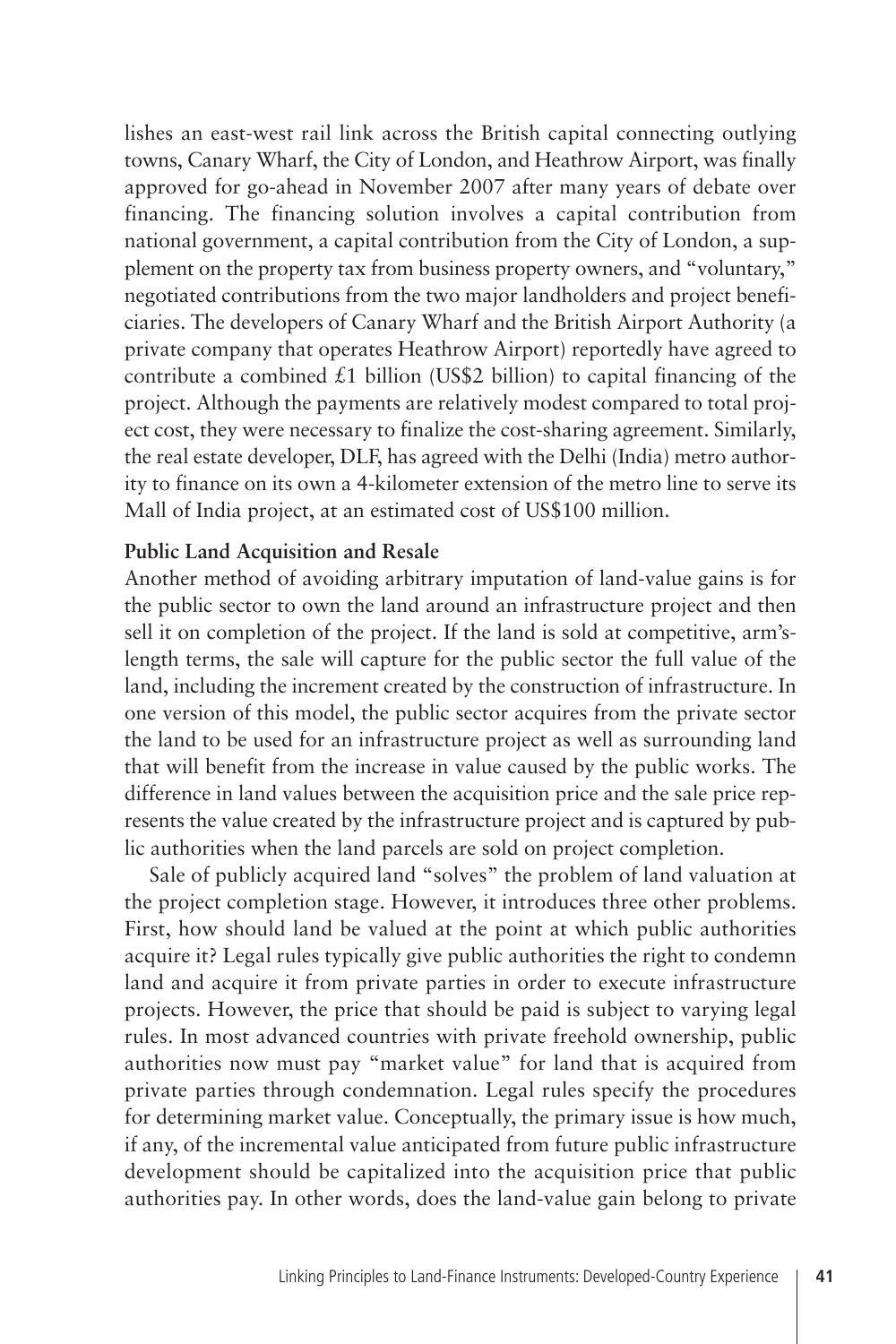landowners, the government, or both? This issue has been hotly contested in developed nations. As chapter 3 makes clear, an even greater range of law and practice governs the pricing of public land acquisition in developing countries.

A second issue concerns the amount of land that public authorities can acquire through condemnation. At one end of the spectrum, public authorities may be allowed to acquire only the land specifically required for construction of public works. At the other end of the spectrum, public authorities may have the latitude to acquire, at favorable prices, large amounts of surrounding land whose value will appreciate due to infrastructure construction. Most Western nations now tightly restrict the "excess" land that public authorities can acquire through condemnation. However, the law was more flexible during the periods of rapid urbanization in the nineteenth century.

Finally, how should the profits from the sale of public land be allocated? Should some of the profits realized go back to the original landowners, if they were forced to sell their holdings at current-use value or administrative prices? Should the profits from public land transactions be dedicated to financing the infrastructure projects that generated them, or should they be available for broader public use? Various allocation rules have been devised for splitting the land-value increments resulting from the installation of infrastructure. In Japan and Korea, these rules resulted in formal land readjustment schemes, in which public authorities acquired undeveloped land at current-use value, installed infrastructure systems, and then returned welldefined proportions of the finished land to the original developers, in effect splitting the land-value gains between the public and private sectors (for a recent review of international experience with land readjustment, see Hong and Needham 2007). These arrangements have fallen out of favor, as landowners today are unwilling to entrust land to government for the long periods required for urban development, and government is reluctant to pay the high prices now necessary to acquire land ready for urbanization. Land readjustment has left its mark on developing-country practice, however, especially in Asia.

Box 2.3 summarizes the classic case of public land acquisition and infrastructure finance in Haussmann's Paris. The case captures many of the key recurring issues, from land acquisition rules to financing strategies and from inventive public-private partnerships to off-budget manipulation designed to avoid fiscal limits.

The public sector's ability to use land acquisition and resale as an infrastructure financing tool depends on (a) its ability to "buy low and sell high"—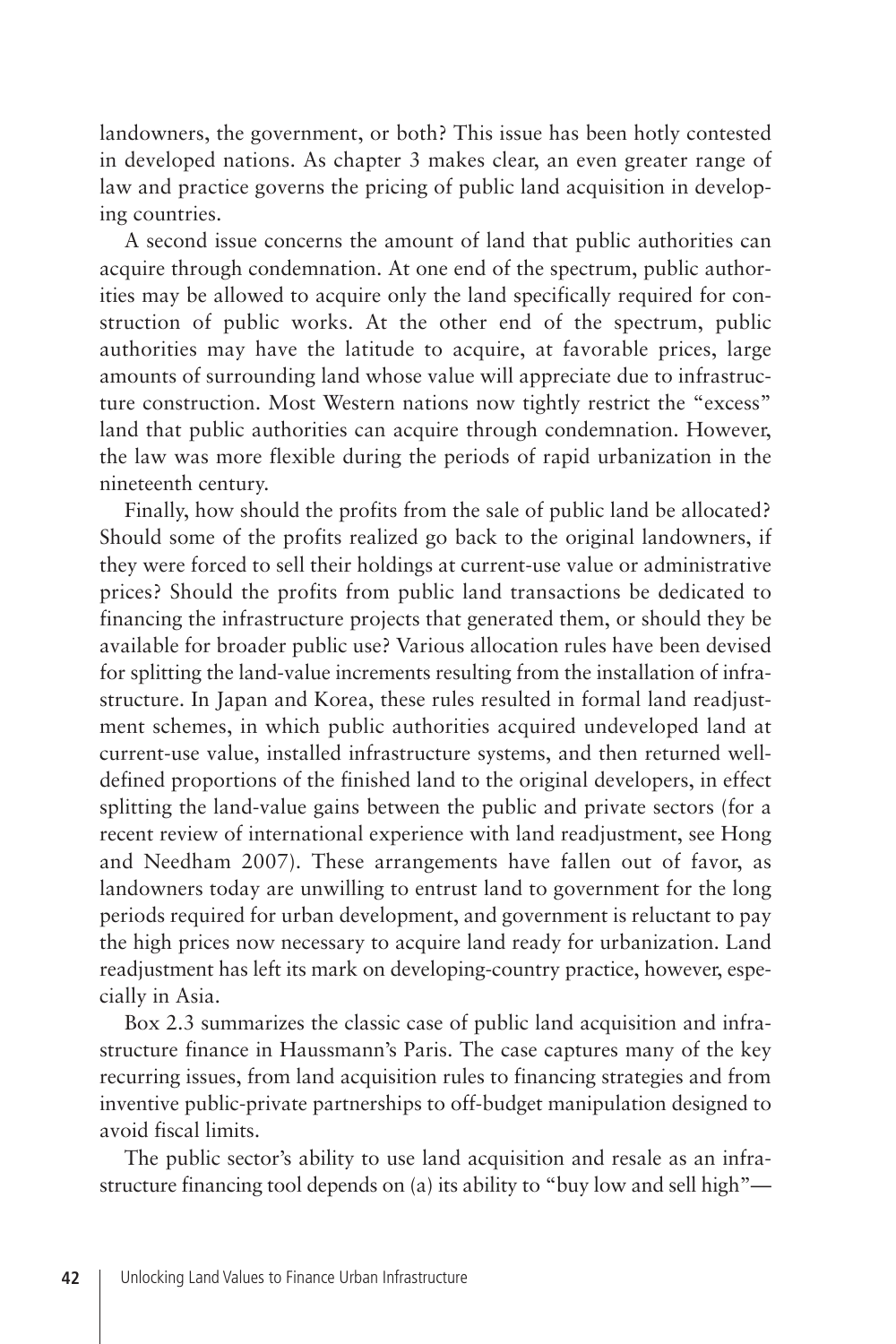#### **Land Finance and the Reconstruction of Paris**

Baron Haussmann's reconstruction of Paris was one of the largest urban redevelopment programs ever undertaken. Although the effort is best known for its impact on urban design and architecture, it also involved massive investment in infrastructure. The new avenues and boulevards that were built came fully equipped with water and sewer lines, drainage, and utilities. A new aqueduct system brought clean water into the city, including one aqueduct that eventually delivered water from sources 600 kilometers distant.

*Financing strategy.* The state financed one-third of the costs of reconstruction through grants. The remaining costs were borne by the municipal government, via budgetary contributions, land sales, and borrowing. Land sales were critical to the financing strategy. Haussmann acquired huge swaths of land through condemnation and expropriation at current-use value or less. In all, more than 20,000 buildings and a large part of the Ile de la Cité were demolished to clear the way for public works and new buildings. Excess land adjoining the new avenues was sold to private promoters, after works were completed, at prices enhanced greatly by public investment. Land retained by the municipality indirectly backed the borrowing used to finance construction. The financing strategy also identified the *octroi*—a tax on goods entering the city—as the most buoyant source of current revenue that would help to repay debt. Its revenues were expected to boom as the materials needed for rebuilding were imported into the city.

*Legal underpinnings.* The land transactions central to financing were made possible by a decree issued in 1852, just before Haussmann assumed his role as prefect of Paris. The decree changed the rules for land expropriation. Previously, only the specific land to be used for public works could be expropriated by public action. The new decree stated that "for purposes of public interest" public authorities could acquire all the buildings and other property along avenues to be constructed. This "excess" land was able to capture for the city the land-value gains resulting from public investment. The eventual unraveling of Haussmann's financing strategy resulted from courts' later rulings, starting in the 1860s, in favor of landowners, holding that (a) landowners were entitled to higher compensation for land expropriated than had been granted by the city and that (b) excess land held by the city, but not used for actual public works, had to be returned to the original owners at the acquisition price rather than at current market value as enhanced by public investment.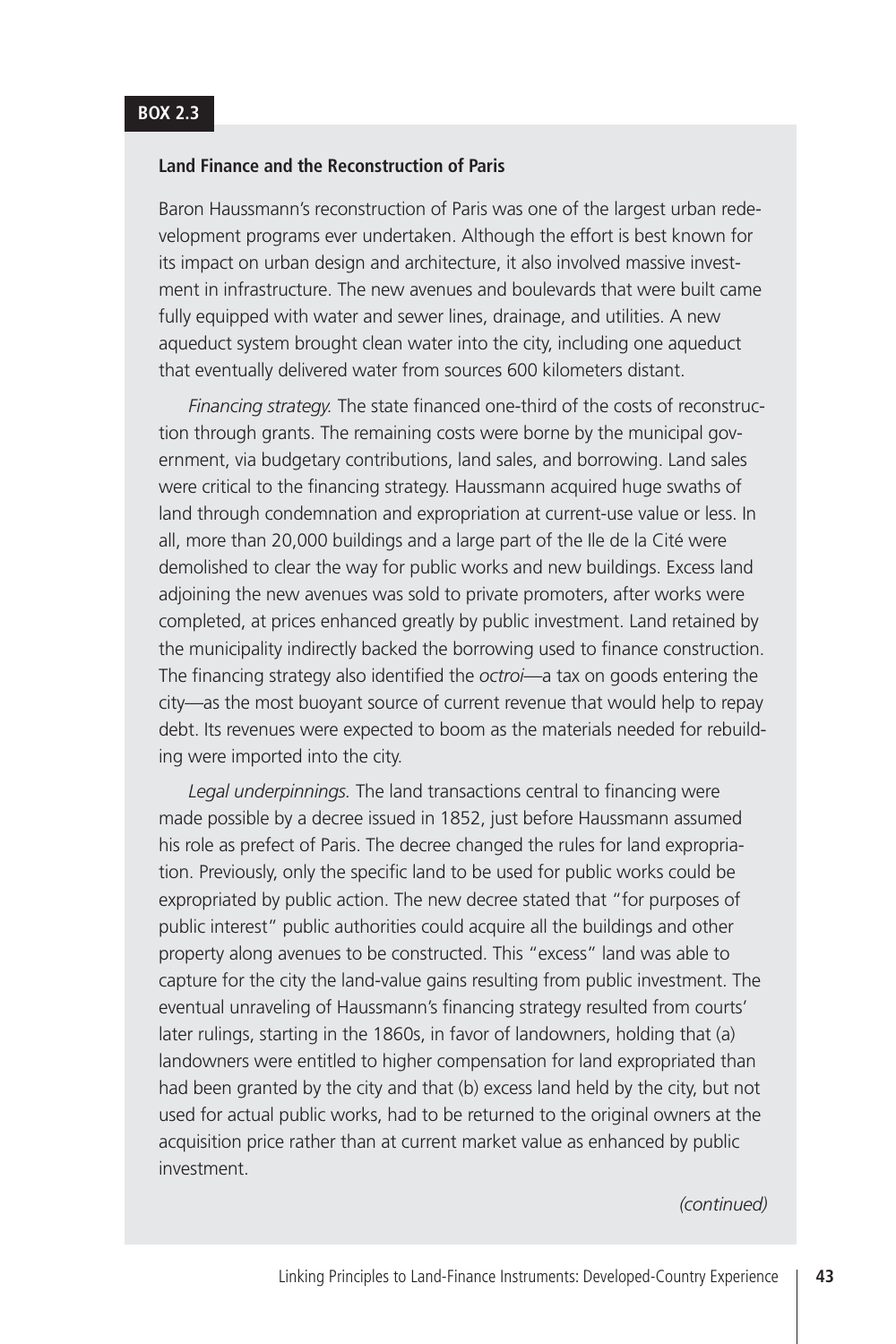#### **Land Finance and the Reconstruction of Paris (continued)**

*Public-private partnership and borrowing.* The entire enterprise involved a new form of public-private partnership. The reconstruction project was devised and organized in detail by the state. However, private entrepreneurs carried out the investments in public as well as private facilities. They were financed off budget by a newly created municipal public works fund (*caisse de travaux*). The *caisse de travaux* was originally established as a fund to smooth over cash flows during the long period required to build infrastructure. However, it soon became a source of direct debt financing for private contractors on behalf of the city, periodically augmented by the proceeds of land sales.

*Off-budget financing.* The *caisse de travaux* was operated off budget and without public oversight. Haussmann was able to make financial arrangements on his own. At times, off-budget annual investment expenditures via the public works fund were more than twice total expenditures under the city's formal public budget. Haussmann also arranged other offbudget forms of borrowing to avoid council review and fiscal limits. David Harvey writes that in 1869, shortly before Haussmann resigned and the *caisse de travaux* was terminated, total outstanding debt incurred for public works stood at  $\,$  F2.5 billion, or 44 times the annual on-budget expenditure of the city in 1851, the year before construction started. Resentment of Haussmann's handling of financial affairs is said to have influenced the courts' decisions in favor of landowner compensation.

Sources: Pinkney (1957); Massa-Gille (1973); Marchand (1993); and Harvey (2003).

that is, to acquire land at its current-use value or at administrative prices set below market value and to sell land at full market value as enhanced by public investment, (b) its ability to buy on these terms more land than is needed for actual public works, and (c) the existence of rules that dedicate a significant portion of public land profits to infrastructure investment. Political, legal, and bureaucratic disputes over each of these elements are found wherever public land has been acquired and resold on a large scale. The story of land financing of this type is the story of public-private interaction—sometimes in partnership, sometimes in conflict.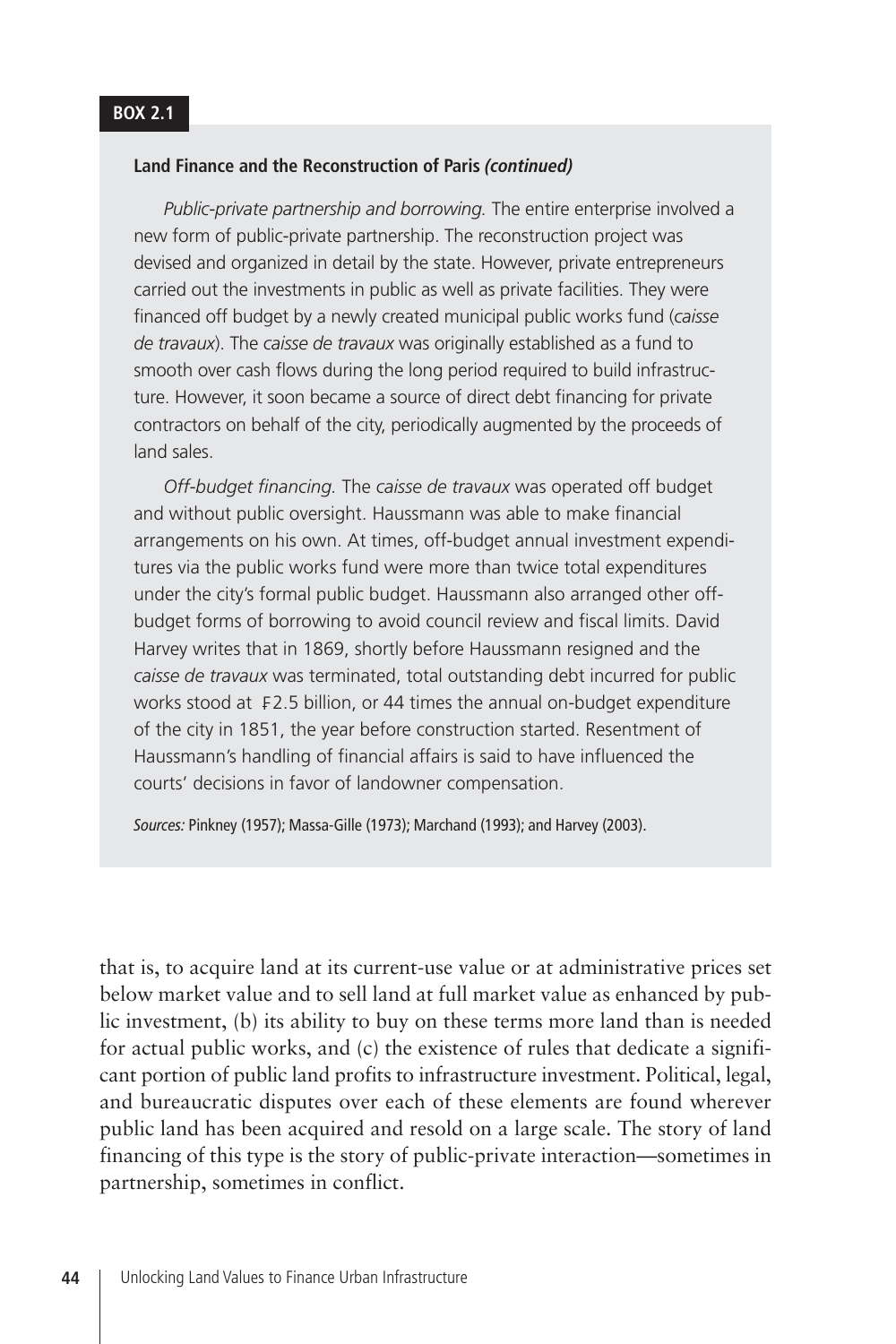#### **Developer Exactions and Impact Fees**

Developer exactions and impact fees, unlike value capture, approach land financing from the cost side. They are one-time, up-front charges designed to recover the infrastructure costs associated with growth. Although the terms are not distinguished consistently, developer exactions here refer to the requirement that developers either install at their own expense the internal infrastructure required to meet development standards or pay for infrastructure elements provided by public authorities. Impact fees are designed to cover the costs of the *external* infrastructure caused by new development. Growth generates demand for systemwide expansions in infrastructure capacity for roads, water supply, wastewater removal, parks, and other facilities. Impact fees and developer exactions are designed to make growth "pay its way" by requiring developers to pay for the expansion in infrastructure capacity that growth necessitates.

Developer exactions for internal infrastructure are now standard throughout most developed countries, although often they recover only part of the infrastructure costs.2 Impact fees covering external infrastructure are limited primarily to the United States, where they have become an important part of the overall urban infrastructure financing picture. They first became popular in the 1970s in response to the tax revolt against rapidly rising local property taxes. The opposition to property taxes eventually succeeded in capping property tax rates for existing homeowners in many states, forcing authorities to find other ways to pay for the infrastructure investments required by growth. Impact fees were first introduced in states with high rates of urban expansion and voter resistance to property taxes, like Arizona, California, and Florida (see Bowles and Nelson 2007 for a recent review of the use of impact fees in the United States and their political and legal background).

The initial versions of impact fees were challenged by developers in courts. From the various court cases, basic rules have emerged about the standards that impact fees must meet to withstand legal scrutiny. These include the following:

• There must be a "rational nexus" between the impact fee charged to developers and the capital expenditure it finances. That is, the government must demonstrate that investment is required to provide services to a growing population, not merely to upgrade services provided to existing residents.

<sup>2</sup> In the United Kingdom, section 106 payments and in-kind contributions are negotiated between developers and towns for new development areas. It is estimated that, on average, these cover one-third of total infrastructure costs. See United Kingdom, Her Majesty's Treasury (2006).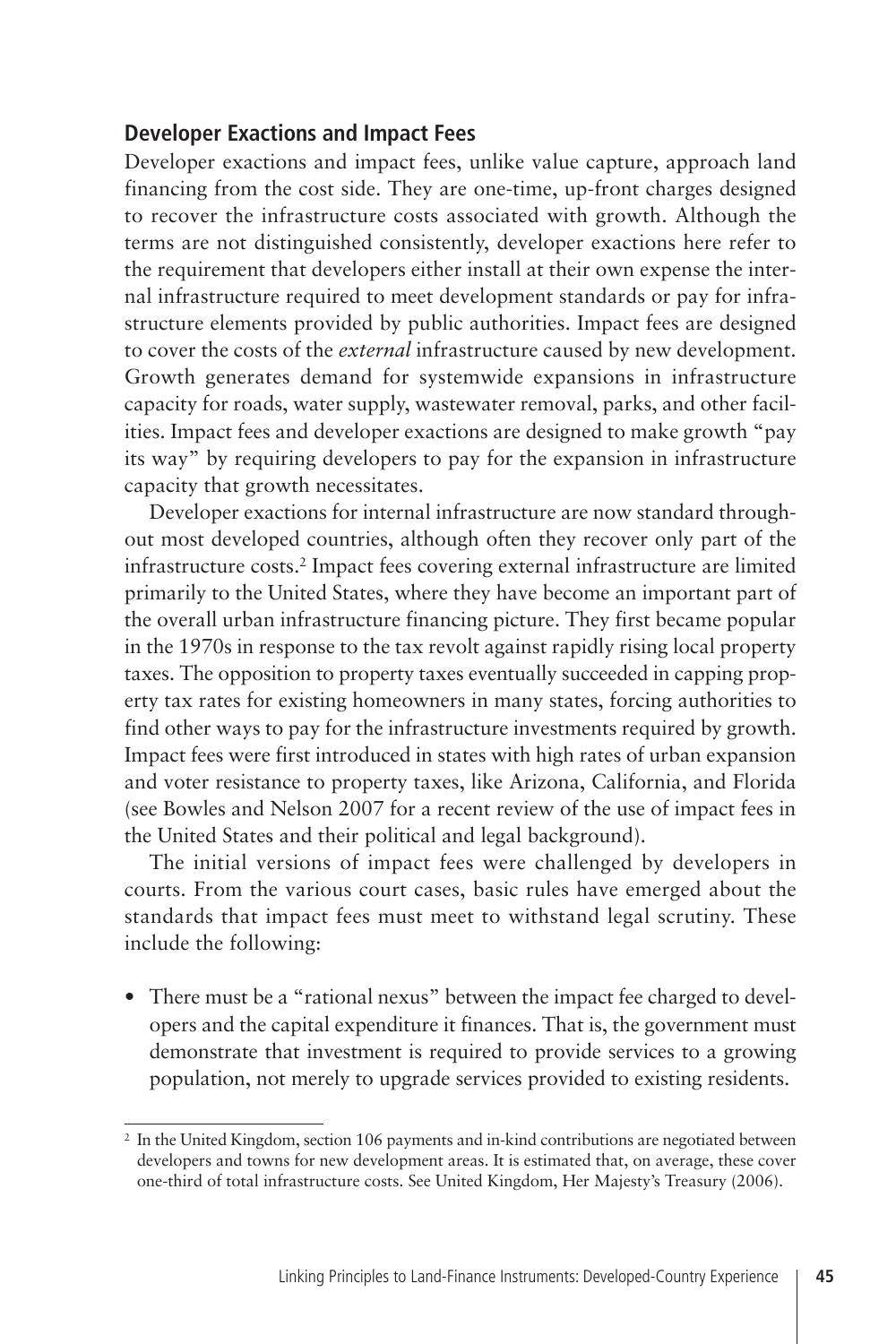- Impact fees must be limited to a "proportionate share" of infrastructure costs. The costs of infrastructure expansion that benefit both existing and new residents must be shared between tax and revenue sources so that new developments are charged, via impact fees, only their proportionate share of the costs, as measured by usage or benefits.
- All revenues from impact fees must be used exclusively for the capital investment purpose cited to justify the fee. They cannot be used to finance other parts of the local capital budget or to contribute to the operating budget.
- States must expressly authorize local governments to impose impact fees, and local governments must follow the procedures specified in the state's authorizing legislation. As of late 2006, 26 states had passed authorizing legislation, including all of the rapidly growing states.

Well-designed impact fee systems now analyze carefully the actual incremental capital costs caused by different types and sizes of development at different locations. Cost calculations are differentiated for each type of infrastructure. Impact fees are differentiated by residential, commercial, and industrial use, by house and lot size as proxies for water and wastewater demand and automobile trips, and by location relative to existing infrastructure systems and their unused capacity. The result is a highly differentiated matrix of impact fees that helps to steer development to locations where it can be accommodated most efficiently. Brueckner has demonstrated that financing growth-related infrastructure through impact fees is more economically efficient, as measured by total urban land value, than financing growth through a general property tax or other measures that spread costs over both the existing population and new development (Brueckner 1997, 2001).

Impact fees have become an important component of municipal infrastructure finance in growth areas of the United States. A recent survey of impact fee levels found that the average impact fee in 2006 for a standard 2,000 square foot house on a standard-size lot in communities responding to the survey was US\$10,496. Impact fees for this standard dwelling exceeded US\$50,000 in several California communities (Duncan Associates 2007). All revenues must be used to finance infrastructure requirements.

Developers' resistance to impact fees has diminished as the practice has become more standardized. The impact fee system replaces case-by-case negotiation between municipalities and developers over the financial "contributions" they must make to obtain approval to develop an area. They also provide clear rules that reduce uncertainty and delay, while ensuring that payments are used for infrastructure provision. Phoenix, Arizona, is representative of the new generation of impact fees that differentiates fee levels according to a careful analytical underpinning (see box 2.4). Phoenix's impact fee sys-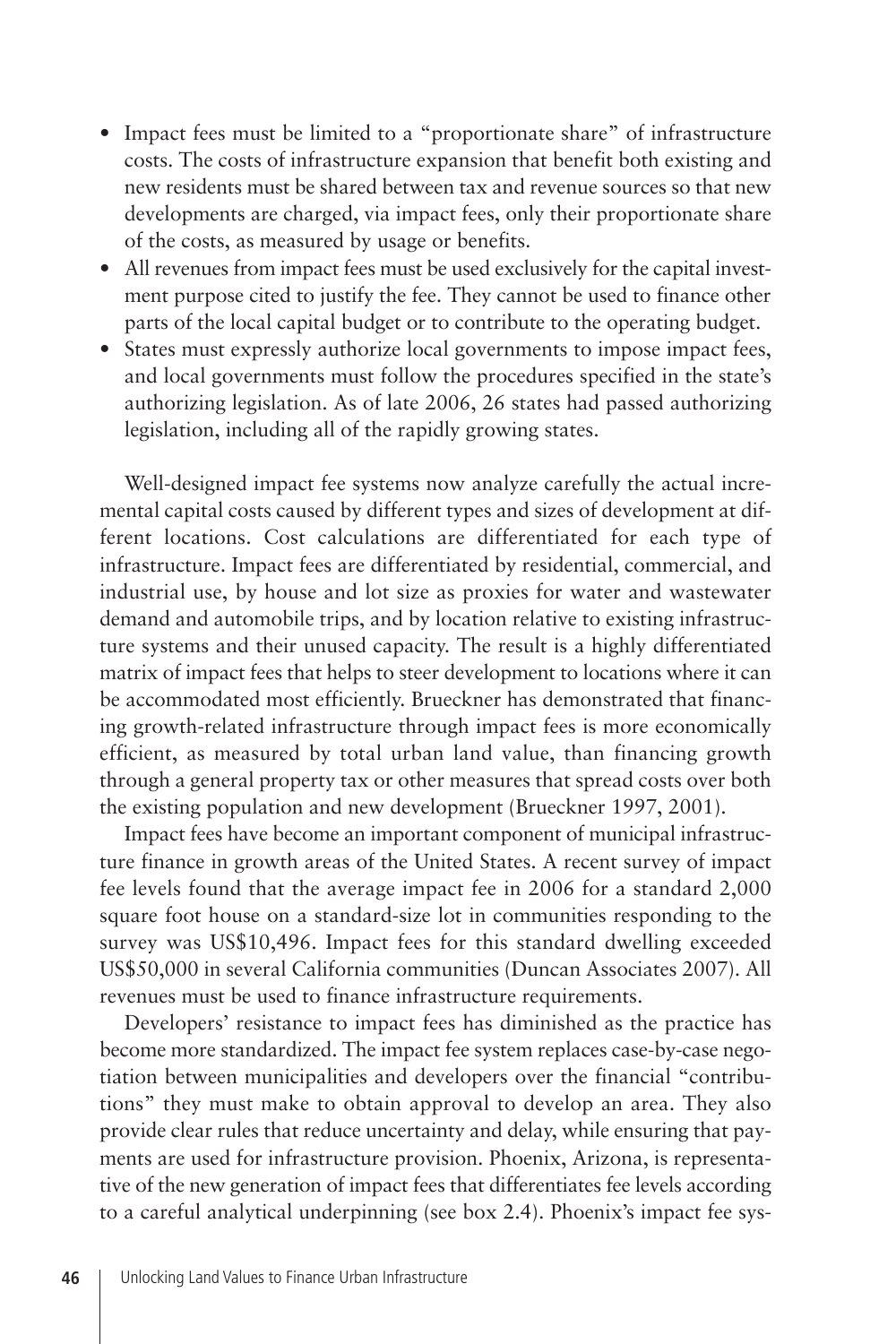#### **Impact Fee System in Phoenix, Arizona**

Phoenix is required by state law to prepare a long-term infrastructure investment plan as the basis for its impact fees. It conducts analyses of the impacts of additional usage and costs caused by growth at different locations. Cost estimates are made separately for nine types of infrastructure and public open space, taking into account such factors as type of land use, building and lot size, water meter size, distance from infrastructure trunk lines, and other locational features. Phoenix is restricted by law to imposing impact fees only for infrastructure that must be built within the same planning district as a subdivision. A recent modification of the law requires that the incremental cost estimates be conducted by independent, third-party experts and that the methodology and results be published for public review.

The result of this analysis is a highly differentiated matrix of impact fees. Many parts of the urban area are exempted from impact fees, on the grounds that the incremental capital costs caused by growth are modest. Impact fees are concentrated on what are planned to be the fastest-growing areas, north and south of the city. The largest impact fees are for roads, water, parks, and sewer lines, in that order. The impact fee, as in other cities, must be paid at the time a construction permit is issued. Total impact fees per equivalent dwelling unit (EDU), a standardized measure that converts different types and sizes of buildings into a standardized residential equivalent, range from US\$11,349 to US\$31,622, depending on the location of the planning district.

Phoenix's impact fee system specifically charges new growth for a proportionate share of major repairs to existing facilities that serve new subdivisions. State law prohibits the imposition of impact fees to finance school construction, as do laws in all but eight states. Where school impact fees are permitted, as in California, they typically are the largest component of the total fee.

The significance of impact fees for local capital spending can be judged from Phoenix's investment planning. The infrastructure investment plan estimates that 336,000 equivalent dwelling units will be built over the next 25 years within the current impact fee districts. At an average impact fee of about \$25,000 per EDU, impact fees in these districts will yield a total of some US\$8.4 billion over the period, all of which must be invested in growthrelated infrastructure. Receipts are expected to fluctuate dramatically in the short run, as a result of the boom and bust cycle in new housing.

Source: City of Phoenix, Arizona (2006).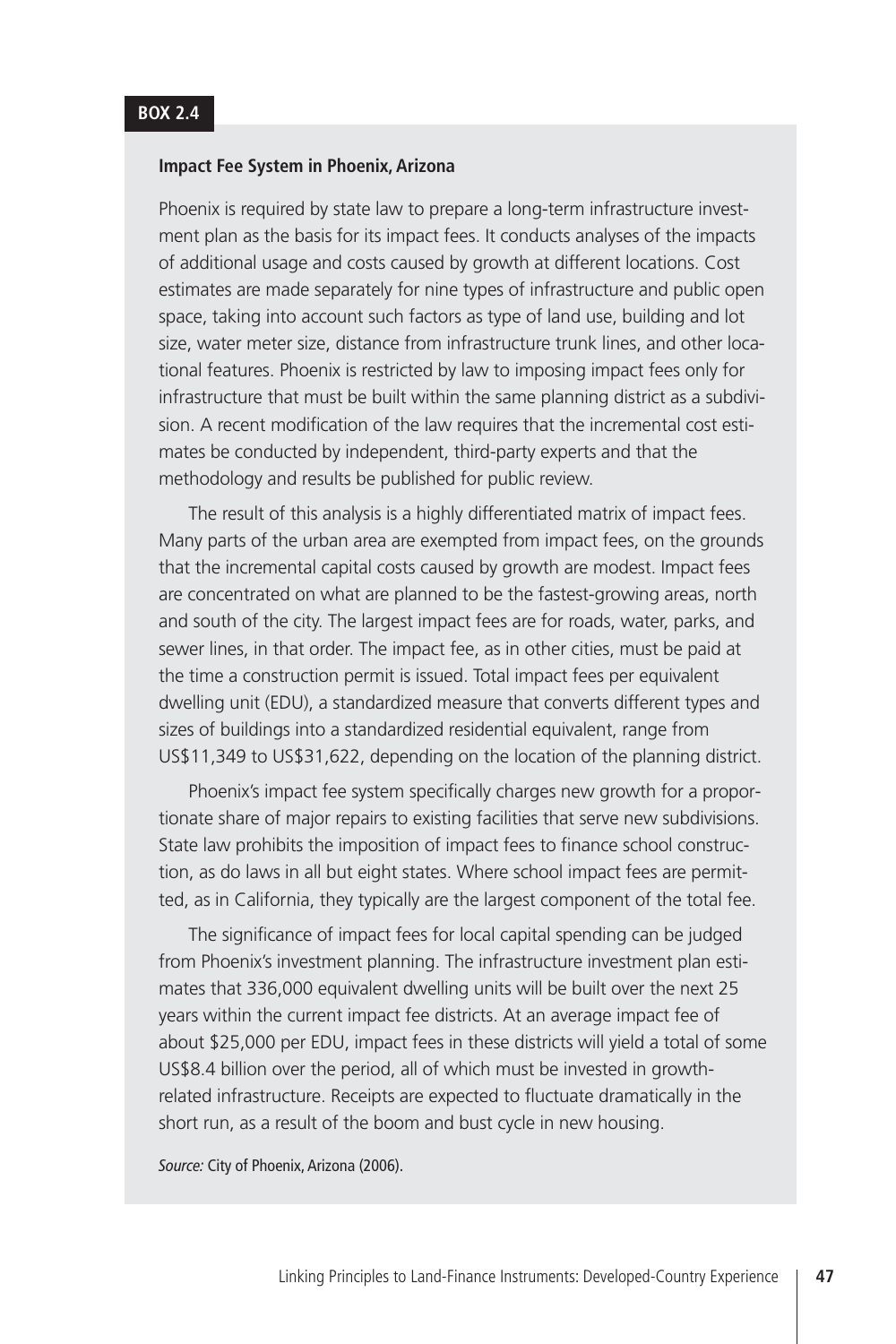tem is less aggressive than that found in many other high-growth cities, in that it recovers only the costs of incremental infrastructure required within a particular planning district, not the costs of citywide expansions of trunk capacity.

A well-designed impact fee system requires a strong analytical base, as well as a long-term infrastructure investment plan, to differentiate accurately the impact of new development on infrastructure costs by location, land use, lot, and building size. The technical demands are likely to strain the planning capacity of municipal governments in developing countries. An impact fee system that bypasses this kind of differentiation can be a good revenue producer, but it runs the risk of becoming a mere revenue-raising device, one that skirts property tax limits and shifts infrastructure costs to new residents (see Altschuler and Gómez-Ibáñez 1993). Courts in the United States have established the broad rules of "rational nexus" and "proportionate cost sharing" to protect against fiscal exploitation of growth. However, state courts have varied widely in the type of impact fee systems they have found to meet these standards. When impact fees are applied uniformly to new housing, without differentiation by size or location, they can add significantly to the cost of affordable housing and become an instrument of fiscal exclusion of moderate-income households.

Widespread application of impact fees in developing countries is likely to require the same kind of simplification of administration that has made betterment fees feasible. Development fees have been discussed, for example, as a way of helping to finance growth infrastructure in Greater Mumbai. A development fee levied on construction permits could be differentiated broadly by development zone, so that outlying developments, which will necessitate major investment in new infrastructure to provide basic public services, would pay more than developments close to existing infrastructure that has adequate capacity.

#### **Land Asset Management and Land Sales**

The land-financing techniques considered thus far link land revenues to specific infrastructure projects that either increase land values (value capture) or are necessitated by urban land development (cost recovery through developer exactions and impact fees).

A third form of land financing involves land asset management. For a variety of historical and legal reasons, public authorities frequently have valuable landholdings on the asset side of their balance sheets. Often, these land parcels are not being used or are not being used efficiently. Strategic asset management involves inventorying public assets and making economic decisions as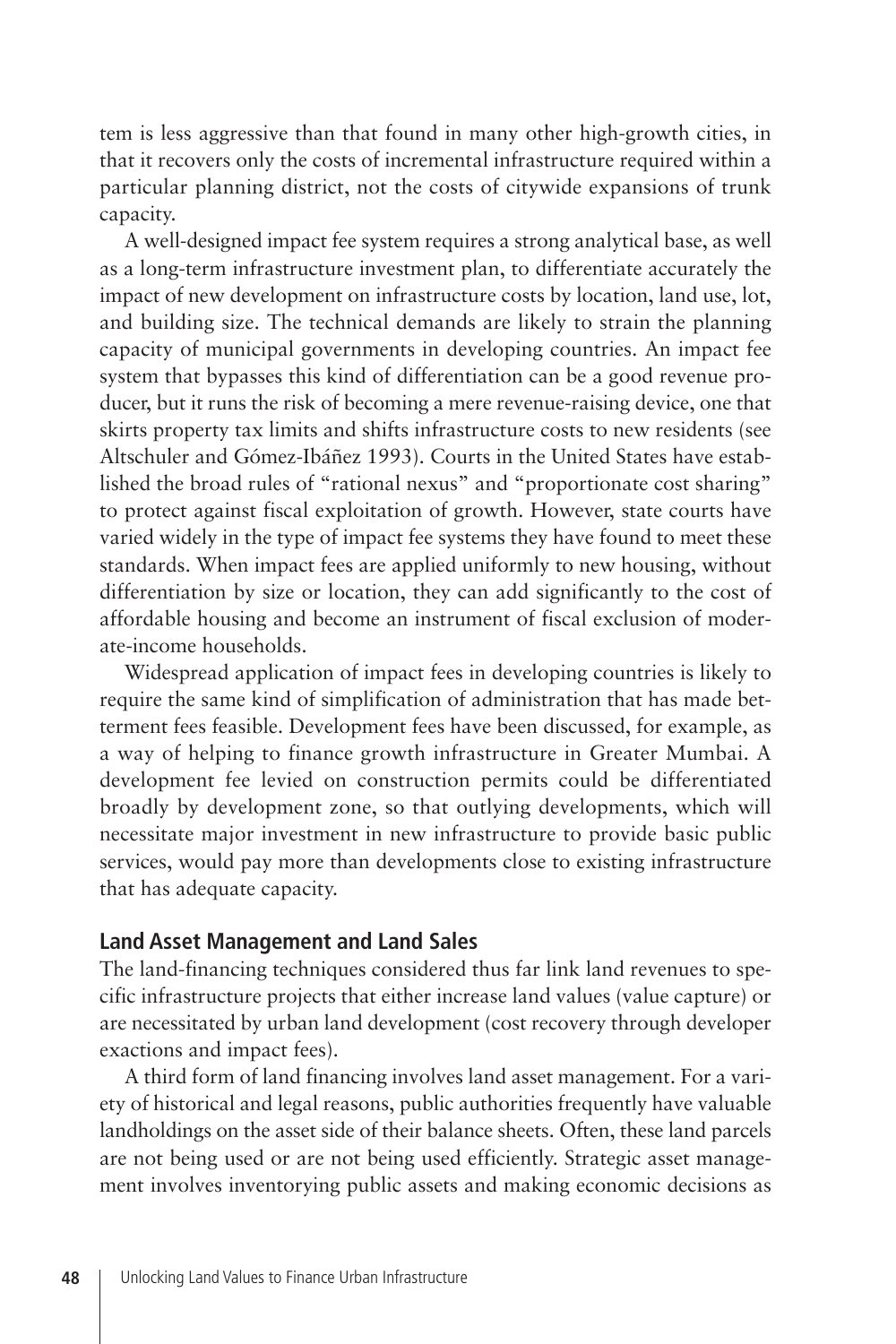to how to extract maximum value from them, including land and developed property. Often, a strategic assessment of this kind reveals that municipalities or other public agencies are overloaded with land and property assets; at the same time, they face acute infrastructure shortages. It then becomes reasonable to consider selling or leasing publicly held land in order to raise revenues to finance additional infrastructure investment (Peterson 2006).

From the perspective of the capital budget, shown in table 1.1, land sales represent a special form of capital revenue, which can be used to help finance general capital expenditures. From the perspective of the *balance sheet* of a municipality or special public authority, the net effect of selling land and investing in infrastructure is a portfolio adjustment that changes the composition of public assets. Publicly owned land is exchanged for public infrastructure. A transaction of this kind may be motivated in equal parts by the desire to increase infrastructure investment and by the conviction that land and property development can be implemented more effectively by the private sector.

Table 2.1 shows the composition of the asset side of the balance sheet of Dallas, Texas. As in most U.S. municipalities, land constitutes a relatively modest part of the municipal government's assets. Most of this land lies under public infrastructure and public buildings or is devoted to public open space. Elsewhere in the world, however, municipal governments own large amounts of undeveloped land or even possess the property rights to all land within

|                          | Assets used for<br>government-type | Assets used for<br>business-type | All<br>government |
|--------------------------|------------------------------------|----------------------------------|-------------------|
| Asset                    | activities                         | activities                       | assets            |
| Land                     | 300.0                              | 213.8                            | 513.8             |
| Water rights             | 0                                  | 283.8                            | 203.8             |
| <b>Buildings</b>         | 345.7                              | 727.7                            | 1,073.4           |
| Other improvements       | 76.5                               | 117.9                            | 194.4             |
| Infrastructure           | 7749                               | 278.6                            | 1,053.5           |
| Equipment and artwork    | 162.2                              | 198.6                            | 360.8             |
| Utility property         | 0                                  | 1,113.2                          | 1,113.2           |
| Construction in progress | 2719                               | 533.0                            | 804.9             |
| Total                    | 1.931.3                            | 3.466.7                          | 5.398.1           |

**Table 2.1 Composition of Municipal Assets in Dallas, Texas (US\$ millions)**

Source: Peterson (2006, 149).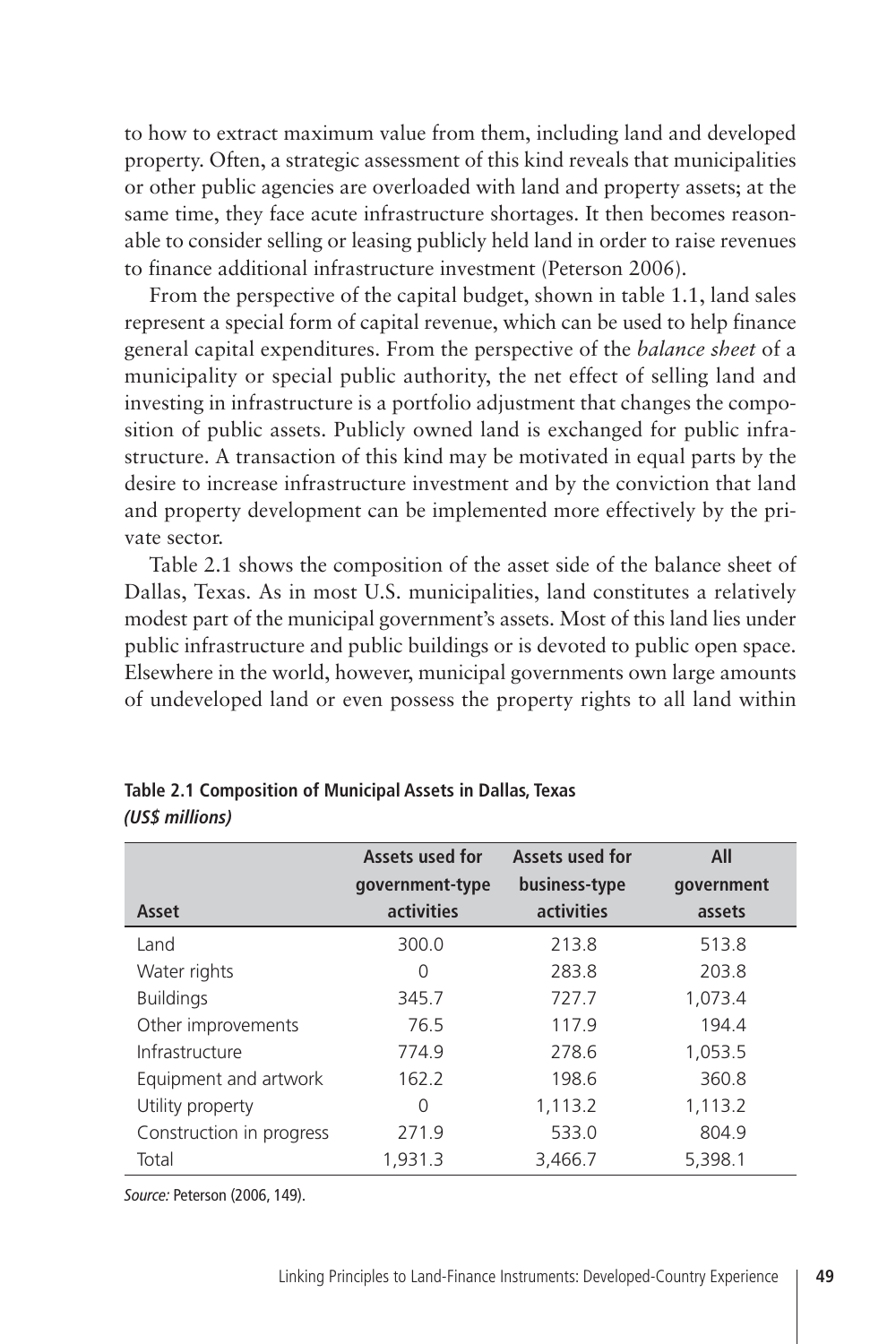their boundaries. This land is potentially available for sale or lease. In such cases, "land" will account for a much larger share of the assets on the municipal balance sheet and take on greater financial importance relative to current revenue. Chapter 4 shows, for example, that in Changsha, a representative provincial capital city in China, municipal land available for leasing in 2002 had an estimated net market value 14 times greater than the municipality's total revenue in that year. In Dallas, by contrast, total municipal assets were only 4.1 times annual municipal revenues, and municipally owned land was valued at only 0.38 times annual municipal revenues. In other words, in China, assets on the balance sheet, and land in particular, loom much larger in the overall municipal financial picture relative to revenues from taxes or user fees. Although China is an exceptional case, the importance of land assets relative to municipalities' recurring, own-source revenues is characteristic of much of the developing world.

Even in advanced nations, where most land is held by private property owners, municipal and state development authorities often hold valuable parcels of urban land that could be converted into infrastructure. Some of these agencies are charged specifically with infrastructure investment functions that have been neglected as a result of the emphasis on other economic development activities. Box 2.5 recounts the history of the Port Authority of New York and New Jersey and its recent return to its roots as an urban infrastructure investor rather than property developer.

#### **Lessons for Land Asset Management**

The Port Authority's experience in returning to its infrastructure roots foreshadows that of many urban development authorities in the developing world. Infrastructure investment agencies often also serve as development authorities and are the principal holders of public land in cities. Political and economic forces have combined to pressure these agencies to separate their commercial development functions from their infrastructure investment functions. In the process, they have begun divesting valuable parcels of land and developed property, using the financial proceeds to strengthen their infrastructure investment capacity. Often, as in the case of the Port Authority, the infrastructure investment responsibilities most closely intermingled with economic development involve major investments in transportation. Revenues generated by land sales therefore have been tilted toward large-scale transportation initiatives.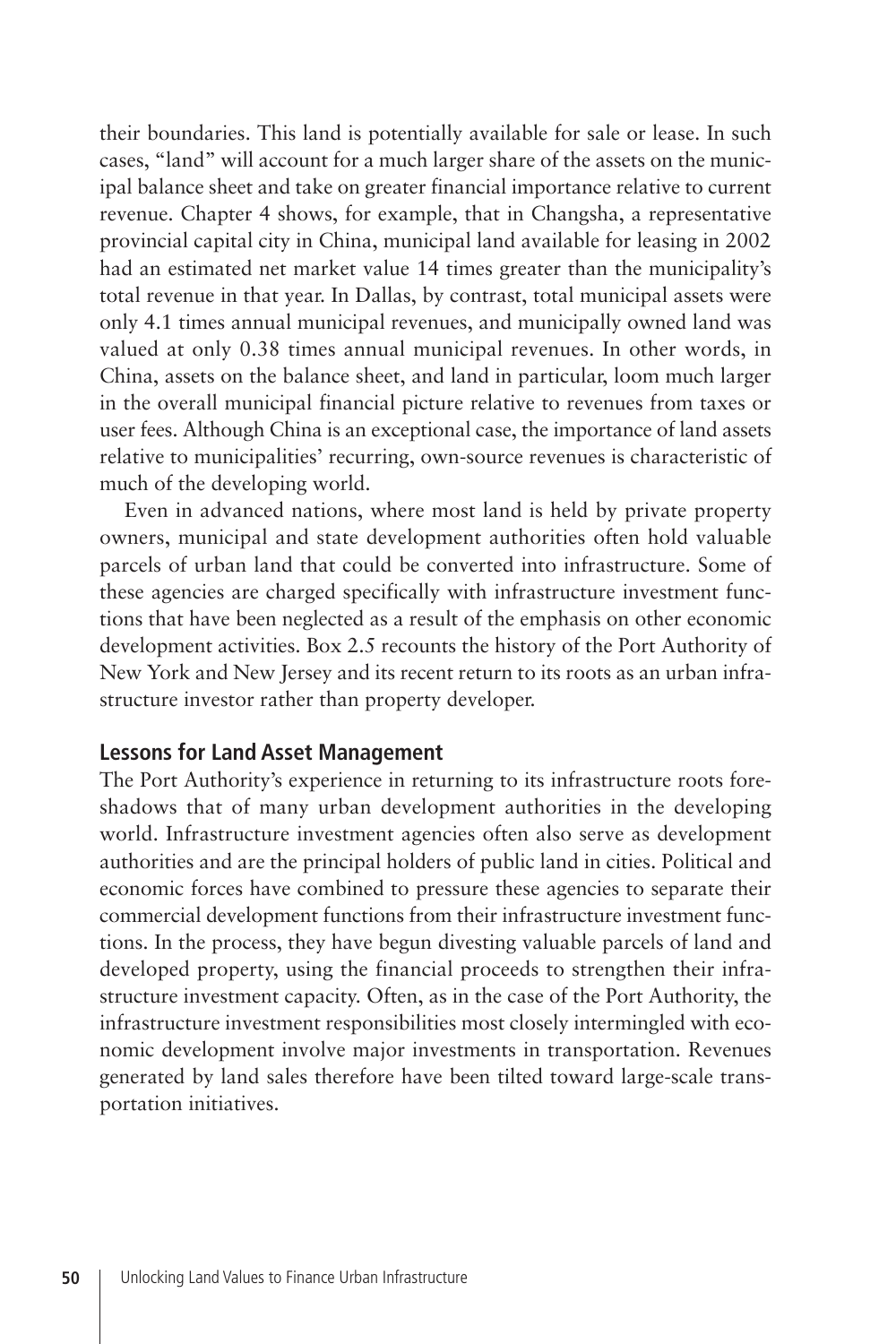#### **World Trade Center and Infrastructure Investment, Port Authority of New York and New Jersey**

The tragic events of September 11, 2001, have overshadowed the development history of Manhattan's World Trade Center. However, the World Trade Center is a landmark illustration of critical land development by an infrastructure agency, which extracted profits from the sale of property to reinforce its primary mission of urban infrastructure investment. The following table summarizes the project.

| Executing authority            | Port Authority of New York and New Jersey                                                                                                                                                                                                                                                                     |
|--------------------------------|---------------------------------------------------------------------------------------------------------------------------------------------------------------------------------------------------------------------------------------------------------------------------------------------------------------|
| Scope of project               | Developed 16 acres of land in lower Manhattan<br>into the World Trade Center, consisting of seven<br>office buildings containing 1.24 million square<br>meters of office space                                                                                                                                |
| Sale agreement<br>and proceeds | Sold to Silverstein Properties in 2001 in the form of<br>a 99-year lease, for a present value of US\$3.2 billion                                                                                                                                                                                              |
| Use of funds                   | To finance urban transportation projects throughout<br>the New York metropolitan area. Sale proceeds of<br>US\$3.2 billion compare to US\$1.3 billion of total<br>infrastructure capital spending by the Port Authority<br>in 2005 and total infrastructure assets held at<br>year-end 2004 of US\$12 billion |
| Source: Author.                |                                                                                                                                                                                                                                                                                                               |

#### Summary of World Trade Center Project in New York

*Project background.* The Port Authority of New York and New Jersey was created in 1921. It was the first interstate government agency created in the United States, established under the constitutional powers granted to the states to create interstate compacts. Interstate cooperation was necessary to plan and implement development of New York harbor, which is bounded by the two states of New York and New Jersey. The Port Authority covers a regional territory of approximately 1,500 square miles, defined as a radius of 25 miles from the Statue of Liberty.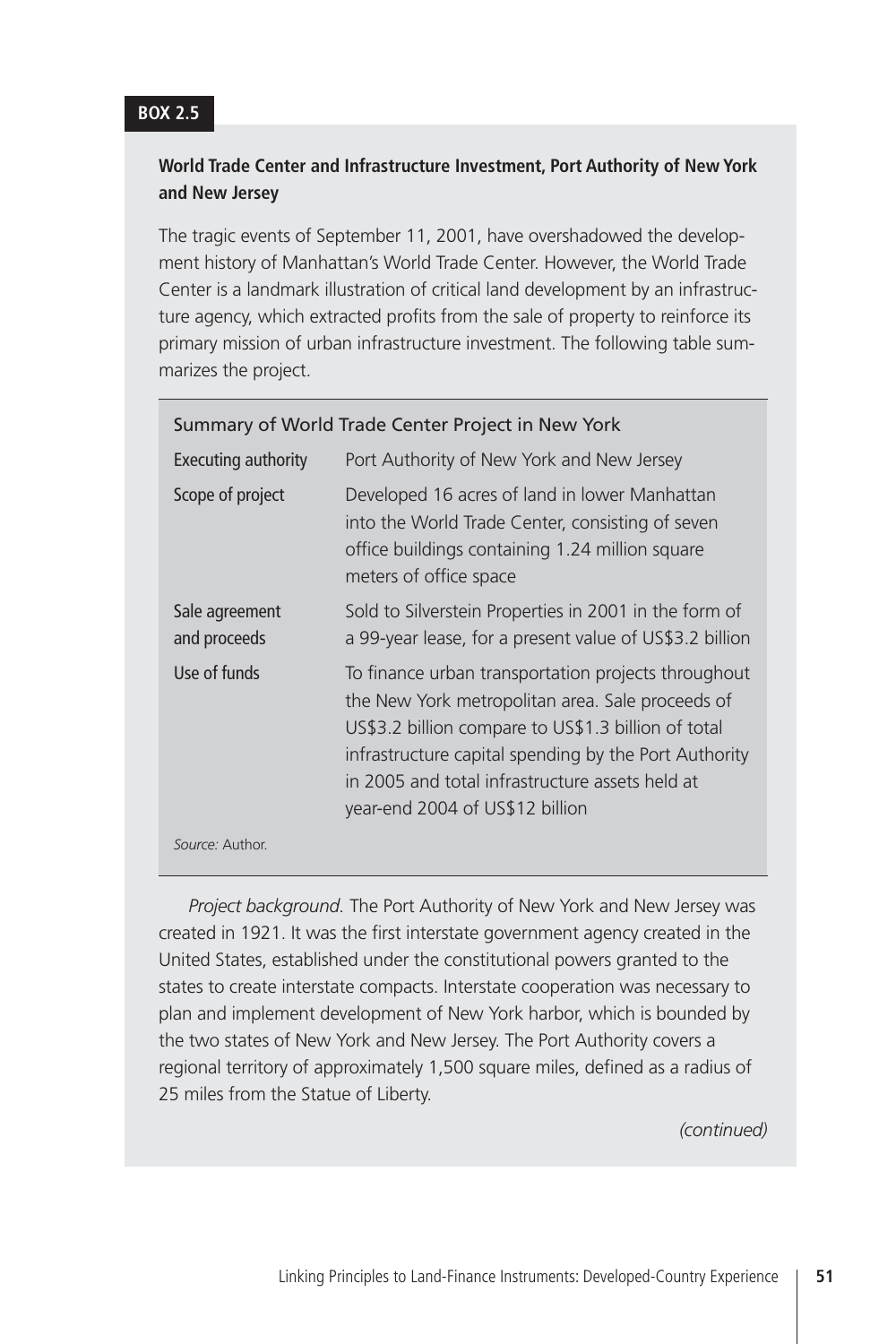#### **World Trade Center and Infrastructure Investment, Port Authority of New York and New Jersey (continued)**

Over the years, the Port Authority's responsibilities for owning and managing transportation facilities in the New York metropolitan region expanded greatly. In the 1930s, the Port Authority took over the recently built Holland Tunnel, the first interstate connection between New Jersey and Manhattan, and built the George Washington Bridge, Lincoln Tunnel, and other connectors. In the 1940s, the Port Authority took over ownership and operation of the region's principal airports, including what is now John F. Kennedy International Airport, LaGuardia Airport, and Newark International Airport. Facilities at the airports were expanded and modernized to accommodate world trade.

In the 1950s and 1960s, the Port Authority built the Port Authority Bus Terminal in Manhattan, the largest bus terminal in the United States, constructed a second deck to the George Washington Bridge, built the world's first containership ports at Newark and Elizabeth, New Jersey, and established the PATH commuter rail system, which now carries 71 million people annually from New Jersey to Manhattan.

The Port Authority is a self-financing infrastructure agency. It has no taxing powers and receives no dedicated tax revenues. It does not receive operating subsidies from state government. It finances itself through fees and charges levied on users of transportation services and rents charged to commercial and retail occupants at airports. Historically, the Port Authority has received only small capital contributions from New York and New Jersey for specific capital projects and occasional capital grants from the federal government. It has consistently generated a positive net revenue stream, which it has borrowed against to finance its capital investment. At the end of fiscal 2006, the Port Authority had US\$9.1 billion of bonds and other long-term debt outstanding, backed by its operating revenue stream, without state guarantees or tax support.

*Development project history.* During the 1970s, the Port Authority turned to the World Trade Center as its primary investment program. The Port Authority's mission always had called for it to manage transportation infrastructure for the benefit of economic development of the region. In the 1970s and 1980s, economic development became the principal investment objective. The development goal behind the World Trade Center was to revitalize lower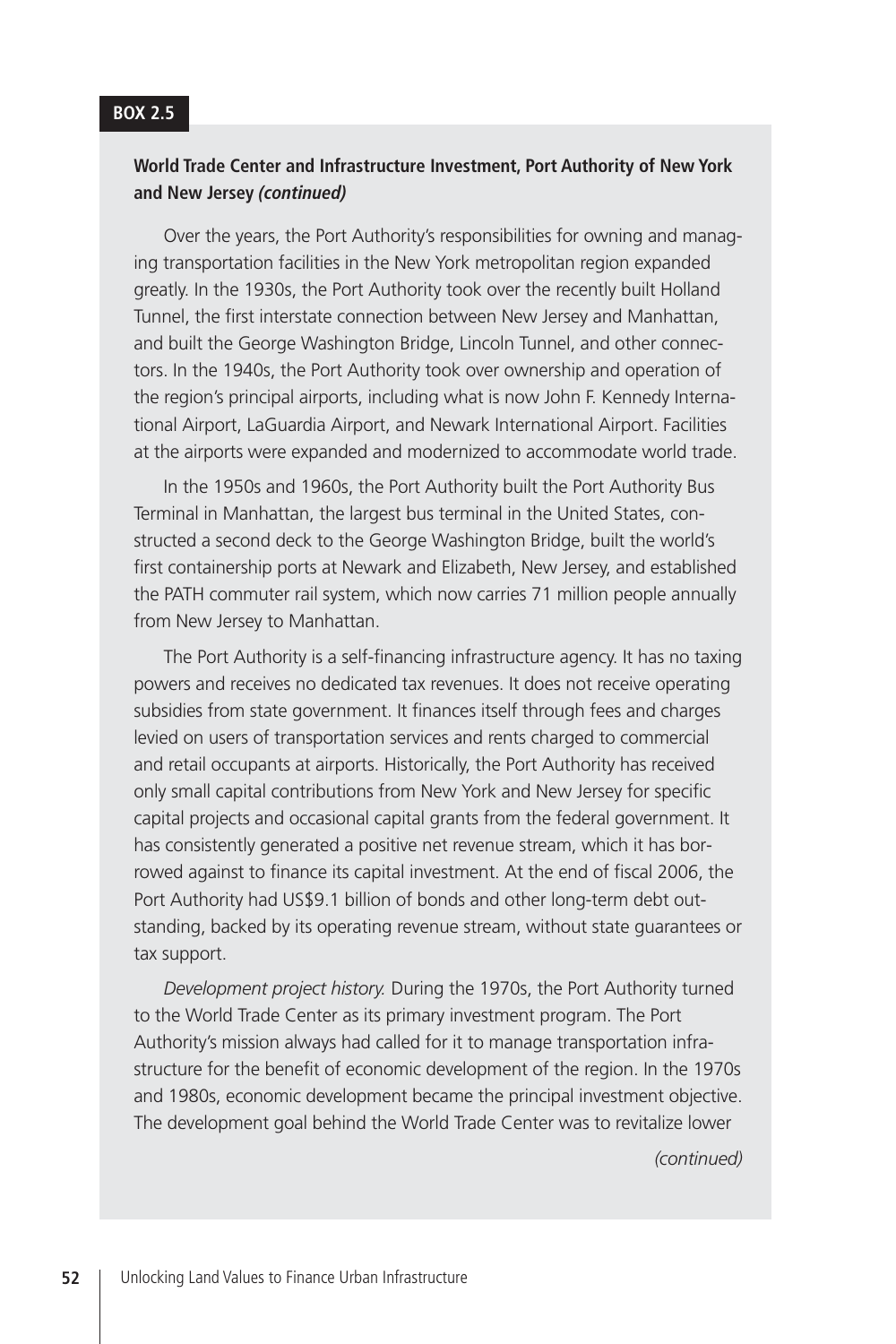#### **World Trade Center and Infrastructure Investment, Port Authority of New York and New Jersey (continued)**

Manhattan, which had lagged behind the midtown area in development as a financial center. The Port Authority also invested in a variety of other development projects, including the Teleport, special industrial development zones, and major commercial and retail projects.

Construction of the World Trade Center was carried out over more than a decade, primarily on land previously occupied by the terminal of a bankrupt railroad. The Port Authority built seven large commercial office buildings on the site, including the iconic Twin Towers, the tallest buildings in New York City, at a total investment cost (including infrastructure) of US\$900 million. In early 2001 the World Trade Center accounted for roughly 4 percent of all the office space in Manhattan.

In 1998, the decision was made to privatize the World Trade Center in order to focus the Port Authority's management and capital investment program on core transportation infrastructure, much of which had significantly deteriorated due to lack of repair and reinvestment. After vigorous competitive bidding, a contract was signed with Silverstein Properties involving a 99 year lease for US\$3.2 billion. The final contract documents were signed in July 2001, just seven weeks before the attack that destroyed all of the World Trade Center. This case study examines the property sale as it was intended to take effect, absent the 9/11 tragedy.

*Institutional context and evolution leading to property sale.* The decision to sell the World Trade Center was the direct result of pressure for the Port Authority to return its focus to transportation infrastructure. As stated in the Port Authority's long-range capital plan, prepared in 2005, and in its recent annual reports, the priorities now are to "return the agency to its roots: making landmark investments in transportation infrastructure [and] meeting commitments to rebuild and improve facilities." The updated 10-year capital plan for the period 2007–16 reflects these priorities. Total investment over the decade by the Port Authority is projected at US\$29.55 billion. Less than 0.5 percent of this amount is targeted for economic development. Most is targeted either for a program—State of Good Repair—intended to keep existing infrastructure facilities in good operating and capital condition or for specific new infrastructure projects, such as new tunnel access to Manhattan, airport expansion, and seaport modernization via ship-to-rail connections.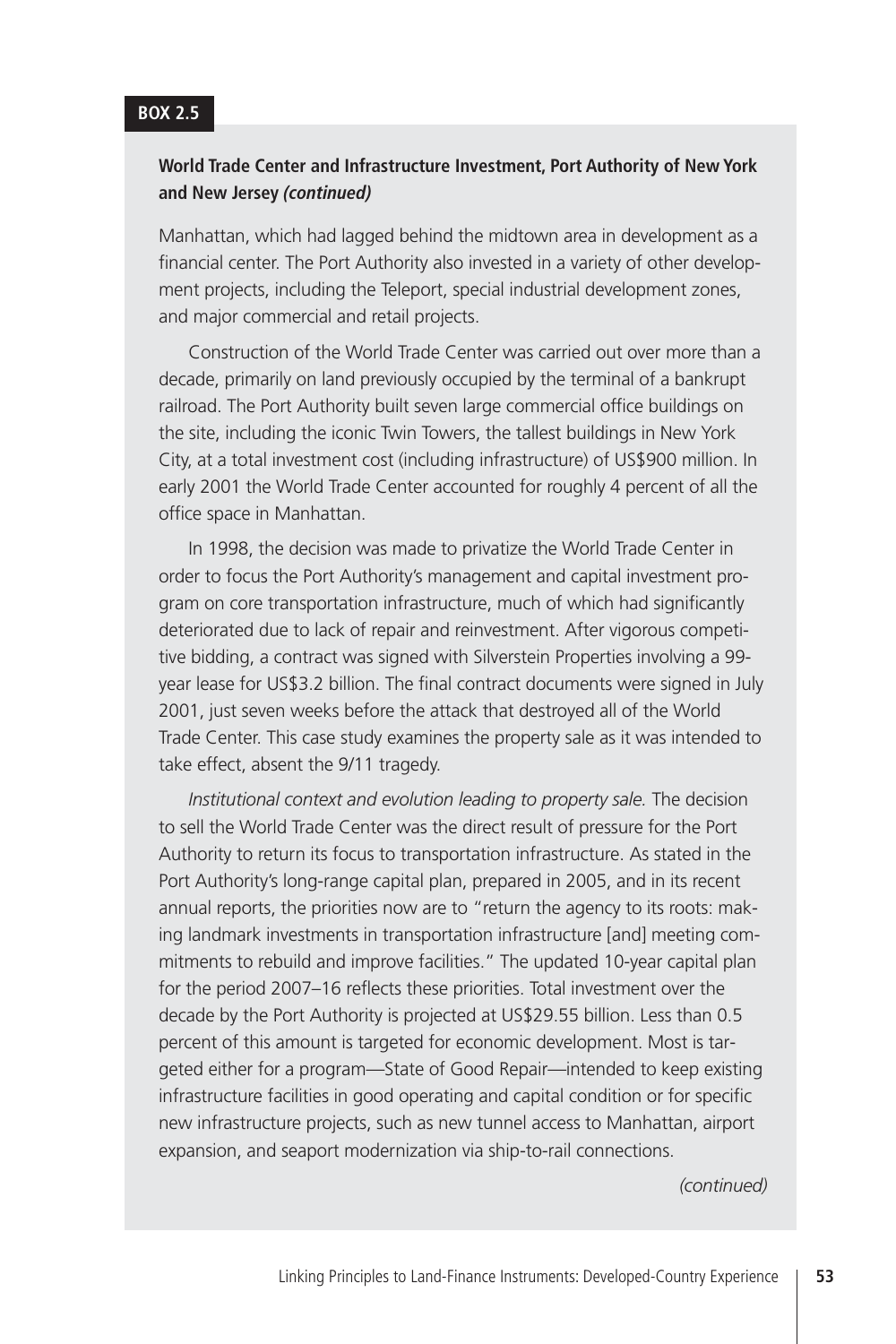# **BOX 2.5**

#### **World Trade Center and Infrastructure Investment, Port Authority of New York and New Jersey (continued)**

Returning the focus of the Port Authority to transportation investment was very much a result of political pressure. Divestment of the World Trade Center was at the core of this effort. During the mid-1990s, the governors of both New York and New Jersey pushed for the Port Authority to narrow its mission. At the time the sale of the World Trade Center was announced, Governor Pataki of New York issued a statement, saying, in part, "From my first day in office, I have pushed hard to privatize the management and operation of the World Trade Center because I believe government is at its best when it focuses on its core mission … By sharpening the agency's focus on our airports, seaports, bridges, and tunnels, the Port Authority can become a stronger economic engine for the entire region." Despite the 9/11 tragedy, the Port Authority has successfully moved forward with its refocused plan for investment in transportation infrastructure.

Sources: Doig (2001); Port Authority of New York and New Jersey (2005, 2006, 2007a, 2007b).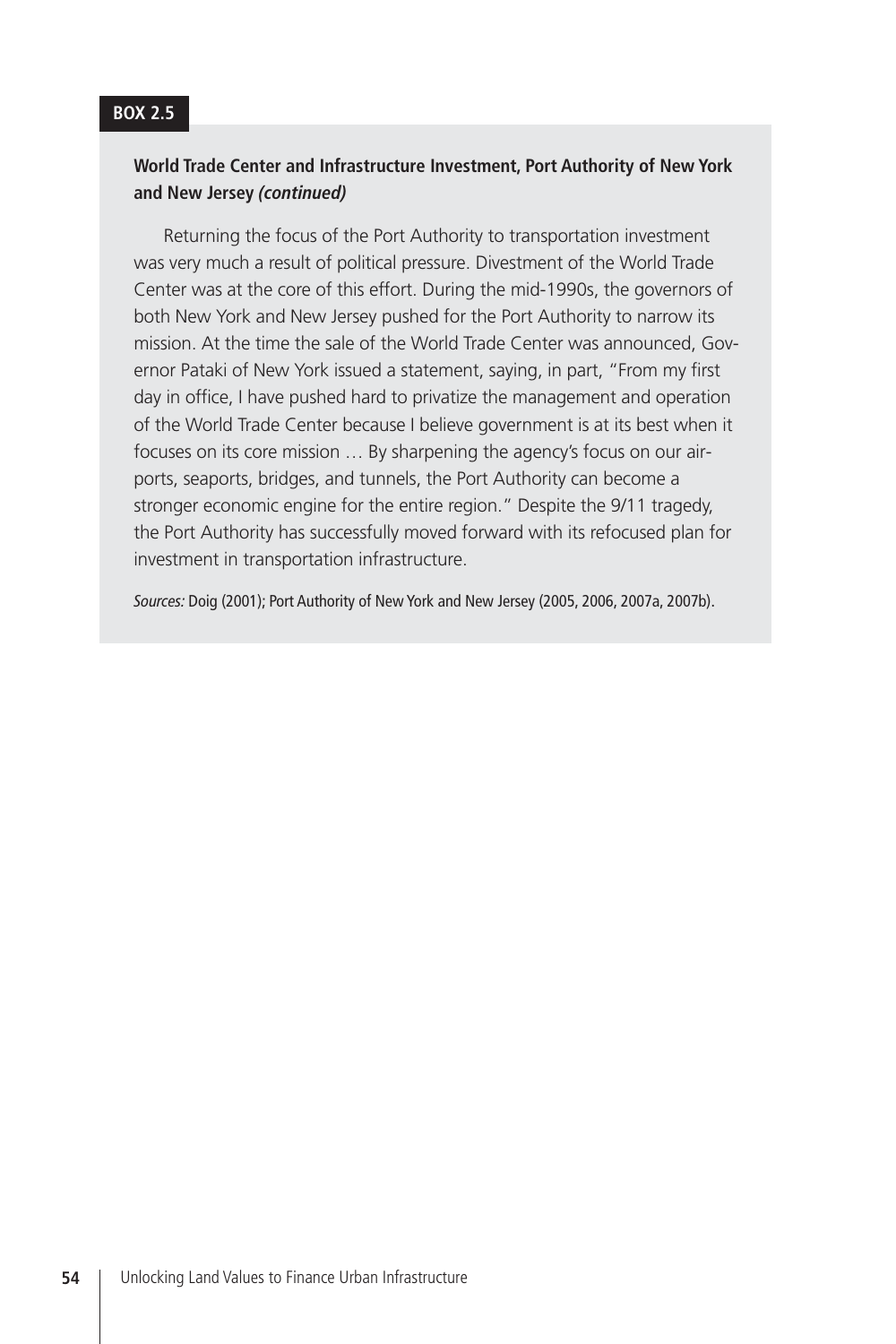# LAND-BASED INFRASTRUCTURE FINANCE IN DEVELOPING **COUNTRIES**

This chapter looks at the way land-based financing techniques are being used to finance infrastructure investment in developing countries. These countries face the same conceptual issues in implementing land finance as developed nations. In addition, they have their own traditions of landownership and public planning. Many have poorer cadastral systems that provide less reliable and less extensive information about the characteristics of land parcels and their market value. This has forced countries to modify the basic tools of land finance to fit local conditions.

The chapter discusses land-financing techniques in broadly the same sequence as chapter 2. It examines first the recovery of infrastructure investment costs through developer land sales at the scale of new towns. It then considers the changes made to betterment levies to make them a practical instrument of infrastructure finance. The chapter's third section considers public ownership and acquisition of land as a way of capturing land-value gains caused by major infrastructure projects. Capturing land-value gains through the sale of property has been the most common but also the most controversial of land-financing instruments. In one variation, municipalities sell development rights around infrastructure projects rather than actual land. The final section looks at the practical application of developer exactions and impact fees.

The experience described here is not representative of all developingcountry experience—it is more likely "leading-edge" experience—but the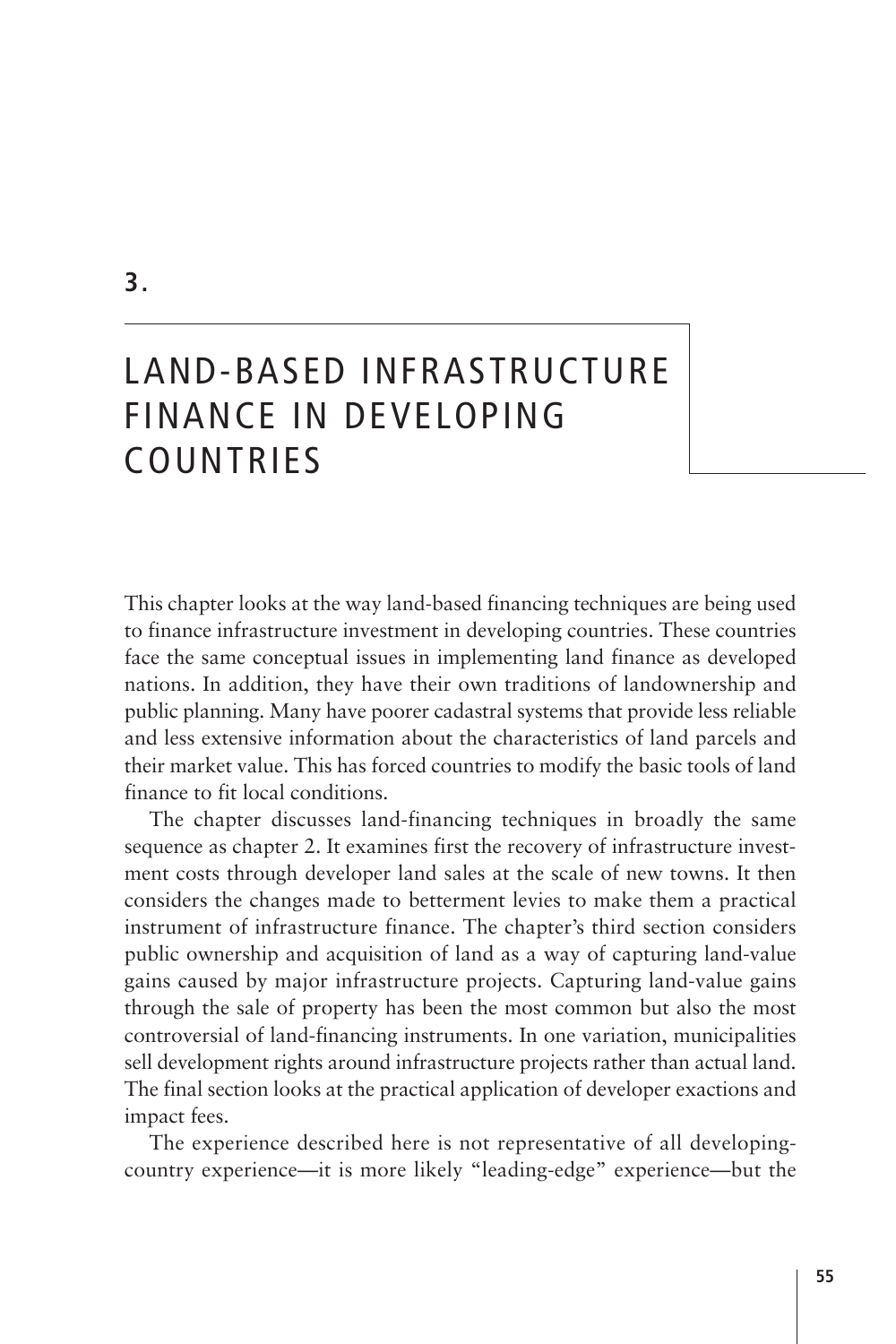chapter considers the potential for generalizing each approach beyond the case study locations.

# **Developer Investment in Infrastructure: New Cities in Cairo, Egypt**

It is common in developing countries for "urban" land to have a different landowning regime than rural or desert land. In North Africa and the Middle East desert land tends to be owned by the state, just as desert land in the state of Arizona in the United States is owned by a state land trust. Urban land and cultivated agricultural land are subject to private, freehold ownership. However, as urban areas grow under population pressures, the two landholding regimes converge. The built-up region expands onto raw land at the urban fringe. This area must be prepared for urbanization through infrastructure investment, and a process must be designed for transferring land from public ownership to private ownership.

The state landowner faces three choices. It can sell raw land to private developers and leave infrastructure installation to some combination of private initiative and municipal investment. It can finance formal development itself through public investment in both infrastructure and publicly constructed housing and then sell the finished property on the market, perhaps retaining low- and moderate-income housing in public hands for subsidized rental. Or it can install the basic infrastructure needed for urban development and sell serviced land. Many countries in North Africa and elsewhere are now pursuing the third alternative, which gives national and municipal authorities control over the location of urban expansion, while harnessing private entrepreneurship to develop the serviced land sites. In the Arab Republic of Egypt, the strategy is being implemented at the scale of new cities. The strategy represents a move toward public-private partnership in developing property for urban expansion, away from previous approaches where the state operated both as infrastructure investor and final developer.

# *Cairo's New Cities*

The most immediately apparent difference between new towns outside of Cairo and new towns in Denmark and the United Kingdom is scale. Whereas Orestad (chapter 2) is planning to attract 60,000 workers and 30,000 residents within a decade, the new cities and new communities outside of Cairo are expected to house more than 5.6 million residents by 2015 (El Kovedia and Madbourly 2007). Two of the new cities—6th October and New Cairo are each planned to accommodate some 2.5 million residents eventually. Twenty new cities already have been established in Egypt, and 44 additional sites have been identified for new settlement construction. In each case, the New Urban Communities Authority (NUCA) controls land covering not just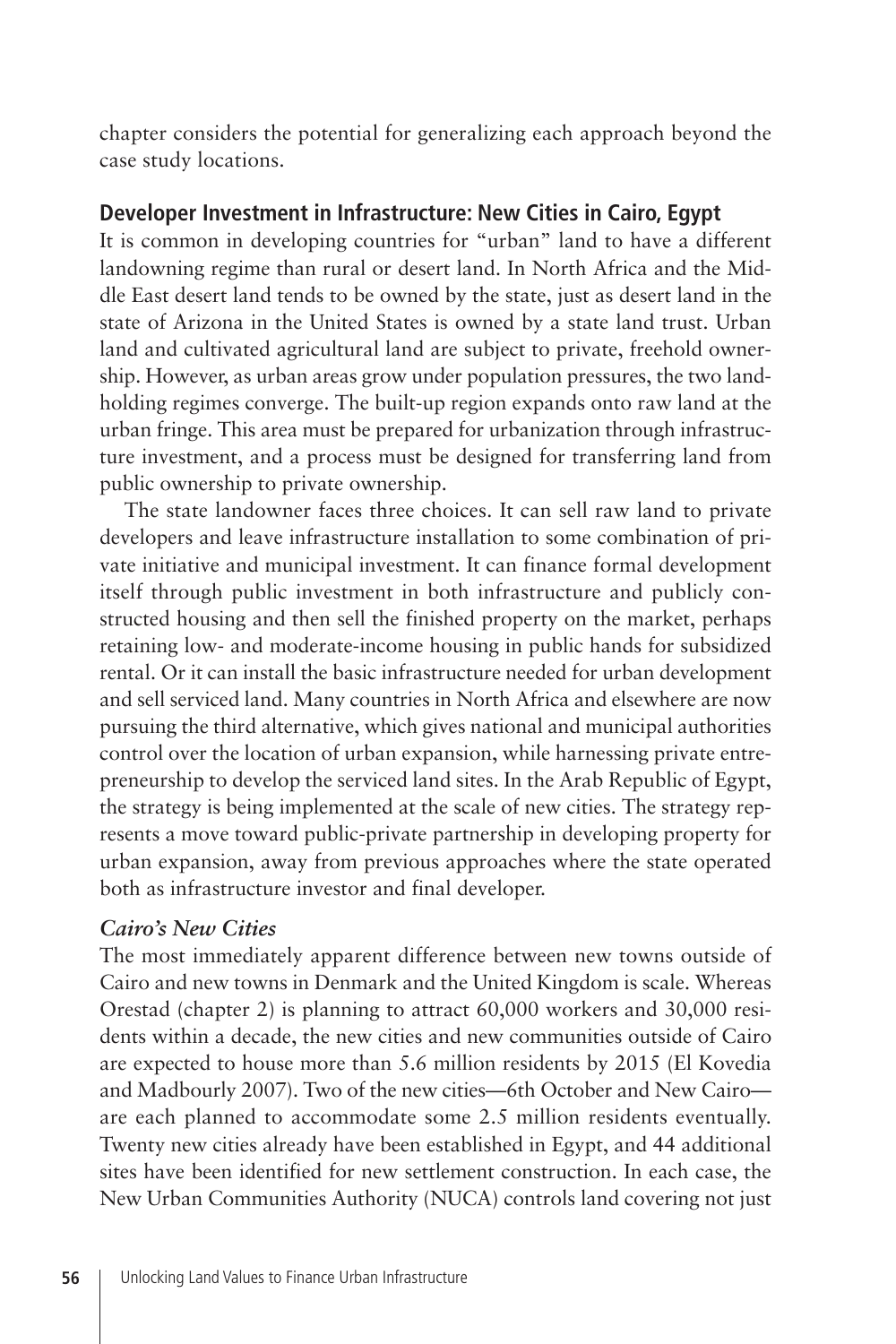the service area presently planned for development, but a 5-kilometer extension of additional land in all directions to allow for future, unplanned growth. Most of the new towns are located in the area surrounding Cairo.

Egypt's new towns policy reflects its experience with informal squatter settlements. More than 10 million residents now reside in the informally developed, unplanned, and unmapped areas outside the original central city. Most informal development has taken place on agricultural land, because agricultural land is subject to private ownership and private landowners have sold land for conversion to informal urban use. It is estimated that 300,000 acres of agricultural land around Cairo have been lost to informal urban expansion (El Kovedia and Madbourly 2007). The construction of new towns has been deemed the only way to accommodate Cairo's continued rapid growth, while establishing formal sector development standards and preserving agricultural land (Salheen 2006). Under Egyptian law, the desert land where new cities and new communities are being built belongs to the state, which by decree of the prime minister has transferred the land for new settlements to NUCA. A 100-meter margin on both sides of access highways built to connect the new cities to Cairo also has been ceded, free of charge, to NUCA.

The infrastructure investment requirements for land development on this scale are massive. Through 2005, NUCA had provided infrastructure services to 435 square kilometers of land in new communities, at an estimated cost (in today's currency) of £E160 per square meter, or a total cost of some £E 69.6 billion (US\$12.7 billion; World Bank 2006, vol. 2). These are costs of internal infrastructure. The costs of connecting internal infrastructure systems to major trunk lines for highways, electricity, telecommunications, and water supply are estimated to be even higher.

Egypt has addressed the costs of development through an evolving policy of public-private collaboration. The standard practice has been for the public sector to install both internal and external infrastructure, at public expense, and to allocate land to private promoters through private negotiations or sales at prefixed, below-market prices for investment in housing, commercial, and industrial facilities. From a financial perspective, this arrangement has placed heavy burdens on the public budget. From an urban development perspective, it has failed to take advantage of the efficiency of market price signals. Development has been driven by public decisions about where to install infrastructure, but often infrastructure has been installed where there was no user demand for housing or economic activity. New cities have lagged behind their expected growth, in part because infrastructure investment has been targeted at distant locations, unrelated to market demand (World Bank 2006, vol. 1).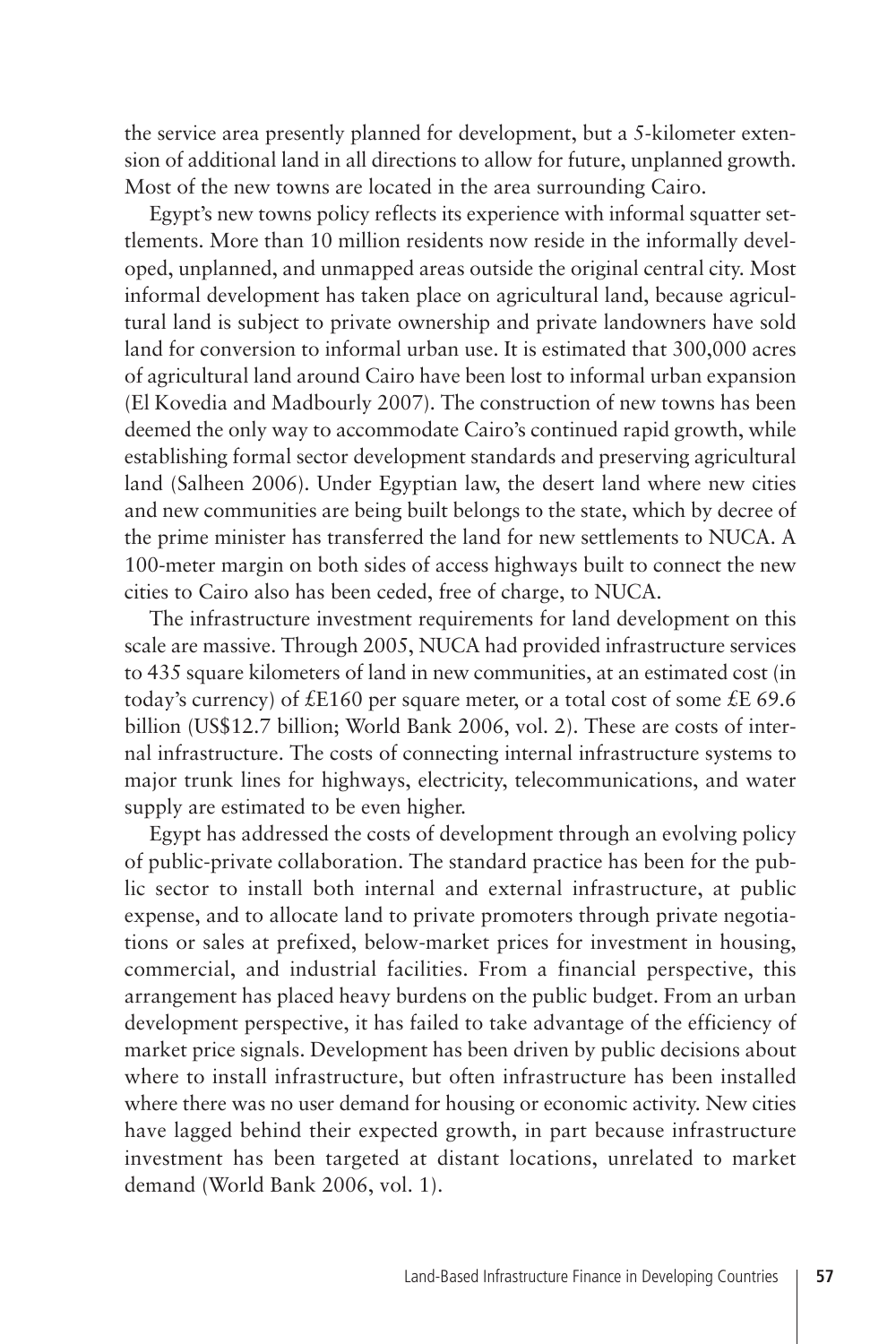The financial loss from selling land through private negotiation or administratively assigned prices can be gauged from two illustrations. In 2004, it was decided to open to public auction a substantial land parcel (378,000 square meters) at the main entrance to one of the new cities, New Cairo. At that time the administrative price set for sale of publicly owned land in all of New Cairo, regardless of the parcel's location within the city, was £E 225 per square meter, barely enough to cover the costs incurred in providing internal infrastructure. Four developers participated in the competitive auction, at a winning price of £E 625 (about US\$114) per square meter, or almost triple the administrative price. From an aggregate perspective, the land sale policy in effect until 2005 failed to recover even the costs of internal infrastructure investment. In the last 25 years Egypt has recovered from land sales in new communities less than half the amount it has invested in internal infrastructure alone.

#### *Auction Reforms*

Recently initiated reforms have begun to overhaul the way NUCA (and the Ministry of Housing, Utilities, and Urban Development that oversees it) does business. The reforms can be summed up in two phrases: land auctions and public-private participation in infrastructure investment. Both policy changes place land financing at the center of new town infrastructure development.

Government's announced policy now is to sell at public auction all substantial land parcels in new cities and new communities that are designated for middle- or upper-income housing, retail, or commercial development. Land is being auctioned off in response to developers' expressed interest in particular sites, reflective of market demand, as well as government planning priorities.

The first fruits of this policy were witnessed in May 2007, when several land parcels in new city areas were sold for a total of US\$3.12 billion. This was the first auction to take full advantage of international competitive bidding and was part of a government asset management initiative that involved the privatization of a variety of other government-held assets (see chapter 4 for further discussion). Government announced that proceeds from the land sale, which substantially exceeded the costs of installing internal infrastructure, would be used to pay for a new four-lane access highway that connected to the Cairo Ring Road and for subsidies to provide low-income housing within the new city development areas. Additional large land areas are scheduled for future sale at auction.

The new pricing and auction policy improves the prospects that the public sector will be able to recover the entire infrastructure costs associated with new cities, internal and external, as long as demand for urbanization continues at the rate projected.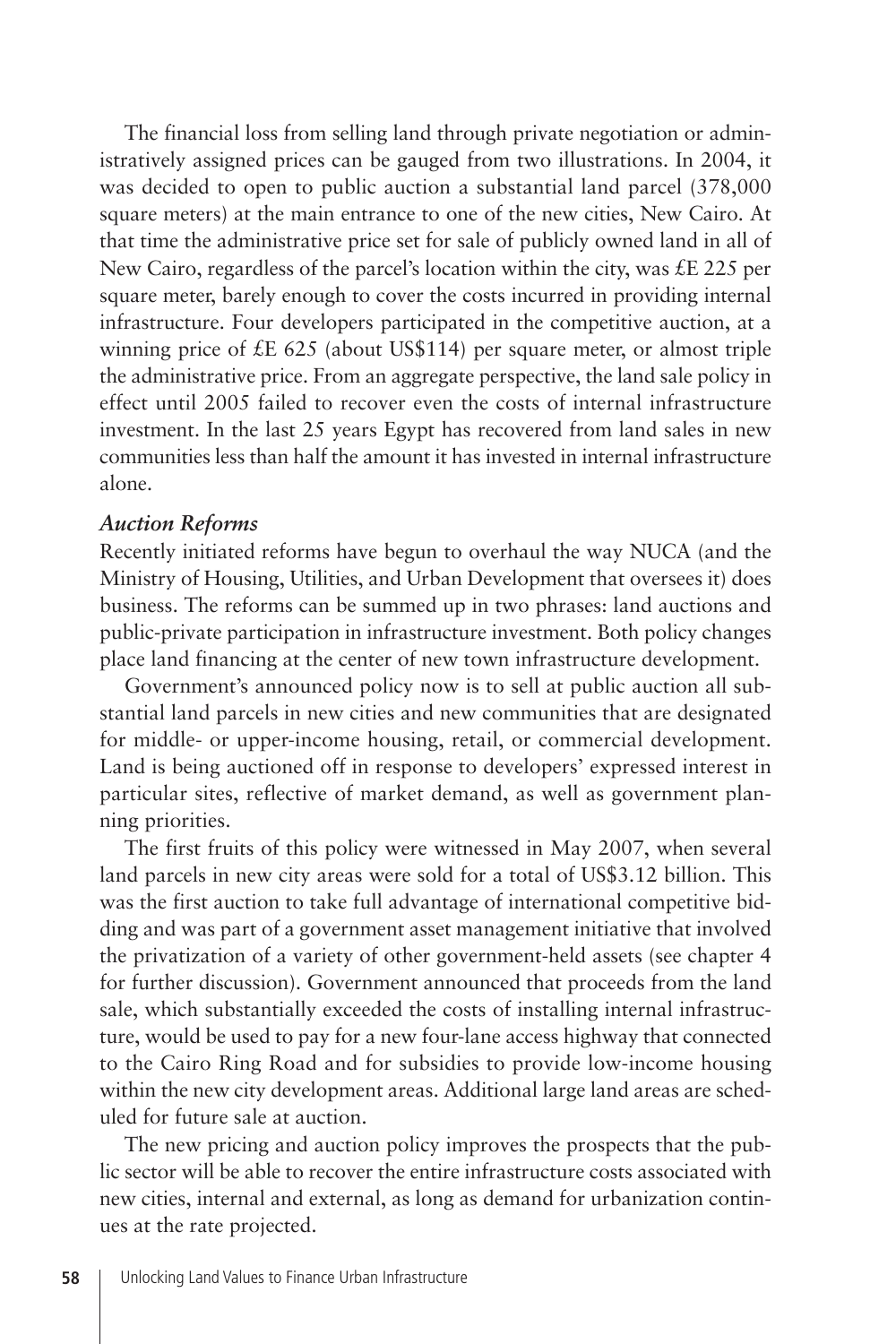# *Public-Private Partnership for Infrastructure Installation*

The second major reform involves the approach to infrastructure provision in the new cities. Traditionally, NUCA installed all local infrastructure prior to land sales. A new experiment has reversed this policy, giving private developers greater responsibility for infrastructure investment. At the same time it has reversed the roles that the public and private sectors play in land readjustment schemes as traditionally applied in Japan, the Republic of Korea, and elsewhere. In traditional land readjustment, private owners are the original landowners. They hand over control of their land to public authorities for infrastructure investment and preparation for urban development. At the end of the process, the private landowners receive back a portion of the developed land—say, 40 percent. In this arrangement, private owners provide the land, public authorities provide the infrastructure and planning authorizations for urban development, and, at the end of the process, private owners receive back a portion of their original land, greatly enhanced in value by infrastructure investment and planning authorization. The public sector uses the remaining portions of land for roads, public buildings, open space, and other public uses.

In Cairo's variant of this arrangement, the public sector (NUCA) provides the land, transferring it to private ownership, while the developer installs the infrastructure. The private developer is expected to accelerate infrastructure installation in his own interest. The public sector benefits by having infrastructure installed without financial costs as well as by gaining a portion of serviced land for public use. The developer meanwhile retains the bulk of land, having paid only for the installation of infrastructure. This arrangement is being pursued in several locations. In the largest-scale application, the private developer is providing not only internal infrastructure but a significant portion of external infrastructure as well (see box 3.1). The agreement commits the private developer to invest more than US\$1 billion in what traditionally has been "public" infrastructure.

# *Potential for Application Elsewhere*

Significant public landholdings are a distinguishing characteristic of North African and Middle Eastern countries. In these countries, as in Egypt, the state typically owns the desert land available for urban expansion. Allocation of this land has been problematic, characterized by bureaucratic procedures that ignore market incentives and fail to recover the costs of public investment. Government control has been justified by the need to subsidize land allocations for low-income housing development. However, sale of land for middle-class and upper-class uses at full market value, coupled with transparent cross-subsidization of low-income housing from land profits, seems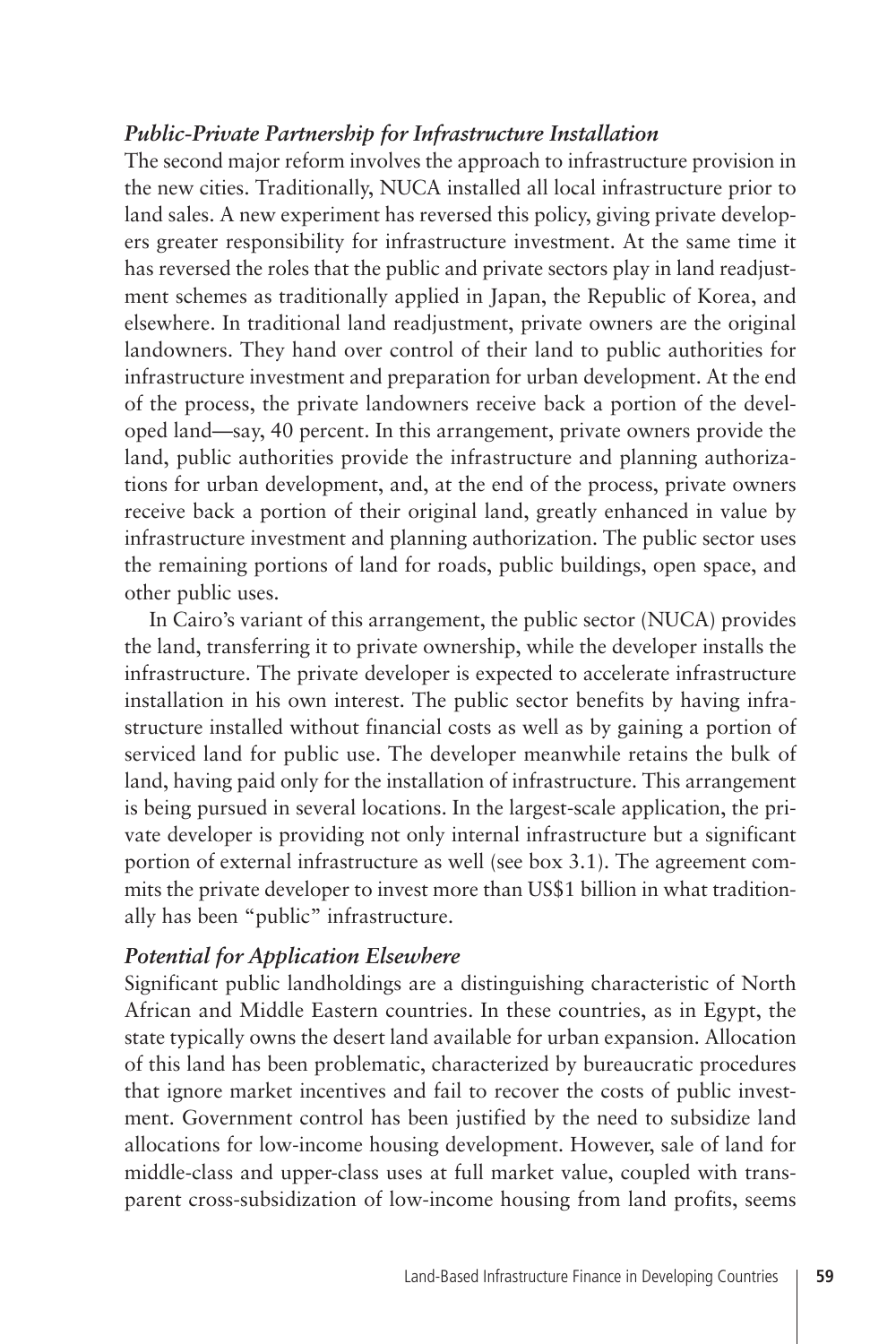# **BOX 3.1**

# **Madinaty: Infrastructure Development through Public-Private Partnership in New Cairo, Egypt**

Within New Cairo, a mega real estate project, Madinaty, is under implementation, representing the largest real estate development project ever built in Egypt, extending over an area of 3,360 hectares. The project is being implemented by the Alexandria Company for Urban Development. After negotiations, the New Urban Communities Authority agreed to supply the developer with free land, in return for the developer's provision of basic infrastructure. The private company will install internal infrastructure valued at £E 110 per square meter and some external infrastructure (including connections to the electrical and telecommunication grids) valued at £E 127 per square meter. The partnership arrangement leaves NUCA responsible only for external connections covering water supply, sewerage, and roads. As part of the deal, the investment company also will supply NUCA with housing for low-income households, equal to 7 percent of total development costs.

Source: World Bank (2006, vol. 2, 60).

to be a more effective means of meeting social needs than government land allocations that defy the market.

Several countries in the region have potential for adapting Egypt's experience (information in this paragraph is drawn from Wahba 2007). Tunisia, for example, now sells land serviced with infrastructure and approved for new development via a specialized government agency. Its policy is to recover the costs of internal infrastructure installation, which results in land prices that are about 50 percent of market value. This is one of the more marketoriented land disposition policies. However, if land for middle- and upperincome housing as well as land for commercial and retail uses were sold at full market value, the proceeds would provide a margin for cross-subsidization of low-income housing development and financing of major external infrastructure links. In Morocco, the supply of state-owned land for development has lagged far behind market demand, leading to a royal order to release 8,000 hectares of land for housing under the Cities Without Slums Program. In Saudi Arabia and the Republic of Yemen, the government provides free land to households or sells it at a fraction of market value. This has led to backlogs in infrastructure coverage as well as rampant land specula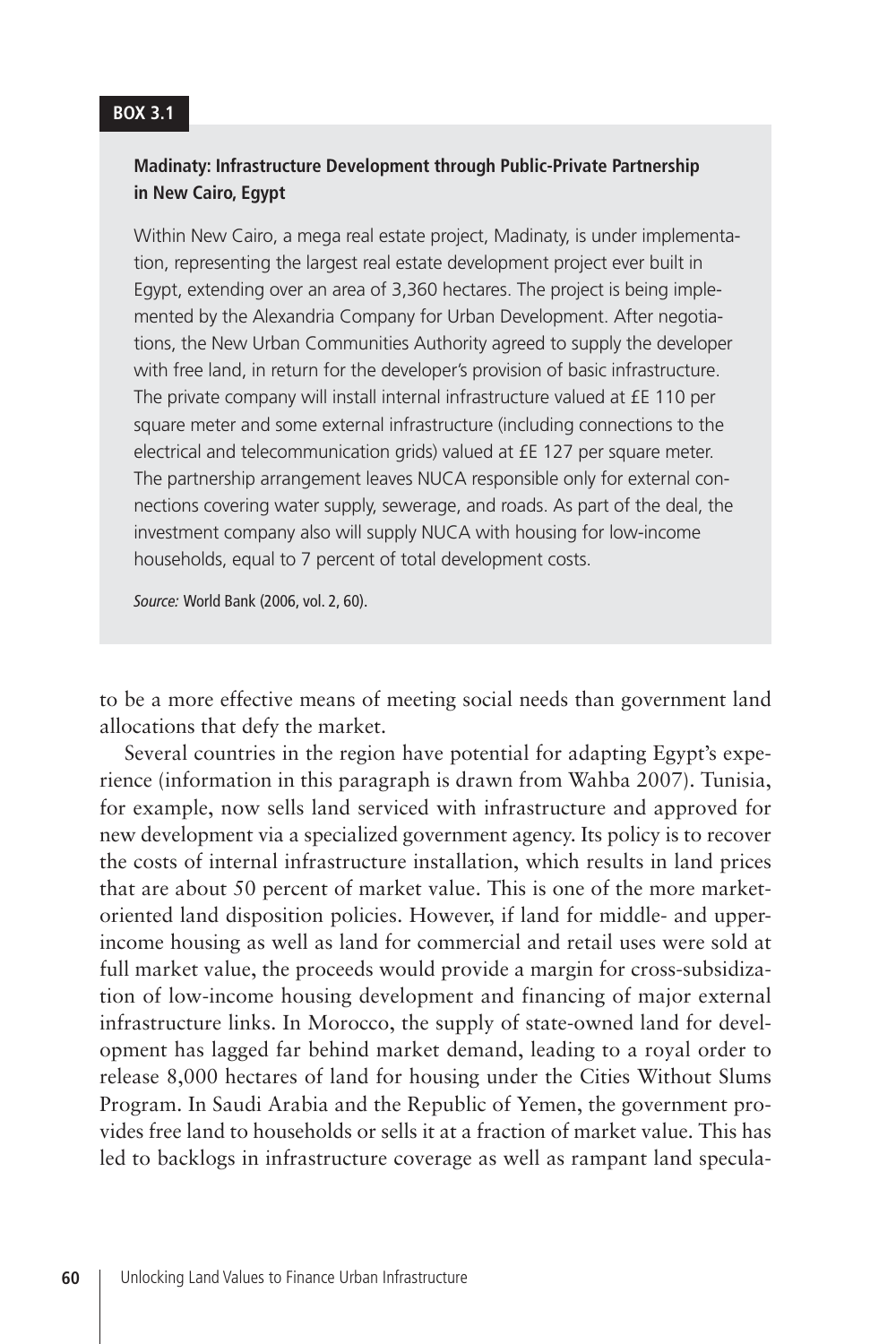tion. Tunisia and Morocco, like the Islamic Republic of Iran, Kuwait, Saudi Arabia, and the Republic of Yemen, are just beginning to integrate market forces into urban land supply.

# **Betterment Levies: Bogotá and Cali, Colombia**

Colombia long has been cited for its successful use of contribución de valorización, a form of betterment levy, to finance urban infrastructure. In reality, however, Colombia has wrestled with the same problems of implementation that have plagued developed countries, as reviewed in chapter 2. The scheme was expensive to implement and led to countless disputes over the land-value gains assigned as the basis for the levy.

Valorización as previously administered in Colombia combined elements of both benefit capitalization and cost recovery. The law, although applicable for a wide variety of public works, in practice was applied mostly to road construction and road improvements. It allocated payments from landowners proportionately to the estimated increase in land values resulting from public works (benefit capitalization). However, the total amount to be collected was based on cost recovery, defined as the following:

- 100 percent of (budgeted) infrastructure costs plus
- 10 percent contingency fee plus
- 30 percent administrative costs.

Land-value gains were not measured by market prices or appraisals; rather they were estimated beforehand through a formula based on various factors, including size of the land parcel, location relative to the infrastructure work, land-use activity, and others. Revenue was collected before and during project construction and was not adjusted ex post for actual changes in land prices.

Valorización implemented in this form had several difficulties. The a priori formulas used to estimate land-value gains from public investment often produced results at odds with actual market values, leading to a series of legal challenges. The system required that the total betterment levy recover 140 percent of estimated infrastructure costs, whether or not land-value gains were of this magnitude. The 30 percent additional charge for administrative costs called attention to the administrative inefficiency of the system.

These defects had consequences for the way valorización was used in practice (information in this paragraph is drawn largely from Jaramillo 2001). First, to minimize protests by landowners, public authorities substantially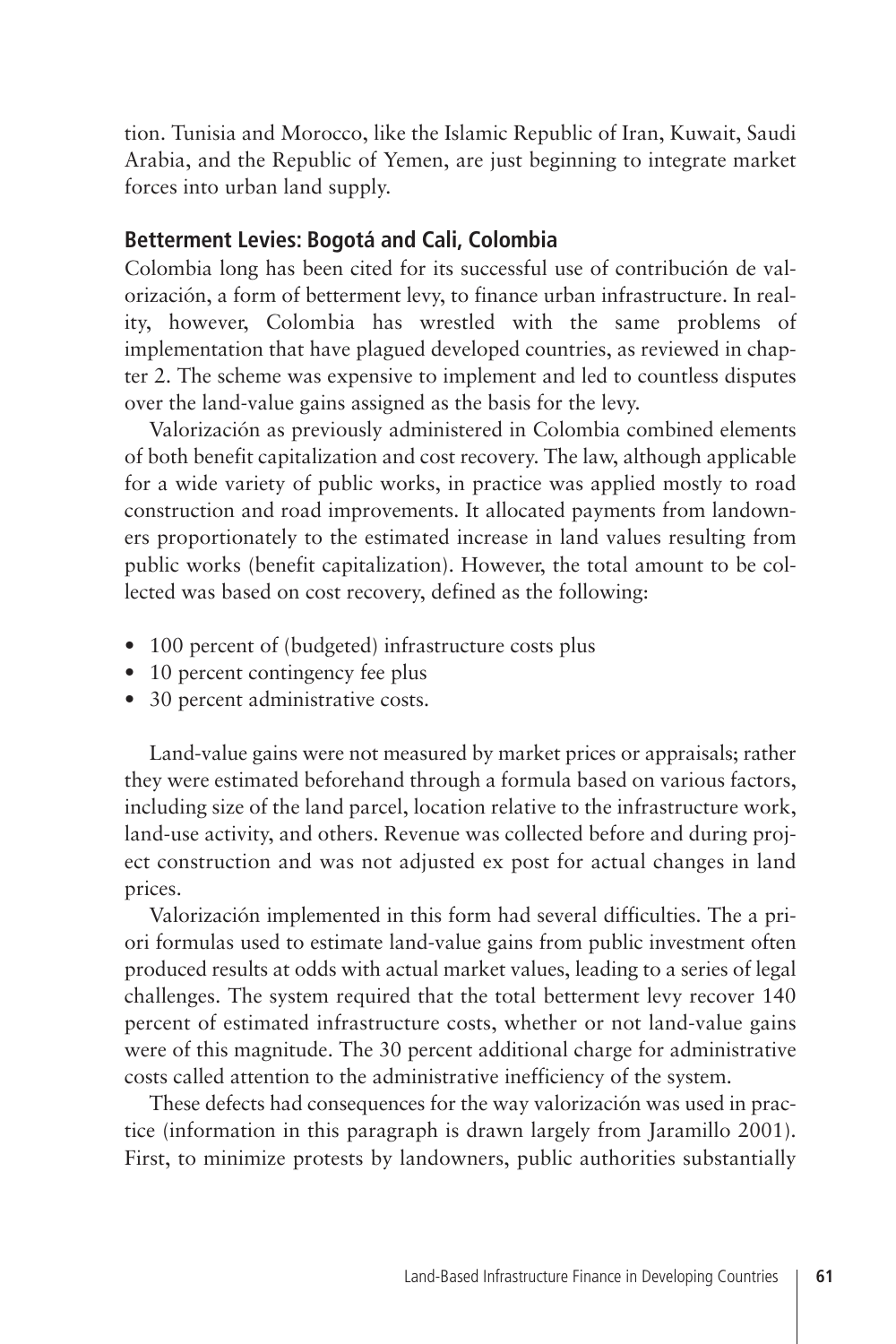underestimated the costs of infrastructure projects when they applied the law. This action lessened the burden on levy payers, but underfunded infrastructure investment. Second, public authorities tended to use the betterment levy only in wealthier areas, where landowners had the capacity to pay. This had the effect of also focusing infrastructure improvements on wealthier areas. Finally, and most noticeably, cities' use of valorización declined dramatically over time. Between 1968 and 1978, municipal revenue from valorización declined by almost 50 percent in real terms; between 1980 and 1990, municipal revenue from valorización fell from 15 percent of total municipal revenues to 5 percent. As shown in table 3.1, the importance of the betterment levy as a source of revenue in Bogotá and Cali fell even more precipitously.

In recognition of the difficulties of implementing valorización, the government in 1997 changed the law in fundamental respects. The more innovative and more publicized of the changes introduced the principle of levying a betterment charge on urban planning authorizations. Land parcels within a special planning district, where the municipal government had authorized conversion of land from rural to urban use or rezoned land for higher density, could be subjected to a betterment levy of 30 to 50 percent, at municipal discretion. The betterment levy was applied to the price increment enjoyed by the landowner as a result of planning authorization. Payment of the betterment levy was due on realization of the land-value gain at the time of land sale or development. Proceeds are to be used for infrastructure investment to support the newly urbanized territory.

At the same time, the law was changed to make implementation of traditional valorización more flexible. Municipalities now have discretion over the percentage of infrastructure costs that will be recovered through valorización. The automatic add-on for administrative costs and contingencies has been eliminated.

# **Table 3.1 Share of Valorización in Municipal Revenues in Bogotá and Cali, Colombia, 1980–90**

| (percent) |  |
|-----------|--|
|-----------|--|

| Year | <b>Bogotá</b> | Cali |  |
|------|---------------|------|--|
| 1980 | 5.1           | 31.7 |  |
| 1983 | 13.5          | 18.0 |  |
| 1990 | 1.4           | 8.9  |  |

Source: Jaramillo (2001).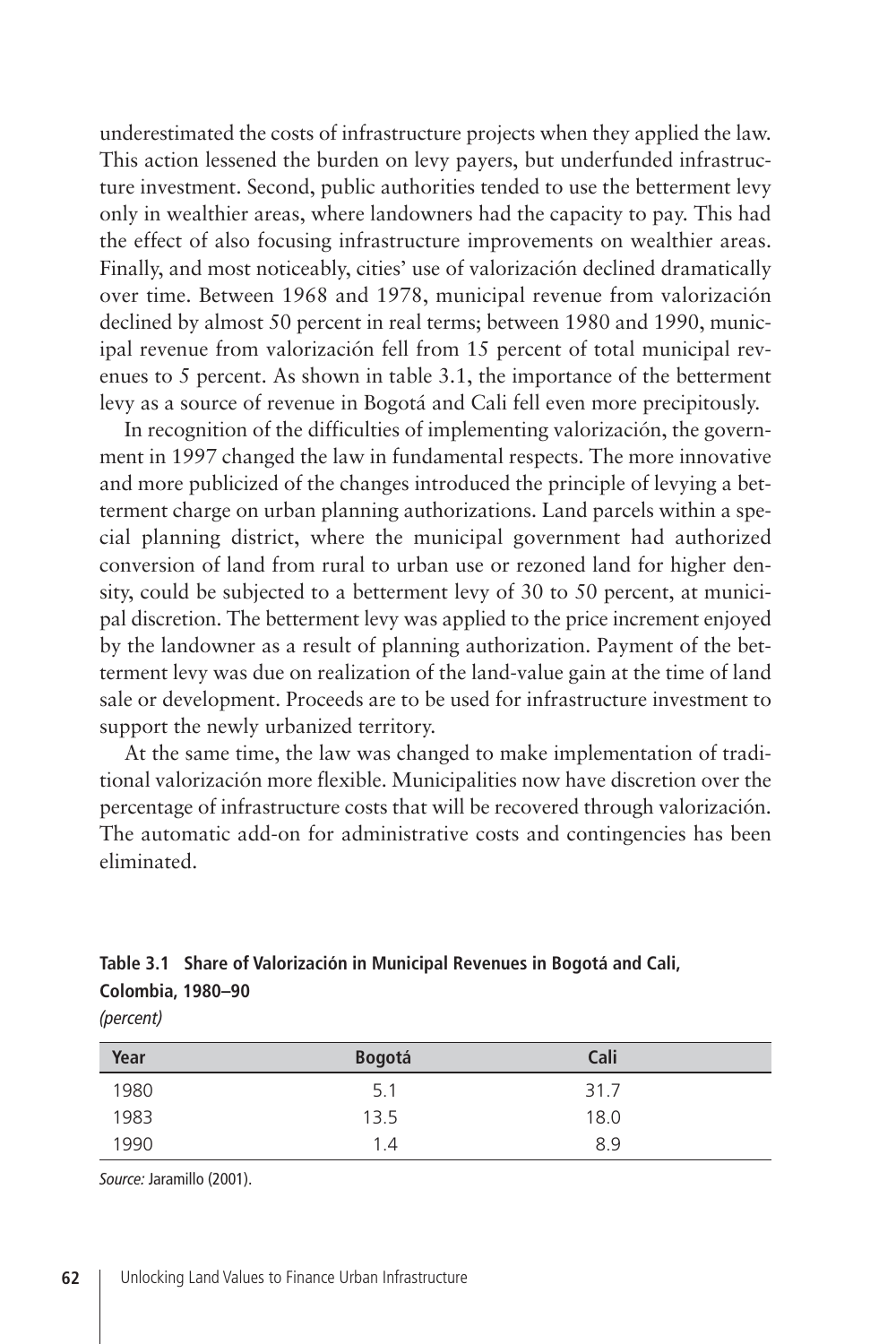# *Bogotá's Use of Valorización*

Bogotá has been very active in using the new version of valorización. Bogotá's practical innovation has been to spread valorización over an entire package of road and other upgrading projects, distributed around the entire city. In the period 1997–2007, it financed through valorización 217 public works projects (mostly street, bridge, and drainage improvements) in all parts of the city (Rojas Rojas 2007; Saldies Barrenocha 2007). In conjunction with this action it has introduced additional factors into calculation of the betterment levy. In addition to six types of land use, graded so that betterment levies fall more heavily on commercial-industrial uses than on residential use, there are factors that take into account community income level and ability to pay, as well as the traditional factors of parcel size and location relative to public works improvements.

The result of these modifications is a less pure version of value capture. Betterment levies are no longer tied specifically to increments in land value and have abandoned the principle of assessing land values according to the highest and best economic use for a site, in favor of reductions in valuations for low- and moderate-income housing and other current uses. Valorización in effect has been transformed into an up-front, land-based infrastructure tax, used to finance a substantial part of the municipal capital budget. Over the decade 1997–2007, more than US\$1 billion of municipal public works were financed in this manner. The exact formula that the city uses to assign betterment levies is virtually impenetrable, but, since it does not purport to be based on actual gains in land values, it is much more difficult to challenge in court. The fact that public works improvements financed by the betterment levy have been spread over the entire city has reduced public resistance. Bogotá also has allowed citizens to pay the betterment levy over a five-year period, if they choose. This has reduced the economic burden on property owners and allowed valorización payments to be used to repay short-term borrowing undertaken to finance construction.

The manner in which valorización fits into an overall infrastructure financing strategy is illustrated by a new program launched by Bogotá's mayor in late 2007. The program calls for citywide improvement of streets and related infrastructure. In its first phase, it will finance 188 public works projects and raise about US\$350 million in valorización revenues. The mayor announced that 1,236,346 landowners will pay the valorización, based on the formula described above. Revenues from the betterment levy are embedded in a broader financing strategy that includes a US\$50 million loan from the International Finance Corporation (IFC), a US\$50 million loan from the Andean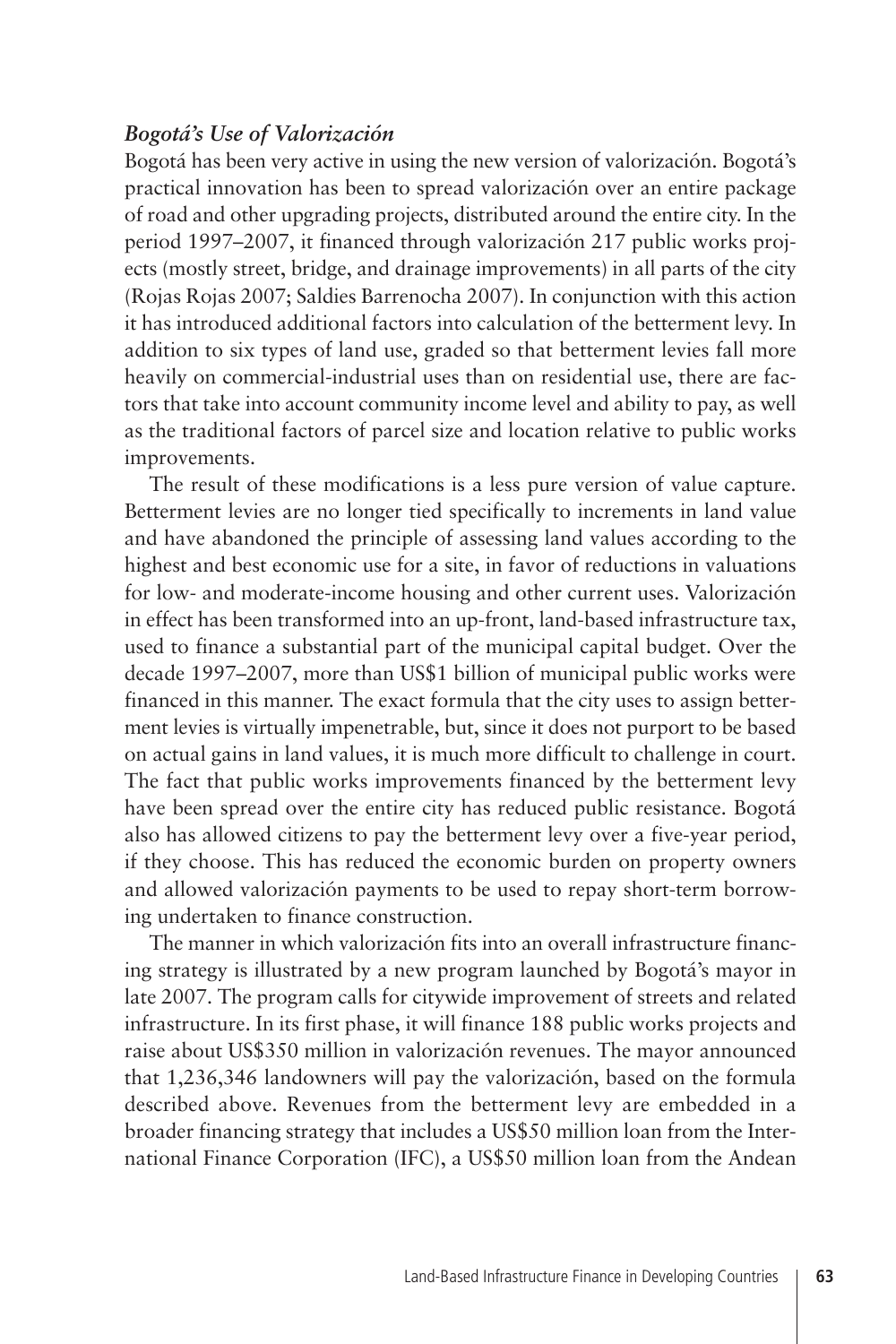Development Corporation (ADC), and a US\$300 million international, pesolinked bond issue (IFC 2008; for further perspective on Bogotá's capital financing, see RTI International 2005). Both the IFC loan and the ADC loan are targeted expressly to street improvements, while the bond issue is available to finance other public investments as well. Within this strategy, valorización pays roughly half of the total cost of street and bridge improvements. The mayor has announced that between 2008 and 2015, successive stages of valorización will raise Col\$2.1 trillion (US\$1.1 billion) to finance citywide infrastructure improvements.

# *Potential for Application Elsewhere*

Bogotá's experience is being replicated elsewhere in Colombia. Use of valorización has been revived in Medellín and Barranquilla. Cali's mayor is now attempting to copy Bogotá's experience, and, if successful, the strategy can be expected to spread further within Colombia. Cali's proposal, announced in February 2008, is summarized in box 3.2.

Application beyond Colombia also is possible. Most Latin American countries have had betterment laws like the contribución de valorización or contribución por mejoras in the past, including Argentina, Brazil, Chile, Ecuador, Honduras, Mexico, Panama, Peru, and the República Boliviana de Venezuela, among others. Many of these laws remain on the books. They once financed a significant part of local public works improvements, but have declined in importance for the same reasons they have declined elsewhere.<sup>1</sup> A series of recent regional conferences has monitored revival of valorización in Colombia and examined the possibility of applying the approach in other Latin American nations that draw on the same Spanish legal tradition.

# **Value Capture via Land Sale for Major Projects: China and India**

The most common strategy for recovering infrastructure costs involves the sale of land whose value has been enhanced by infrastructure investment or zoning changes. If the public sector owns the land, it can internalize the benefits of public investment and capture the gains through land sale. The potential for land gain also opens the way for different types of public-private partnerships, in which the public sector contributes land, while the private sector partner builds and finances the infrastructure.

In countries where most land is owned by private landowners, the public sector must first acquire the land. If it can acquire excess land, beyond that

<sup>&</sup>lt;sup>1</sup> Ecuador has a law that allows municipalities to impose betterment levies at a progressive rate up to 42 percent of land-value gain, but municipalities have not used the law. Peru has a law allowing municipalities to levy rates between 20 and 50 percent on land-value gains, at their discretion, but the law has not been used since 1993. See Furtado and Jorgenson (2006).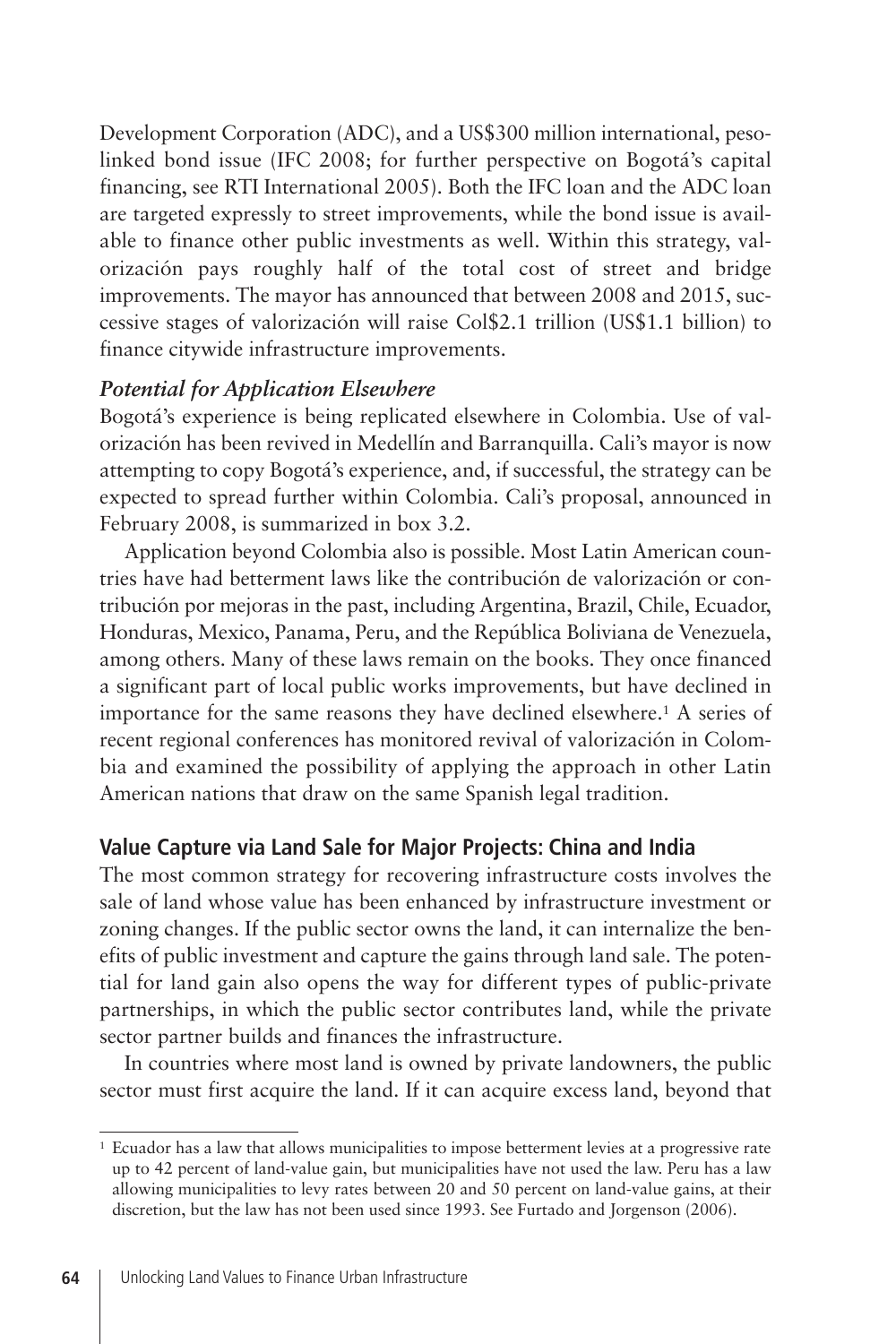#### **Proposed Valorización Program in Cali, Colombia**

Cali turned to valorización as a consequence of a drastically declining capital budget and parallel deterioration in the condition of infrastructure. The program is aimed at road and bridge repairs, with a small element of new road construction. In 2007, Cali's capital spending on roads fell to about US\$15 million. Capital expenditure has been constrained by the city's debt condition. In the 1990s, Colombia devolved gasoline taxes to the local level to support road construction and repair. Most cities in the country borrowed heavily against the new revenue stream. As the country fell into fiscal straits, and local governments defaulted on their loans, workouts were arranged that intercepted most of the local gas tax for debt repayment. In Cali's case, 70 percent of the city's gas tax receipts are pledged for the next 10 years to support debt repayment.

The mayor's proposal calls for a vast increase in road investment—a multiyear program encompassing some US\$240 million in road and bridge improvements. The program is to be financed primarily by valorización, defined in a manner similar to Bogotá's program. A package of road improvements will be spread throughout the city, and valorización will be based on a complex (yet to be fully disclosed) formula that assigns betterment levies to individual properties based on a combination of land value, land size, distance from public works improvements, land use, and proxies for community and individual income level.

The mayor summarized the program as follows: "What we want to do is benefit the people that pay the contribution. We want to valorizar the city. We plan to do it by using a general valorización, so that the works benefit the entire city and the entire city pays." In this variant of land financing, the valorización loses its strict relationship to land-value increments and becomes a generalized benefit levy, tied broadly to land-value gains. The burden of the proposed levy is tilted toward empty lots, which it is said will account for 25 to 45 percent of the total receipts. Cali also has followed Bogotá's example in allowing citizens to pay over five years if necessary. Public and political reaction to the mayor's proposal has been mixed.

Source: A series of articles in the January and February 2008 issues of El País, Cali's newspaper.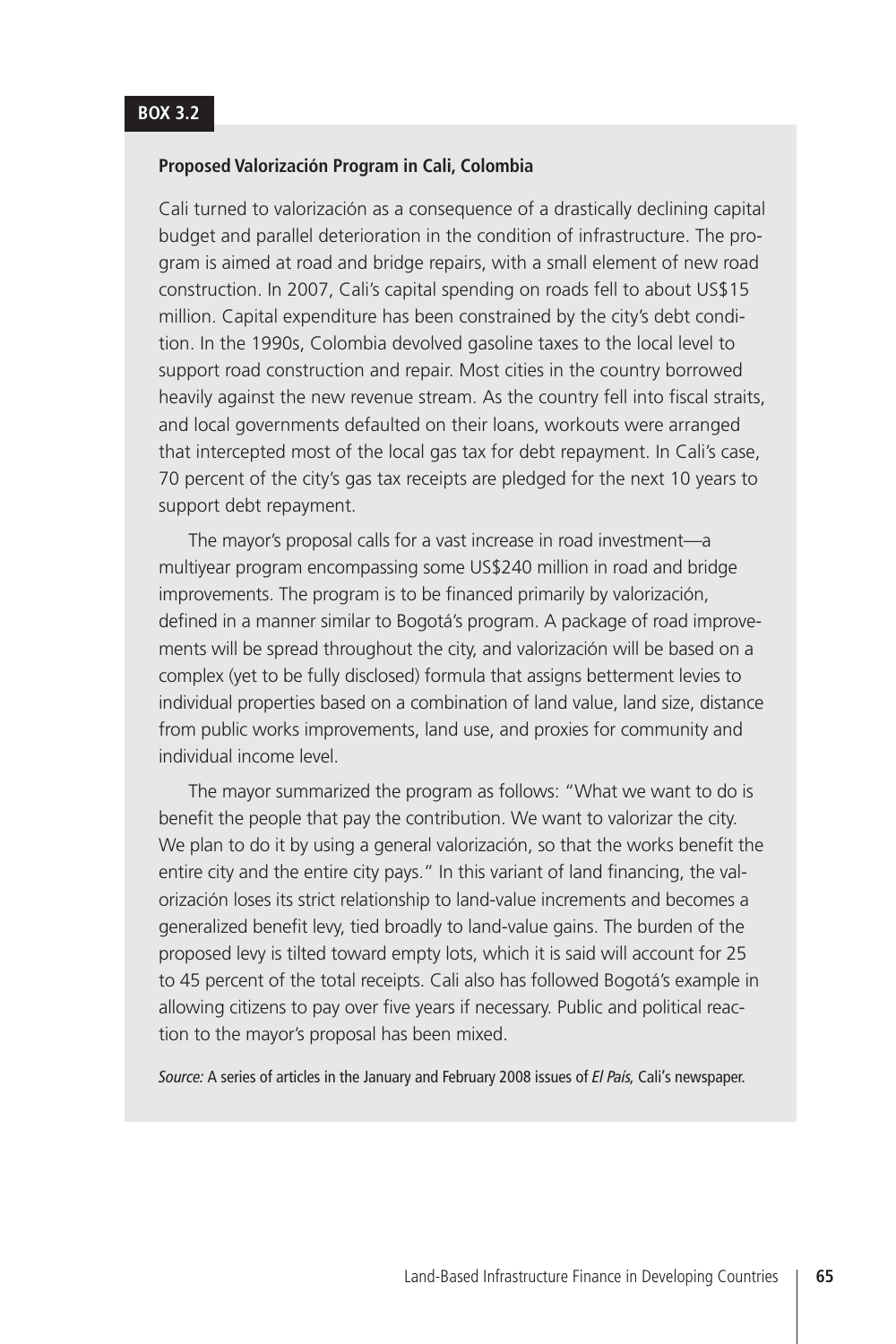required for infrastructure construction, it has the potential to capture landvalue gains created by infrastructure investment. Profitable acquisition and sale of land have been somewhat easier in developing countries than in the West because of the rules regarding land acquisition by public authorities. In Western Europe and the United States, public authorities that wish to acquire land for public purposes now must do so through eminent domain, subject to well-defined legal restrictions. Land generally must be purchased at market value, including the market's valuation of the future benefits to flow from planned infrastructure projects. If the public buyer and private seller cannot agree on fair compensation, the legal system prescribes specific steps for resolving disputes and establishing fair market value. Except for urban redevelopment projects, public authorities generally are prohibited from using eminent domain to acquire more land than is needed for actual infrastructure construction. They cannot use the powers of compulsory acquisition to obtain additional surrounding land that they can later sell for a profit.

In the developing world, the rules governing public acquisition of land are more variable and, often, more flexible. The public sector may already own the land in question, so its acquisition by an infrastructure financing body is a matter of government transfer rather than open-market purchase. Legal rules may empower municipalities and public authorities to acquire private land at current-use value, at administratively set prices, or may leave the determination of price up to a negotiation that favors the public sector. The set of rules is similar to that found in many Western countries in the nineteenth century, when urban growth was at its peak. The legal setting has made it possible for public agencies to be more aggressive in acquiring land and internalizing value gains from public investment. However, it also has generated controversy and political resistance over how much power government should have to capture land profits in this way.

#### *Urban Highway Construction in China*

Urban highway construction in China illustrates maximum leveraging of land values into infrastructure. In China, all urban land is owned by the municipal government. The potential for land-value gains has been central to financing urban infrastructure projects, both directly and through public-private partnerships. The process can be illustrated by the construction of the outer Ring Road encircling the region around Changsha, the capital of Hunan Province in central China. The total cost of the six-lane highway was projected in 2001 at Y6 billion, then about US\$730 million. To build the highway, the municipality turned to the Ring Road Corporation, a public-private joint venture company listed on the Shanghai Stock Exchange, but majority controlled by the Hunan provincial government (Peterson 2007).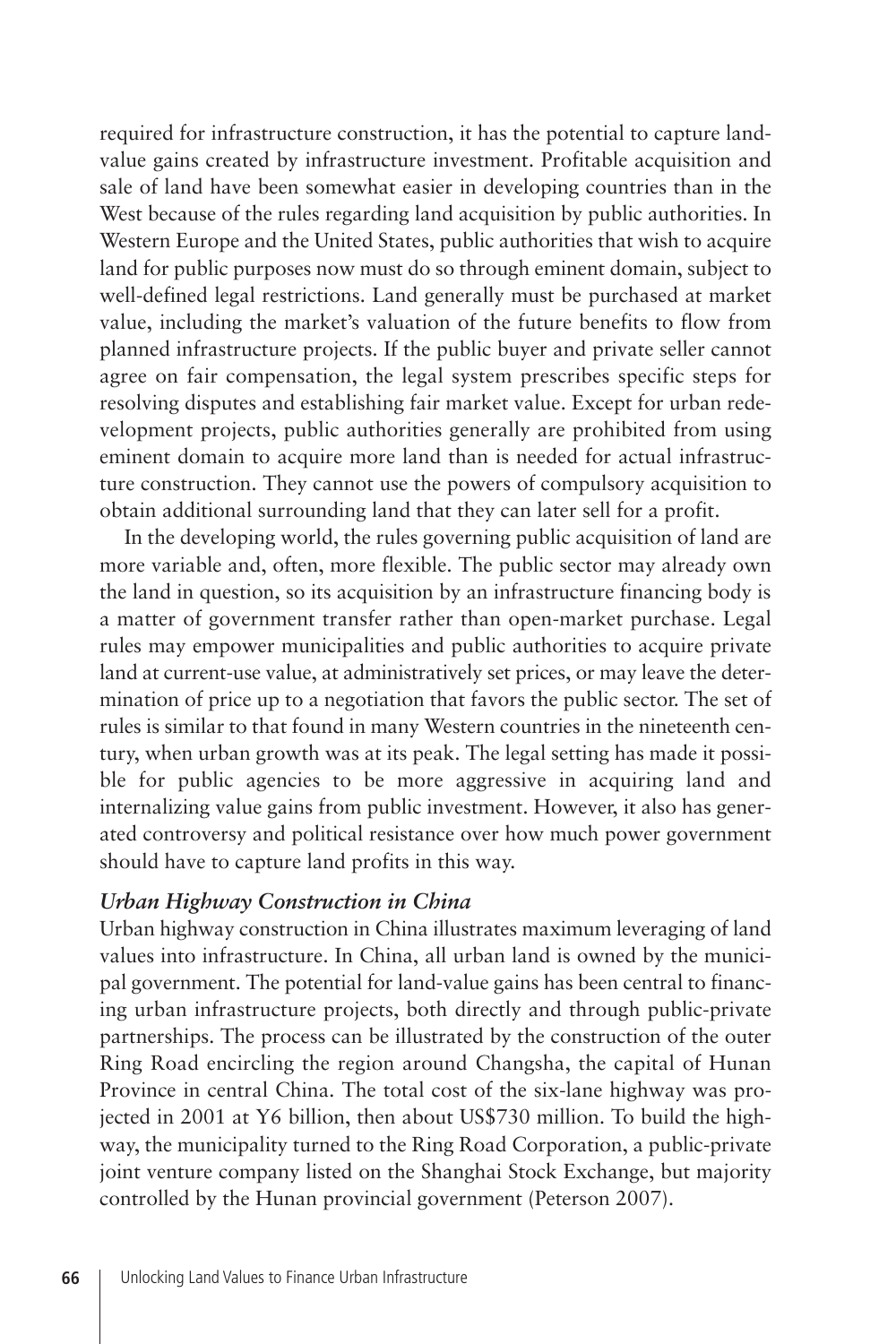Changsha financed the highway at no out-of-pocket cost. Instead, it transferred to the Ring Road Corporation land-use and development rights for strips of land 200 meters wide on both sides of the circumferential highway that was to be built. In all, 33 square kilometers of land were transferred, or 3,300 hectares. Of this total, approximately 12 square kilometers were finished land, possessing infrastructure access and development approvals. In its original state, without access to roads or development approvals, the remaining land had very little market value. However, the plan was to sell off parcels of land once the highway was built.

Approximately half of the total highway cost was financed up front by the sale of leasing rights to the land with infrastructure service. The other half was initially financed through borrowing. The Ring Road Corporation was able to borrow from the China Development Bank and commercial banks some US\$350 million against the *future* anticipated value of the improved land, pledging to repay the loans from revenues that would be received when land parcels were leased, after highway construction was completed. Municipal governments in China are prohibited from direct borrowing. However, as is often the case, the municipal government in this instance provided banks with a "comfort letter" stating that it would take steps to ensure that the Ring Road Corporation could repay its debt. The arrangement underlying the comfort letter was an understanding that the municipal government would transfer to the Ring Road Corporation additional land, suitable for immediate development and leasing, in the event that there was a revenue shortfall in meeting debt service.

In Changsha's case, as in many others, land financing was combined with toll charges to form an overall financing strategy. Major bridges on the Ring Road were built by the same joint venture and financed with cost recovery through tolls. In the end, the highway was built and financed as planned.

An entire generation of urban highways and other urban public works has been financed throughout China by direct municipal land leasing combined with borrowing against land collateral. However, the risks inherent in this model are clear. Municipally owned land has become the principal collateral for municipal-level borrowing. Although the law prohibits direct municipal borrowing, municipal corporations and joint ventures of different types can borrow backed by municipal comfort letters. The ultimate security for this balance sheet borrowing is the value of municipally owned land.

Borrowing that is based on *future* appreciation of land values is particularly risky, given the history of land market fluctuations in China and elsewhere. In fact, one of the first steps that the government of China took in limiting the risk of subnational debt (in 2003) was to require that banks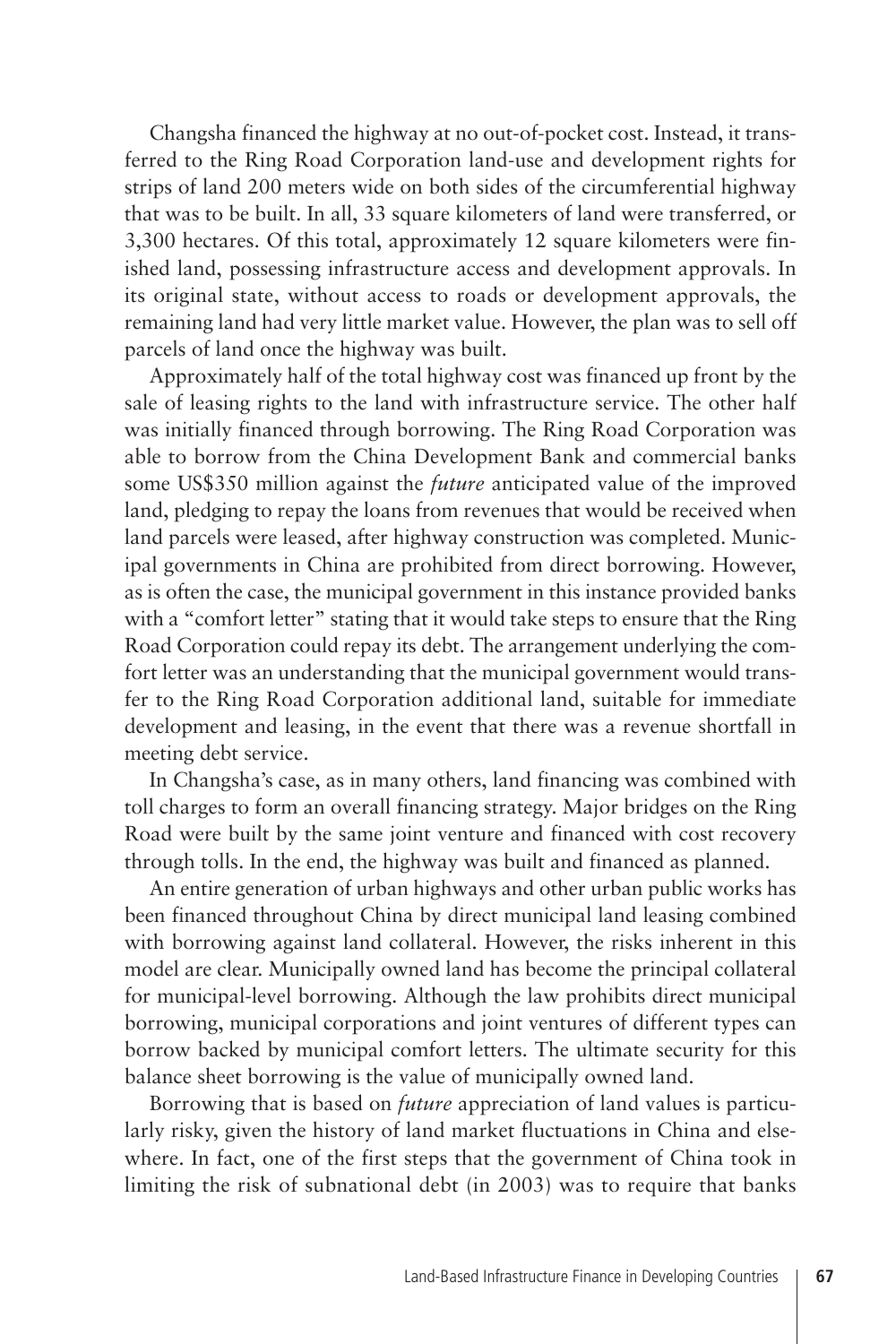making loans to municipalities appraise land collateral at its current market value rather than at its projected value after the completion of infrastructure facilities. As China's government also has recognized, land leasing cannot be the primary source of infrastructure finance indefinitely. As larger and larger portions of municipally owned land are leased out to private parties, the room for incremental generation of revenue from further leasing diminishes. The major cities of China's coastal region by now have largely exhausted land-leasing revenue as a source of infrastructure finance, after 15–20 years of reliance on it. They have had to switch to greater use of user fees and other project revenue streams to collateralize borrowing and recover infrastructure costs.

Nonetheless, in countries where local governments own substantial supplies of land, it makes sense to design infrastructure projects so that landvalue gains can be captured by the public sector to help in financing or to transfer land-leasing rights to private builders of public infrastructure as payment for infrastructure works. Even the use of publicly owned land to collateralize borrowing for infrastructure finance is appropriate, when done prudently.2

# *Urban Airport Construction in India*

One of the most successful examples of public-private partnership in urban infrastructure finance involves India's airport modernization strategy. India's publicly owned airports long have been a notorious bottleneck for economic development. In 2006, the prime minister chaired a committee on infrastructure that authorized a 40,000 crore (about US\$10 billion; 1 crore equals Rs10 million) investment plan for modernizing India's airports. More than threefourths of the financing amount, corresponding to airports in larger cities, would come from public-private partnerships, in which the private partners would also have responsibility for airport management. The plan calls for new greenfield airports to be built in Bangalore, Hyderabad, and five other locations as well as for modernization and expansion of existing airports in Chennai, Delhi, Kolkata, and Mumbai. The plan is on fast-track implementation, with the two greenfield airports in Bangalore and Hyderabad having opened on schedule in spring of 2008. Table 3.2 summarizes the planned airport investments.

<sup>2</sup> Mello-Roos legislation in California allows private developers of subdivisions to borrow against land values to finance installation of water, sewer, streets, and other subdivision works. As property is sold to individual buyers, a payment for debt service is added to the property tax bill (but does not count against property tax limits). In recognition of the risks involved in land valuations and project completion, the law requires land collateral that is appraised at three times the amount of debt. Despite this protection, Mello-Roos bonds are viewed as relatively high risk, given the steep fluctuations in real estate markets.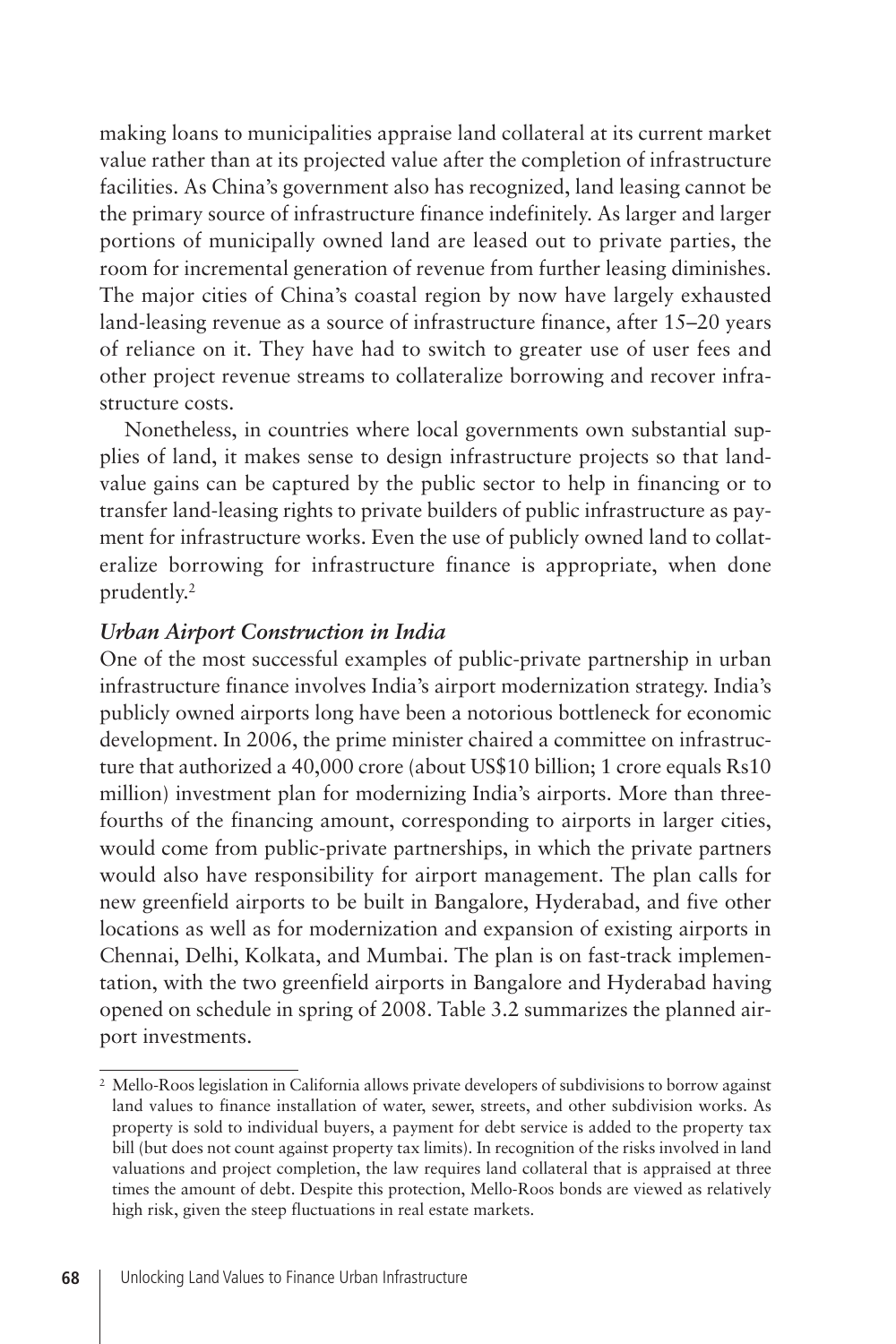|                                |                             | Amount           |
|--------------------------------|-----------------------------|------------------|
| <b>Airport location</b>        | <b>Type of project</b>      | invested (crore) |
| Delhi and Mumbai               | Modernization and expansion | 11,400           |
| Bangalore and Hyderabad        | Greenfield airports         | 4,000            |
| Chennai and Kolkata            | Modernization and expansion | 5,700            |
| Five other greenfield airports | Greenfield airports         | 8,500            |
| for major cities               |                             |                  |
| Other metro airports           | Modernization               | 1.500            |
| Total financed through         | All types (sum of above)    | 31,100           |
| public-private partnerships    |                             |                  |
| 35 nonmetro airports           | All types                   | 9.000            |
| financed by public sector      |                             |                  |

#### **Table 3.2 Urban Airport Investment in India**

Source: Secretariat of the Committee on Infrastructure (2006).

 $Note: 1$  crore = Rs10 million = US\$250,000.

#### **Bangalore International Airport**

Bangalore International Airport was one of the first greenfield airports to open under the program. It began commercial operations in April 2008. The international consortium (Bangalore International Airport Ltd, or BIAL) that built and operates the airport is led by Siemens (40 percent interest) and Unique Zurich (operator of Zurich Airport and other airports, 17 percent interest). It includes Karnataka State Industrial Investment and Development Corporation as well domestic private partners.

Land has been critical to several parts of the agreement with BIAL. The public sector had to acquire through eminent domain land for the airport itself. But modern, privately operated airports do not generate their revenues or profits only from aviation activities. They profit from hotels, restaurants, convention centers, commercial-industrial centers, upscale housing enclaves, and other uses of land surrounding the airport.<sup>3</sup> The ability to profit from surrounding land is particularly important to the economics of airport operations in a regulated environment like India's, because aviation activities are subject to pricing controls by the Aviation Authority, while other activities are subject only to market pricing.

In the case of Bangalore International Airport, the Karnataka Industrial Areas Development Board acquired through notification and compulsory

<sup>&</sup>lt;sup>3</sup> The private British Airports Authority, which operates Heathrow Airport and other airports, earns 72 percent of its revenue from activity other than aviation. See KPMG (2006).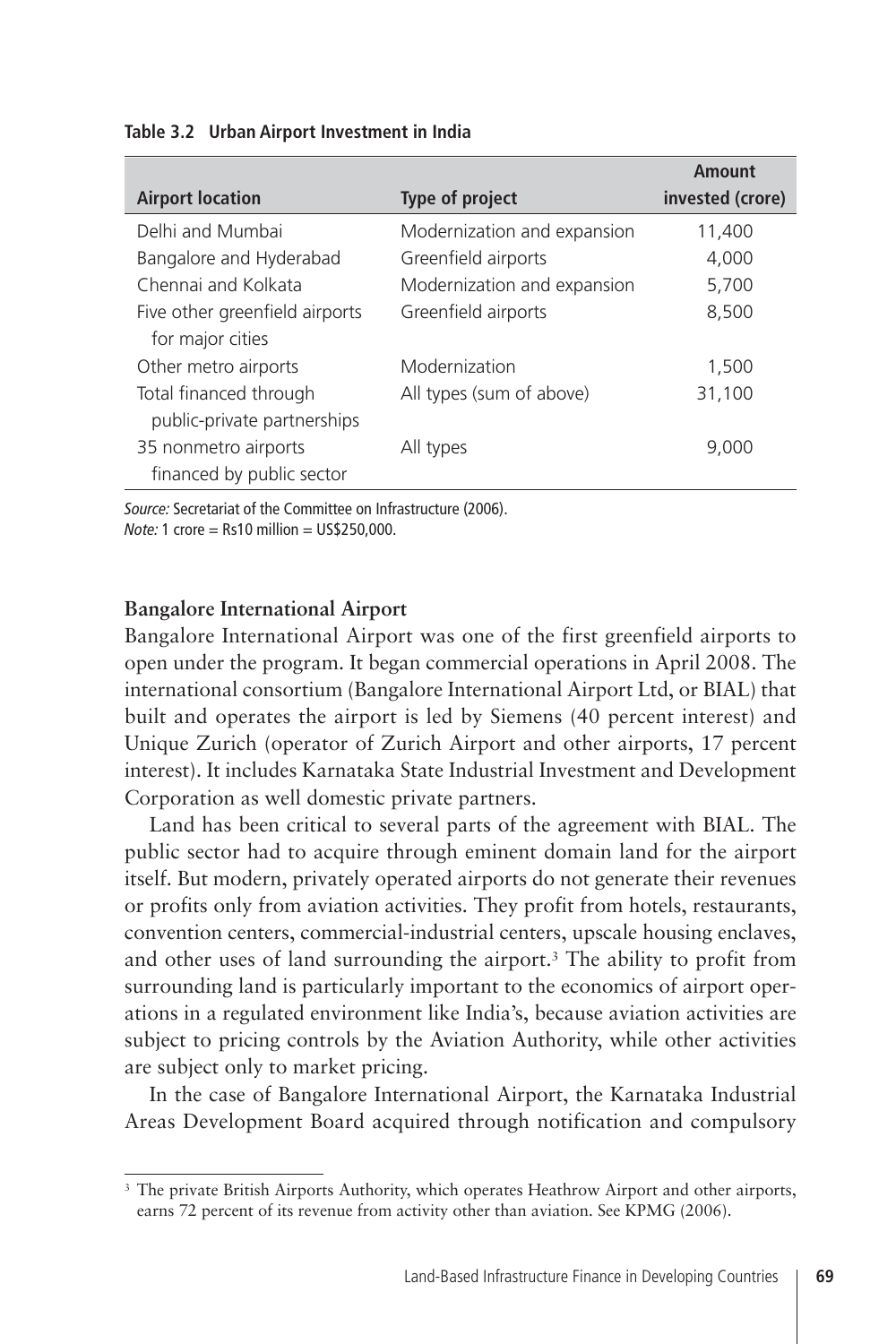acquisition 4,260 acres for the airport and surrounding development. It contributed 3,850 acres to the airport consortium, BIAL, of which roughly 2,000 acres were required for aviation activities and the remainder was available for complementary activities or commercial development, including a 300 acre parcel along the principal access road. The BIAL consortium invested a budgeted 1,930 crore (US\$490 million) in airport construction. Land was Karnataka's primary contribution (it also invested 350 crore), for which it received a 26 percent share in the BIAL consortium as well as the development benefits of a modern airport, built in 32 months at no additional out-ofpocket expense, to accommodate 9 million to 10 million passengers.

The airport was built on time and on budget. It represents a major infrastructure achievement. However, complications have arisen over the excess land acquired and retained by Karnataka. A little more than 400 acres were retained by state authorities. The initial plan was to sell this land at auction, either as a single parcel or as a package of 25-acre sites, and to use the proceeds to build an expressway connecting the airport to central Bangalore. The new airport is located 34 kilometers from Bangalore. Access via existing roads, some of which are only two lanes, takes more than two hours. As originally proposed, during the same time period that the private-led consortium was building the airport, public authorities were supposed to construct a new direct-access highway, financed by the proceeds of excess land sales. In this manner Karnataka would capture some of the land-value benefits generated by airport construction and plow the profits back into publicly financed infrastructure.

In financial terms, the project seemed more than feasible. The 400 acres of land near the airport were estimated in early 2007 to command a minimum value of 2,000 crore (about US\$500 million). The planned expressway and flyovers would cost considerably less, even after taking into account the acquisition of land for rights-of-way. Through the early stages of planning, it was repeatedly stated that the expressway would be ready for use when the airport opened.

The public side of the infrastructure plan has broken down. Land has yet to be acquired for the expressway, and purchases are being held up by numerous court challenges launched by current landowners. Meanwhile, Karnataka authorities have retreated from their plan to sell airport land at auction. Instead, it appears that portions of the land (valued at a minimum of US\$1.25 million per acre) will be given to government authorities for government office buildings. The Karnataka State Industrial Investment and Development Corporation has stated that it prefers to build industrial facilities at public expense and lease them to private operators, rather than sell land to private buyers.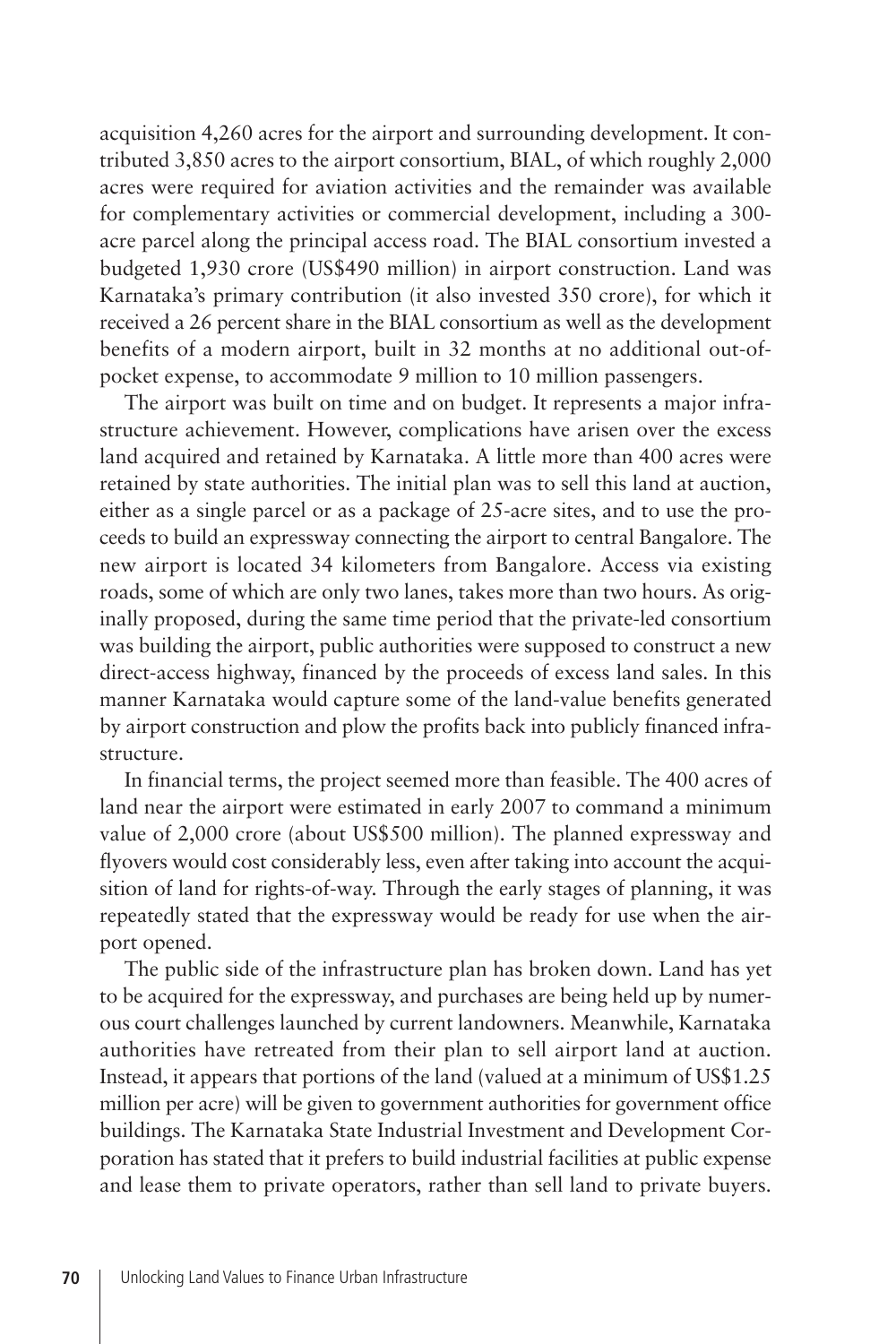Public complaints from farmers over the terms of land acquisition have led the state government to say that it will return an eighth of an acre of airport land to farmers for each acre of land that was originally acquired.4

### **Lessons from Bangalore's Experience**

Bangalore's experience points up both the potential advantages and the risks involved in public acquisition of excess land from which it can benefit when infrastructure projects are completed. The theory behind land financing holds that the value created by public infrastructure investment is an "unearned increment" that should flow to the community, not to individual landowners. This argument earns more sympathy when landowners are wealthy owners of large tracts of land than when they are individual farmers.

Stable use of land financing of this kind requires a well-defined set of rules as to what prices public authorities must pay for compulsory acquisitions of land, how much excess land they can acquire, and the uses to which excess land can be put. A legal regime of this kind would define how the land-value gains from infrastructure projects are to be shared between landowners, infrastructure investors (public or private), and the general public budget. Table 3.3 illustrates the extreme variation in rules about the acquisition and resale of public land in select locations in Asia. Rules not only vary greatly between countries but also tend to be unstable within countries, as laws are changed or political practice moves ahead without adherence to the law.

The emergence of public-private partnerships as a vehicle for investing in major infrastructure projects may help to develop the legal framework. These partnerships are subject to specific contracts between the public and private partners. They spell out how land will be allocated, the commercial activities that will be allowed, and how prices will be determined. Such partnerships push toward maximizing economic returns. They therefore raise issues that the courts and government have to resolve in establishing the ground rules for future partnerships. The following is one example: the desire of BIAL and other greenfield airport developers to obtain as much excess land as possible and develop it for commercial use has led government to impose restrictions on the kind of auxiliary activities that can be developed on land granted as part of airport deals. In particular, the restrictions prohibit the development

<sup>4</sup> India has a land acquisition system in which the price of a piece of land is frozen as of the date that public authorities give notice that they intend to acquire it for public purpose. Given that a decade or more may pass between the date of notification and the date of actual purchase, the government is buying land at the price of a much earlier time, in a market where land prices have been rising 20–40 percent annually.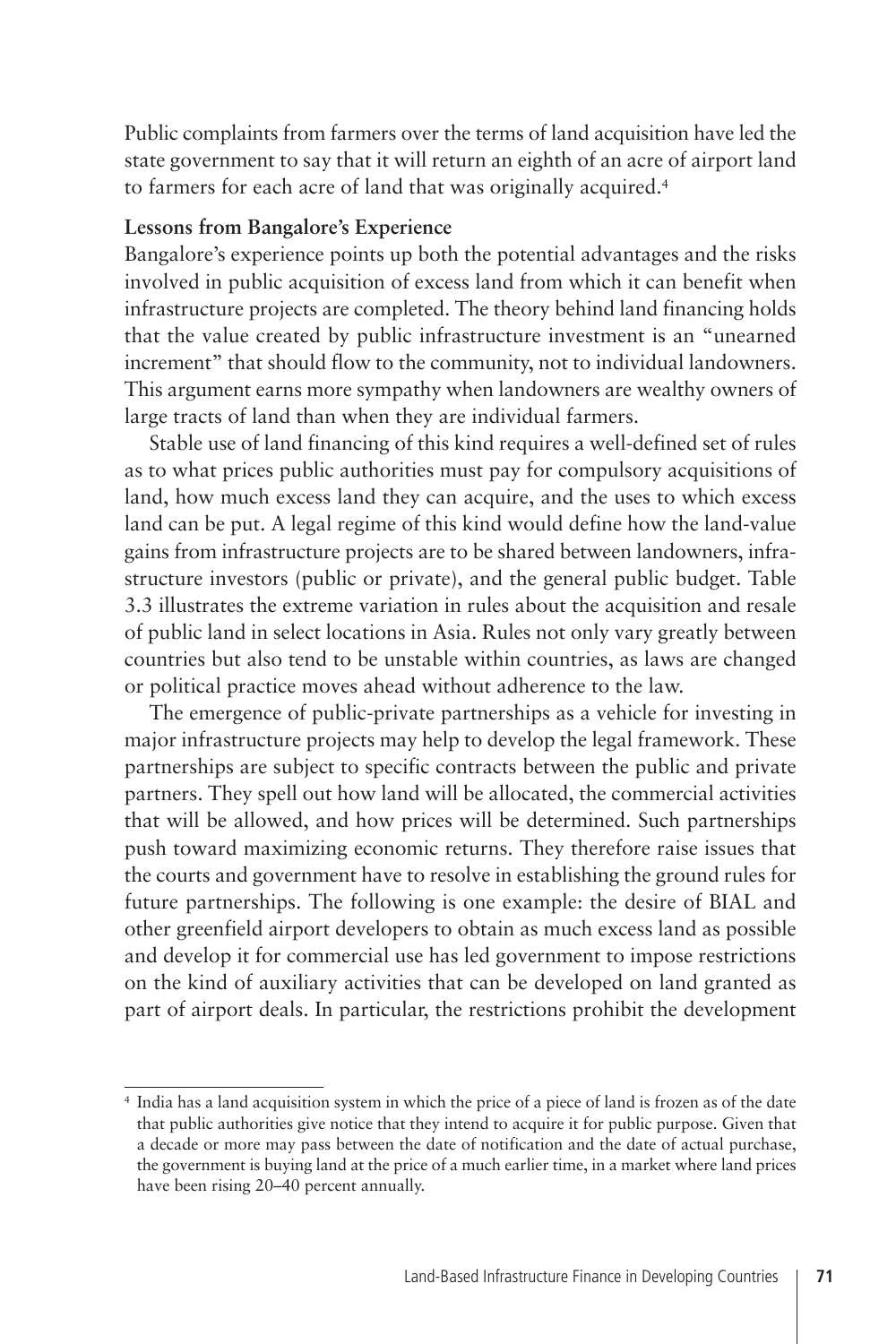| <b>Country</b> |                                                                                                                                                                                       | <b>Rules for purchase</b>                                                                                                                                                                                                                                                                                                                                                                                                                                                        | <b>Rules or practice for</b>                                                                                                                                                                                                                                                                                                                                                       | Land sale procedure                                                                                                                                                                                                                                  |
|----------------|---------------------------------------------------------------------------------------------------------------------------------------------------------------------------------------|----------------------------------------------------------------------------------------------------------------------------------------------------------------------------------------------------------------------------------------------------------------------------------------------------------------------------------------------------------------------------------------------------------------------------------------------------------------------------------|------------------------------------------------------------------------------------------------------------------------------------------------------------------------------------------------------------------------------------------------------------------------------------------------------------------------------------------------------------------------------------|------------------------------------------------------------------------------------------------------------------------------------------------------------------------------------------------------------------------------------------------------|
| or city        | <b>Type of land purchase</b>                                                                                                                                                          | and compensation                                                                                                                                                                                                                                                                                                                                                                                                                                                                 | acquiring excess land                                                                                                                                                                                                                                                                                                                                                              | and use of proceeds                                                                                                                                                                                                                                  |
| China          | Rules for municipal<br>acquisition of rural land<br>prior to 2007. In March<br>2007, a new property<br>rights law was passed. It<br>remains to be seen how<br>it will be implemented. | Rural collectives could sell<br>land only to municipalities;<br>no other purchaser was<br>allowed. Individual farmers<br>were prohibited from sell-<br>ing. Only collectives could<br>sell. Minimum compensa-<br>tion was fixed by law at a<br>multiple of the last three<br>years' income from farm-<br>ing (far below market<br>value of land) plus resettle-<br>ment costs. In practice,<br>municipalities often nego-<br>tiated prices that were far<br>below market prices. | Municipalities were notori-<br>ous for acquiring excess<br>land beyond that planned<br>for current urban use. They<br>acquired huge amounts for<br>industrial development<br>zones that never material-<br>ized. Central government<br>has cracked down on this<br>practice and required<br>municipalities to return land<br>from development zones<br>that lacked proper permits. | Municipalities are free to<br>lease land at market rates.<br>No legal restriction is<br>placed on the use of land-<br>leasing proceeds,<br>although in practice they<br>are used largely to finance<br>infrastructure and devel-<br>opment projects. |
| India          | Rules vary somewhat by<br>state. In Karnataka, pub-<br>lic agencies can use com-<br>pulsory acquisition of<br>land for "public.                                                       | Compensation is based on<br>government-identified<br>market value at the time<br>of notification of intended<br>acquisition. Long periods                                                                                                                                                                                                                                                                                                                                        | Legal rules are unclear.<br>Development authorities<br>often have acquired addi-<br>tional land beyond that<br>needed for infrastructure                                                                                                                                                                                                                                           | There is no legal require-<br>ment about how excess<br>land is sold or used and<br>little transparency about<br>the decision-making                                                                                                                  |

**Table 3.3 Rules for the Acquisition and Resale of Public Land in Select Asian Locations**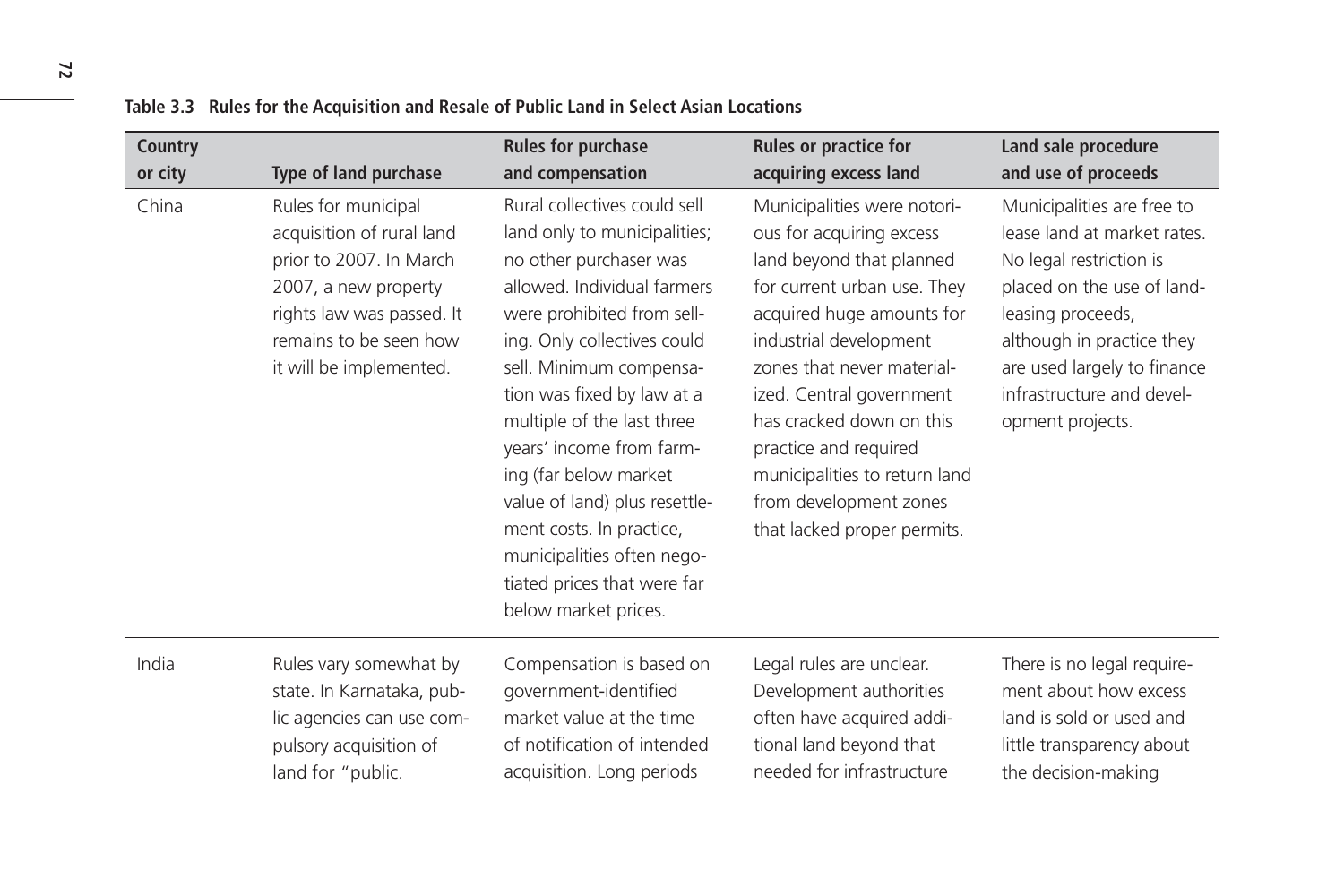| Country<br>or city   | Type of land purchase                                                                                                                                                                | <b>Rules for purchase</b><br>and compensation                                                                                                                                       | Rules or practice for<br>acquiring excess land                                                  | Land sale procedure<br>and use of proceeds                                                                                                      |
|----------------------|--------------------------------------------------------------------------------------------------------------------------------------------------------------------------------------|-------------------------------------------------------------------------------------------------------------------------------------------------------------------------------------|-------------------------------------------------------------------------------------------------|-------------------------------------------------------------------------------------------------------------------------------------------------|
| India (cont.)        | purpose" and can also<br>acquire land for priority<br>industrial uses, including<br>land that will be owned<br>and developed by private<br>owners or public-private<br>partnerships. | can pass between notifica-<br>tion and actual purchase<br>date.                                                                                                                     | projects. Courts sometimes<br>have ruled that takings<br>were excessive.                        | process. Agencies are<br>often reluctant to surren-<br>der control of land. How-<br>ever, increasing amounts<br>of land are sold at<br>auction. |
| Karachi,<br>Pakistan | In the mid-1990s, land<br>was expropriated by the<br>government for develop-<br>ment or redevelopment.                                                                               | Compensation was set at<br>30% of the value of land<br>in currently allowed use.                                                                                                    | The process was hotly<br>contested in the courts,<br>tying up land for long<br>periods of time. | There are no legal rules.<br>The practice was to have<br>public development of<br>sites, often after substan-<br>tial delay.                    |
| Dhaka,<br>Bangladesh | In the mid-1990s, a<br>municipality could<br>request government to<br>expropriate land for the<br>municipal land develop-<br>ment program.                                           | Compensation was set at<br>150% of the market value<br>of land (determined by the<br>price of similar neighbor-<br>ing parcels). Structures<br>were compensated at<br>market value. | Government determined<br>the amount of land that it<br>was appropriate to take.                 | There are no rules and lit-<br>tle transparency. Land was<br>not sold, but remained in<br>public hands after taking.                            |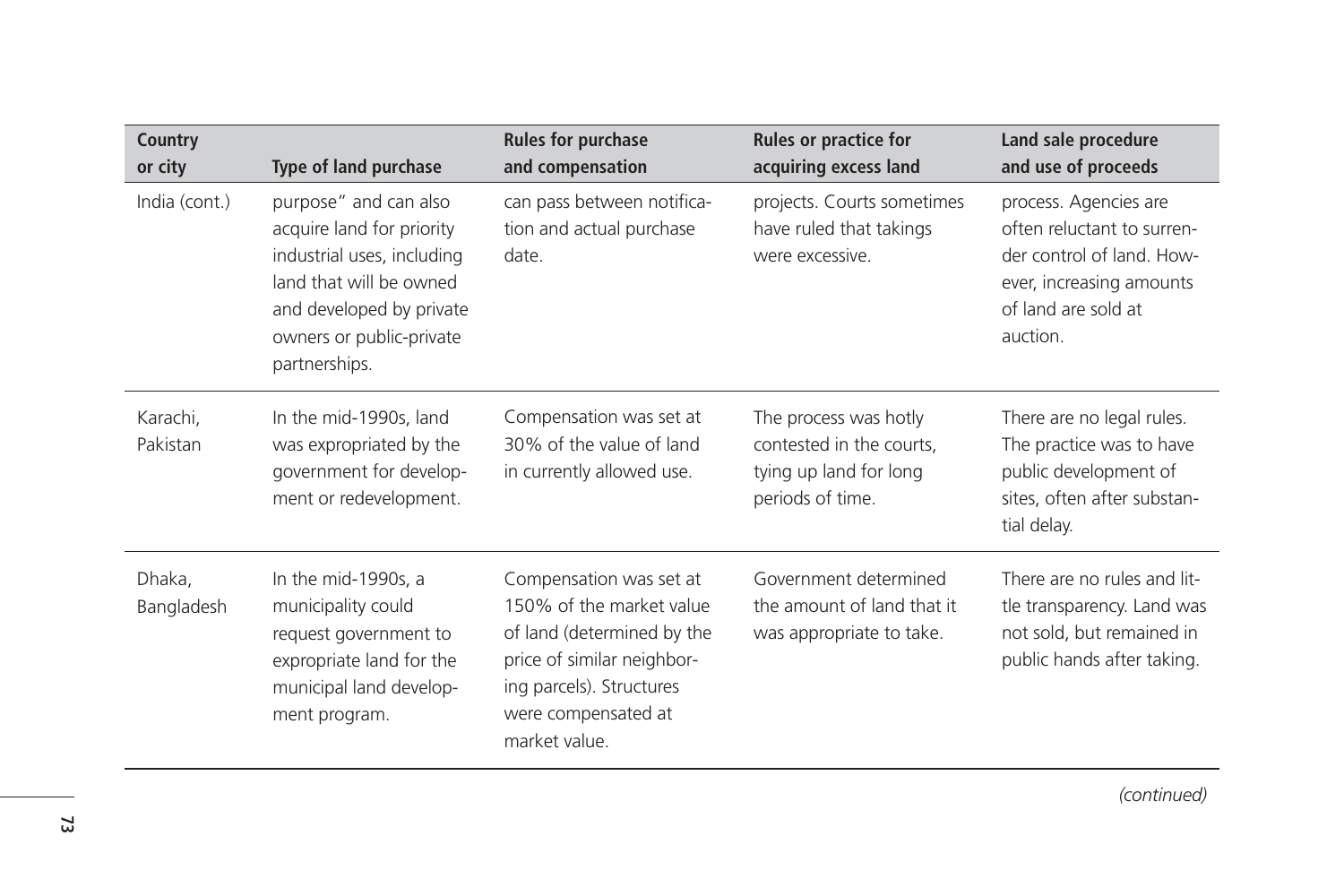| Country         | Type of land purchase                                                                   | <b>Rules for purchase</b>                                                                                                                                                                                              | <b>Rules or practice for</b>                                                                                    | Land sale procedure                                                                                |
|-----------------|-----------------------------------------------------------------------------------------|------------------------------------------------------------------------------------------------------------------------------------------------------------------------------------------------------------------------|-----------------------------------------------------------------------------------------------------------------|----------------------------------------------------------------------------------------------------|
| or city         |                                                                                         | and compensation                                                                                                                                                                                                       | acquiring excess land                                                                                           | and use of proceeds                                                                                |
| Hue,<br>Vietnam | In the mid-1990s, land<br>could be expropriated<br>for the "benefit of the<br>country." | The municipality initiated<br>the request, which was<br>then acted on by a higher<br>authority. Compensation<br>of land was based on an<br>administrative formula,<br>according to size and loca-<br>tion of the plot. | In the three years preceding<br>the survey, Hue expropri-<br>ated about 8.2% of total<br>land area of the city. | There is no legally<br>prescribed procedure.<br>Land was not sold but<br>remained in public hands. |

**Table 3.3 Rules for the Acquisition and Resale of Public Land in Select Asian Locations (continued)**

Source: Author's interviews; UNESCAP (1996); Ghosh (2006).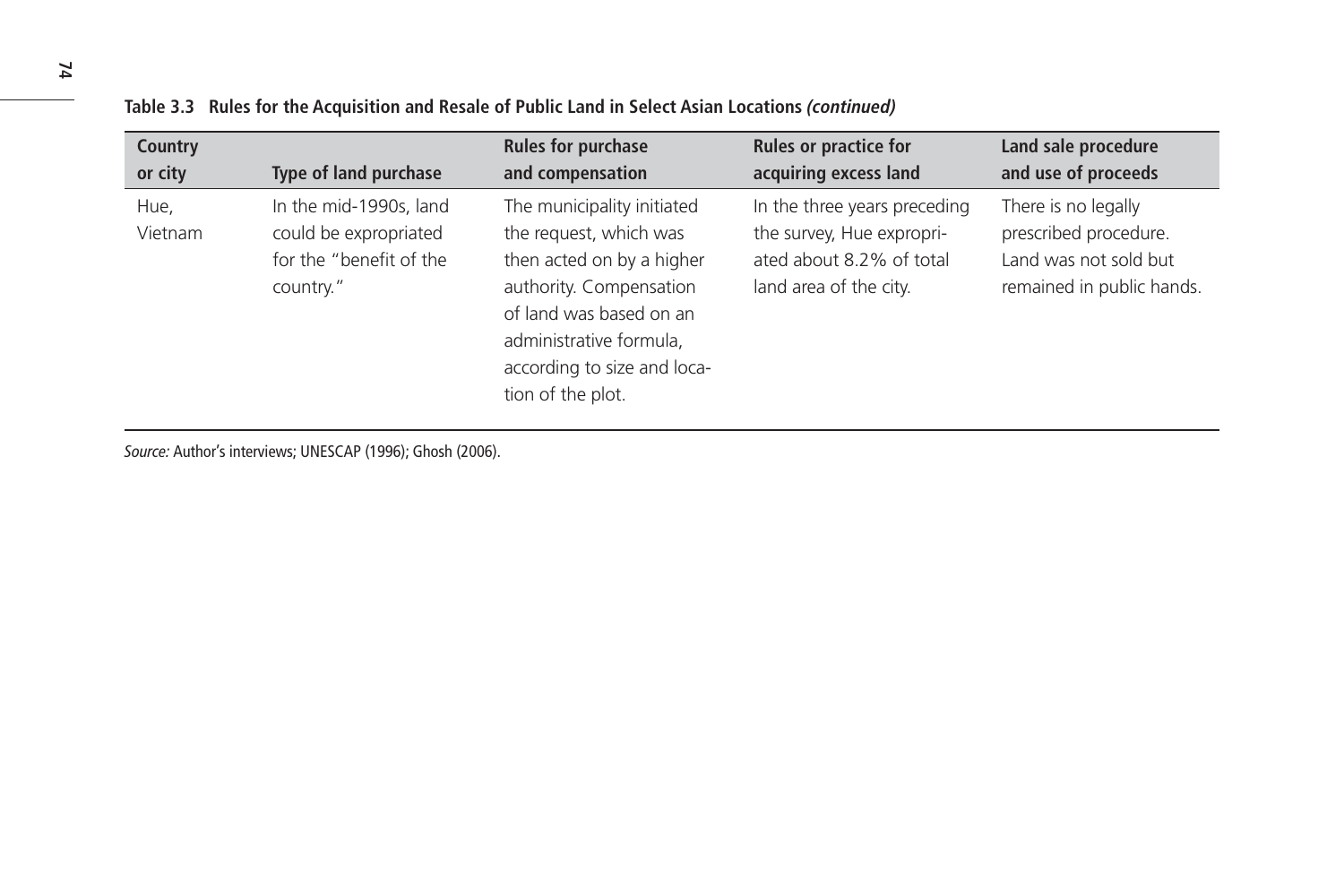of golf courses as well as high-tech enclaves, which are able to benefit from a separate package of highly favorable tax advantages.

Public-private partnerships led by private partners tend to push the infrastructure envelope toward more aggressive development and sale of land. Bangladore's experience illustrates the risk that public authorities will back away from high economic returns in order to maintain bureaucratic control of development. The Department of Treasury of Karnataka State favored sale of the airport land retained by state agencies and use of the proceeds to finance public infrastructure projects that would facilitate airport access. However, the Karnataka State Industrial Investment and Development Corporation favored state construction of industrial facilities, ostensibly on the grounds that this would allow greater planning control over the character of development.<sup>5</sup>

# *Use of Eminent Domain*

No aspect of urban development or infrastructure finance has become more controversial than government's use of eminent domain to acquire land. Aggressive use of government political power to acquire land at low prices has fueled popular resistance in China, India, and elsewhere. The issue is being addressed at the national level by legislation establishing clearer property rights and standards of compensation for compulsory land acquisition. International financial institutions also have begun to address the issue comprehensively, with particular attention to the rights of those displaced from their homes or workplaces by publicly sponsored land acquisition and development (for example, Azuela 2007; Bertaud 2007).

An emerging consensus holds that (a) the public sector has the right to acquire land for public investment projects, (b) compensation should be paid based on market value, (c) voluntary, negotiated land purchases are the preferred instrument for land transfers, (d) in the event that parties cannot agree on compensation, clear rules should apply for resolving differences, (e) occupants, including informal occupants, should be compensated as well as titled landowners, and (f) government should be prevented from compulsory acquisition of land for which it has no specific development plans. This consensus leaves unanswered two critical questions to be addressed differently in each country. First, how much surrounding land, not required for infrastructure construction, should public authorities be allowed to acquire under eminent

<sup>5</sup> Karnataka State Industrial Investment and Development Corporation's own calculations assume that state investment will take three years to complete construction and that facilities can be leased after four years, producing an 11 percent annual return on investment from the date of leasing.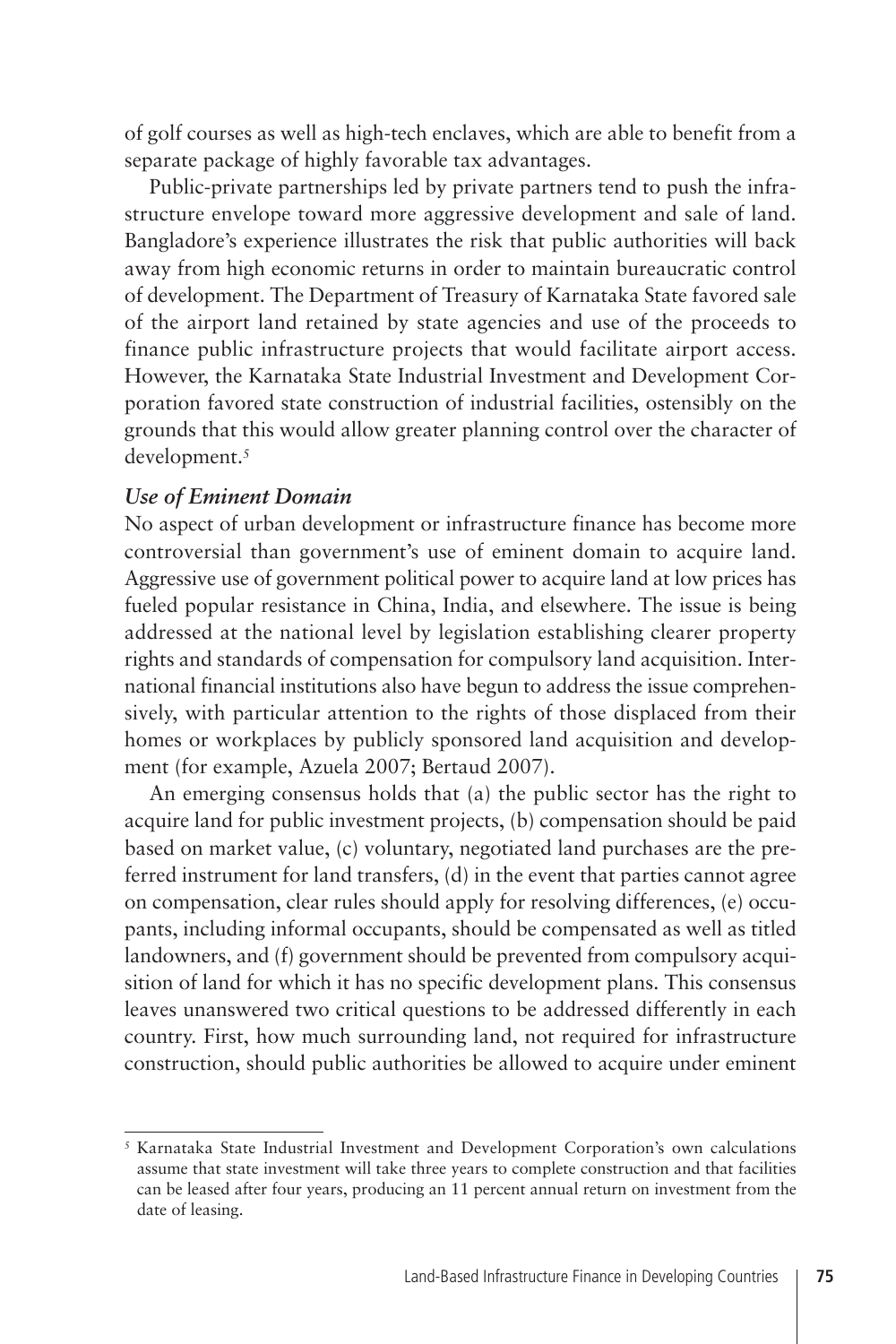domain? The public's ability to capture infrastructure benefits through the sale of land requires the ability to acquire some additional land, beyond that needed for infrastructure construction. However, the public's financial interest is likely to conflict with the interests of other parties. Second, what standards should be applied in determining "market-based" compensation? In particular, how much of the anticipated benefits from future infrastructure construction should be capitalized into the level of compensation that public authorities pay for land under compulsory acquisition? There is no universal answer to these questions, and different countries are developing policy along different lines.

# **Sale of Development Rights: São Paulo, Brazil**

As an alternative to the sale of land to capture incremental value generated by public infrastructure projects, public authorities can sell development rights. Development rights fall into two categories: the right to convert rural land to urban use and the right to build at greater densities than normally would be allowed by zoning rules or height restrictions. Development rights of the latter kind normally are targeted at urban growth poles, like underground transit stations or other locations where higher-density development is appropriate. The essential equivalence between a development right and land is indicated by the Portuguese term *solo criado*—literally, created land—referring to the right to add floor space beyond the normal density restrictions for development.

São Paulo's sale of development rights illustrates the process (Froes and Robelo 2006). Like many other land-financing innovations, it had its origins in a municipal budgetary crisis that forced the municipality to look for offbudget resources to finance infrastructure investments. Under São Paulo's development regulations, developers do not pay a density fee for buildings that fall within the normal limitations on floor space. However, the municipality charges a preset fee for additional floor space (*solo criado*) beyond the normal maximum density, in locations authorized for higher-density development. Resources are dedicated to a special fund that can be used only to finance investment in works approved under the law establishing the respective urban operation.

The Faria Lima Urban Operation targeted a growth pole supported by the extension of Faria Lima Avenue and other public investments. Land values in the area reportedly have risen from US\$300 per square meter, before public development, to US\$7,000 per square meter afterward. In lieu of a betterment tax on land-value gains, the municipality offered to sell development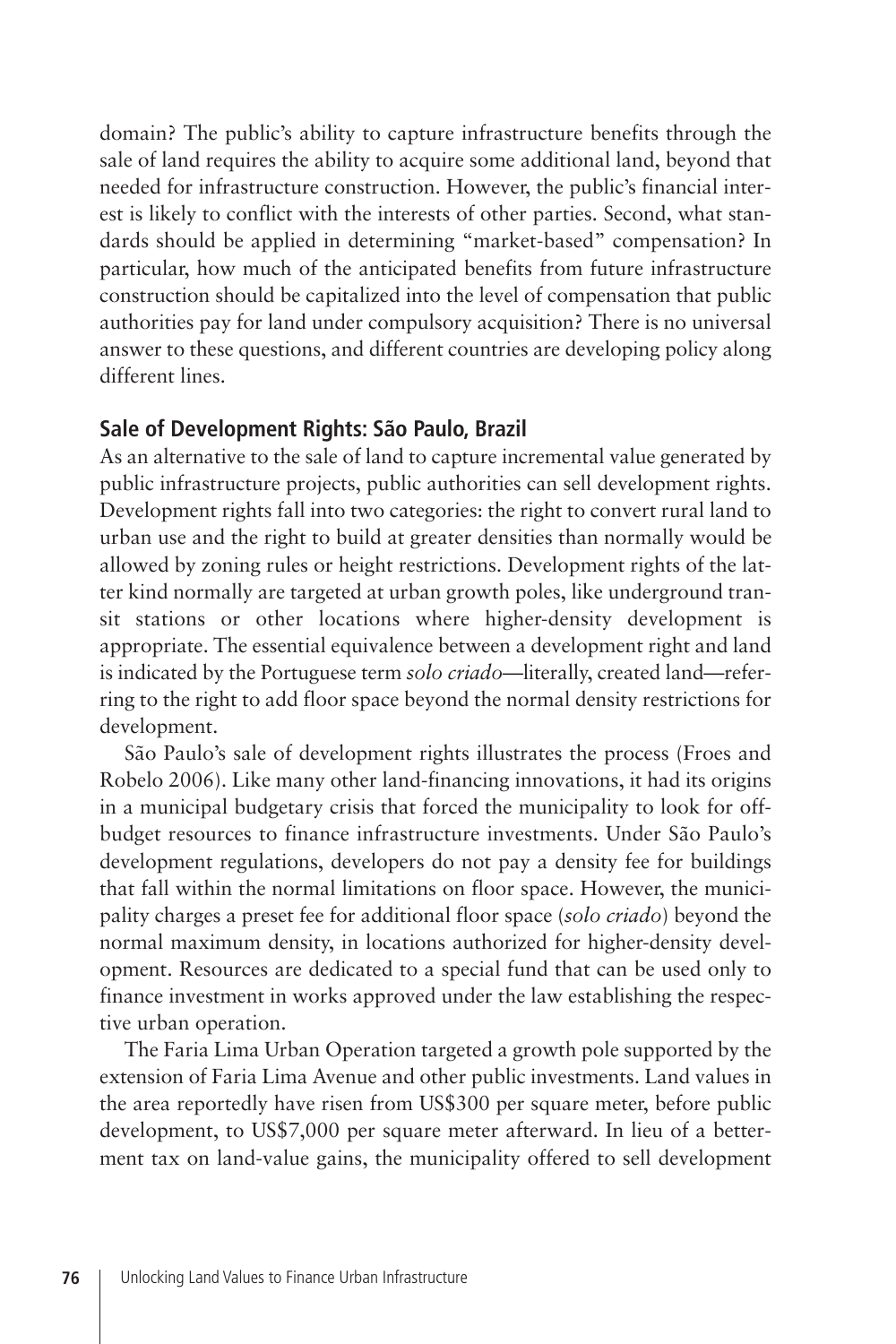rights for additional construction of 2.25 million square meters of floor space within the 410-hectare development area. Over the period of implementation, development rights have been sold for as much as R\$1,100 (US\$630) per square meter of allowable floor space. As of 2005 approximately 42 percent of the designated additional construction stock had been sold, for a total of R\$320 million (US\$190 million). Construction of a new metro stop at Faria Lima, started in 2005, promises to add to the value of the unsold development authorizations. Investment projects authorized under the urban operation include street improvements, an integrated drainage system for the area, public open space, and assistance for the construction of social housing.

Is there potential to generalize the approach? The World Bank proposed expanding the sale of municipal development rights to help finance the extension of metro line 4 and construction of the Feria Lima metro station. However, institutional relations have prevented this from happening. The metro is owned by the state government. The municipality of São Paulo controls land development rights and has preferred to use receipts from the sale of development rights to finance only infrastructure projects for which it has direct legal responsibility. Metro construction is being financed through conventional means, including international loans.

The potential exists for using land development rights to finance infrastructure construction on a much larger scale. In April 2007, the state of Maharashtra (India) approved a policy that will raise the maximum floor space index (FSI, the ratio of floor space to land area on a lot) throughout two of Mumbai's districts from 1.0 to 1.3. However, developers will have to purchase the extra FSI. For upper-income housing, the cost per square foot of additional building area will be set at 80 percent of the price per square foot of land in the assessment zone. The same policy is under consideration for application throughout the Greater Mumbai metropolitan region, which is projected to grow by 12 million to 14 million residents over the next 20 years. Sale of FSI rights in excess of the current 1.0 maximum ratio could yield several billion dollars of revenue and become the primary source of infrastructure financing for growth areas.

# **Developer Exactions and Impact Fees: Santiago, Chile**

Although developer exactions and impact fees have become the most popular form of land financing for growth infrastructure in the United States, only developer exactions for internal infrastructure are common in the developing world. External exactions have been limited primarily to contributions of land that will be used for public streets, public parks, and other public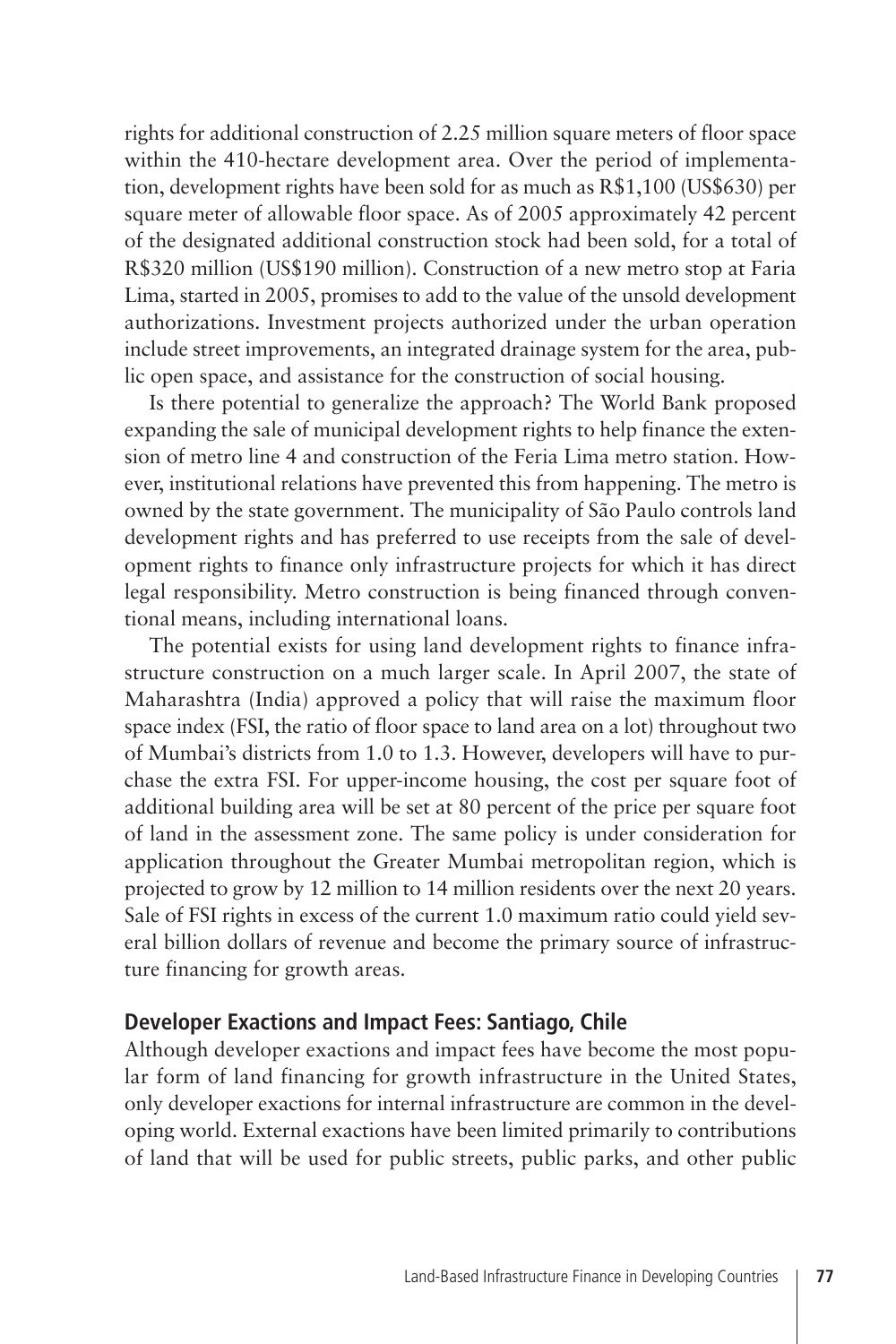facilities.<sup>6</sup> Santiago, Chile, appears to be the only metropolitan area that has experimented with impact fees designed to recover the differentiated costs of external infrastructure beyond the scale of local development (the following discussion draws largely on Zegras 2003).

As in the United States, impact fees were introduced at the local level in Chile primarily as a revenue-raising measure to finance needed infrastructure, against the background of highly constrained local financing options. Municipalities in Chile are prohibited from borrowing. They have only two significant types of own-source revenue: the property tax and vehicle registration fees. Tax and fee rates for both revenue sources are set by the national government, and 40 percent of local property tax collections and 50 percent of vehicle registration collections are transferred to the central government for redistribution through equalization grants. The capacity of rapidly growing cities to finance discretionary public works is highly constrained.

In the 1990s, two rapidly growing municipalities in the Santiago metropolitan region introduced impact fees on developers to finance roads linking subdivision development to the rest of the roadway network. These were ad hoc initiatives undertaken without national or regional authorizing legislation. Receipts were used to finance a large part of road construction.

At the end of the decade, impact fees were tried on a larger scale. Chacabuco Province, north of the consolidated metro region, emerged as a primary growth area that was going to be integrated into the metropolitan region. Fourteen major real estate projects were approved for development. They were expected to add 40,000 new households to the metro region by 2010. The projects were to be built on agricultural land lacking urban infrastructure services.

Developers were required to install at their own expense internal infrastructure systems. However, the projects were forecast to have significant impacts on the transportation network beyond the project development areas. A 21-kilometer radial highway connecting to the development region was to be built under the government's infrastructure concession program. An additional 41 kilometers of other roadways were to be constructed, as were several interchanges. The total impact (external costs) of new development on the regional road infrastructure was estimated at US\$106 million. Because the proposed development involved multiple municipalities and because the scale of financing greatly exceeded local capacity, the national government took

<sup>6</sup> In Bogotá, 90 percent of the value of developer contributions has been in the form of land donations, despite the 1997 law that authorizes municipalities to impose betterment levies on the land-value gains created by planning authorizations for urban development. See also Tapananont and others (1998).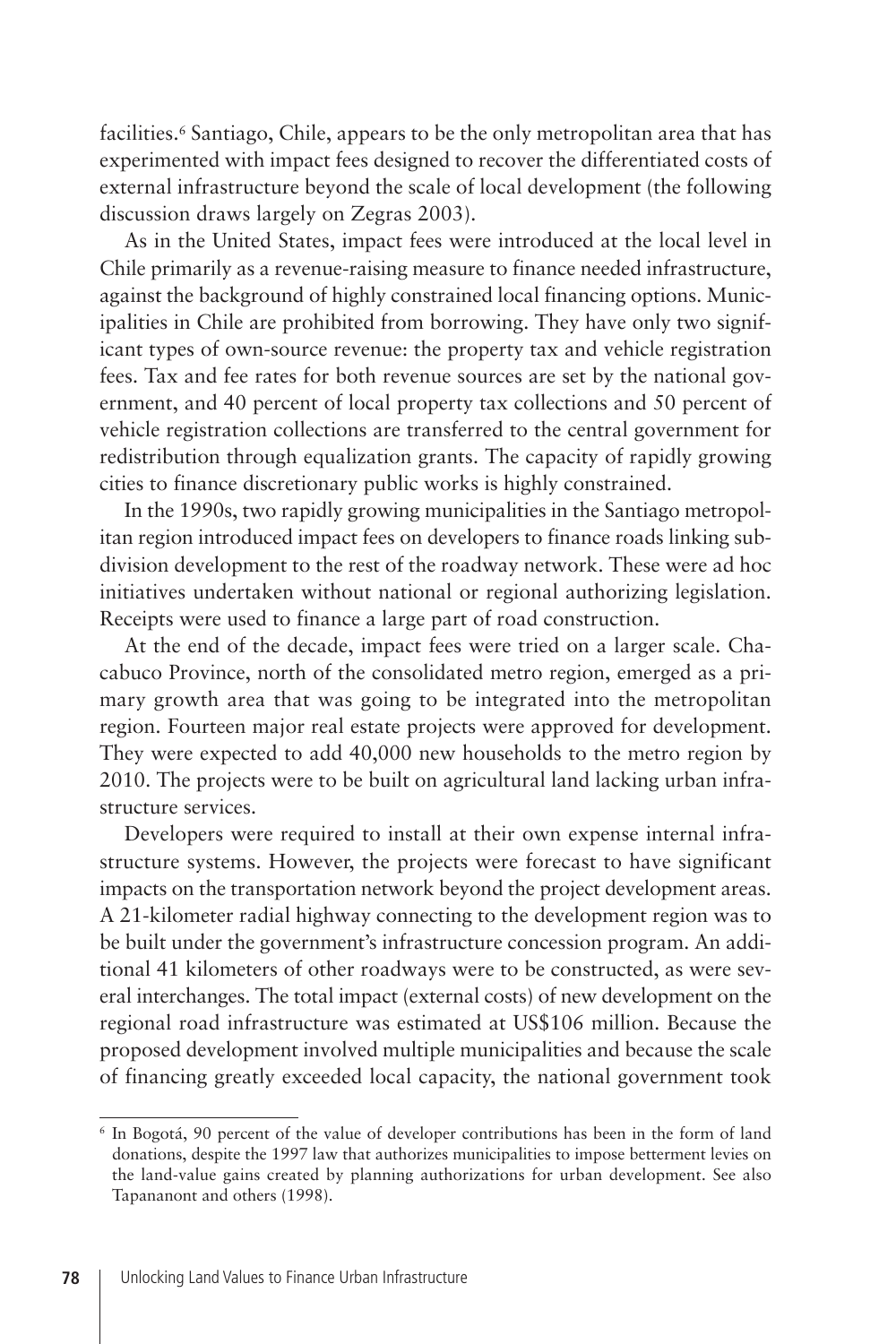responsibility for planning the highway and negotiating the impact fee system with developers.

The impact fee formula that was adopted allocated costs among developers based on their location relative to the existing road network, project size, socioeconomic characteristics, and estimated travel demands. The original proposal called for all external costs to be financed through impact fees, with US\$25 million paid to the concessionaire of the radial connector and the rest to the government. Travel demand originating in low-income housing units was exempted from the impact fee calculation and developer charges.

In the end, the government proceeded with implementation of the impact fee, but at a reduced rate. Government agreed to finance 39 percent of total costs from general revenues, with developer impact fees covering the remainder. The impact fee averaged about US\$1,600 per housing unit.

Is Santiago's experience replicable? Santiago is a particularly favorable environment for piloting an impact fee experiment. Chile has for a long time (since the Pinochet regime) imposed developer exactions that require developers of middle-income housing to install or pay for internal infrastructure associated with subdivision development. The planning capacity of the government is well above average for developing countries, lending credibility to the analysis underlying estimates of the transportation impact of new development. Regulatory controls over land-use plans and subdivision development are relatively effective. Market principles are built into much of public service delivery, especially in the transportation sector, where extensive use is made of toll roads and private concessions for road construction.

Despite these favorable conditions, the impact fee experiment has not been replicated in Chile. One reason appears to be the reduction in financial pressure. Once investment responsibility was shifted to the national level, public authorities had a much wider range of financing options on which to draw. The financial constraints that drove innovation at the local level did not exist at the national level. Since large-scale development almost always crosses municipal boundaries, the national government is likely to be the principal player in future decisions about how road costs beyond the subdivision level should be financed.

The Chilean government continues to weigh the possibility of extending impact fees. If it does so, the next logical step would be to prepare national authorizing legislation that lays out the criteria for imposing impact fees, the principles for allocating costs among developers, and the levels of government that can impose such fees.

It is somewhat surprising that impact fees have not been adopted in other countries, given the financial pressures on infrastructure systems caused by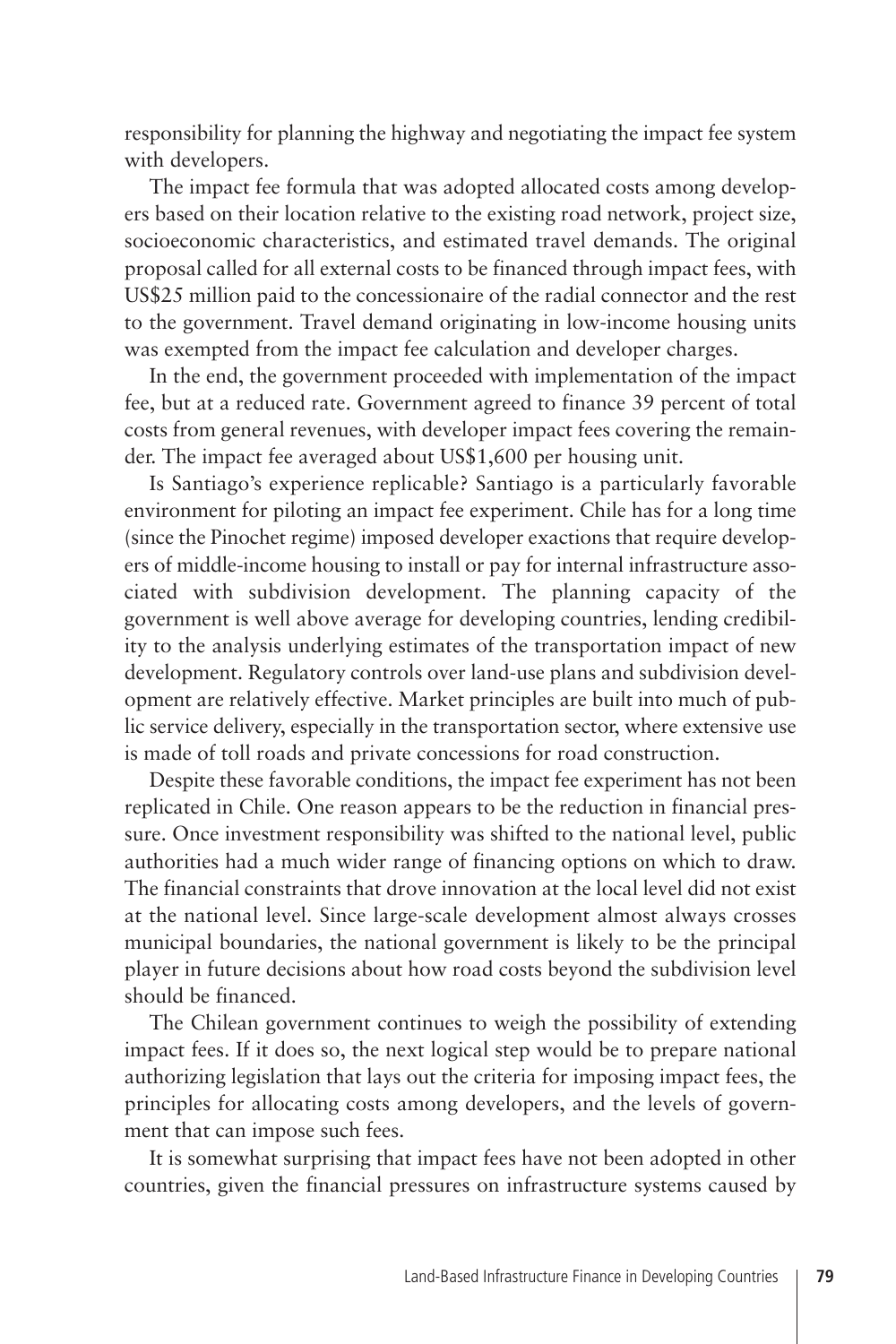rapid growth. One explanation appears to be that impact fees strike developers as direct costs without compensating benefits and therefore have been fiercely resisted. The "benefit" financed by impact fees is spread throughout the regional highway system and cannot be captured by the developer in land pricing. Alternative instruments, like the contribución de valorización or sales of serviced land to developers, are tied more directly to the developer's or landowner's gain. They appear as part of a mutual gain-sharing arrangement rather than as a pure developer cost.

A second explanation involves the planning expertise required to identify accurately and differentiate the off-site infrastructure costs caused by development in different locations. As a practical matter, wider application of impact fees in developing countries will require simplification of this process. A uniform development fee imposed on construction value, differentiated only by broad zonal characteristics—for example, near to or distant from existing infrastructure trunk lines—would capture the main principle of impact fees and lend itself to simpler administration.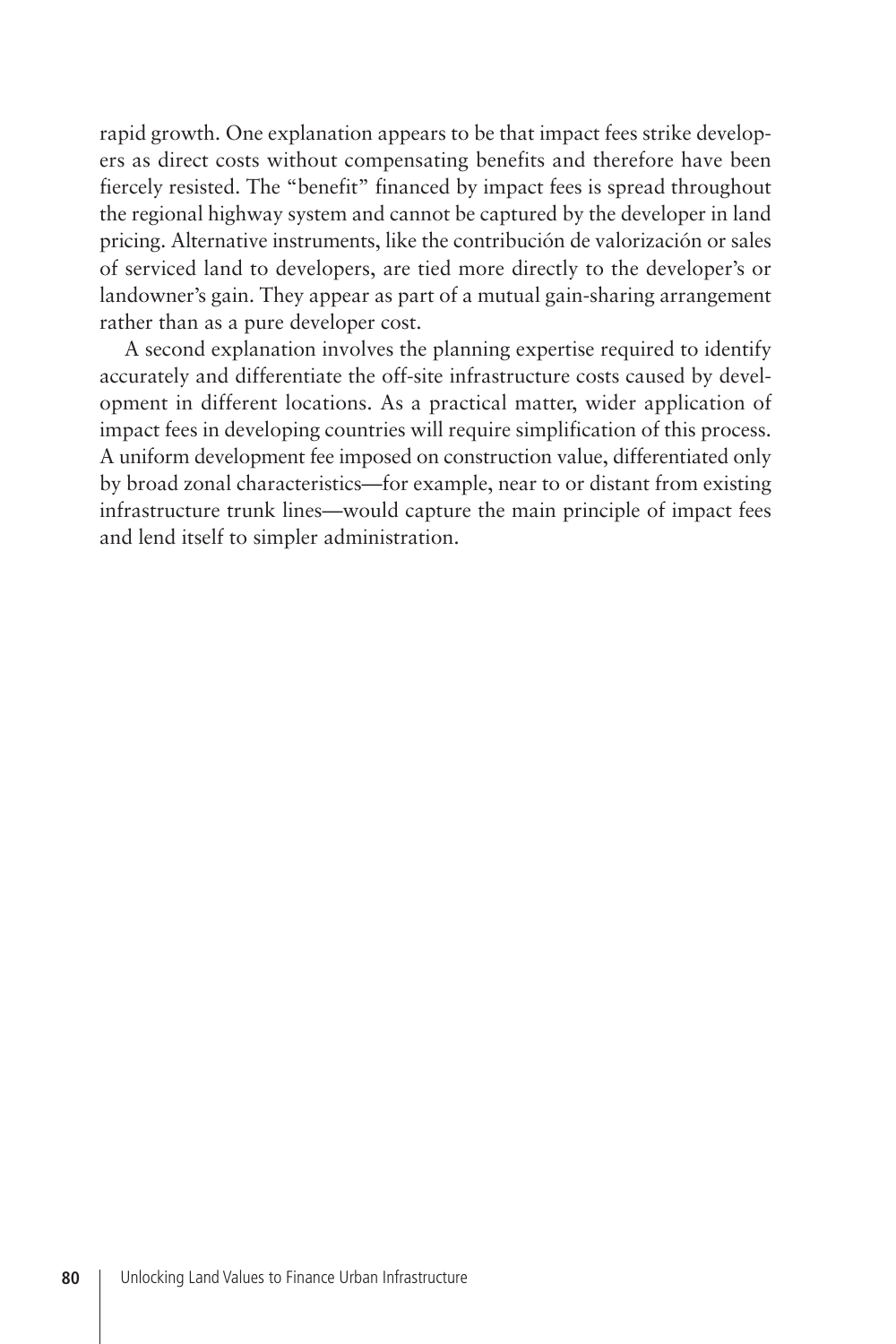# BALANCE SHEET ADJUSTMENTS AND LAND ASSET MANAGEMENT

The balance sheets of many public entities are top-heavy with urban land and property assets. At the same time, the cities where the property is located face severe shortages of infrastructure. Under these conditions, it can make sense for public authorities to exchange land assets for infrastructure assets. They do this by selling or leasing publicly owned land and using the proceeds to finance infrastructure investment. Rather than using land-financing instruments to finance individual investment projects, public entities undertake a balance sheet adjustment, in which they modify the overall composition of publicly held assets, increasing infrastructure assets and reducing land assets.

The public entity may be a municipality. Under some landholding regimes, all urban land is owned by the municipality and is available for leasing to private users. China is the preeminent example, but municipal ownership of all urban land is also found in Botswana and Ethiopia, among other countries, as well as in the city-states of Hong Kong in China and Singapore. In other cases, municipal governments for historical reasons own large amounts of urban land, including highly valuable, centrally located parcels. This is true of countries as varied as the Russian Federation and the Kyrgyz Republic, representative of countries of the former Communist bloc where new landownership laws have divided land into state, private, and municipal ownership, or the Arab Republic of Egypt and Vietnam, where historical particulars account for municipal holdings.<sup>1</sup>

<sup>&</sup>lt;sup>1</sup> The World Bank's Urban Growth Management Initiative indicates that publicly owned land accounts for more than half of total city territory in 19 percent of the cities in its sample, including Algiers, Moscow, and Warsaw, and more than one-quarter of city territory in an additional 19 percent of cities, including Ho Chi Minh City, Istanbul, and Pusan (Rajack 2007).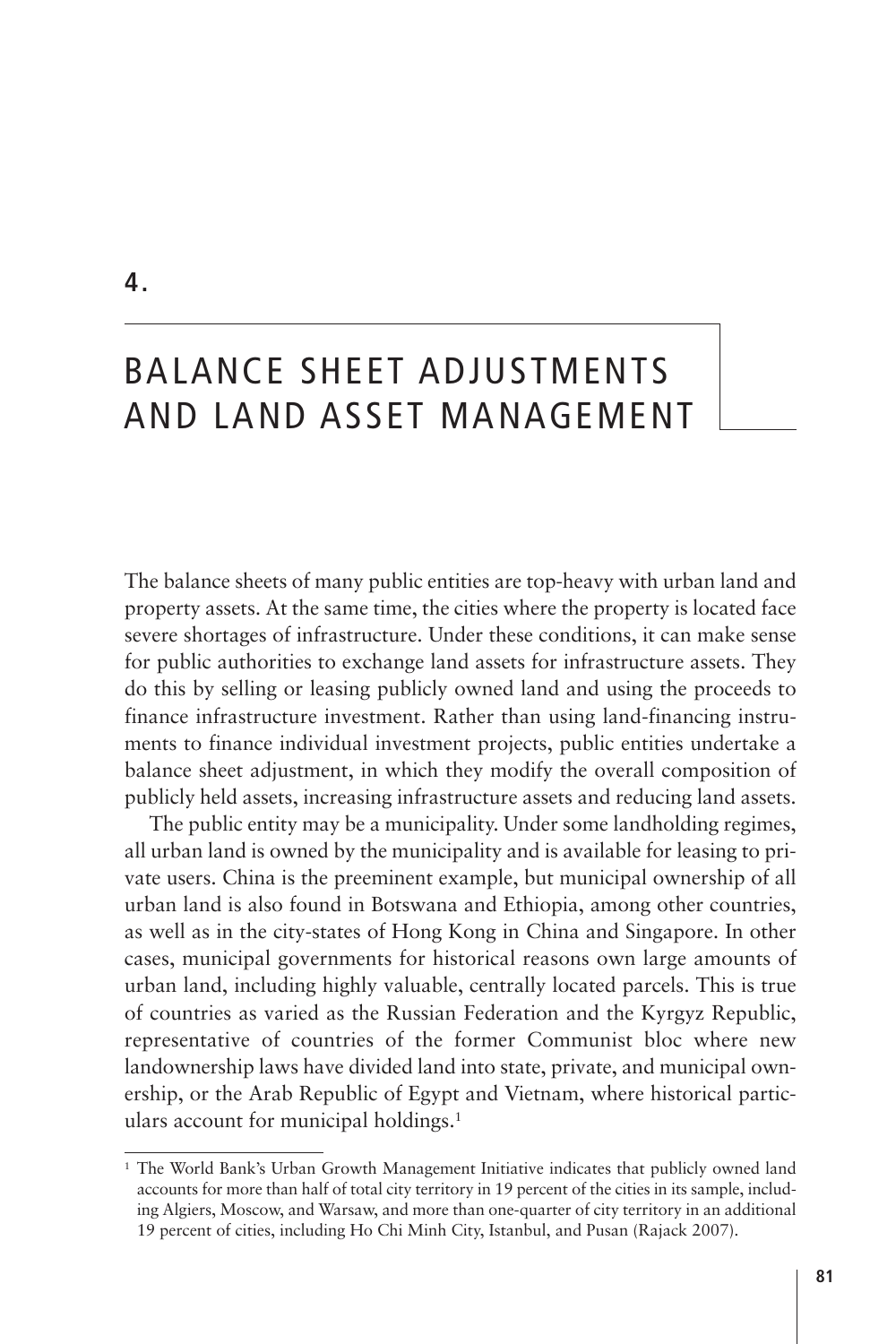Specialized public agencies also are significant owners of urban land. Often, these are urban development authorities that have the dual mission of investing in basic infrastructure and promoting urban economic development. The two missions can compete with each other for management attention and investment resources. As a result, development authorities of this kind often end up holding valuable parcels of land that either are not being developed fully as centers of economic activity or require so much capital for development that the core mission of infrastructure is being shortchanged.

One worldwide trend, seemingly in its early stages, is for municipalities, urban development authorities, and other public landholding agencies to adopt more active and more strategic methods of land asset management. This requires compiling an inventory of land and property holdings, assessing the economic potential of significant land parcels, and making strategic decisions about how land can best be developed or sold, given the constraints on public financing and the resource claims of infrastructure investment responsibilities.

This chapter illustrates the range of land asset management strategies and their potential for financing infrastructure investment—not only "municipal" investment but also infrastructure of interest for national economic development. Land asset management of this kind involves *privatization* through the sale or leasing of land. At the same time, responsibility for a greater part of project-specific infrastructure investment is shifted to the private sector owners. *Private participation in infrastructure investment* thus occurs at two levels: by helping to finance public investment through land sales and by transferring to private developers the responsibility for investment internal to major development projects.

None of these arrangements between the public and private sectors materialized overnight. The case studies illustrate the way public institutions have to evolve in order to make it feasible for them to dispose of land or property assets at market prices and to focus more on infrastructure investment.

#### **Converting Municipally Owned Land to Municipal Infrastructure**

The importance of land to public balance sheets is most pronounced in countries where municipalities hold land rights to all urban land. China and Ethiopia are two countries, at the opposite end of the income spectrum, operating under this type of landholding regime.

Unfortunately, municipal balance sheets are not available for public inspection in either country. In China, the local urban development and investment corporations (UDICs) that hold assets and borrow on behalf of municipal governments do not release their balance sheets even to rating agencies. In Ethiopia, municipalities do not prepare balance sheets or state-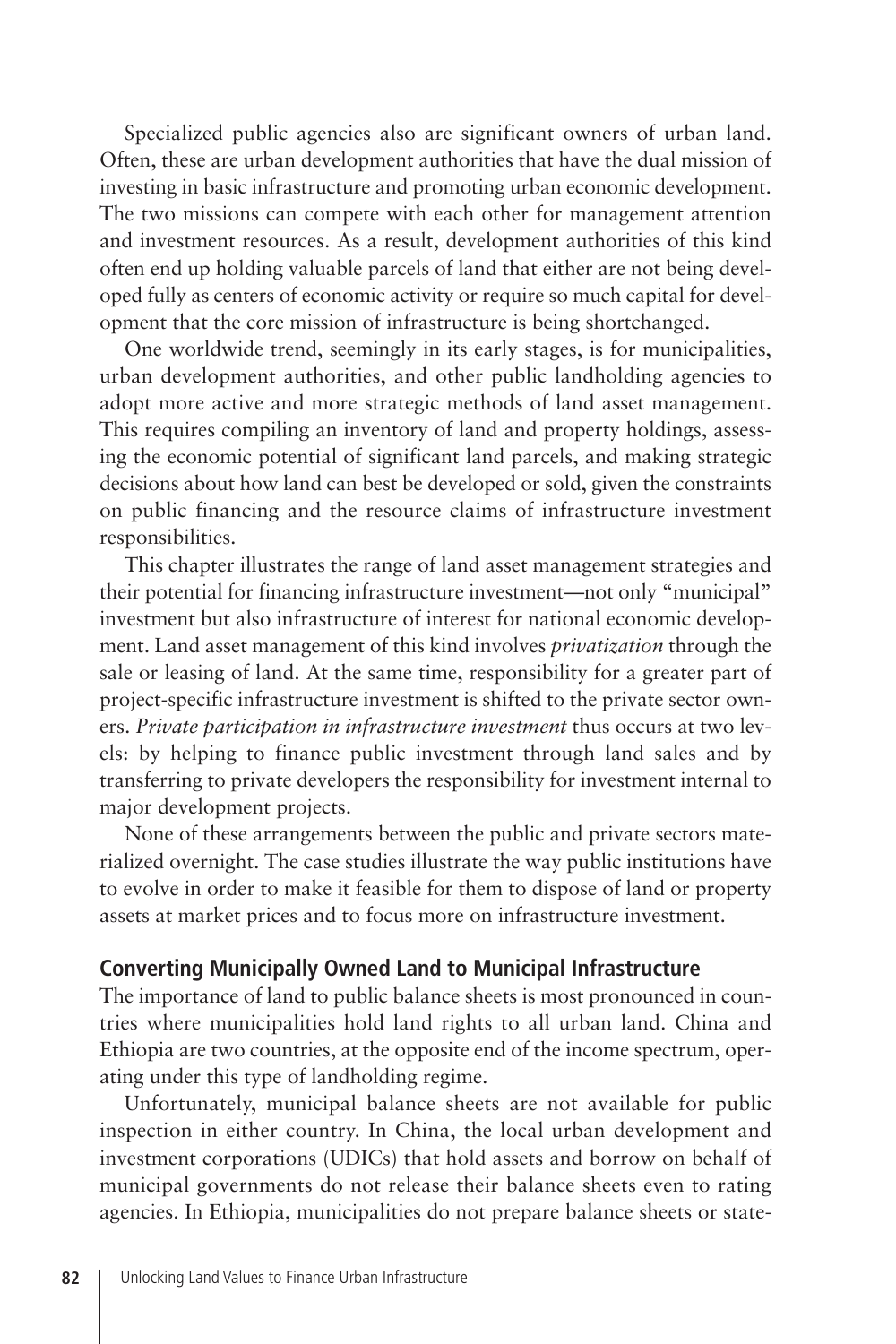ments of assets. It is possible, however, to estimate the magnitude of municipal land assets, relative to municipal revenues, from the leasing prices for land and the amount of land held by municipal government available for release to the market. Table 4.1 summarizes such a comparison for Changsha, capital of Hunan Province in central China, as of 2002 (Peterson 2006). It shows that the net value of land available for leasing was roughly 14 times total municipal revenue in the same year. For comparison, the ratio of municipally owned land values to total annual municipal revenue was 0.38 in Dallas, Texas (chapter 2).

The massive municipal infrastructure investment in China over the past 15 years has been financed in large part by converting land assets into infrastructure. At least half of aggregate municipal infrastructure investment over this period has been financed by land assets, either directly through land leasing or indirectly through the use of municipal land to collateralize borrowing (Fu 2007; Ming and Quanhou 2007; Peterson 2007).

China's experience highlights some of the adjustments required to make land disposition work efficiently as well as some of the risks inherent in relying to this degree on land sales or land leasing for infrastructure finance. Originally, municipalities transferred land rights to developers primarily by private negotiation. In the mid-1990s, a review by the Ministry of Land and Resources found that more than 95 percent of all transfers had taken this form. Private negotiations with developers, however, opened the way for corruption and consequent revenue loss to government. In 2002, the central government promulgated a new circular instructing municipalities to lease landholdings through public auction. Although local governments did not change their practices overnight, follow-up audits found that a much larger share of land disposition took place through public auction and that leasing

| <b>Indicator</b>                                                          | <b>Ratio</b>   |
|---------------------------------------------------------------------------|----------------|
| Ratio of gross municipal land value to municipal annual revenue           | 43.7           |
| Ratio of land value available for leasing to municipal annual revenue     | 354            |
| Ratio of potential net income from land leasing to municipal              |                |
| annual revenue                                                            | 140            |
| Dallas, TX: ratio of all balance sheet assets to municipal annual revenue | 4 <sub>1</sub> |
| Dallas, TX: ratio of land assets to municipal annual revenue              | 0.38           |

**Table 4.1 Importance of Land Assets in Changsha, Hunan Province, China, 2002**

Source: Peterson (2006).

Note: Net income from land leasing is after (a) resettlement costs for current occupants and (b) set-asides of land area for public use (streets, open space, and so forth).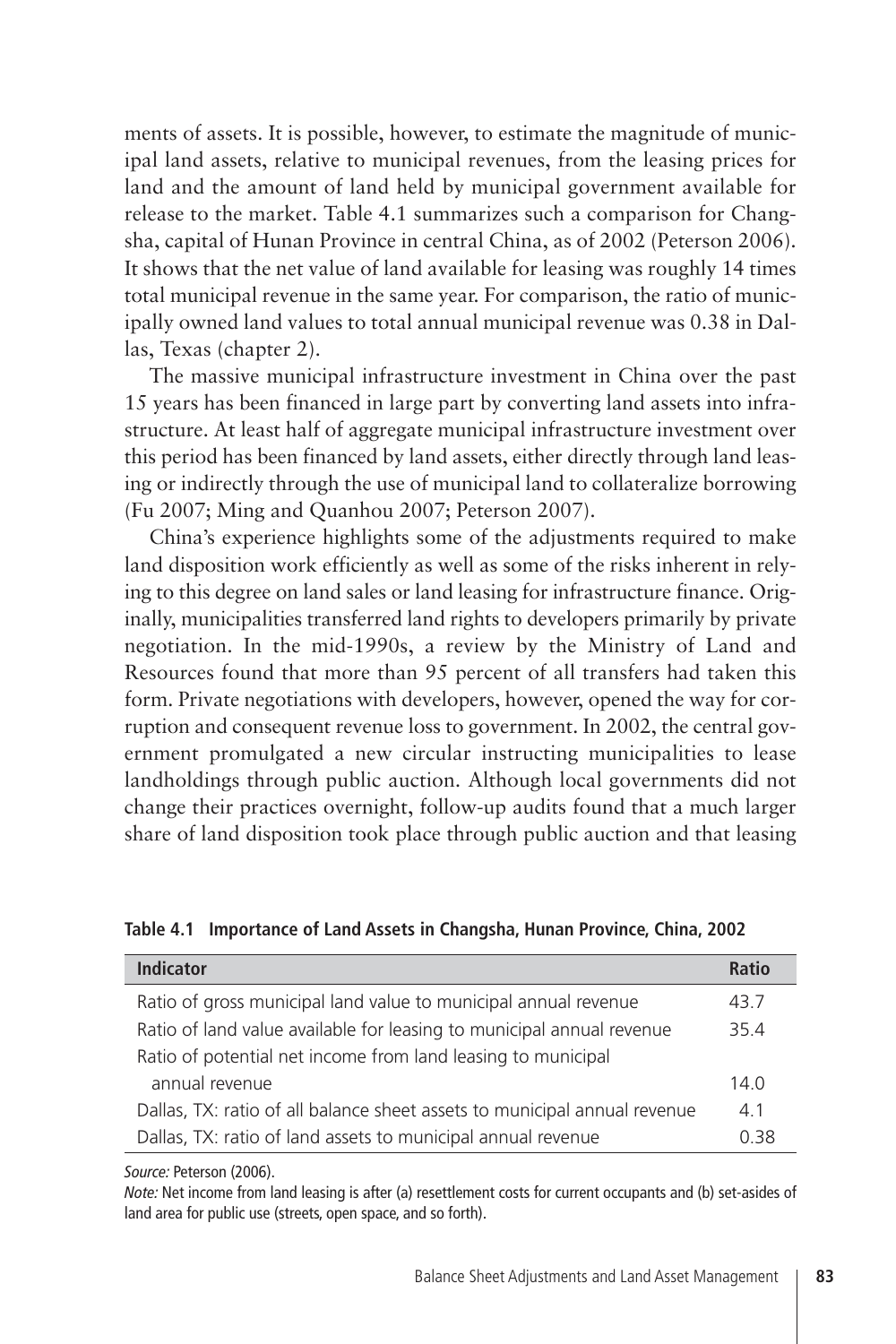prices for land sold at auction were considerably higher than those for land sold through private transactions.

Can China's experience be generalized? China is unique, both for its rapid and sustained growth and for the value of land held by municipalities. However, the core of its approach seems applicable elsewhere. Ethiopia has modeled its landholding regime after that of China, adopting public ownership of all urban land, assigning landholding rights to municipal governments, and encouraging land leasing as a way to generate capital revenue to finance infrastructure. National law requires that 90 percent of the proceeds from land leasing be used to finance municipal infrastructure investment. This requirement recognizes the one-time nature of up-front, land-leasing revenues. A recent review of municipal budgets has found that land leasing is financing between 50 and 100 percent of municipal infrastructure investment expenditures in a wide range of local governments (World Bank 2007).

# **Municipal and State Land Sales: Istanbul, Turkey**

A more fundamental question is whether the sale or leasing of municipally owned land can be a significant source of capital revenue in places where private landownership is the norm. Very few municipalities have conducted land inventories to identify the land parcels they own, how they are being used, and their revenue-generating potential. The few exceptions point to the possibility that land assets can be a significant contributor to municipal capital budgets for a meaningful period of time.

Istanbul, Turkey, is a location where both the municipal government and state agencies have undertaken assessments of their excess landholdings that could be monetized to finance investment in infrastructure and moderateincome housing. The municipality's interest has been heightened by the difficulties it encountered in managing municipal debt. The Istanbul Metropolitan Municipality (IMM) in the 1990s borrowed extensively on international markets in foreign currency. When the Turkish lira fell precipitously in value, Istanbul was unable to repay its debts. The national government was forced to intervene by making payments on behalf of IMM and subtracting the payments from intergovernmental transfers to which IMM was entitled. The municipality's budget management in recent years has been aimed at reducing the reliance on borrowing and restoring the municipality's credit rating. The municipal government was able to reduce borrowing to 7 percent of consolidated cash receipts in 2006 and to improve its international credit rating from  $B+$  to  $BB-$ .

Borrowing as a source of capital finance has been replaced by income from land and property sales. Table 4.2 shows the progression of receipts from such sales dedicated to the municipal capital budget. The municipality's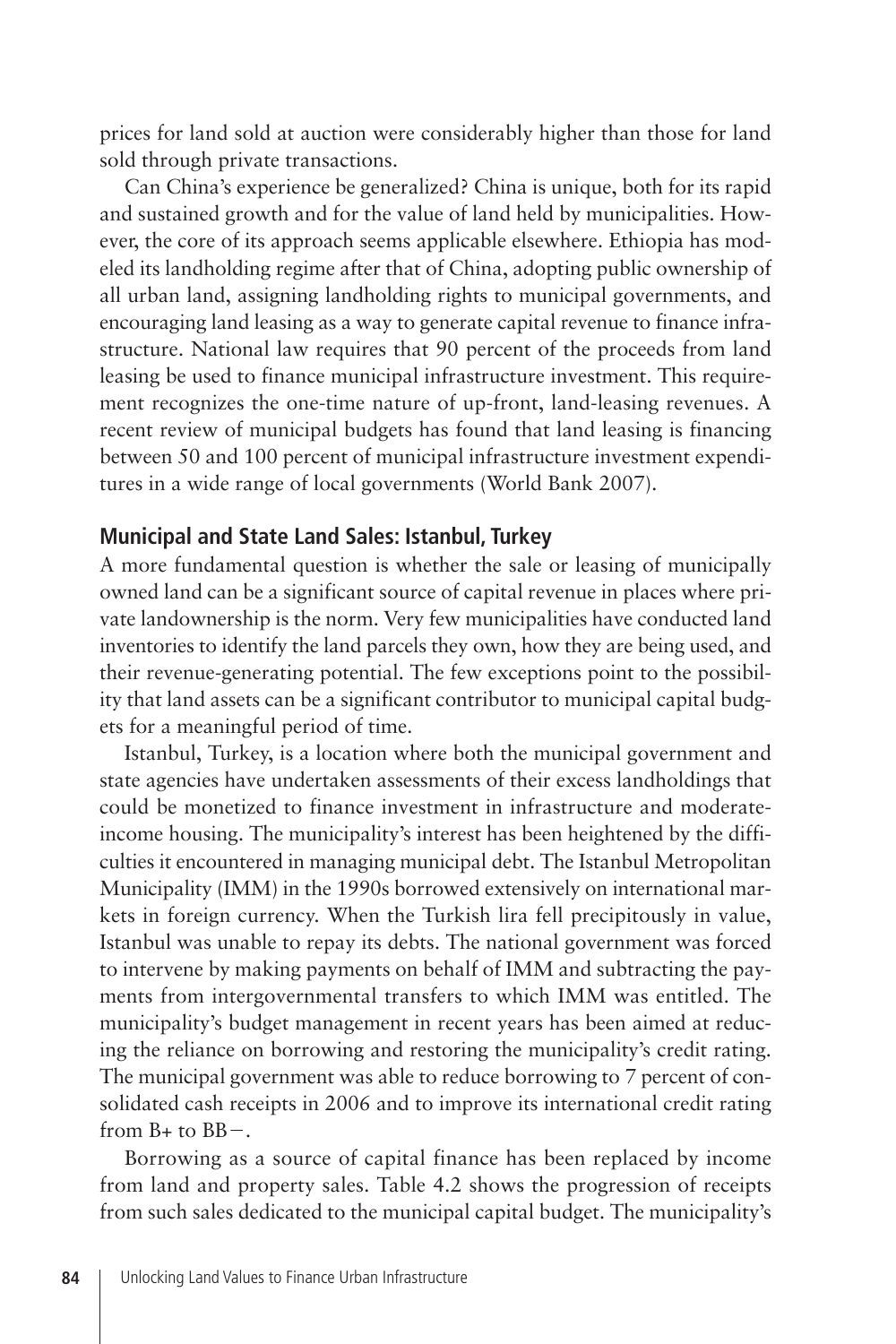proceeds for 2007 represent the sale of an old, central bus station for a price of US\$17,856 per square meter, or a total of US\$705 million (plus 18 percent value-added tax). The Roads Authority proceeds represent the sale of its district office property at a price of US\$8,289 per square meter, or a total of US\$800 million. In both cases, revenue from land sales has been dedicated to investment in transportation infrastructure. The amounts realized from land sales compare with Istanbul's total intermediate and long-term debt outstanding, used for capital purposes, of US\$180 million at the end of 2006.

The 2006 and 2007 land sales are part of a program of planned disposition of assets, designed to accelerate new investment on centrally located sites and to generate income for public infrastructure investment. Istanbul's mayor has announced that the city intends to sell additional sites. In February 2008, the State Housing Development Authority announced that it intended to sell an old brewery site, most recently used as offices by the tax administration. Estimated proceeds are US\$360 million, to be used to subsidize the purchase of moderate-income housing built by the Housing Development Authority.

Property sales of this magnitude, of course, cannot be sustained for a prolonged period of time. They represent a deliberate decision to exchange dormant land assets for badly needed transportation infrastructure and housing. In countries where municipal governments own a large volume of land, land sales can be a significant recurring contributor to capital budget financing. An examination of the financial statements of Alexandria, Egypt, for example, reveals that over the period 2000–05, land sales accounted for 20–30 percent of total local revenues. All proceeds from the land sales were dedicated to capital spending (Amin 2006). The importance of municipal-level land sales to the municipal budget and capital spending was greater in Cairo.

Often, however, publicly owned land in cities is not owned by municipal government, but by different agencies of the state or national government. This has made it difficult to match the proceeds from public land sales with the capital expenditure responsibilities of municipal governments, as revenue

|                 | Table 4.2 Public Property Sales in Istanbul, Turkey, 2003–07 |
|-----------------|--------------------------------------------------------------|
| (US\$ millions) |                                                              |

| <b>Public authority</b>           | 2003 | 2004 | 2006 | 2007  |
|-----------------------------------|------|------|------|-------|
| Municipality                      |      | 66   | 640  | 705.  |
| Municipality plus Roads Authority |      | 66   | 640  | 1.505 |

Source: For 2003–06, World Bank (2008); for 2007, press releases of Istanbul Metropolitan Municipality and the government of Turkey.

 $Note: US$1.00 = TL~1.24.$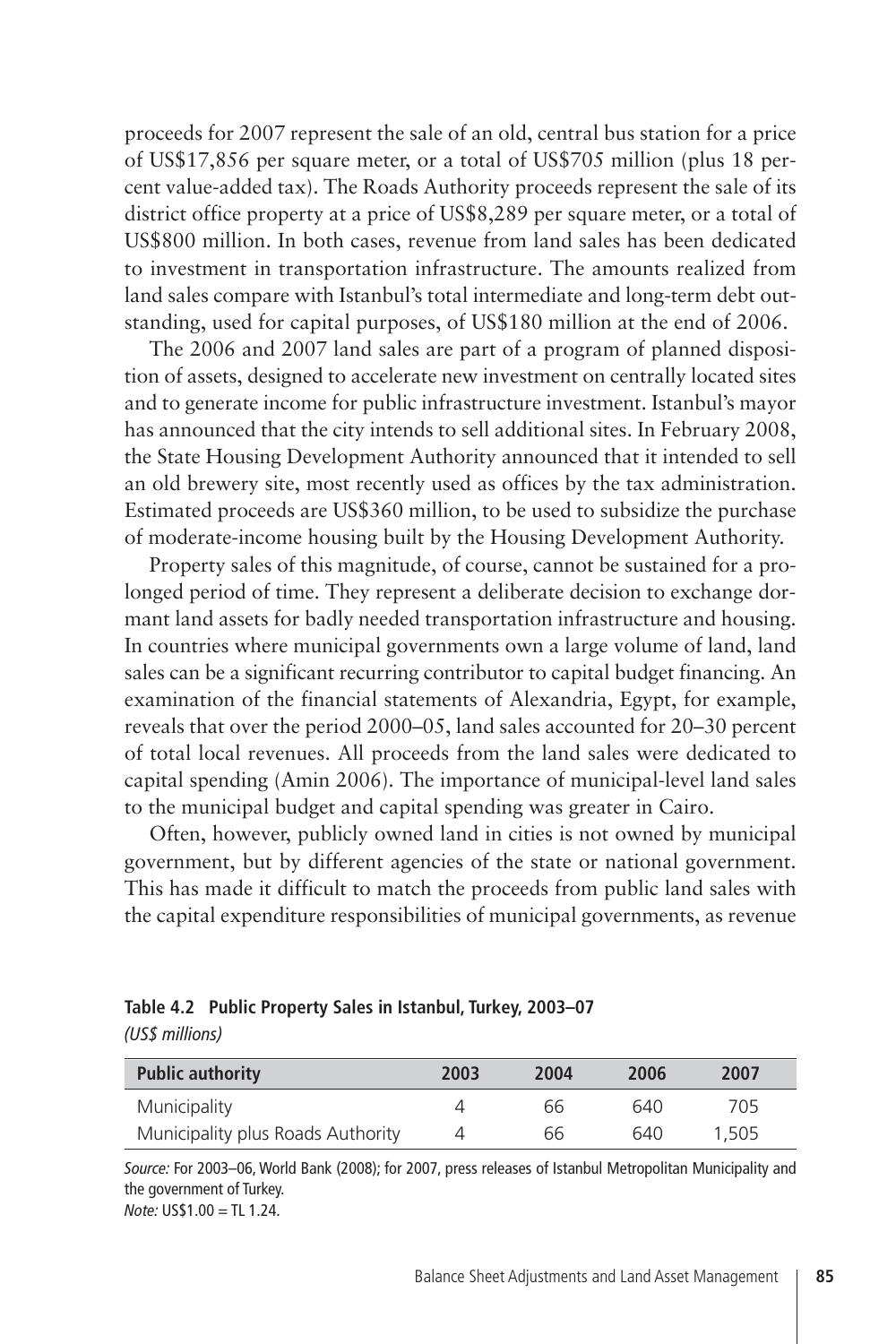is retained by the selling agency and reinvested in infrastructure assets within its domain of responsibility. The following cases in this chapter examine this type of land disposition and infrastructure investment.

# **Transnet: Sale of the Victoria and Albert Waterfront in South Africa**

Transnet is the South African national parastatal agency responsible for investment in transportation infrastructure. Its experience in divesting urban property holdings in order to concentrate financial resources and managerial attention on core infrastructure investment parallels that of the Port Authority of New York and New Jersey (chapter 2). It demonstrates the practical application of land sale as a tool of infrastructure finance as well as private participation in infrastructure finance via property development.<sup>2</sup>

Over the years, Transnet collected a wide array of urban landholdings through its subsidiary, Propnet. Some of these properties were part of urban redevelopment initiatives undertaken by Transnet at former transportation nodes. Other holdings consisted of excess land associated with major highway and rail networks. In 2004, as part of its strategy to increase basic infrastructure investment, the national government mandated Transnet to boost investment in transportation infrastructure, without the support of government grants or government subsidy. Under new leadership, Transnet set about transforming itself into a profit-making public enterprise with a greatly enlarged investment budget. As part of this redesign, Transnet undertook an assessment of the role and economic value of all of the assets on its balance sheet and launched a divestment (privatization) program to sharpen its focus.

In a transformative transaction executed in November 2006, Transnet sold the tourist and retail center it had developed on the Victoria and Albert Waterfront in Cape Town for R 7.04 billion (US\$1.0 billion). The proceeds from this property sale were used to strengthen Transnet's capacity for basic infrastructure investment. Sales proceeds exceeded Transnet's entire fiscal 2006 nationwide investment expenditure and amounted to more than 17 percent of the total investment amount targeted in the new five-year investment plan that Transnet had prepared in collaboration with government. Table 4.3 summarizes the project.

# *Project History and Institutional Context*

Transnet was created as a parastatal responsible for transportation infrastructure. Over time, it expanded into a large number of related and unrelated areas, including land development and property holdings through its subsidiary, Propnet. Early in this decade, government made the decision that

<sup>2</sup> See annual reports of Transnet at www.transnet.co.za.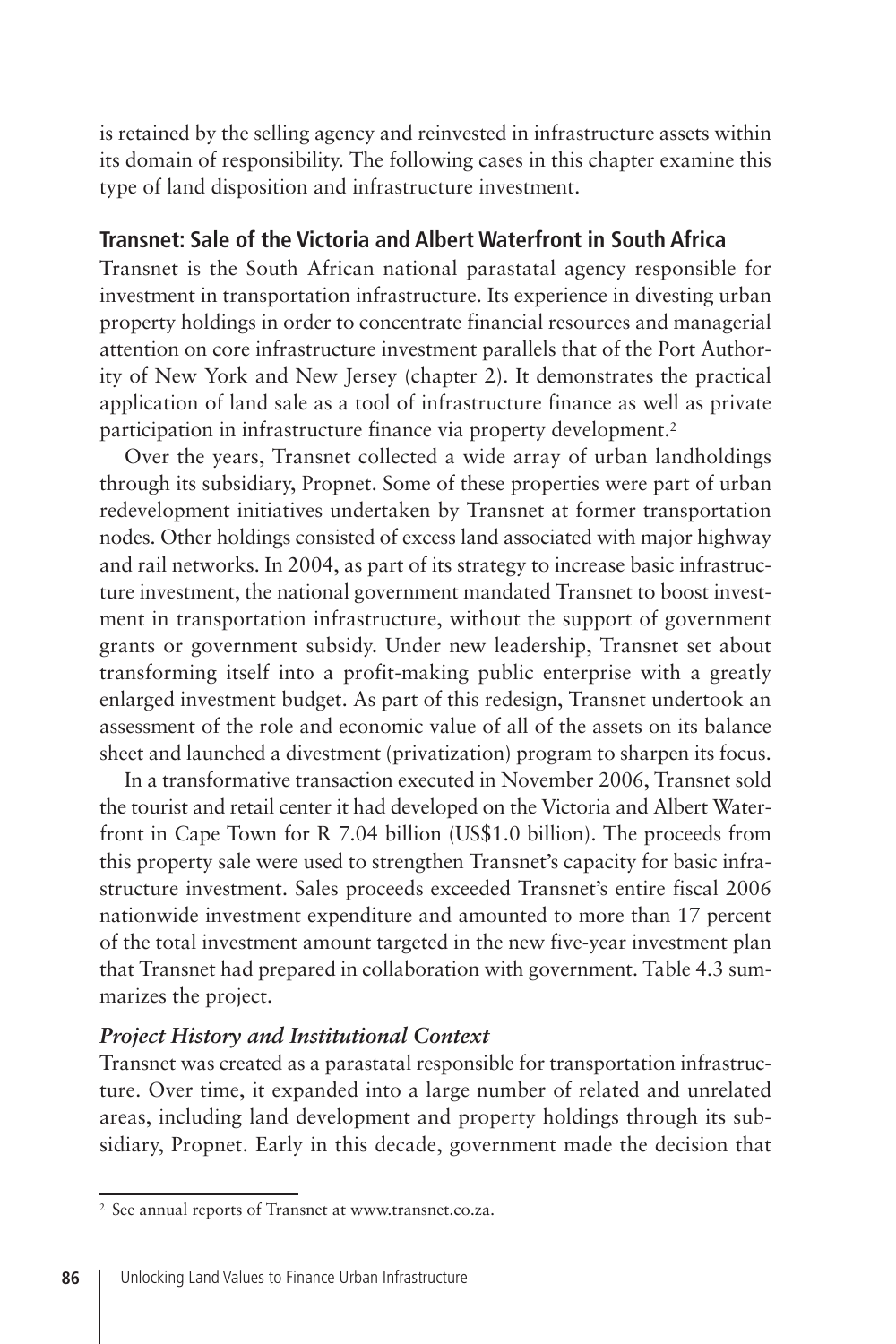| <b>Executing authority</b> | <b>Project description</b>       | Sale agreement and proceeds   | Use of funds for infrastructure             |
|----------------------------|----------------------------------|-------------------------------|---------------------------------------------|
| Transnet is the            | Sale of Victoria and Albert      | Property was sold as freehold | Government authorities announced the        |
| South African              | Waterfront in Cape Town, which   | via international bidding.    | proceeds would be used to help finance      |
| national parastatal        | Transnet had developed from      | The sale to an international  | Transnet's R 40.8 billion five-year capital |
| responsible for            | old docklands. The property con- | consortium was completed in   | investment program, with particular         |
| managing and               | tained 300,000 square meters of  | September 2006 for R 7.04     | emphasis on modernization of rail freight   |
| investing in trans-        | developed land and 250,000       | billion (US\$1.0 billion).    | and urban seaports. Part of the sale pro-   |
| portation infra-           | square meters of land available  |                               | ceeds were received by Transnet's pen-      |
| structure.                 | for future development, all on   |                               | sion funds. The transaction strengthened    |
|                            | the Cape Town waterfront.        |                               | Transnet's balance sheet for future bor-    |
|                            |                                  |                               | rowing by reducing net pension liabilities. |

**Table 4.3 Summary of the Project to Sell Victoria and Alber t Waterfront in South Africa**

Source: Author.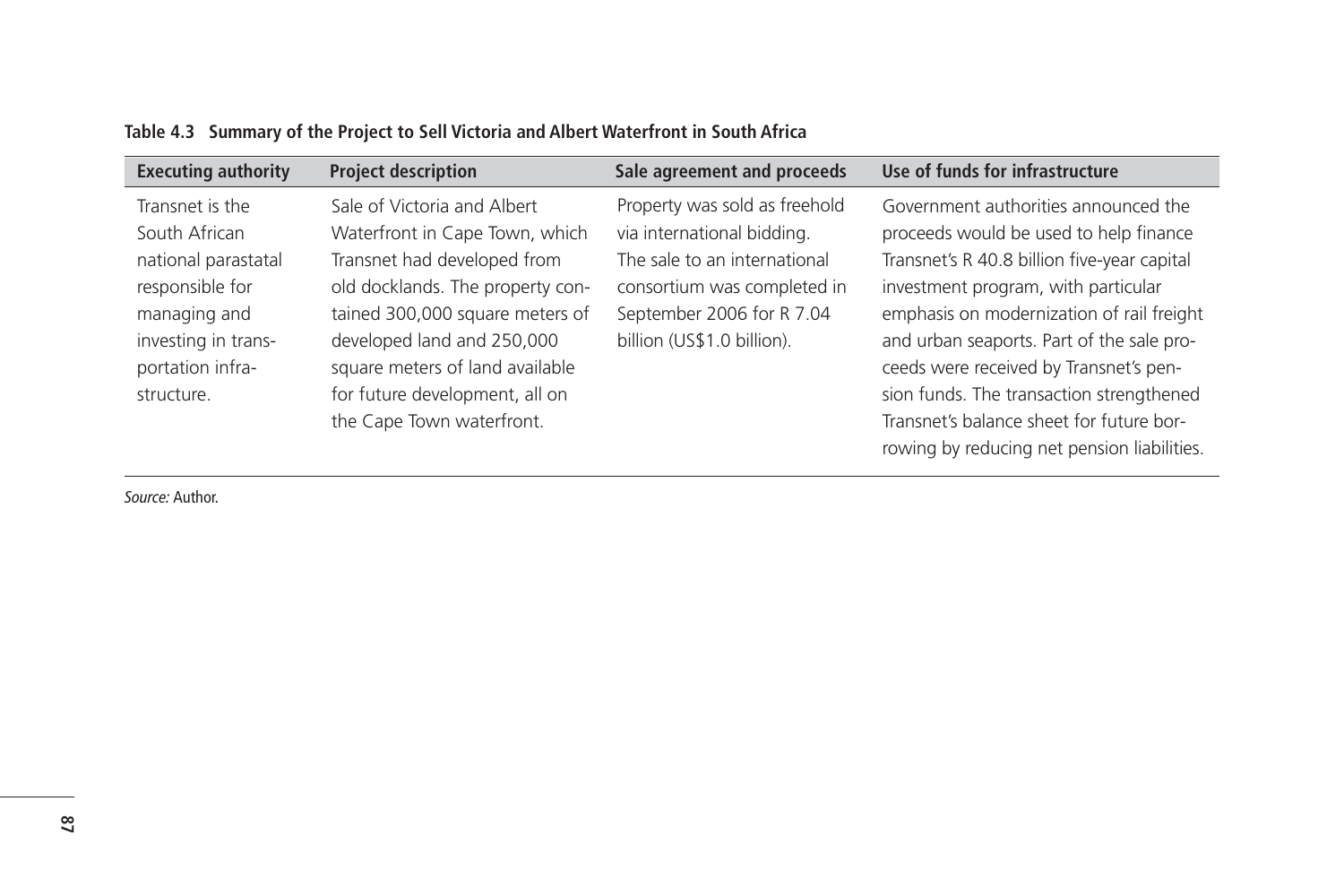Transnet should operate as a self-financing commercial entity, owned by government, but without government subsidy. Transnet was directed to prepare and execute a longer-term capital plan that would modernize and expand the country's basic transportation infrastructure networks supporting economic growth. As a result, Transnet and government developed both a five-year capital plan and a fundamental investment strategy. The investment strategy called for all new major highways to be built by the private sector as toll roads. Transnet would focus its investment efforts on modernizing the rail freight system, upgrading urban seaports for international trade, and installing pipelines.

A key part of Transnet's strategy involved identifying and assessing all of its far-flung holdings in order to identify noncore assets that should be divested, because they were being operated at a loss, because they could be managed more efficiently by the private sector, or because they commanded high market values that could be reinvested in core infrastructure functions. Following on this review, Transnet divested a large number of business units, including its share of South African Airways, passenger rail service, intercity bus service, an airport catering firm, information technology ventures, and other enterprises. Most of the entities were sold to the private sector (shares of South African Airways were transferred to government).

The most valuable noncore assets identified as a result of the review were land and property holdings held in the name of Transnet's subsidiary, Propnet. The single most valuable parcel was the Victoria and Albert Waterfront, developed from the old docklands in Cape Town. As owner of the docklands, Transnet began redeveloping the site in 1988, turning it into an international tourism and retail center, which in 2006 attracted 22 million visitors. The waterfront made an important contribution to the revitalization of Cape Town. However, as a tourist, commercial, and retail center, the project was tangential to Transnet's central transportation mission and could be developed further by the private sector.

Transnet and the government decided to sell the Victoria and Albert Waterfront through international bidding. Nine consortia qualified for the final short list, from a much larger number of interested parties. Bids were evaluated based on price (85 percent) as well as Black Economic Empowerment participation and protection of jobs for existing employees. The winning consortium was headed by London and Regional Group, a major international developer, and by Istithmar, a Dubai investment fund. South African Black Economic Empowerment groups represented 20 percent of the winning group. Current employees received a 2 percent property interest as well as guarantees of no job losses for two years. The sale price of the transaction was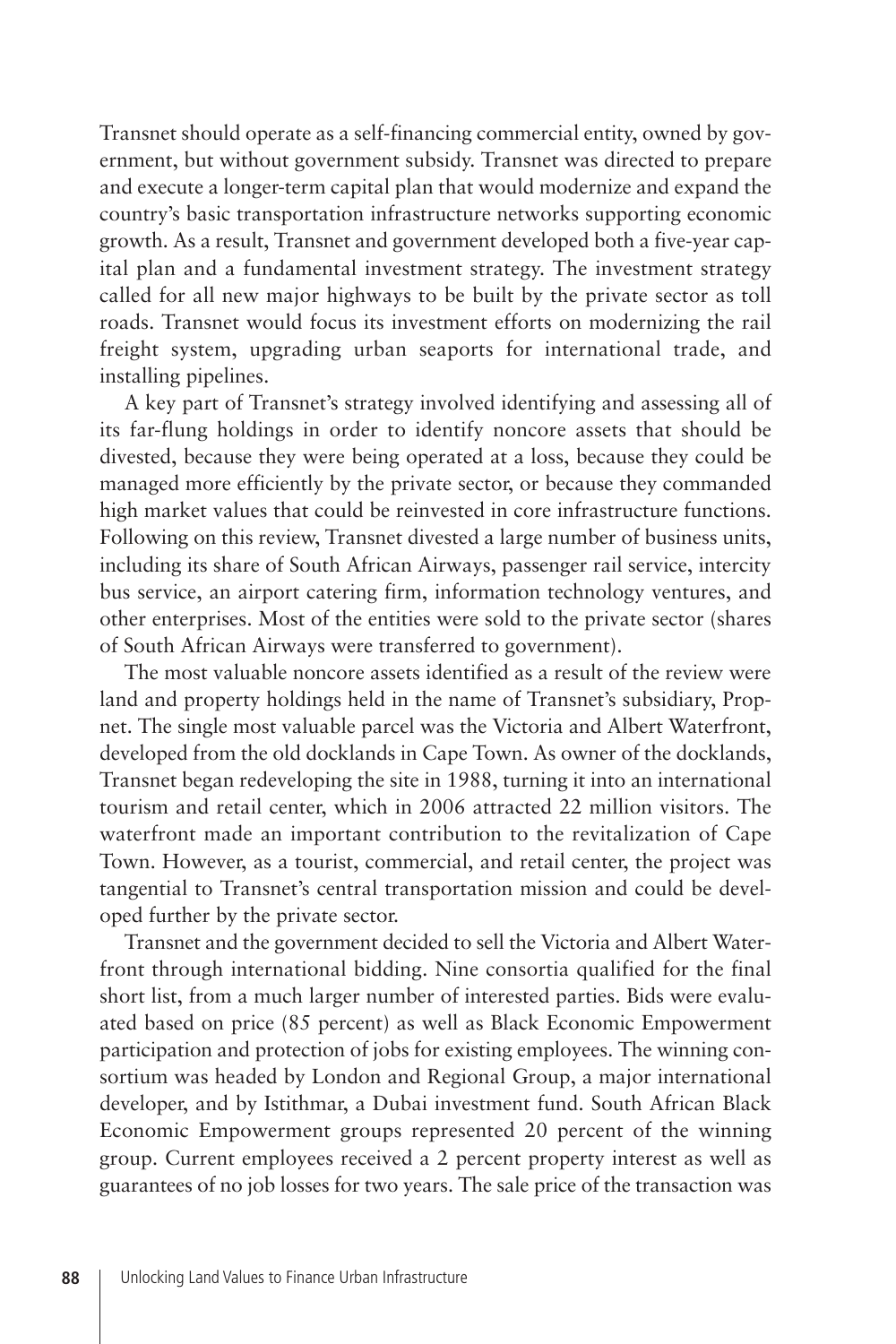R 7.04 billion (US\$1.0 billion at the time), equal to more than 17 percent of the total investment laid out in the new five-year plan for Transnet's investment in transportation infrastructure.

Transnet pursued the sale as a direct result of its new mandate (a) to become a focused and efficient freight-moving organization, (b) to operate on commercial terms, not only without government subsidy, but returning a competitive rate of return to its owner, the government, and (c) to increase investment in basic infrastructure supporting its business activities. Divestment of noncore activities was a key to this focus. As Transnet's business plan asserted, "The present strength of the Group's balance sheet is undermined by the capital demands of its noncore assets."

Transnet chairman, Maria Ramos, noted at the time of sale, "We regard our holdings [in Victoria and Albert Waterfront] as a noncore asset, and its disposal for the maximum value is in line with our goal to raise cash for our infrastructure investment program … The sale of this shareholding will ultimately help us achieve our objective of transforming Transnet."

Transnet so far is well on its way to transformation and increased infrastructure investment. It has converted itself from a loss-generating parastatal into a profit-generating operation, transforming a R 6.3 billion annual loss into a R 6.8 billion profit. It increased its investment in transportation infrastructure from R 7.0 billion in fiscal 2006 to R 11.6 billion in fiscal 2007, and plans to invest R 16.9 billion in fiscal 2008. Proceeds from the sale of Victoria and Albert Waterfront of R 7.04 billion represent a significant contribution to the capital financing plan. In particular, the sale has strengthened Transnet's balance sheet, by reducing net pension liabilities (a portion of the waterfront was held in the name of Transnet's pension funds, and receipts were added to the pension fund's assets), allowing Transnet to enter the domestic bond market without government guarantee. In December 2007, Transnet issued R 2.5 billion in bonds, in an issue that was oversubscribed.

Transnet has updated and expanded its rolling five-year capital investment program, which now calls for R 78 billion in capital spending over the next five years, 2008–12, financed through R 25 billion in borrowing, with the rest financed through internal cash flows, including proceeds from property sales.

#### *Prospects for Replication*

Prospects for generalizing Transnet's experience in selling the Victoria and Albert Waterfront appear favorable. Transnet itself has identified other valuable urban properties that it will sell or contribute to joint ventures. The Carleton Center office building, in the heart of Johannesburg, as well as the former five-star Carleton Hotel are owned by Transnet and have been desig-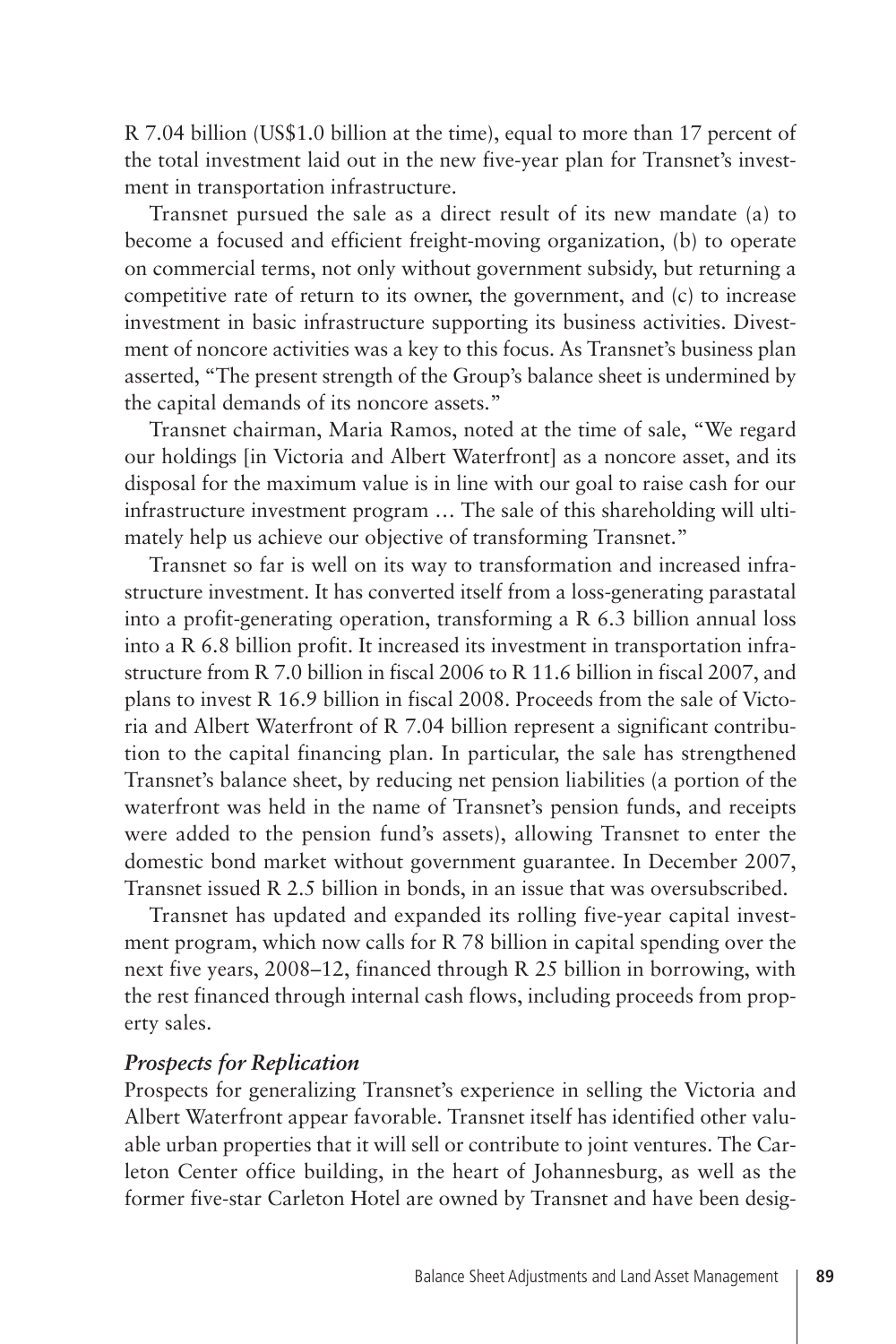nated for sale through international auction. It is anticipated that the properties will fetch in the vicinity of R 1.5 billion or more. Transnet owns a large stretch of beachfront land along the N2 Highway in Port Elizabeth. The agency intends to convert this into financial value either through sale at auction or through a joint venture with a Port Elizabeth development authority that is trying to obtain government support for waterfront development along the lines of the Victoria and Albert Waterfront. In the latter option, Transnet would contribute land in return for a share of development profits. It appears that Transnet would prefer outright sale, but political discussions remain open about use of the Port Elizabeth waterfront land.

Transnet's policy of divesting noncore property holdings to increase infrastructure investment also is a practical model for other countries, especially those in Africa. Although the Victoria and Albert Waterfront is a uniquely valuable site, other publicly owned land held by government agencies has commensurate value relative to national and urban investment levels. In particular, national railroad companies and public port owners typically hold significant tracts of urban land that could be converted to more valuable use, while at the same time generating financial resources for investment in either transportation infrastructure or urban infrastructure more generally. A government mandate to inventory such land, assess its role in a focused transportation strategy, and sell excess landholdings for reinvestment in infrastructure assets could provide a significant boost to infrastructure budgets.

## **Mumbai Metropolitan Regional Development Authority: Bandra-Kurla Complex in Mumbai, India**

India long has been troubled by a low rate of investment in urban infrastructure. Government has targeted the poor condition of urban infrastructure as a major constraint to continued national economic growth and has launched the Jawaharlal Nehru National Urban Renewal Mission (JN-NURM) as a national program to accelerate investment in cities' capital systems. Within the Indian governmental system, municipal governments have relatively little flexibility in the raising of revenue. Responsibility for infrastructure investment is scattered among various agencies, mostly controlled by state governments. Principal among these entities are states' urban development authorities.

The Mumbai Metropolitan Regional Development Authority (MMRDA) is representative of these development authorities. It is an agency of the state of Maharashtra, chaired by the minister of state for urban development, responsible for planning, development, and major infrastructure investment in the metropolitan Mumbai region. Metropolitan Mumbai had an estimated population of 17.7 million in 2001, projected to reach 30 million by 2020.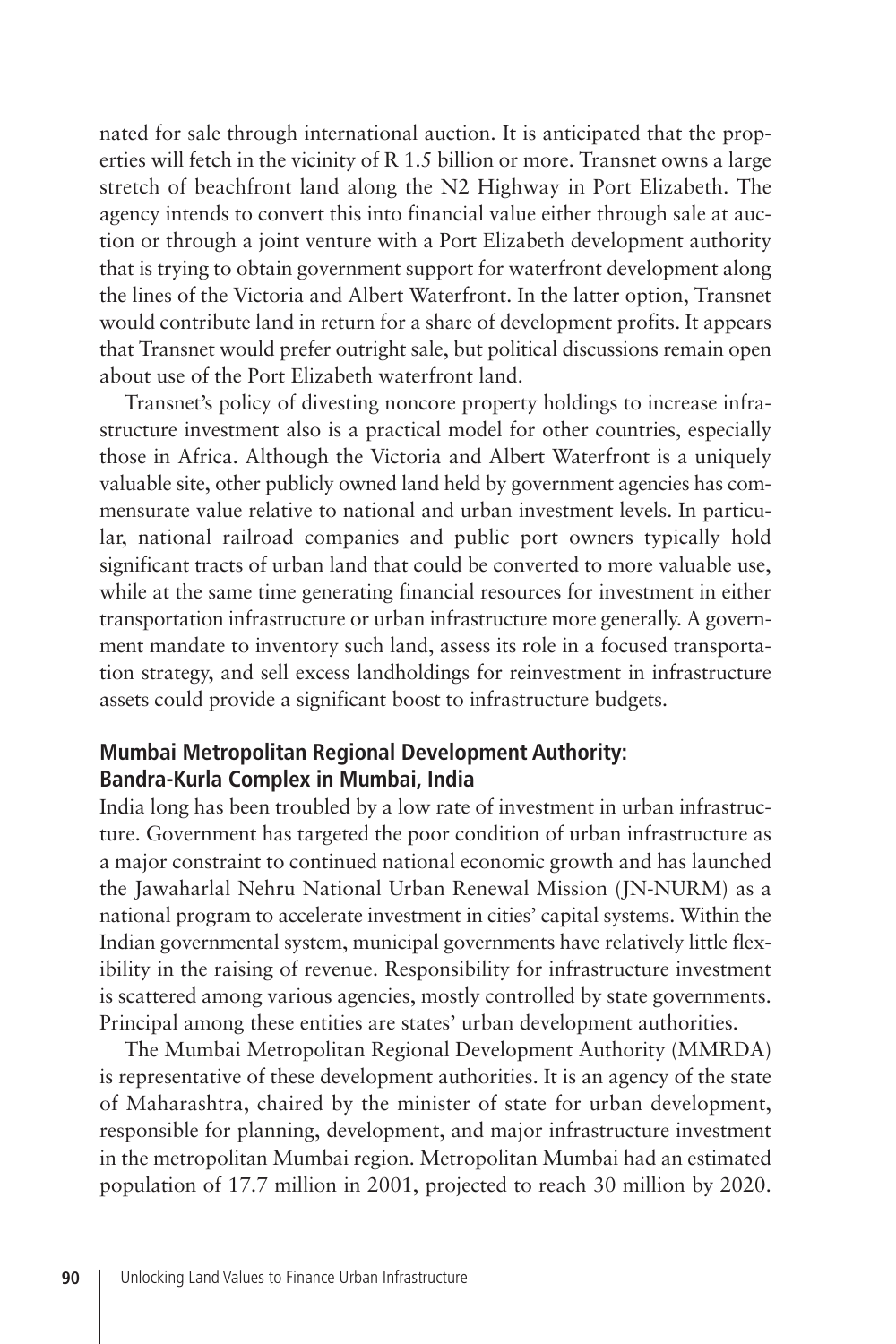Faced with tight budget constraints and mounting investment requirements as part of Mumbai's economic development program, MMRDA, like other metropolitan development authorities, has recently turned to its land assets as a source of financing that can be reinvested in infrastructure.

The primary land parcel held by MMRDA is the Bandra-Kurla complex, for which it initiated development and is designated the special planning authority. MMRDA has begun to accelerate land sales from the complex. It now derives most of its income and capital resources from these land sales and has begun to focus more clearly on the investment uses to which landsale proceeds will be put. The financial stakes are large. In just two land auctions, in January 2006 and November 2007, MMRDA was able to generate Rs50.8 billion (approximately US\$1.2 billion) from the sale of small land parcels in Bandra-Kurla. This is almost 10 times total MMRDA infrastructure investment in 2004–05 and almost five times total infrastructure investment by the Mumbai Municipal Corporation in 2004–05. Table 4.4 summarizes the project.

#### *Project History and Institutional Context*

The Bandra-Kurla complex was developed by MMRDA starting in the late 1980s. It was created out of marshland and industrial slums by channeling the Mithi River and two creeks. The entire site occupies 553 acres and is being developed as an international financial, commercial, retail, and convention center with interspersed open space. Proceeds from the development—mostly in the form of annual rent payments and development fees—have been a primary source of income of MMRDA for years. However, proceeds have been scattered among numerous uses, without public accounting. Much of the income appears to have been used to support MMRDA's operating and staff expenses. Relatively small amounts have been dedicated to a revolving fund that supports subsidized infrastructure investment in towns throughout the state of Maharashtra.3

The decision to accelerate land sales from Bandra-Kurla, and in particular to emphasize *sales of land* rather than long-term leases of developed property built by MMRDA, was motivated by two factors. First, it was decided that Bandra-Kurla could be built out more efficiently by private developers. Individual land parcels within Bandra-Kurla are designated by MMRDA for specific development purposes—for example, five-star hotel, commercial

<sup>&</sup>lt;sup>3</sup> Up to 2001, total proceeds from land sales, leasing revenues, and development fees at Bandra-Kurla were Rs17 billion. Total credits disbursed through the Maharashtra infrastructure revolving fund at that time were Rs624 million, with projects sanctioned for credit having a total loan value of Rs1.36 billion.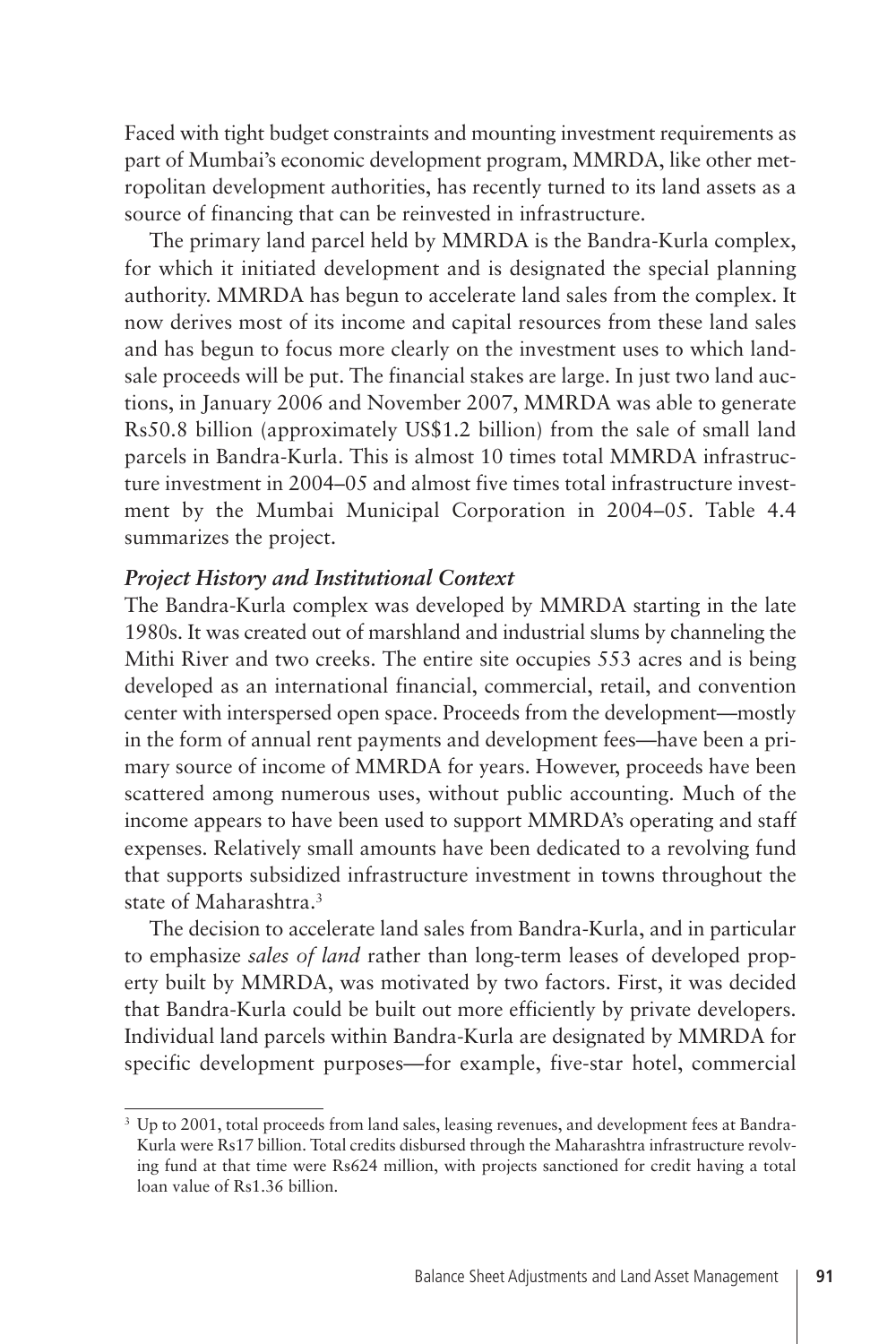| <b>Executing authority</b>                                                                                                                                                               | <b>Project description</b>                                                                                                                                                                                                                                                                                                   | Sale agreement and proceeds                                                                                                                                                                                                                                                                                            | Use of proceeds for infrastructure                                                                                                                                                                                                                                                                                                                                                  |
|------------------------------------------------------------------------------------------------------------------------------------------------------------------------------------------|------------------------------------------------------------------------------------------------------------------------------------------------------------------------------------------------------------------------------------------------------------------------------------------------------------------------------|------------------------------------------------------------------------------------------------------------------------------------------------------------------------------------------------------------------------------------------------------------------------------------------------------------------------|-------------------------------------------------------------------------------------------------------------------------------------------------------------------------------------------------------------------------------------------------------------------------------------------------------------------------------------------------------------------------------------|
| Mumbai Metropolitan<br>Regional Development<br>Authority (MMRDA) is<br>responsible for develop-<br>ment planning and<br>major infrastructure<br>investments in Greater<br>Mumbai region. | Bandra-Kurla is a 553-acre<br>site, originally developed from<br>marshland to be a secondary<br>"suburban" commercial and<br>office node to relieve conges-<br>tion in central Mumbai. It has<br>now become a valuable loca-<br>tion for commercial activity<br>and new commercial invest-<br>ment, rivaling the traditional | Two successful land sale auctions<br>took place in 2006-07. A total of<br>13 hectares of land were sold for<br>approximately US\$1.2 billion.<br>However, in a 2008 auction only<br>three of five parcels reached the<br>minimum bid threshold. About<br>20 hectares of developable land<br>remain available for sale. | Government authorities announced<br>that sale proceeds would be used<br>principally to finance MMRDA's capi-<br>tal investment plan, primarily the rail<br>transit program being developed in<br>collaboration with the World Bank<br>under the Mumbai Urban Transit Proj-<br>ect. However, there has been no dis-<br>closure or public commitment as to<br>the exact use of funds. |
|                                                                                                                                                                                          | economic center around the<br>stock exchange.                                                                                                                                                                                                                                                                                |                                                                                                                                                                                                                                                                                                                        |                                                                                                                                                                                                                                                                                                                                                                                     |
|                                                                                                                                                                                          |                                                                                                                                                                                                                                                                                                                              |                                                                                                                                                                                                                                                                                                                        |                                                                                                                                                                                                                                                                                                                                                                                     |

# **Table 4.4 Summary of the Bandra-Kurla Complex Project in Mumbai, India**

Source: Author.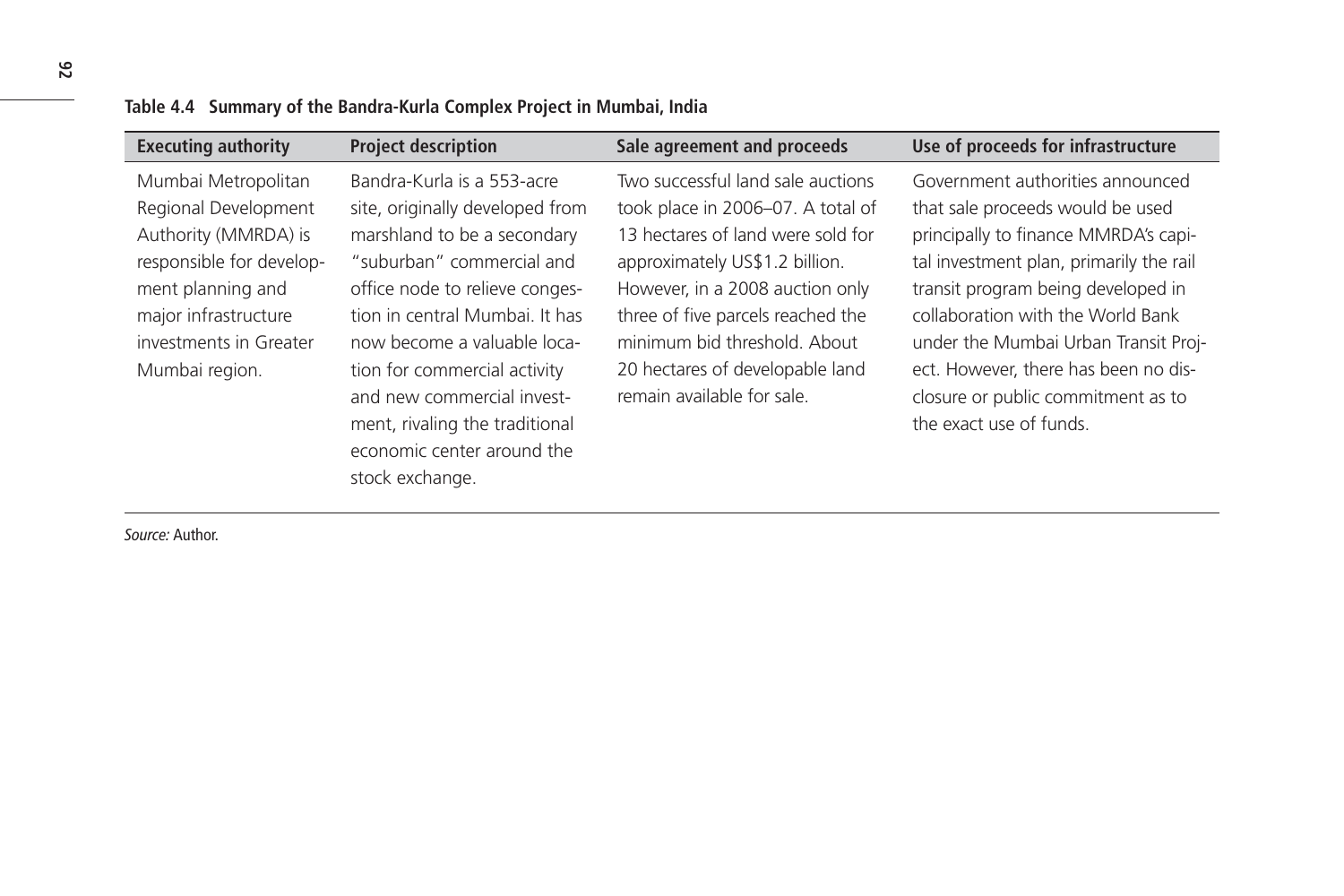building of maximum floor space, convention center. The parcels are auctioned subject to this use restriction and then developed by the buyer. This public-private partnership has accelerated development relative to the former practice, where MMRDA constructed many of the properties and leased them to users in a finished state. The private developers at Bandra-Kurla are responsible for installing all access and on-site infrastructure at their own expense. The second factor motivating the sale of land was the desire to generate significant amounts of capital up front that could be invested in Mumbai's infrastructure.

Table 4.5 shows the history of land sales by MMRDA at Bandra-Kurla. The figures correspond to the highest price per square meter obtained in a land sale in the respective year. The table demonstrates the overall growth in land values, which greatly accelerated in 2006–07, as well as the cyclical nature of the urban real estate market. For a period after 1998, MMRDA suspended all land sales, as demand for urban space declined precipitously in the wake of the Asian financial crisis. In November 2007, one land parcel in Bandra-Kurla sold for Rs504,000 per square meter (more than US\$12,000 per square meter of vacant land), the highest price recorded to date in India. Although typically described as land "sales," the transactions are actually 80 year leases.

MMRDA's use of land-sale proceeds to finance major infrastructure investment projects has involved an evolution in institutional practice. In the past, revenues from land sales and property leasing flowed into MMRDA's general budget. There was no public accounting of either receipts or uses of funds. In fact, infrastructure investment was not an especially high priority on MMRDA's list of responsibilities. MMRDA saw itself first as a planning

| Year and use                      | Price per square meter     |
|-----------------------------------|----------------------------|
| 1993                              | Rs30,000                   |
| 1995 (Diamond Bourse)             | Rs42,500                   |
| 1998                              | Sales suspended because of |
|                                   | Asian financial crisis     |
| 2000 (Citibank)                   | Rs86,000                   |
| January 2006 (convention center)  | Rs153,000                  |
| November 2007 (commercial complex | Rs504,000                  |
| and car park)                     |                            |

**Table 4.5 Land Sales by Mumbai Metropolitan Regional Development Authority at Bandra-Kurla Complex in Mumbai, India**

Source: Author.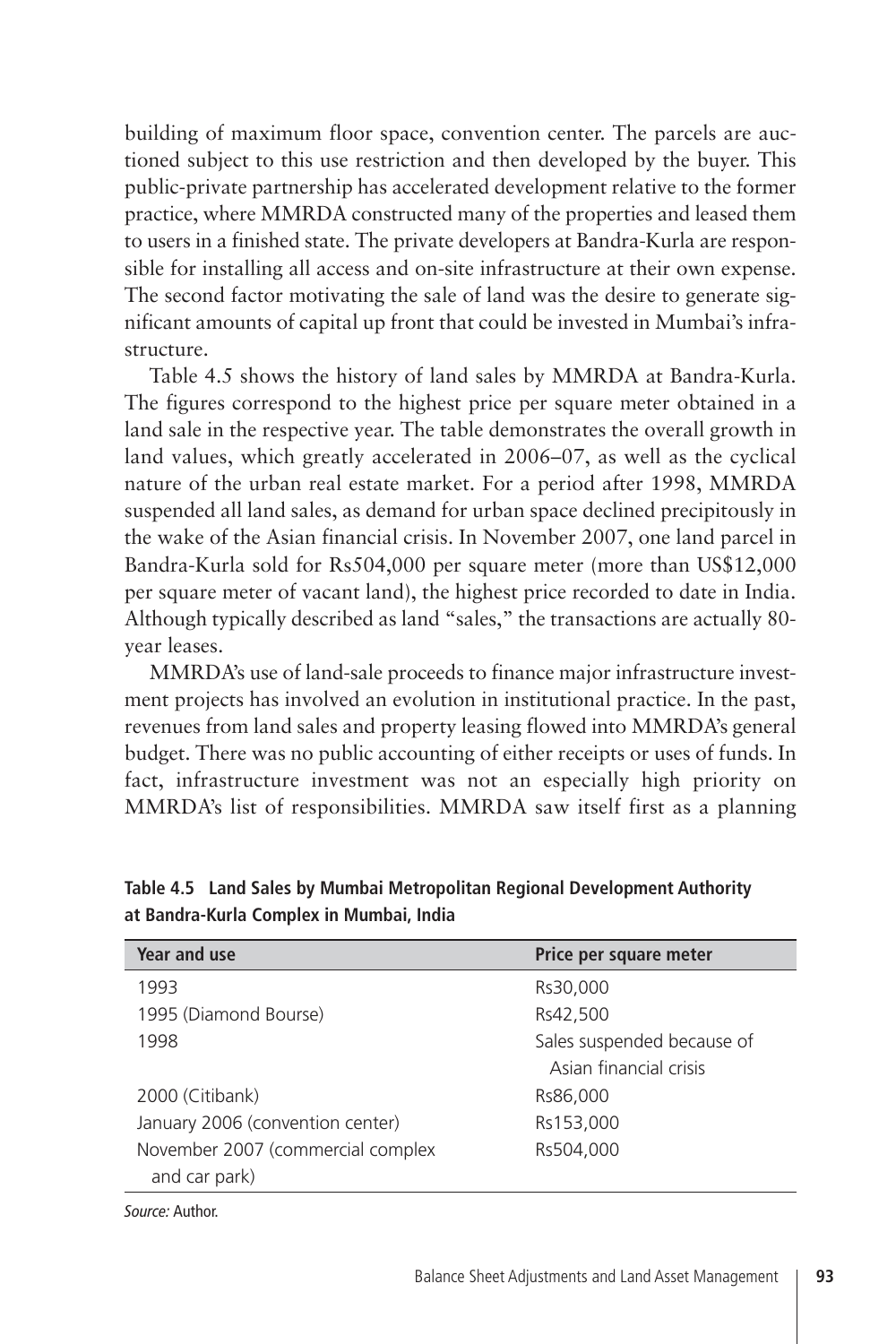authority, responsible for preparing master plans and development plans; second as a planning coordination authority, responsible for guiding and approving private sector development so as to ensure its conformity with plans; and third as a special planning authority responsible for detailed land-use planning and implementation in notified areas, such as Bandra-Kurla.

Only in 2003 was the MMRDA Act amended to enable the authority to execute major infrastructure development projects within Greater Mumbai. The focus on infrastructure investment gave urgency to the sale of land in Bandra-Kurla, so as to generate funds to finance investment. MMRDA has announced that proceeds from the sale of land will be used primarily to help finance an urban transport program, which Mumbai has developed in collaboration with the World Bank, including an ambitious metro rail project scheduled to begin in 2008. There still is neither a public accounting for the use of funds, however, nor a publicly released budget that shows proposed sources and uses of funds for MMRDA capital projects.

#### *Prospects for Replicability*

Is MMRDA's experience replicable? The dramatic increase in urban land prices in India has mobilized much greater attention to the land assets held by urban development authorities and other agents of government, as well as the potential for converting land (via the market) into badly needed infrastructure. Within Mumbai, other government agencies have begun inventorying land and preparing it for sale. In November 2006, the national railway created a Rail Land Development Authority with the express purpose of identifying excess lands held by the railway that could be sold to help finance rail modernization. Sale of railway land within Greater Mumbai could help to finance part of the Mumbai rail connectivity plan. Urban development authorities (UDAs) elsewhere in India have begun to auction land, with the result that land sales have become the most significant element of UDA ownsource capital revenues in large metropolitan areas.

Although it is commonly stated that the revenues from UDA land sales will be used for a combination of infrastructure investment and housing development, public accountability still is very weak. Undetermined portions of land-sale revenues continue to be used for UDA operating expenses. Neither the sources of funds for housing subsidies nor the amounts invested in infrastructure are clearly identified in UDA budgets. Efficiency and accountability in the development process would be greatly aided by transparent budgets, issued for public information, showing the sources and uses of funds, separate operating and capital budgets, and balance sheets summarizing the UDA's assets and liabilities.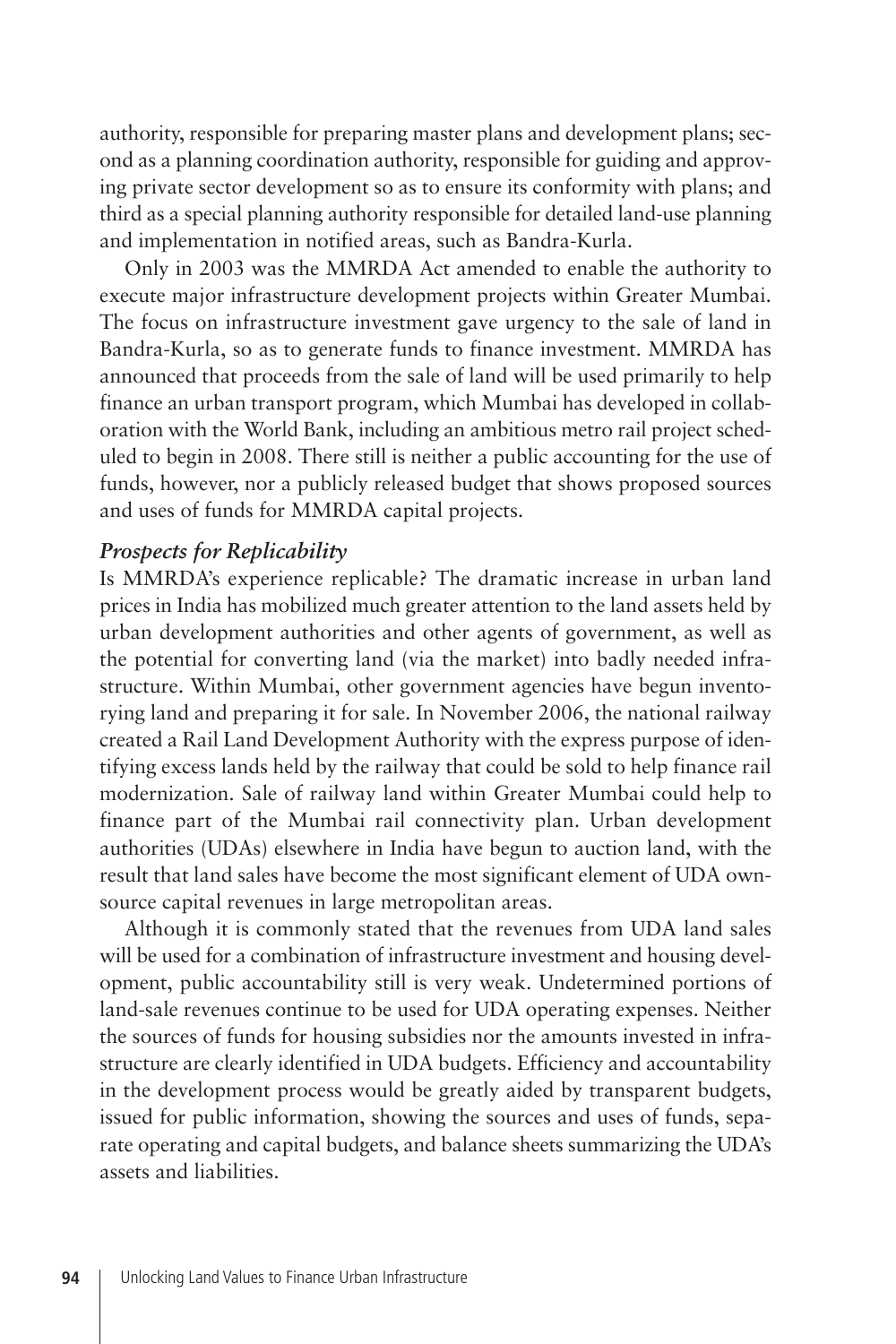An irony inherent in MMRDA's land sales, as well as that of most other development agencies, is that none of the proceeds inure to the benefit of the municipal government. The high-density development that takes place on such sites increases demand for municipal infrastructure services, such as water supply, wastewater collection, drainage, and street improvements. However, the UDAs are state institutions. They use their proceeds either to finance investment responsibilities within their own domain or to transfer funds to the state budget. The state of Rajasthan is an exception. Its legislation requires that 10 percent of all revenue generated from land sales within Jaipur metropolitan area, the state capital, go to the Jaipur Municipal Corporation to help finance municipal-scale infrastructure.

## **Land Auctions at the Urban Fringe: Cairo, Egypt**

Egypt is characterized by highly concentrated development. Less than 5 percent of land in the country is arable and therefore traditionally suitable for either agriculture or urban development. The remainder of the land is desert. The limited supply of developable land has led to high land prices, exacerbated by large amounts of public landholdings and inefficient procedures for releasing public land for development.

As noted in chapter 3, Cairo is expanding rapidly into the desert hinterland, through a series of new towns and associated development. Expansion of the urban area is made possible by the extension of basic infrastructure systems, including water supply and road access. New town sites are designed by government planning authorities, but the investment in housing, commercial, and industrial development is carried out by private developers. Until recently, public land was transferred largely through private negotiation. Entities able to obtain land from the government, and secure development authorization, reaped huge windfall gains.

### *Project History and Institutional Context*

In 2004, Egypt launched a Public Asset Management Initiative. To some degree, this relabeled a privatization program that had lagged expected performance and generated widespread social opposition. However, the new program (managed by the Ministry of Investment rather than the old Ministry of Public Enterprises) sought to undertake a comprehensive review of all assets held in the portfolios of different ministries. Its goal was to assess the economic role of each asset in helping the ministry to perform its core function and to determine if that function could be performed more efficiently by selling selected assets and redeploying the proceeds in activities that better fit the core mission. This approach shifted the perceived emphasis from what the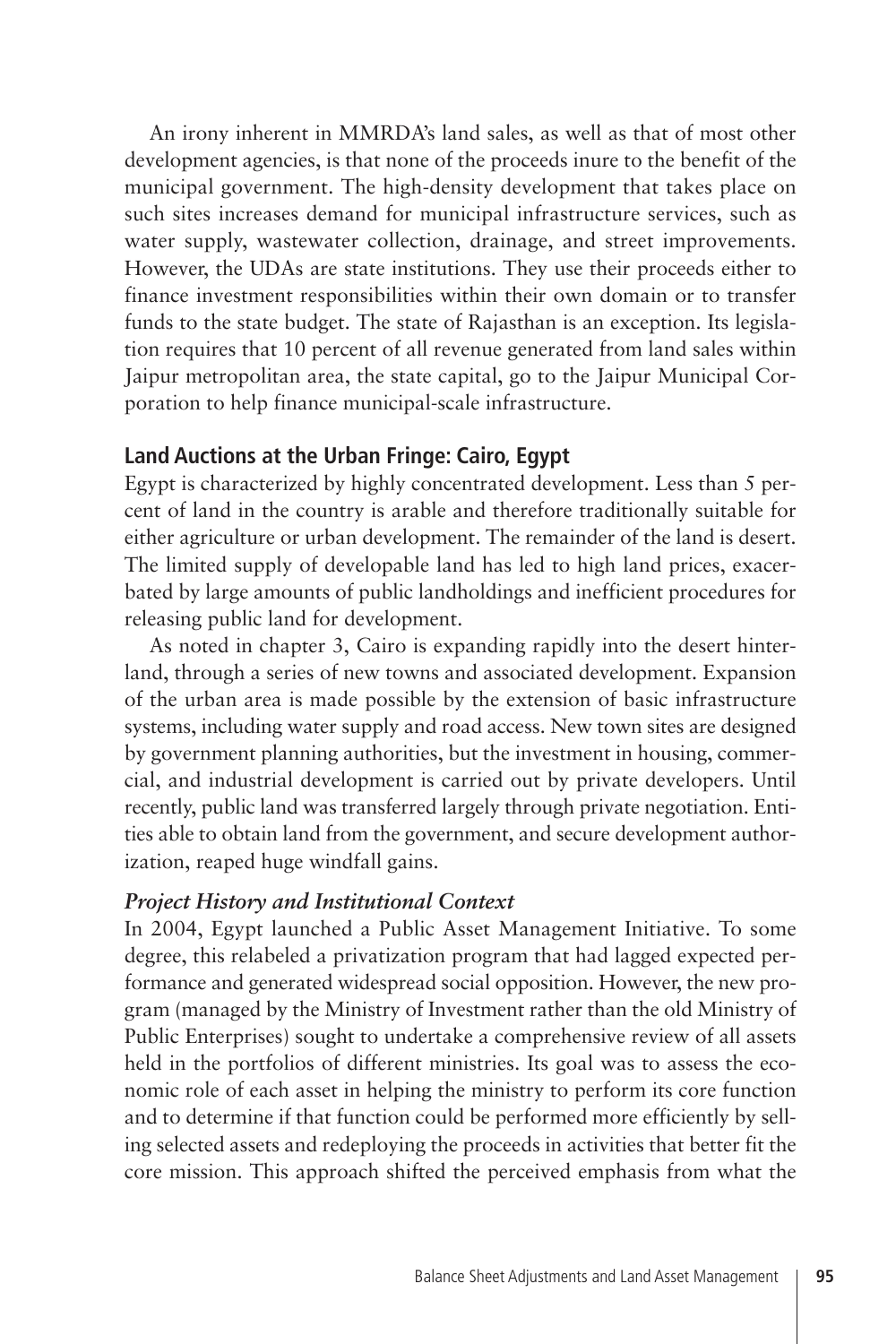private sector could gain by privatization of public assets to what the public sector could gain by better management of its assets, including the monetization of certain assets when in the public agency's interest. Public assets were to be sold through transparent, competitive means, including public auctions whenever feasible.

The Ministry of Housing, Utilities, and Urban Development's sale via auction, in May 2007, of land approved for development as part of new town development in East Cairo fit into this process. Land parcels were sold in large tracts for long-term development, one sale covering 6.3 million square meters, purchased by Damac Holding of the United Arab Emirates. Table 4.6 summarizes the project.

The ministry's land auction lies at the intersection of Egypt's asset management program and the government's program of new town development. Both of these programs reflect a commitment to enlarging the role of the private sector in economic activity, by focusing the public sector role on infrastructure investment, planning, and subsidy programs that allow the market to perform efficiently for persons of different income levels.

The asset management program was launched in 2004 under a new prime minister. All ministries and public agencies were instructed to conduct a thorough review of their asset holdings, make strategic decisions as to which assets could be divested as tangential to their primary mission, and how monetary receipts from sale could be reinvested most effectively. Proceeds from asset sales rose from £E 554 million in fiscal 2004 to £E 5.64 billion in fiscal 2005 and to £E 15.1 billion in fiscal 2006. Divestments included eight state-owned firms and the state's interest in 17 joint ventures, but the most common form of asset disposition was land sale. Forty sales of land or property were consummated by different ministries between 2004 and 2006.

The revenue-generating potential for land sales is illustrated by the May 2007 auctions. The  $\text{\textsterling}E$  17.6 billion received from that month's land auctions were equal to approximately 10 percent of the entire national government budget and some 117 times annual nationwide collections from the property tax.

#### *Prospects for Replication*

Can Cairo's experience be replicated? The May 2007 land auctions are part of longer-term government policy that is certain to be replicated to a significant degree. Three of the land tracts scheduled for sale at auction in 2007, estimated to realize some US\$1.6 billion, were withdrawn because bids did not meet the minimum asking price. They will be reoffered for sale. Land sales by national agencies also are taking place elsewhere in Egypt, as a means of raising capital for investment in irrigation, tourism development, housing, and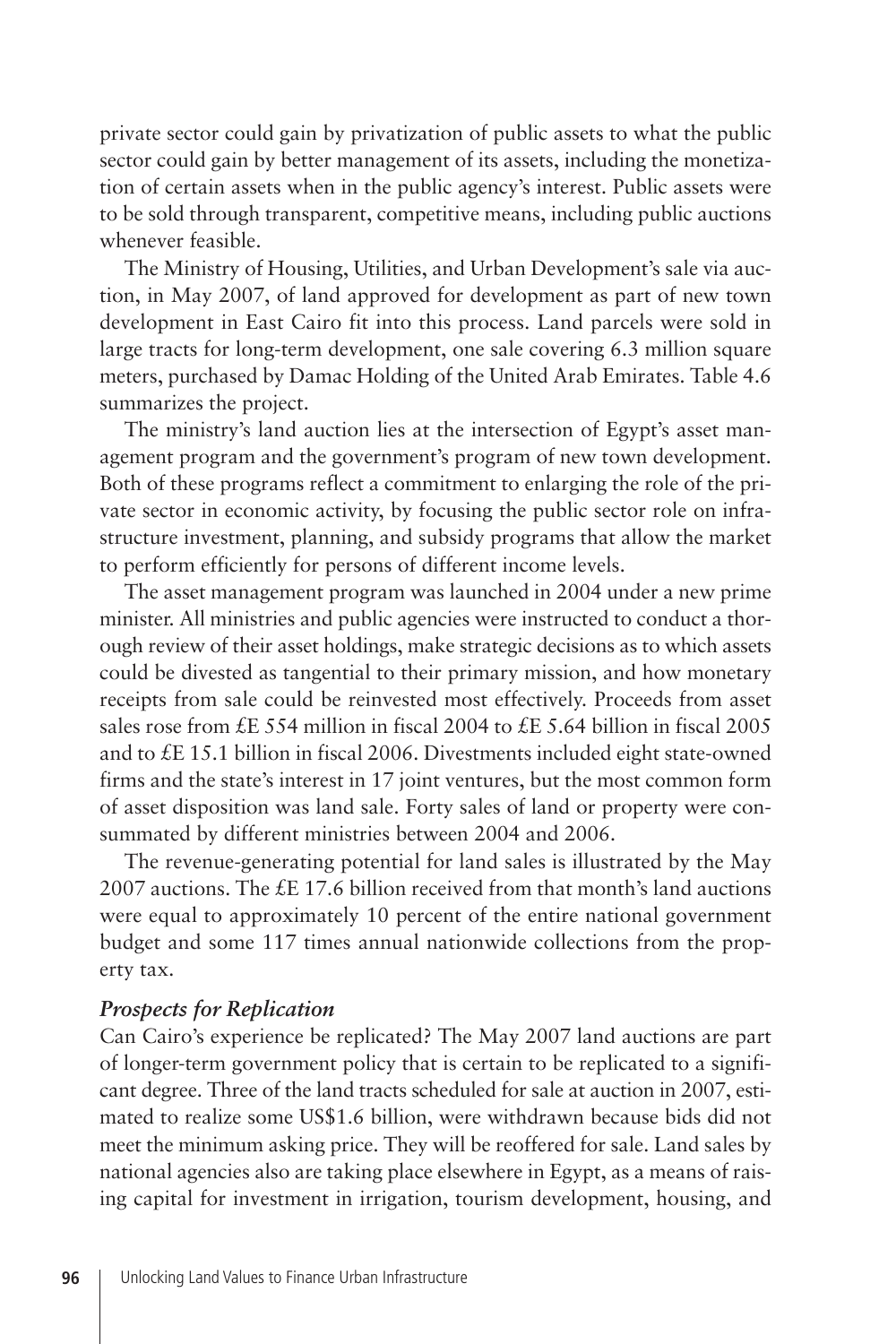| <b>Executing authority</b>                                                                                                                                                                                            | <b>Project description</b>                                                                                                                                                      | Sale agreement and proceeds                                                                                                                                                                                                                                                                  | Use of proceeds for infrastructure                                                                                                                                                                                                                                                                                                                                       |
|-----------------------------------------------------------------------------------------------------------------------------------------------------------------------------------------------------------------------|---------------------------------------------------------------------------------------------------------------------------------------------------------------------------------|----------------------------------------------------------------------------------------------------------------------------------------------------------------------------------------------------------------------------------------------------------------------------------------------|--------------------------------------------------------------------------------------------------------------------------------------------------------------------------------------------------------------------------------------------------------------------------------------------------------------------------------------------------------------------------|
| Ministry of Housing,<br>Utilities, and Urban<br>Development is<br>responsible for new<br>town planning and for<br>construction of major<br>highways and utility<br>trunk lines. It owned<br>the land sold at auction. | Sale at auction of desert land<br>approved for development as<br>part of new city development.<br>Land was approved for a com-<br>bination of housing and com-<br>mercial uses. | Parcels were sold in May 2007 at<br>rates that varied between EE 750<br>and £E 1,400 per square meter<br>(US\$140 to US\$260). Total<br>proceeds amounted to US\$3.12<br>billion. Purchasers were largely<br>land development entities from<br>the United Arab Emirates and<br>Saudi Arabia. | Private purchasers have responsibility<br>for all internal infrastructure<br>development. The Ministry of Hous-<br>ing announced that proceeds would<br>be used for significant infrastructure<br>investment, including construction of<br>a four-lane access highway connect-<br>ing to the Cairo Ring Road, and for<br>housing subsidies for low-income<br>households. |

# **Table 4.6 Summary of the Land Auction Project in Cairo, Egypt**

Source: Author.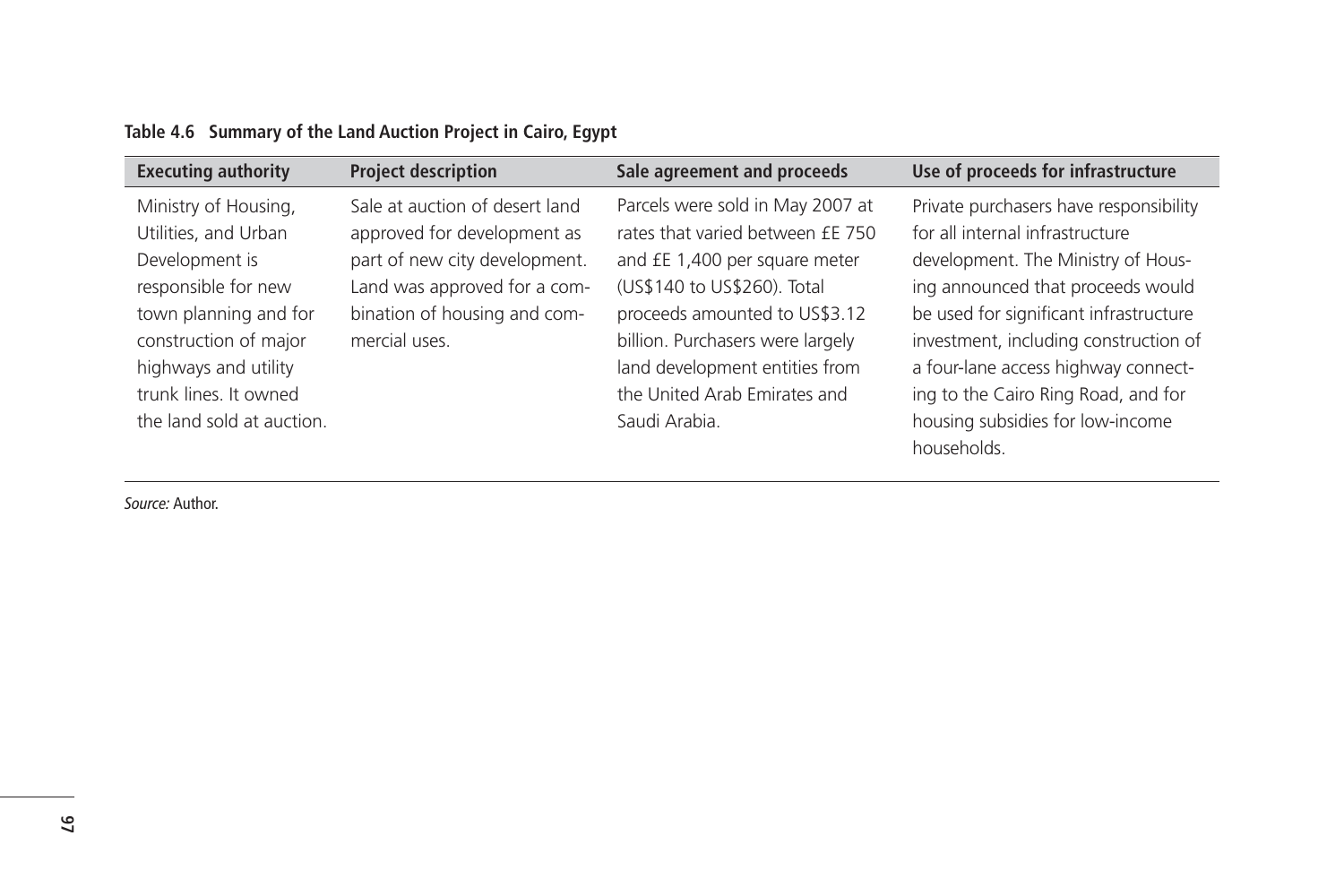industrial development zones. In fact, the World Bank in a policy note to the government of Egypt has found that the diversity of institutions selling public land, subject to widely varying rules and pricing regulations, stands in the way of orderly land asset management. It has recommended creating a single ministry that disposes of land according to a well-defined set of rules.

Like the other cases examined in this chapter, the land sales outside Cairo by national government have not generated revenues for the upgrading or extension of municipal infrastructure services in the existing city. The governates administering Egypt's cities do have significant landholdings of their own and have been mandated to go through the same type of land asset management program that is being applied at the national level.

# **Fort Bonifacio Land Sale and Development: Metro Manila, the Philippines**

Bonifacio Global City is the culmination of an unusual public-private partnership in land development and infrastructure investment. Fort Bonifacio was a U.S. military compound until 1949, when it and other American bases in the Philippines were turned over to the Philippine government. Fort Bonifacio is located in a highly desirable part of Metro Manila, between two main international business districts, Makati and Ortigas.

In 1992, the Philippines passed Republic Act no. 7227, which had the purpose of "accelerating conversion of Military Reservations into other productive uses." The act authorized the sale of land, particularly of military compounds in Metro Manila, called for the conversion of Subic and Clark bases on Luzon Island into special economic zones, and created the Bases Conversion Development Authority (BCDA), which was given all the powers of an economic development and planning authority. In 1995 in what was termed the "Deal of the Century," the BCDA formed a joint venture with a private group to develop a 150-hectare portion of Fort Bonifacio. The BCDA sold a 55 percent stake in 150 hectares of Fort Bonifacio land for P30.4 billion (roughly US\$800 million at the time) to the newly formed and jointly owned Fort Bonifacio Development Corporation. The private interest in Fort Bonifacio Development Corporation subsequently was sold to Ayala Land and a development subsidiary of Campos Group, two of the largest business organizations in the country. Villamor Air Force Base, also located in Metro Manila, was sold to other private parties.

Bonifacio Global City is the core development undertaking of the Fort Bonifacio Development Corporation. It has become a premier business district. Development, which initially was slowed by the Asian financial crisis, has accelerated rapidly in recent years. Table 4.7 summarizes the project.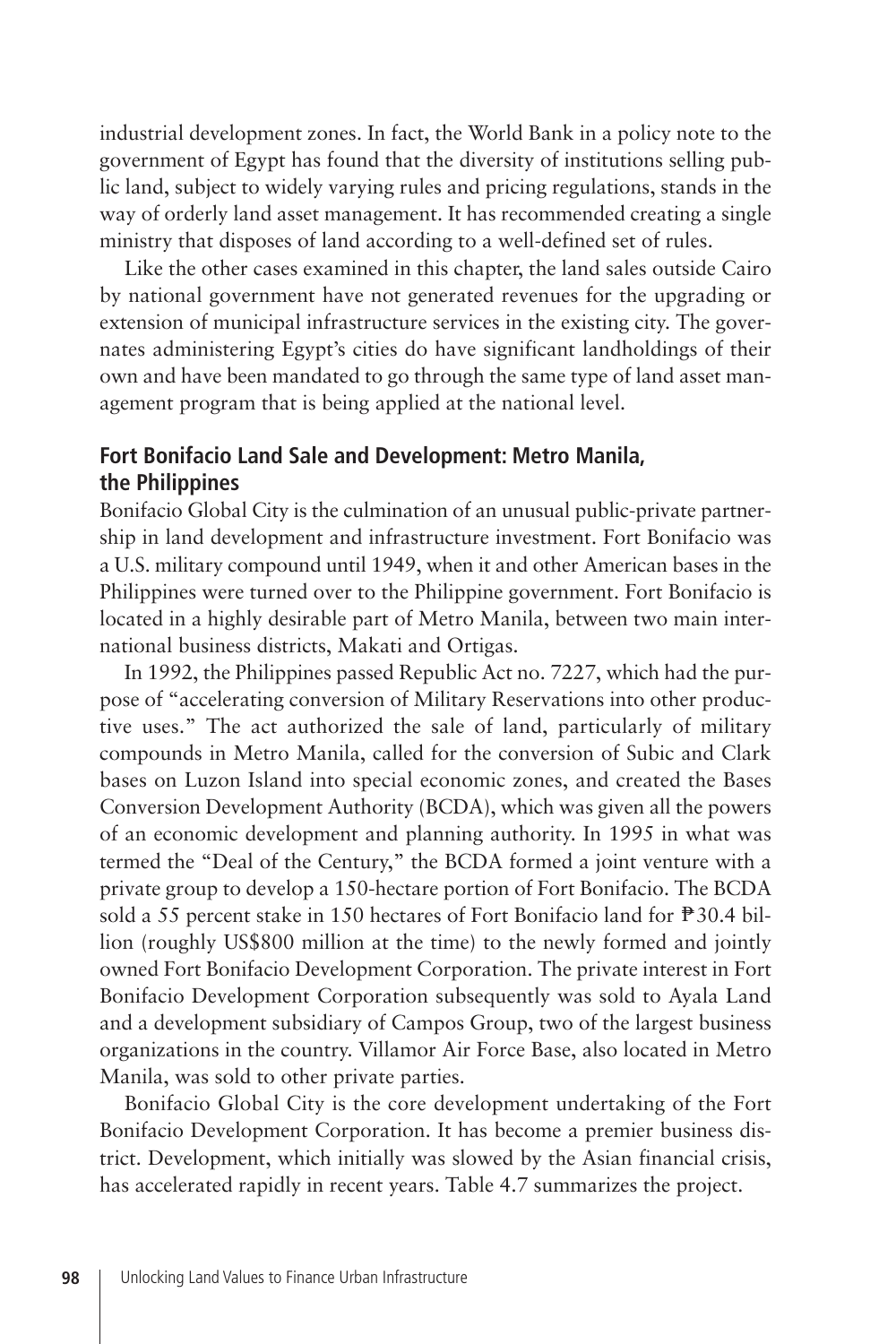| <b>Executing authority</b>                                                                                                                                                                                                              | <b>Project description</b>                                                                                                                                                                                                                                                                      | Sale agreement and proceeds                                                                                                                                                                                                                                                                   | Use of proceeds for infrastructure                                                                                                                                                                                                                                                                                                                                                                                                                                                                                                                                                                                                                                                                                                                                                          |
|-----------------------------------------------------------------------------------------------------------------------------------------------------------------------------------------------------------------------------------------|-------------------------------------------------------------------------------------------------------------------------------------------------------------------------------------------------------------------------------------------------------------------------------------------------|-----------------------------------------------------------------------------------------------------------------------------------------------------------------------------------------------------------------------------------------------------------------------------------------------|---------------------------------------------------------------------------------------------------------------------------------------------------------------------------------------------------------------------------------------------------------------------------------------------------------------------------------------------------------------------------------------------------------------------------------------------------------------------------------------------------------------------------------------------------------------------------------------------------------------------------------------------------------------------------------------------------------------------------------------------------------------------------------------------|
| <b>Bases Conversion Devel-</b><br>opment Authority<br>(BCDA) is charged with<br>converting former U.S.<br>military compounds to<br>productive uses and is<br>authorized to sell and<br>develop former military<br>land in Metro Manila. | BCDA formed a joint<br>venture with private sector<br>partners to develop part of<br>Fort Bonifacio, the last<br>remaining tract of large,<br>undeveloped land in Metro<br>Manila. The site is being<br>developed as a high-end<br>international business loca-<br>tion, Bonifacio Global City. | BCDA sold 150 hectares of land<br>to the newly formed joint ven-<br>ture, Fort Bonifacio Development<br>Corporation, for $\sqrt{3}$ 30.4 billion.<br>BCDA also retained a 45 percent<br>economic interest in the develop-<br>ment joint venture, which is<br>managed by the private partners. | The initial proceeds are allocated<br>as follows: 50% for infrastructure invest-<br>ment in Subic and Clark special economic<br>zones (SEZs), 32.5% for modernization of<br>armed forces and military housing, 4% for<br>housing for the homeless, 2.5% for the<br>municipalities of Makati, Taguig, and<br>Pateros, and 10% for the government's<br>general budget. Infrastructure investment<br>in Subic and Clark SEZs has now been<br>completed, and BCDA is helping to<br>finance a 94-kilometer four-lane highway<br>connecting the two sites as part of Luzon<br>regional development. The master plan<br>for Bonifacio Global City calls for $\overline{P}8$<br>billion in infrastructure investment over<br>the next five years, to be financed by the<br>joint venture developer. |

|  |  |  |  |  |  |  |  |  | Table 4.7 Summary of the Fort Bonifacio Land Sale and Development in Metro Manila, the Philippines |
|--|--|--|--|--|--|--|--|--|----------------------------------------------------------------------------------------------------|
|--|--|--|--|--|--|--|--|--|----------------------------------------------------------------------------------------------------|

Source: Author.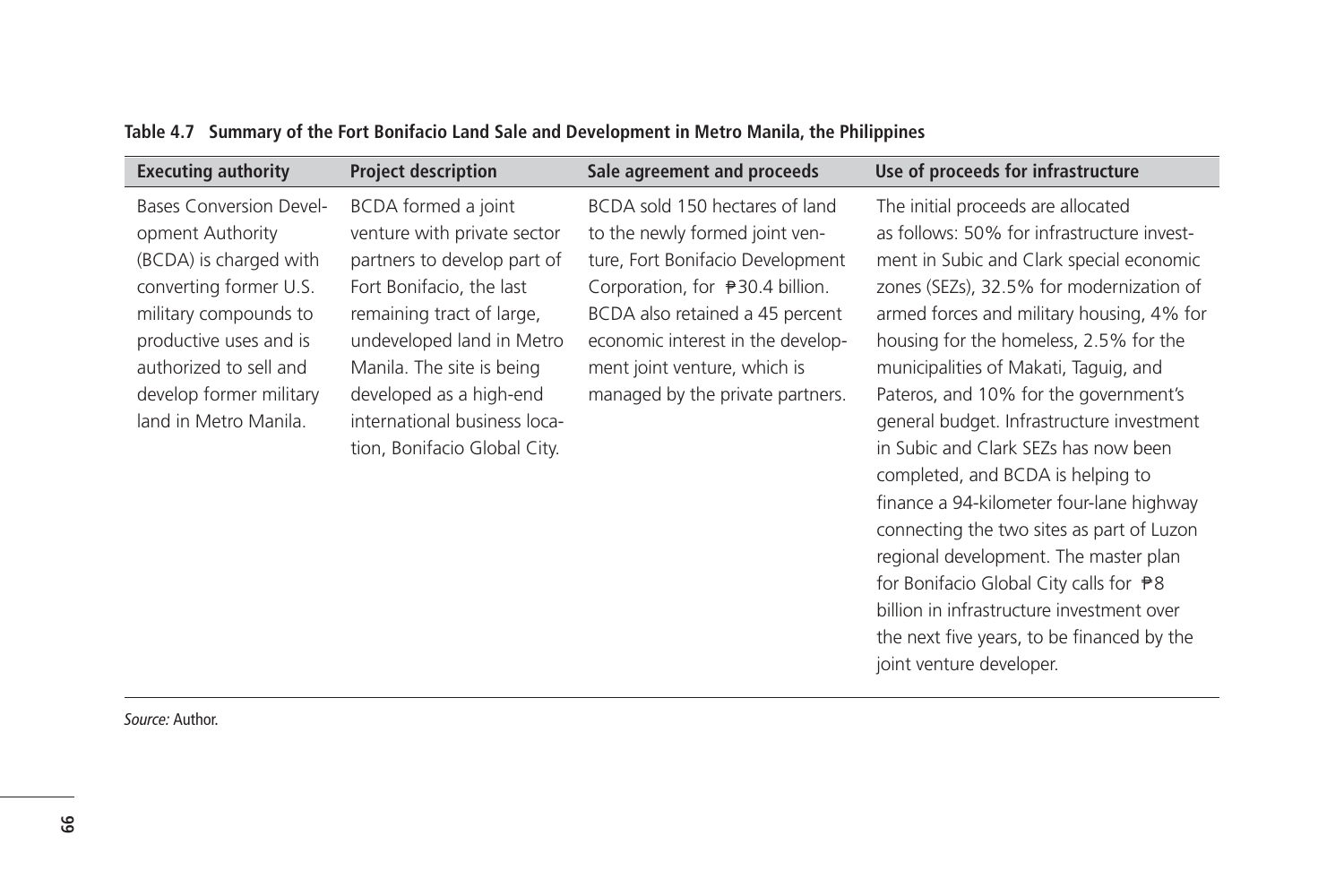### *Project History and Institutional Context*

The Bases Conversion and Development Authority Act represents a remarkable degree of development and planning foresight. Without legislative intervention, the undeveloped land of the military compounds likely would have been settled illegally. The BCDA is primarily an economic development program. In Bonifacio City, it has created a second international business center within Metro Manila. The two special economic zones (SEZs) financed by the program, Subic and Clark, have strengthened economic development in central Luzon. Most of the infrastructure investment financed by land sale has taken place either in central Luzon or in development of Bonifacio Global City. Few of the proceeds have leaked over to municipal-scale investment in basic services infrastructure.

As in almost all large land sales, controversies have arisen over the allocation of sales proceeds. The act creating the BCDA specified how the proceeds from the initial sales of land from Metro Manila military bases were to be allocated:

- Infrastructure investment in Subic and Clark SEZs: 50 percent
- Modernization of armed forces and military housing: 32.5 percent
- Housing for the homeless: 5 percent
- Shared among municipalities of Makati, Pateros, and Taguig: 2.5 percent
- General budget of government: 10 percent.

Most of the sale proceeds were deposited into the government treasury, leading to disputes as to whether the government then followed the allocation rules established by the BCDA Act. Military families, in particular, argued that they were inadequately compensated for having to leave military housing in the compounds. One organization of retired military personnel refused to leave military housing and sued the government in court over the issue. In January 2007, the Supreme Court of the Philippines issued a judgment that labeled the group as "professional squatters" and ruled that the law allows "summary eviction" when government infrastructure projects require conversion for development use.

# *Prospects for Replicability*

Is the experience of Fort Bonifacio replicable? Within Metro Manila, experience to date is almost certain to be replicated and accelerated. Bonifacio Global City has successfully passed the take-off stage, with the development of numerous high-rise condominiums, commercial buildings housing international firms, a variety of international schools and educational institutions, a large, upscale shopping center, the Singapore embassy, and chic bars and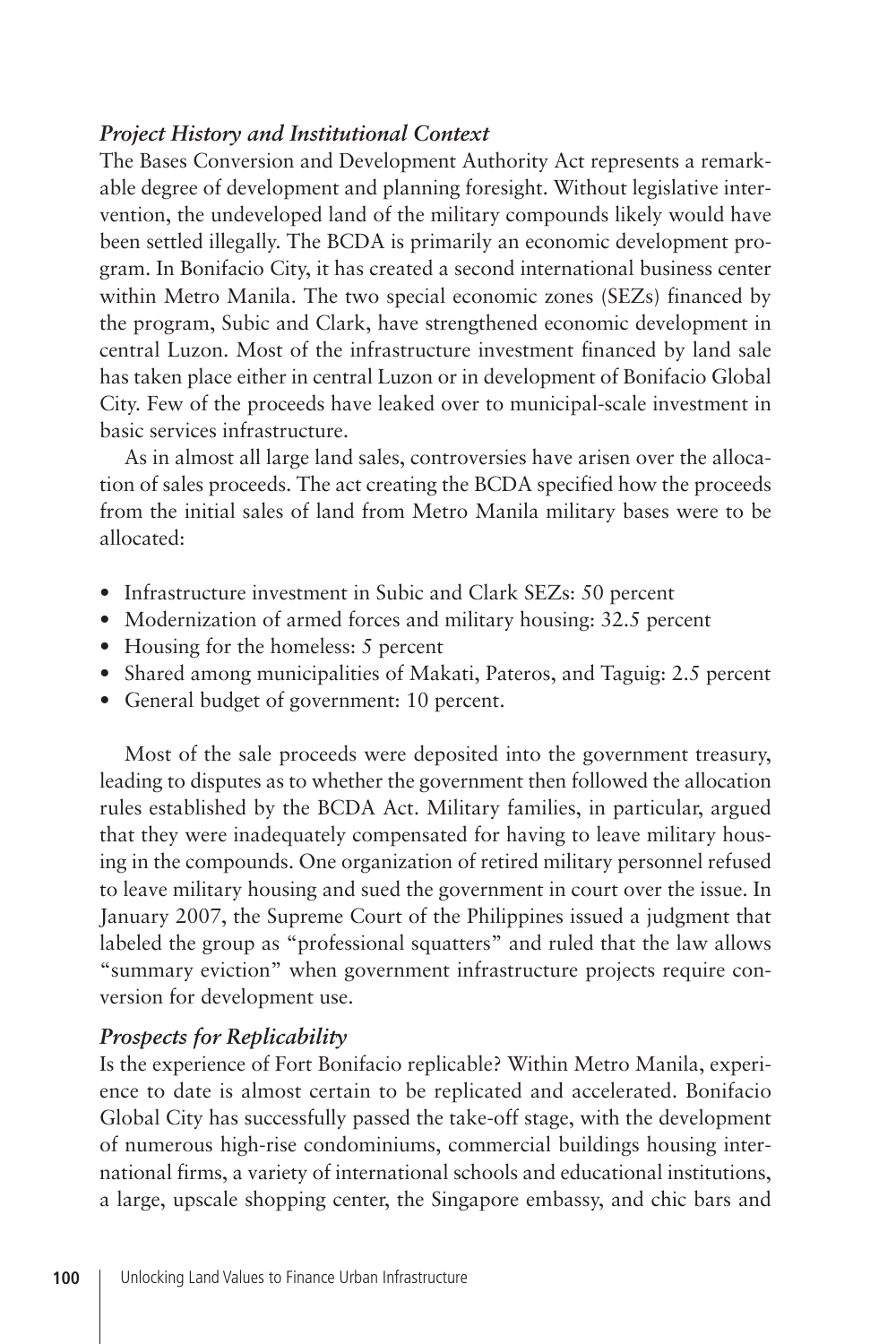clubs. Only a small portion of the site has been filled, with build-out scheduled to take place over the next decade. Development of other former military sites in Metro Manila is just getting under way, including the conversion of Villamor Air Base to a second international airport serving Metro Manila, with surrounding development.

The BCDA experience also holds promise as a model for other cities that have large military bases located within the urbanized area. Military property accounts for the largest share of publicly held land in such places as Delhi and Dhaka. Given the extremely high land prices in these areas, it is worth examining whether military functions could be performed equally well elsewhere, freeing up urban land for economic development.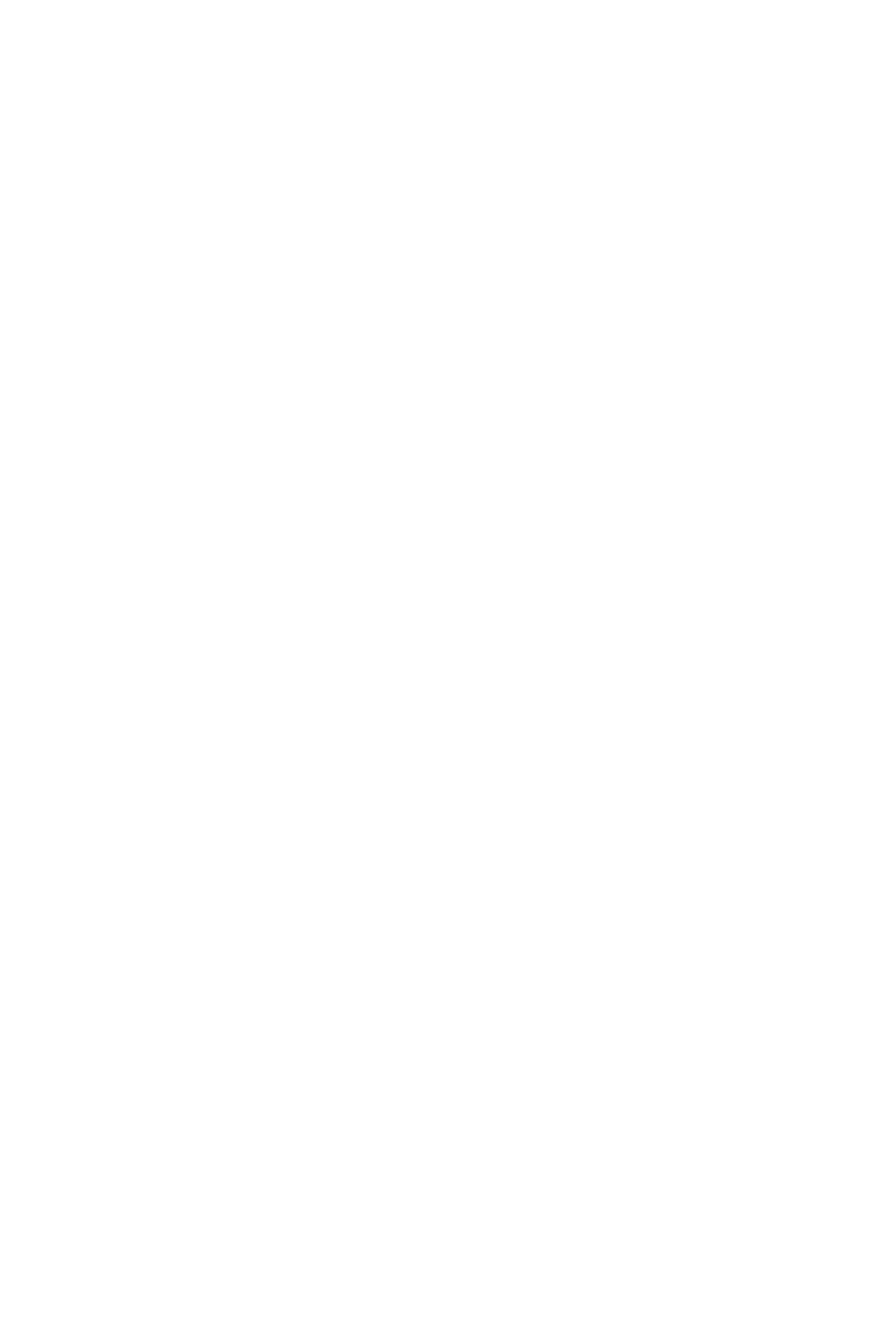# CONCLUSIONS, RECOMMENDATIONS, AND REFLECTIONS

Land-based financing has become an important element of urban infrastructure finance, especially in locations where cities are growing rapidly. The revival of land financing is so recent that it has attracted surprisingly little attention. Table 5.1 summarizes some of the land-financing cases reported in this book and compares the magnitude of financing with other sources of capital finance or total capital spending.

The potential advantages of land finance go beyond the generation of revenue. As part of the mix of capital financing, land-based financing complements borrowing. Most land-financing techniques generate revenue up front, thereby reducing the need for debt and the risks associated with future debt service. Several of the public authorities examined in this book—Cali (Colombia), Istanbul (Turkey), and Transnet (South Africa) turned to land sales in part because they had incurred excessive debt and had lost access to the commercial debt market. Other cities were prohibited from borrowing by national regulations designed to reduce subnational financial risk. Even when local borrowing is feasible, up-front financing of infrastructure through land finance adds flexibility to the overall mix of capital financing.

A well-designed land-financing system also reinforces efficiency in urban land markets. Impact fees help to steer growth to where it can be accommodated most efficiently, by differentiating fee levels according to the additional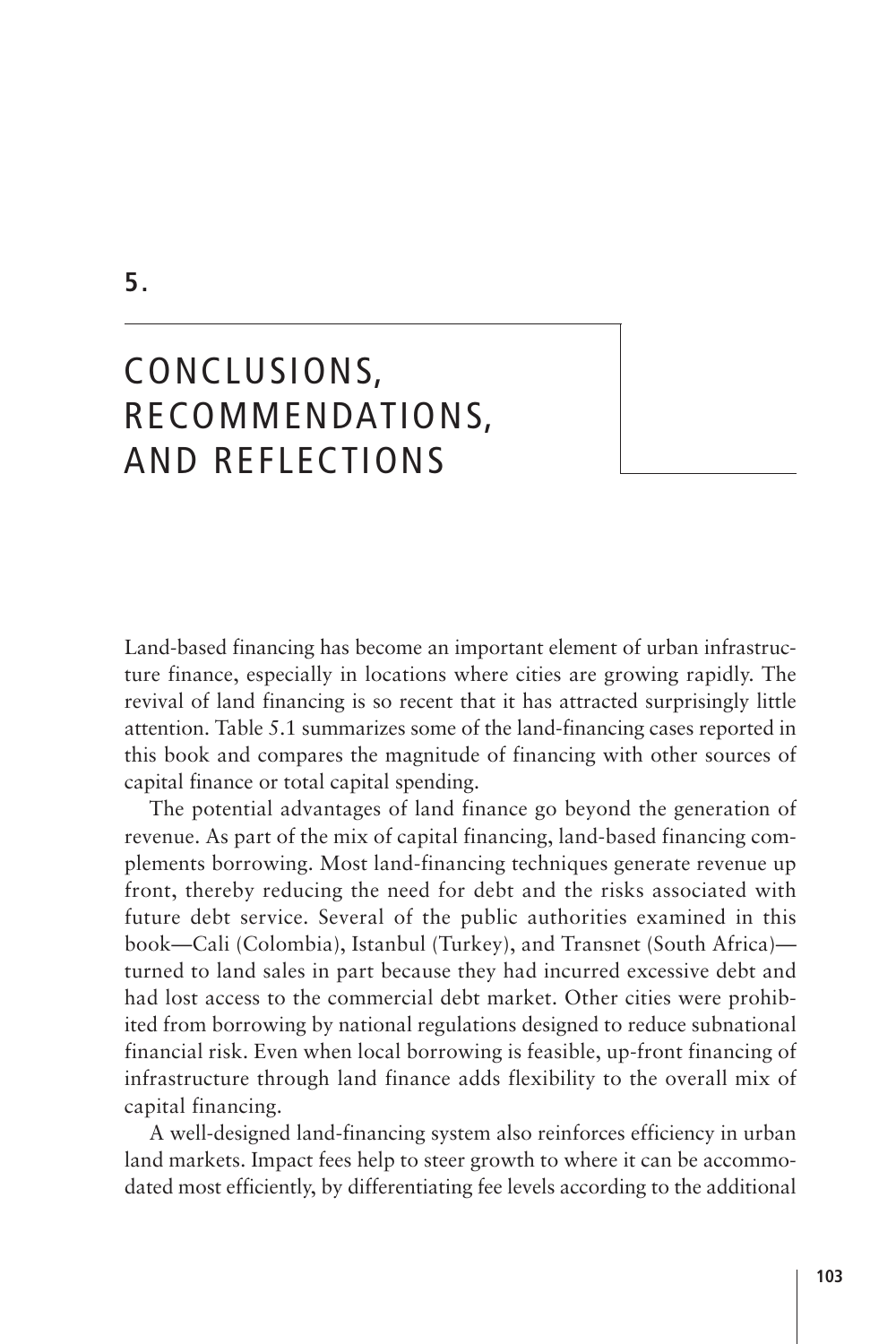| <b>Location and activity</b>                                                                                                                                                                                 | <b>Land financing amount</b><br>and use of proceeds                                                                                                                             | <b>Comparative magnitude</b>                                                                                                                                                                         |
|--------------------------------------------------------------------------------------------------------------------------------------------------------------------------------------------------------------|---------------------------------------------------------------------------------------------------------------------------------------------------------------------------------|------------------------------------------------------------------------------------------------------------------------------------------------------------------------------------------------------|
| Cairo, Arab Rep. of<br>Egypt: auction of<br>desert land for new<br>towns (May 2007,<br>2,100 hectares)                                                                                                       | US\$3.12 billion: to be used<br>to reimburse costs of inter-<br>nal infrastructure and build<br>connecting highway to<br>Cairo Ring Road                                        | 117 times total urban<br>property tax collections<br>in country; equal to<br>approximately 10% of<br>total national government<br>revenue                                                            |
| Cairo, Arab Rep. of<br>Egypt: private installa-<br>tion of "public" infra-<br>structure in return for<br>free transfer of devel-<br>opable desert land<br>(2005-present)                                     | US\$1.45 billion of private<br>investment in internal and<br>external infrastructure plus<br>7% of serviced land<br>turned over to government<br>for moderate-income<br>housing | Will provide a range of<br>urban infrastructure serv-<br>ices for more than 3,300<br>hectares of newly devel-<br>oped land, without finan-<br>cial cost to government                                |
| Mumbai, India: auc-<br>tion of land in the city's<br>new financial center<br>(January 2006, Novem-<br>ber 2007, total 13<br>hectares) by Mumbai<br>Metropolitan Regional<br>Development Authority<br>(MMRDA) | US\$1.2 billion: to be<br>used primarily to finance<br>projects in metropolitan<br>regional transportation<br>plan                                                              | 10 times MMRDA's total<br>capital spending in fiscal<br>2005; 3.5 times total value<br>of municipal bonds issued<br>by all urban local bodies<br>and local utilities in India in<br>past decade      |
| Bangalore, India:<br>planned sale of excess<br>land to finance access<br>highway to new airport<br>built under public-pri-<br>vate partnership                                                               | US\$500 million plus: on<br>hold; land apparently will<br>be used instead for gov-<br>ernment office buildings<br>and government-built<br>industrial space                      | Minimum land-sale<br>proceeds were estimated<br>to exceed considerably<br>the costs of highway con-<br>struction and acquisition of<br>right-of-way; present<br>status: no access road to<br>airport |

### **Table 5.1 Magnitude of Land Financing in Select Projects of Developing Countries**

*(continued)*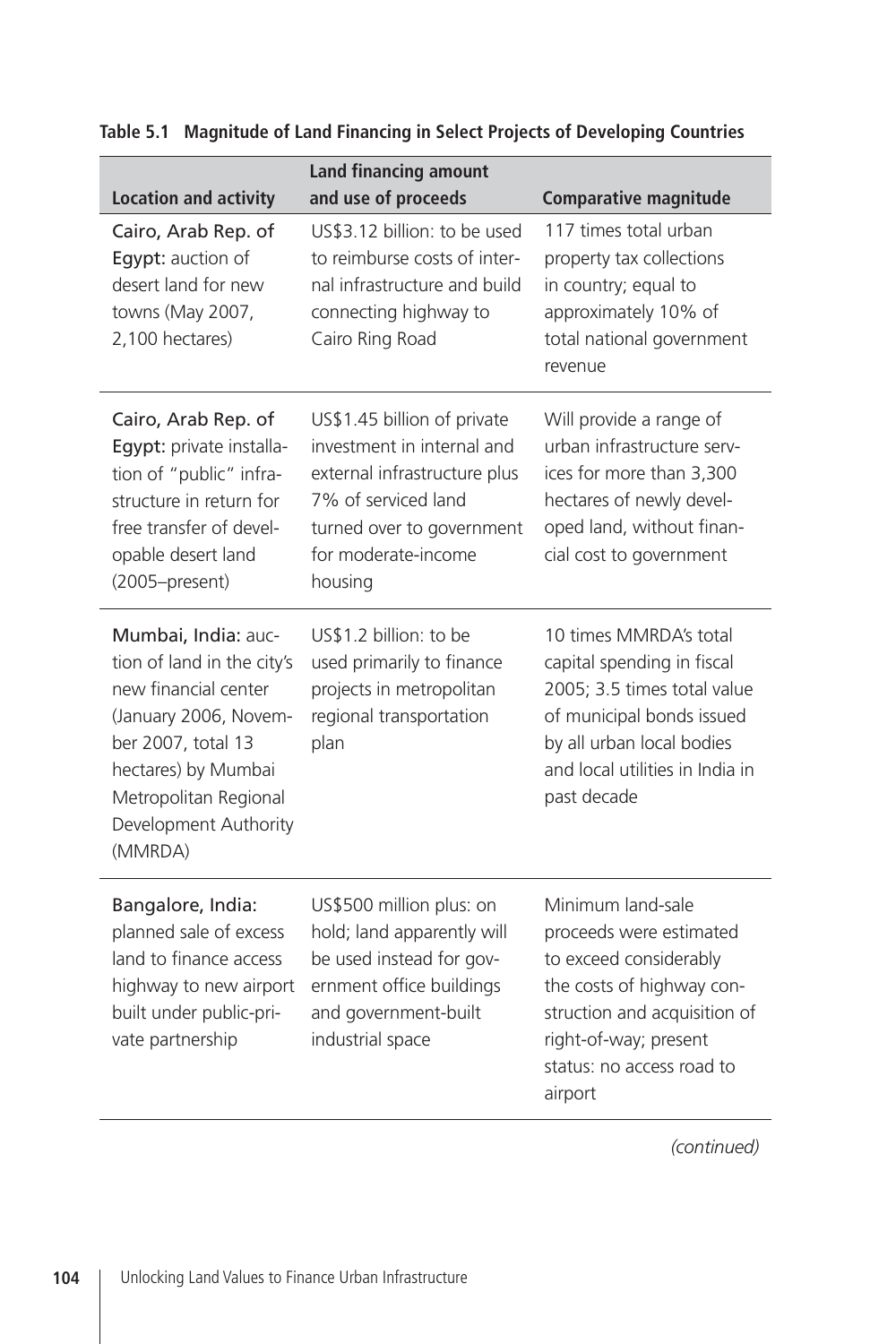| <b>Location and activity</b>                                                                                                                                   | <b>Land financing amount</b><br>and use of proceeds                                                                                                    | <b>Comparative magnitude</b>                                                                                                                                                                                              |
|----------------------------------------------------------------------------------------------------------------------------------------------------------------|--------------------------------------------------------------------------------------------------------------------------------------------------------|---------------------------------------------------------------------------------------------------------------------------------------------------------------------------------------------------------------------------|
| Istanbul, Turkey: sale<br>of old municipal bus<br>station and former<br>brewery used as<br>administrative site<br>(March and April 2007)                       | US\$1.5 billion in auction<br>proceeds to be dedicated<br>to capital investment<br>budgets                                                             | Total municipal capital<br>spending in fiscal 2005<br>was US\$994 million;<br>municipal borrowing for<br>infrastructure investment in<br>2005 was US\$97 million                                                          |
| Cape Town, South<br>Africa: sale of Victoria<br>and Albert Waterfront<br>property by Transnet,<br>the parastatal trans-<br>portation agency<br>(November 2006) | US\$1.0 billion, to be used<br>to recapitalize Transnet<br>and support its investment<br>in core transportation<br>infrastructure                      | Sale proceeds exceeded<br>Transnet's total capital<br>spending in fiscal 2006;<br>equal to 17% of five-year<br>capital investment plan<br>prepared in 2006                                                                |
| Bogotá, Colombia:<br>betterment fees,<br>contribución de<br>valorización                                                                                       | US\$1.0 billion collected in<br>1997-2007; US\$1.1 billion<br>planned for 2008-15;<br>used to finance city street<br>and bridge improvement<br>program | Finances 50% of street and<br>bridge improvements;<br>other sources of financing:<br>US\$50 million loan from<br>the International Finance<br>Corporation and US\$300<br>million international.<br>peso-linked bond issue |

## **Table 5.1 Magnitude of Land Financing in Select Projects of Developing Countries (continued)**

Source: Author.

infrastructure costs that must be incurred to deliver basic services to different development locations. As the cases reviewed in the book make clear, land sales by public authorities typically are motivated in equal parts by the desire to generate revenue for infrastructure investment and the desire to accelerate development of key projects central to economic development. An abandoned central bus station (Istanbul), reclaimed marshland (Mumbai), highly polluting industrial plants (China), or an empty military base (Manila)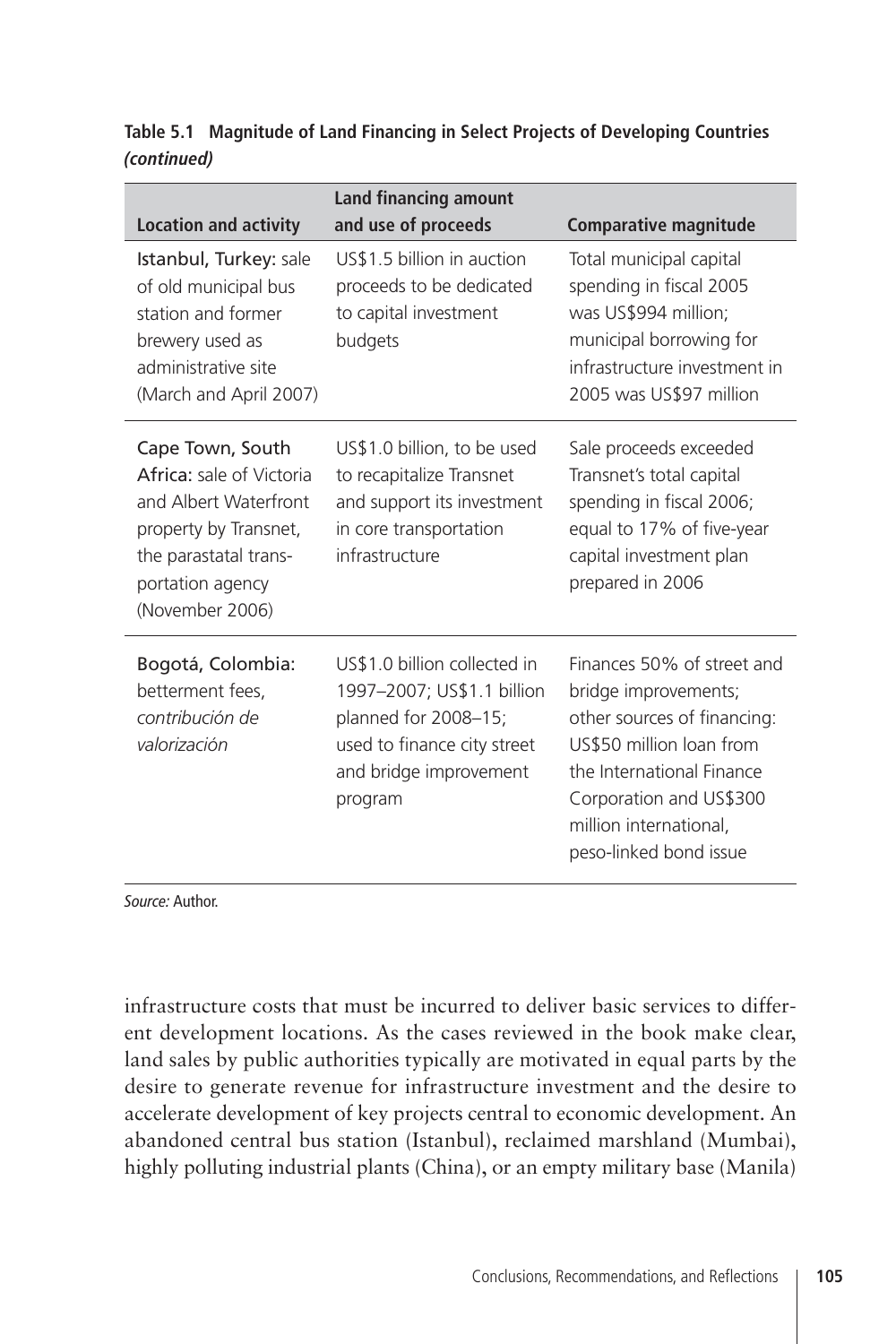can become critical growth nodes through private investment. In all of these initiatives, there is a public-private partnership, in which the public sector exchanges land for revenue to finance public infrastructure investment *and* accelerate critical private investment. Finally, land-financing instruments establish market prices for land that help to guide efficient development of the urban area and can support development of the assessment base for property taxation.

# **Opportunities for Public Policy**

Land financing is still in the early stages of development. The opportunities for national governments, local authorities, and international organizations to collaborate in more efficient design and implementation are numerous. Among the opportunities are the following:

- *Establish clear guidelines for public land auctions.* The financial amounts at stake in land auctions are large, and the difference between an efficient auction and an ad hoc auction, or no auction at all, is also large. The World Bank's assessment of urbanization in Ethiopia, for example, found that land leased at auction commanded prices 2 to 80 times higher than land sold through administrative negotiation. Land auctions in the Arab Republic of Egypt have increased proceeds from land sales by a factor of more than 10:1 from previous administrative sales of similar land. International organizations have helped countries to make more efficient use of the market on the procurement side of transactions, but much more could be done to support the efficient use of auctions in selling assets. There is now sufficient experience with land auctions in the developing world to put together best-practice guidelines for planning and conducting such auctions.
- *Prepare land asset management strategies.* Before selling land, municipalities and other public agencies should (a) carry out an inventory that identifies all publicly held land in an urban area, (b) establish the market value of significant parcels, and (c) make strategic decisions about whether parcels should be retained in current use by government, sold to the private sector, developed jointly by public and private partners, or converted to other public use. A track record has been established in places like Egypt and South Africa for conducting this type of strategic land asset management that can be tapped as the basis for establishing policy guidelines in other countries or urban areas.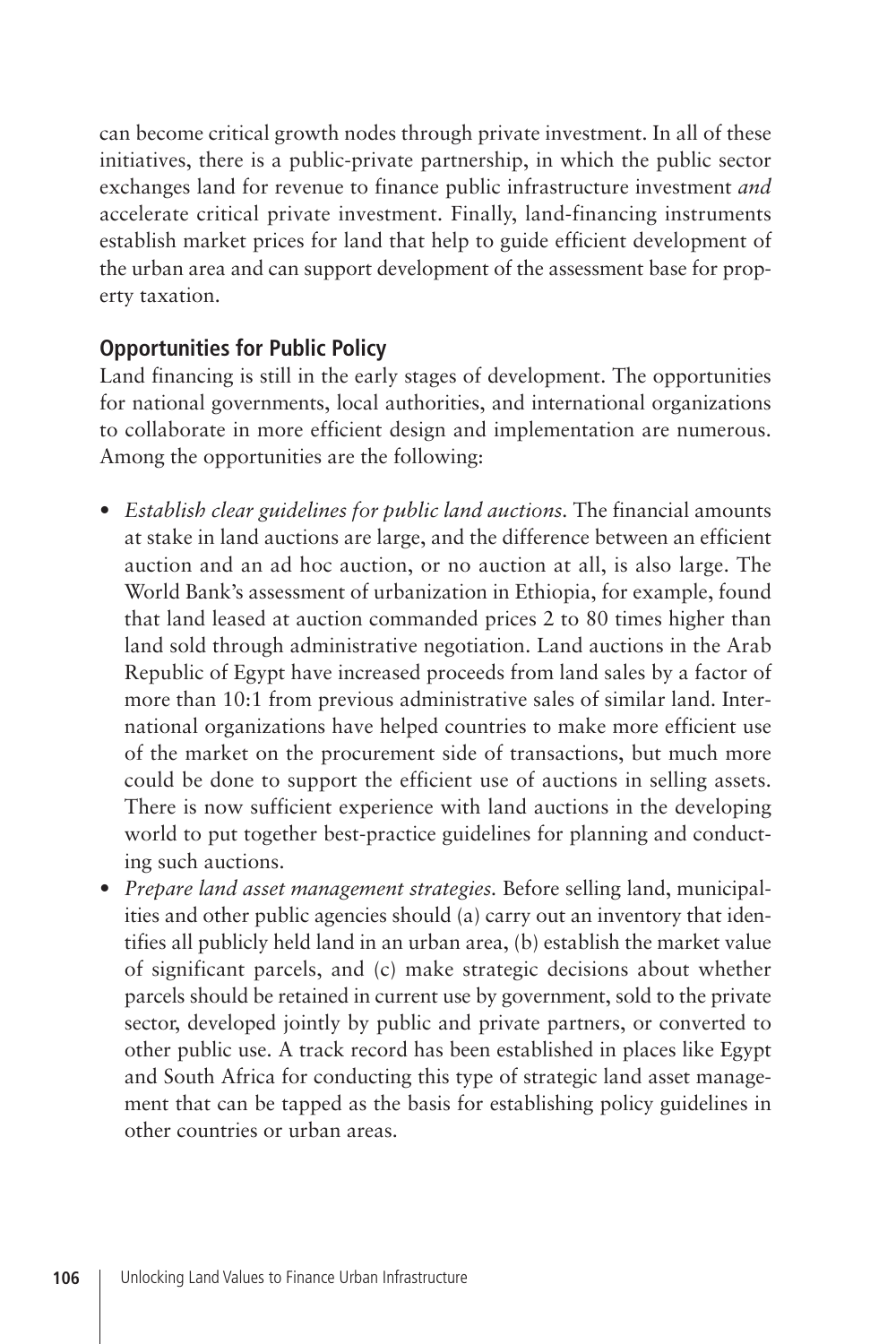- *Establish stable and equitable rules for the exercise of eminent domain.* The most controversial, and potentially destabilizing, aspect of urban land finance involves public acquisition of private or collective land through the use of eminent domain or other compulsory powers. The public sector's ability to finance infrastructure from increased land values depends, in part, on its ability to acquire more land than is required for the infrastructure project itself and, in part, on its ability to purchase land at a price that does not include capitalization of expected benefits from the infrastructure project. In the world of Henry George (1879, 1884) the increments in land values due to public investment were thought to belong clearly to the public, and thus subject to value capture by fiscal authorities. In today's world, the rights to incremental land values are highly contested. Farmers, developers, slum dwellers, and land speculators, as well as government, lay claim to the land-value gains created by public investment. The public sector's desire to maximize returns from the acquisition and sale of land has sometimes led to abusive condemnation procedures that ignore the claims of other parties. Clear laws that define how eminent domain can be used, the compensation that must be paid, and the procedures by which disputes will be resolved are critical to the continuing use of this type of land finance for infrastructure investment. By now, a good deal of experience has been accumulated in different countries on this issue, which it would be beneficial to compile and assess as preparation for national policy choices.
- *Identify workable modifications of betterment fees and impact fees as infrastructure financing instruments.* Colombia's modification of the contribución por mejoras points up the importance of making practical adjustments to traditional land-financing techniques so that they are workable under modern conditions. The next challenge is likely to involve the practical application of impact fees. Cities throughout the developing world are struggling to identify the kind of development fees that can be imposed on new construction both to defray some of the costs of infrastructure investment and to reinforce desired patterns of development.

Table 5.2 summarizes the different land-based financing instruments discussed in this book and the steps needed for their effective implementation. The instruments are listed in approximate order of real-world difficulty of implementation, from easiest to most challenging. Such an ordering, of course, is not universal. The feasibility of implementation of any technique will depend on the political context of a nation and on the legal precedents for using different types of land-based charges.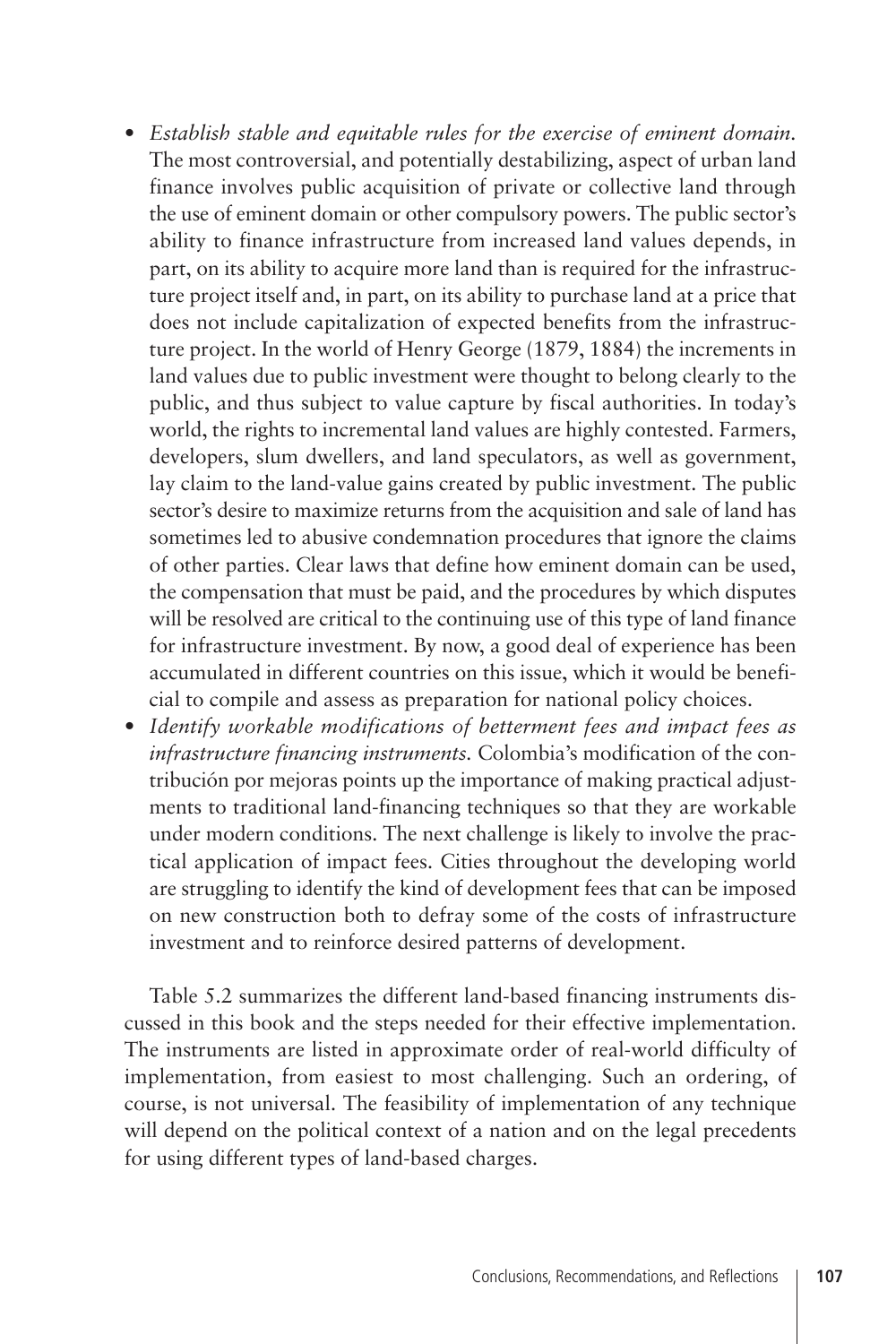**Table 5.2 Land-Financing Instruments**

| <b>Instrument</b>                                                                       | <b>Description</b>                                                                                    | <b>Key requirements</b>                                                                                                                                             | <b>Overall difficulty</b>                                                                                                                                                 |
|-----------------------------------------------------------------------------------------|-------------------------------------------------------------------------------------------------------|---------------------------------------------------------------------------------------------------------------------------------------------------------------------|---------------------------------------------------------------------------------------------------------------------------------------------------------------------------|
| Developer<br>exactions                                                                  | Developer installs on-site<br>and neighborhood-scale<br>infrastructure at own expense                 | Clear regulations; planning and<br>implementation capacity to link<br>developer's infrastructure to public<br>systems                                               | Relatively straightforward                                                                                                                                                |
| Sale or lease<br>of publicly<br>held land                                               | Public land assets are sold,<br>with proceeds used to finance<br>infrastructure investment            | Inventory of land assets, market<br>valuation, and strategic decisions<br>about best use; open auctions for<br>disposing of land that is sold                       | Technical competence needed for<br>initial inventory and appraisal; can be<br>institutionally difficult when landholding<br>agency does not benefit directly from<br>sale |
| Public-private<br>partnership:<br>private invest-<br>ment in "public"<br>infrastructure | Developer installs "public"<br>infrastructure in exchange<br>for land                                 | Same information and analysis as<br>for land sale; can accelerate private<br>investment in key growth poles;<br>competitive selection procedures<br>become critical | Simpler than many other forms of public-<br>private partnership; danger of nontrans-<br>parent or corrupt deals between public<br>sector and developer                    |
| <b>Betterment</b><br>levies                                                             | Public sector taxes away a<br>portion of land-value gain<br>resulting from infrastructure<br>projects | Difficult and costly to administer<br>on a parcel-by-parcel basis; simpli-<br>fied approach adopted by Bogotá<br>holds great promise                                | Most appropriate for countries with a<br>history of betterment levies-for<br>example, Latin American countries in<br>Spanish tradition                                    |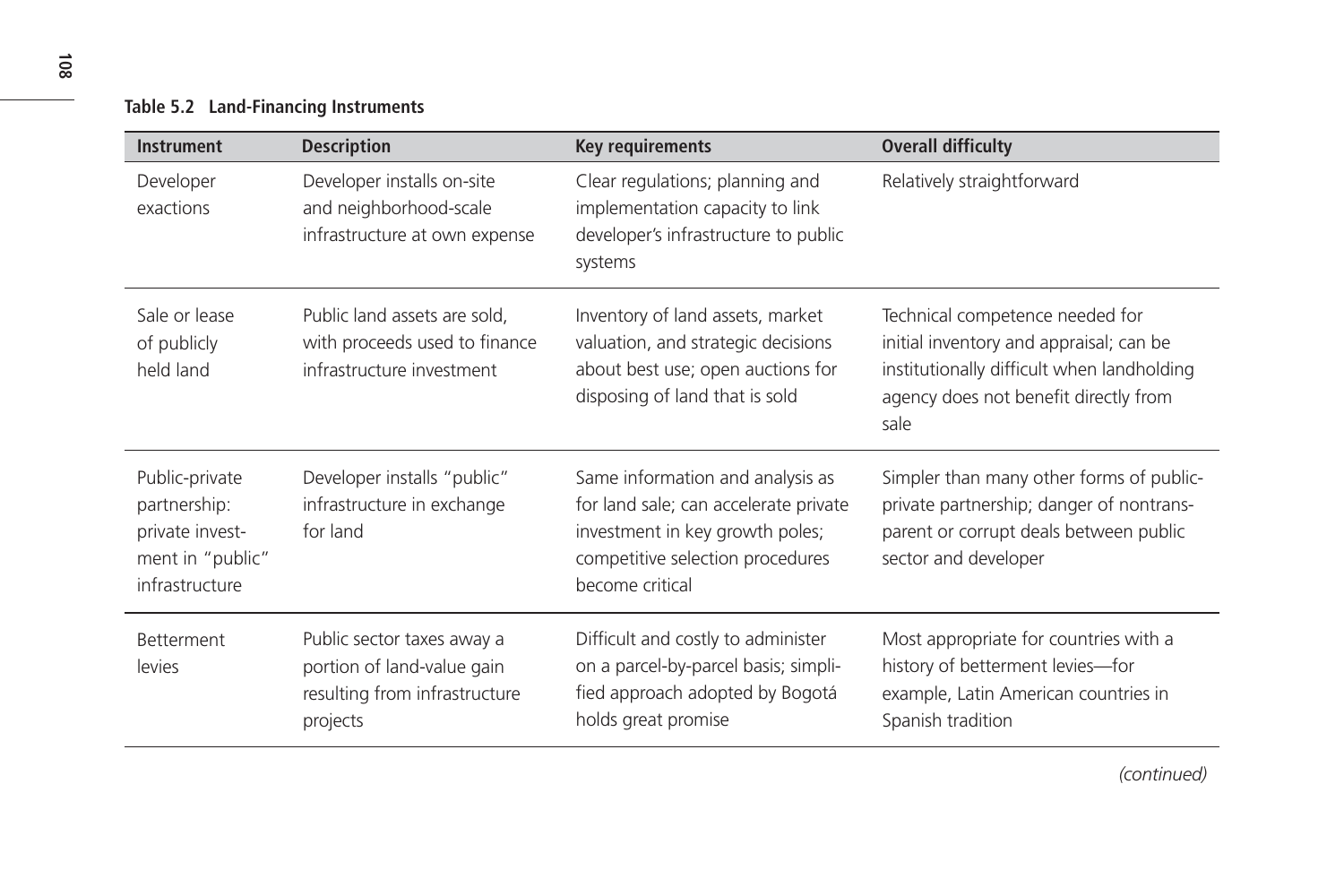| <b>Instrument</b>                         | <b>Description</b>                                                                                                                                                        | <b>Key requirements</b>                                                                                                                                                                                                | <b>Overall difficulty</b>                                                                                                                                     |
|-------------------------------------------|---------------------------------------------------------------------------------------------------------------------------------------------------------------------------|------------------------------------------------------------------------------------------------------------------------------------------------------------------------------------------------------------------------|---------------------------------------------------------------------------------------------------------------------------------------------------------------|
| Impact fees                               | Developers pay the cost of<br>systemwide infrastructure<br>expansion needed to accom-<br>modate growth                                                                    | Strong planning and analytical<br>capacity needed to identify infra-<br>structure cost implications of<br>development at different locations;<br>strong execution of public invest-<br>ment plans                      | Need to develop simplified approaches<br>that capture the core concept of recover-<br>ing off-site costs of growth, without<br>overwhelming technical demands |
| Acquisition<br>and sale of<br>excess land | Public sector acquires land<br>surrounding the infrastructure<br>project and sells land at a<br>profit when project is com-<br>pleted and land value has<br>been enhanced | Social agreement needed on who<br>should benefit from land-value<br>gains resulting from public infra-<br>structure: the original landowner,<br>the public fiscal authority, dis-<br>placed occupants, other claimants | Technically one of the most straight-<br>forward options; the difficulty is to<br>reach agreement on the proper exercise<br>of eminent domain                 |

Source: Author.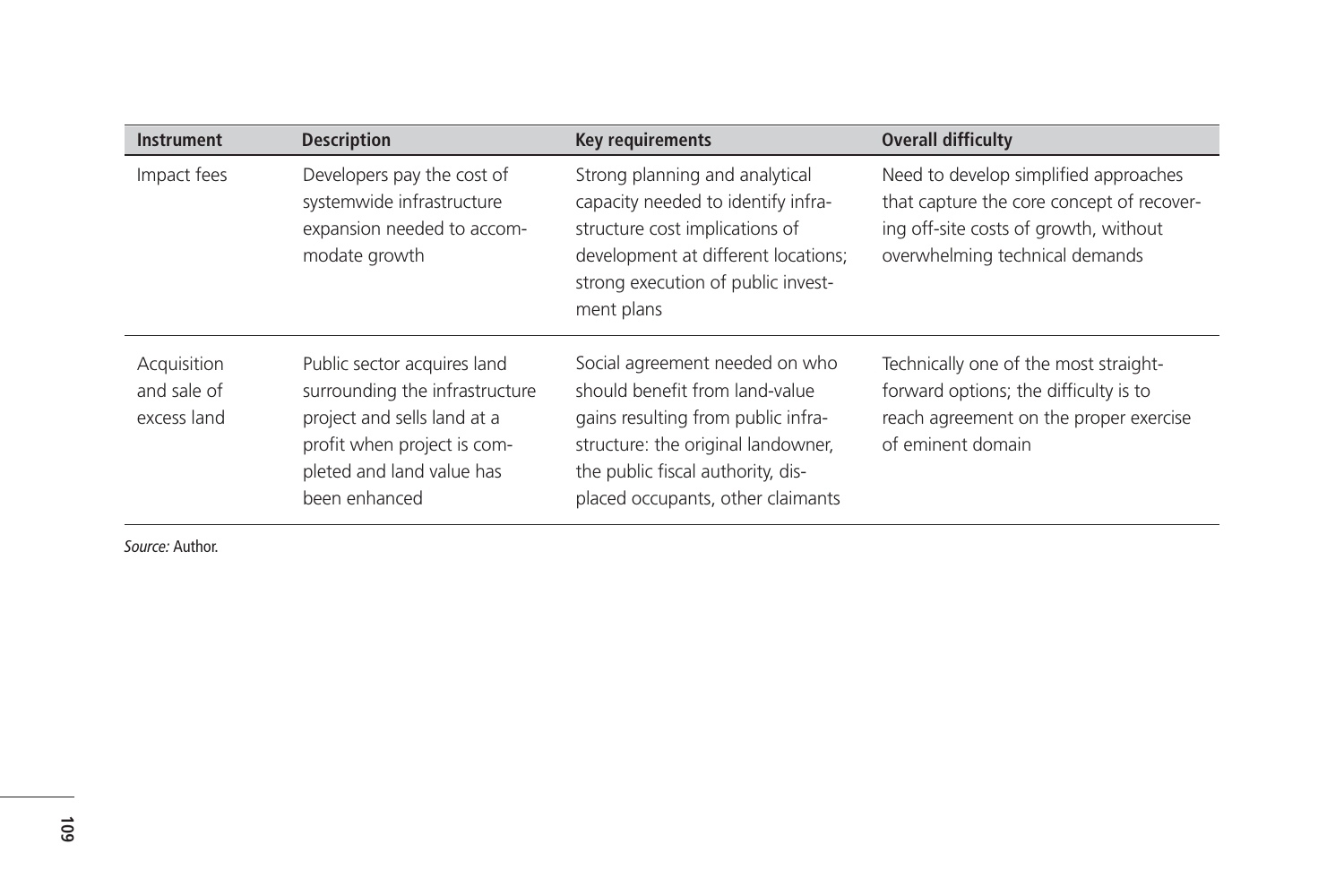#### **Risks and Limitations to Land Financing**

It is good to end with a reminder of the risks and limitations of land-based financing of infrastructure. Three risks in particular deserve emphasis.

*Urban land markets are volatile, and recent transactions may reflect a land asset bubble.* Urban land prices in developing countries cannot steadily increase at 20–30 percent a year. Prices have been volatile in the past, and they will be volatile in the future. Land prices in developing-country cities now reflect worldwide economic conditions, ranging from the cost and availability of credit to the recycling of petro dollars. Of the transactions summarized in table 5.2, the land purchasers in Cairo, Cape Town, and Istanbul all were investors from Dubai, Qatar, or Saudi Arabia. In March 2008, the Mumbai Metropolitan Regional Development Authority held a land auction of Bandra-Kurla property, in which two of the five parcels offered for sale failed to meet the minimum pricing threshold, and prices declined from the November 2007 level. China's government has taken deliberate steps to cool urban land markets due to worries about excessive speculation and the impact on inflation.

Volatility in urban land prices is part of market reality. Practical protection against this risk starts by clearly identifying proceeds from land sales as onetime capital revenues that are used for one-time infrastructure projects. Risk is magnified when recent trends in land prices are extrapolated to prepare future years' capital investment plans and is magnified still further if part of the receipts from land financing is allowed to trickle over to finance operating budgets.

*Land sales often lack transparency and accountability.* The majority of land sales are conducted off budget. There is little public accountability as to how revenues are used. The great sums of money involved invite corruption and institutional capture by the selling agency, without regard to other priorities. This risk can be mitigated by publicly releasing capital budgets and balance sheets, which report on agencies' sources and uses of funds, including those generated by land transactions. Special legislation that earmarks the revenues from land sales for capital investment can protect receipts from being diverted to operating budgets. Laws that require publicly owned land to be sold at public auction reduce the potential for corrupt deals with private land developers.

*Special measures may need to be taken to make land-based financing support investment in basic municipal services.* As the cases in this book illustrate, land financing has most often been used to finance urban transportation projects or the infrastructure required to service new development at the urban fringe. It has been used less frequently to finance investment in existing basic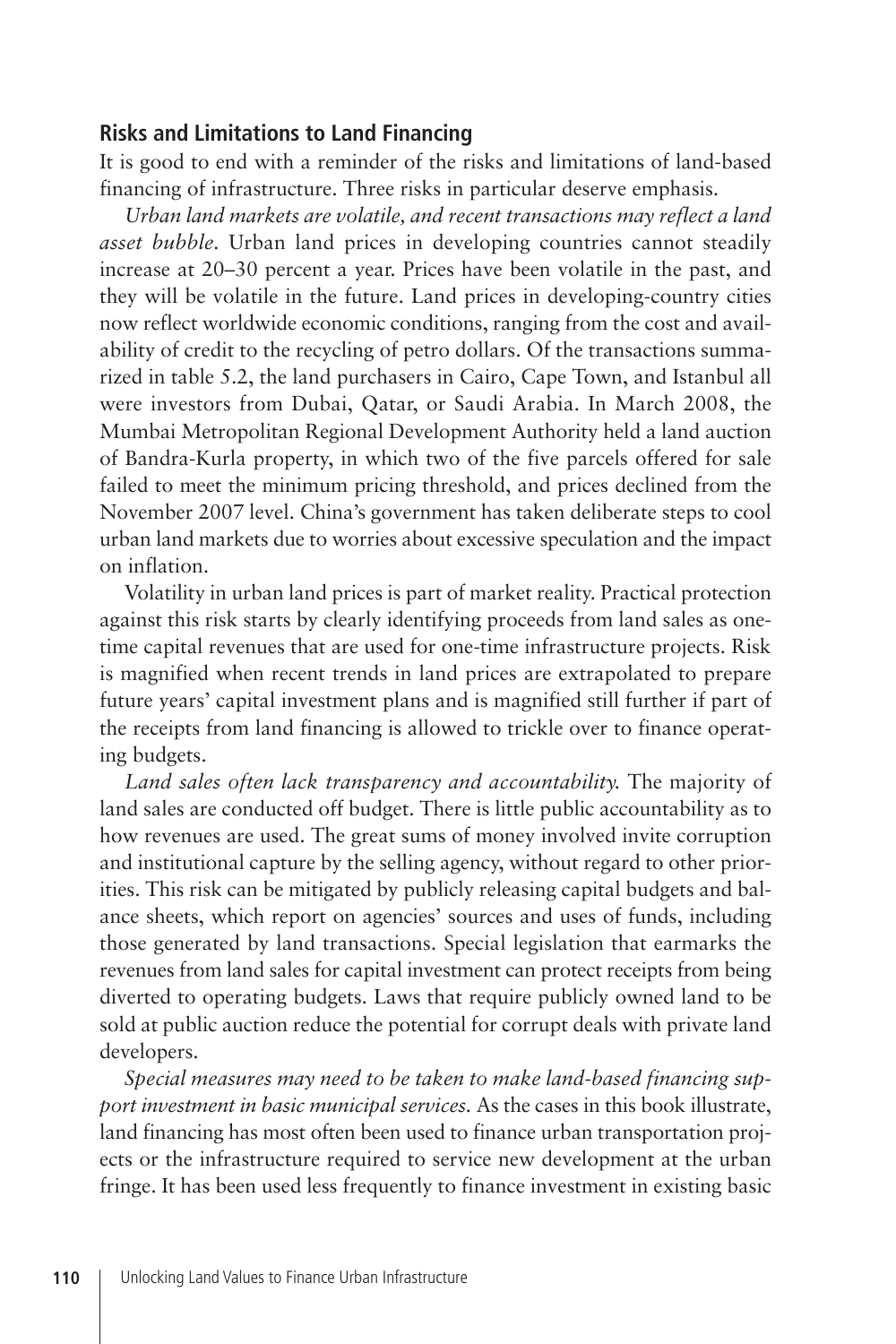infrastructure services, such as repair or upgrading of water supply, wastewater collection, or solid waste removal. One reason is that water supply agencies and other basic services agencies, unlike transportation agencies or development authorities, typically do not own excess land that can be sold or developed. Where municipal government is responsible for providing the full range of infrastructure services, this distinction is less important. Budgets are fungible, and the fact that land financing helps to pay for particular investment projects should free up other funds for investment in basic services. However, experience demonstrates that the institutional owners of public land are reluctant to share sale proceeds with others, including other agencies in the same government. The solution to this risk lies either in governance reform, which establishes a consolidated capital budget, or in a sharing agreement that automatically allocates a part of land finance proceeds to the municipal government responsible for the delivery of basic services.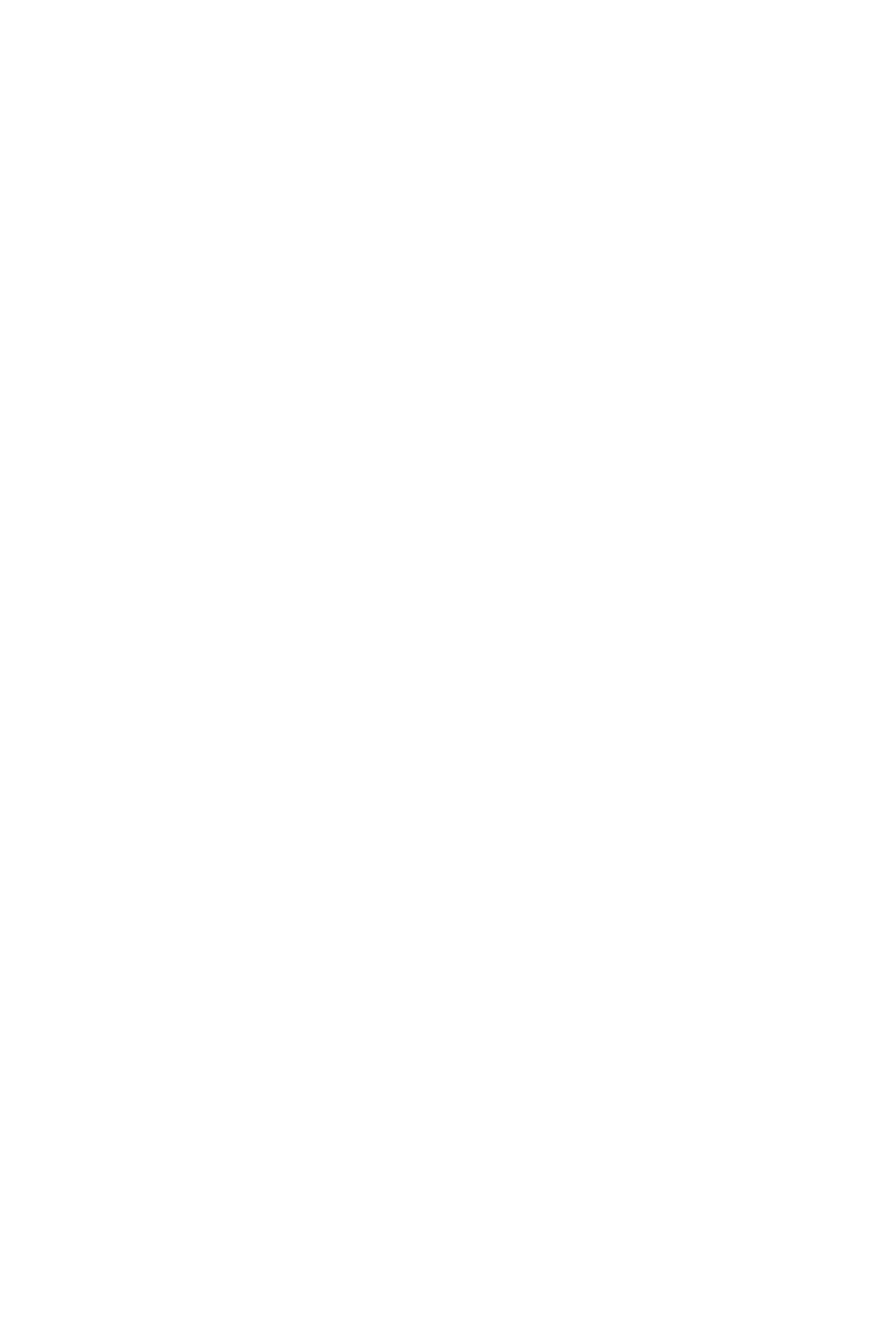# **REFERENCES**

- Altschuler, Alan A., and José A. Gómez-Ibáñez, with Arnold M. Howitt. 1993. *Regulation for Revenue: The Political Economy of Land Use.* Washington, DC: Brookings Institution.
- Amin, Khaled. 2006. "Alexandria Fiscal Profile." Report prepared for the World Bank, Washington, DC.
- Archer, R. W. 1976. "The Sydney Betterment Levy, 1969–1973: An Experiment in Functional Funding for Metropolitan Development." *Urban Studies* 13 (3): 339–42.
- Atisreal and Geofutures. 2005. "Property Values Study: Assessing the Changes in Value Attributable to the Jubilee Line Extension." Report prepared for Transport for London.
- Azuela, Antonio, in collaboration with Carlos Herrera. 2007. "Taking Land around the World: International Trends in the Expropriation of Land for Urban and Infrastructure Projects." Paper presented at World Bank, Urban Research Symposium, "Urban Land Use and Urban Land Markets," Washington, DC. May.
- Barker, Kate. 2004. *Review of Housing Supply.* London: Her Majesty's Treasury.
	- ———. 2006. *Review of Land Use Planning.* London: Her Majesty's Treasury.
- Bertaud, Alain. 2007. "Land Leasing and Sales to Finance the Capital Cost of Infrastructure in China and Elsewhere: Implementation Issues." World Bank, Washington, DC.
- Bowles, Liza K., and Arthur C. Nelson. 2007. *Impact Fees: Equity and Housing Affordability; A Guidebook for Practitioners.* Washington, DC: U.S. Department of Housing and Urban Development.
- Brueckner, Jan K. 1997. "Infrastructure Financing in Urban Development: The Economics of Impact Fees." *Journal of Public Economics* 66 (3): 383–407.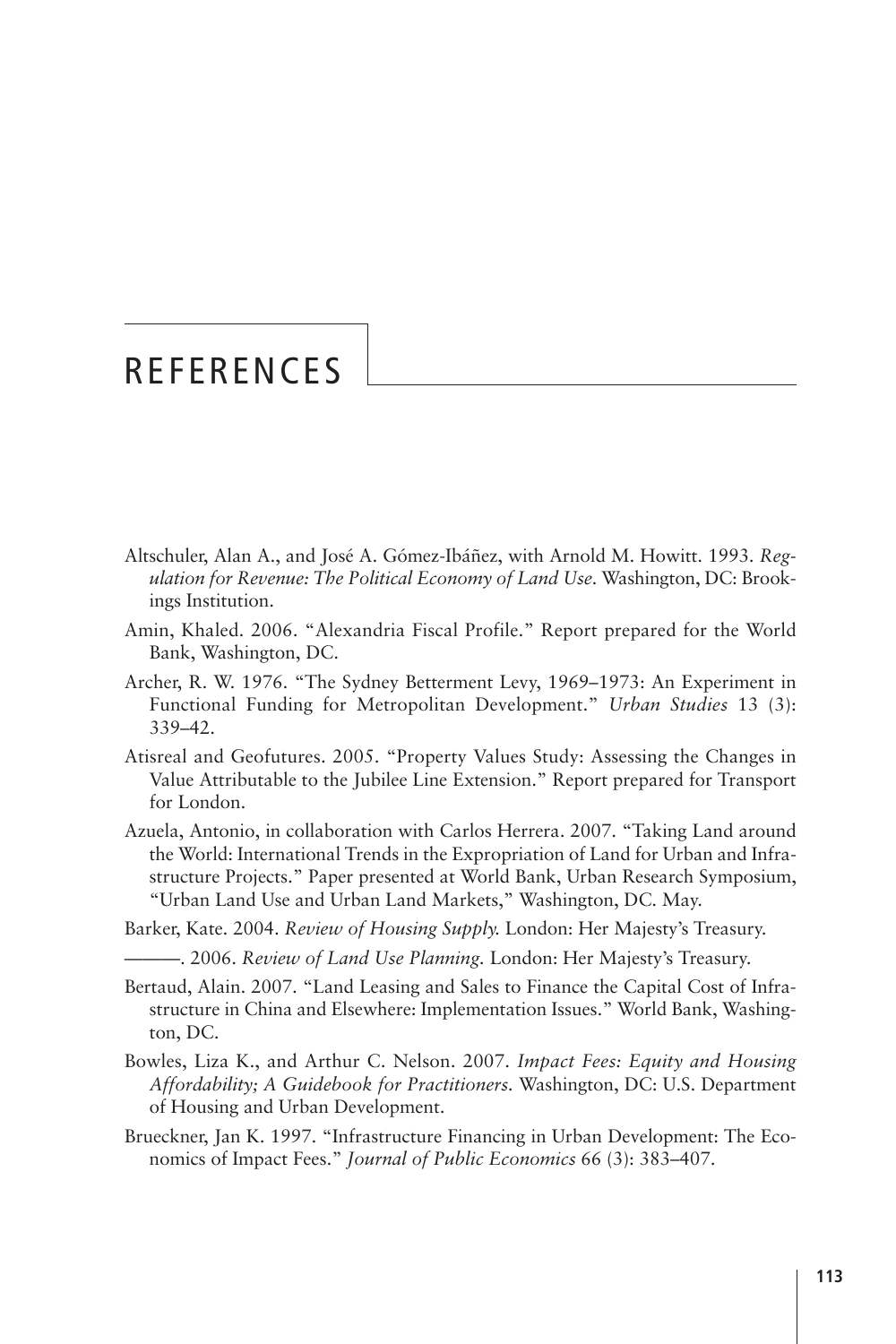———. 2001. "Urban Sprawl: Lessons from Urban Economics." In *Brookings-Wharton Papers on Urban Affairs: 2001,* ed. William G. Gale and Janet Rothenberg Pack. Washington, DC: Brookings Institution.

- Burrows, Edwin G., and Mike Wallace. 1999. *Gotham: A History of New York City to 1898.* New York: Oxford University Press.
- City of Phoenix, Arizona. 2006. *Infrastructure Financing Plan for the Development Impact Fee Areas.* Phoenix, AZ: City of Phoenix. November. http://www .phoenix.gov/PLANNING.
- Doig, Jameson W. 2001. *Empire on the Hudson: Entrepreneurial Vision and Public Power; The Port Authority of New York.* New York: Columbia University Press.
- Duncan Associates. 2007. National Impact Fee Survey, 2007. http://www .impactfees.com.
- El Kovedia, Hazem, and Mostafa Madbourly. 2007. "Tackling the Shelter Challenge of Cities: Cairo, Egypt." World Bank, Washington, DC.
- Froes, Marilda, and Jorge M. Robelo. 2006. "Urban Operations and the São Paulo Metro Line 4." Paper prepared for the World Bank, Washington, DC.
- Fu, Gao Guo. 2007. "Urban Infrastructure Investment and Financing in Shanghai." In *Financing Cities: Fiscal Responsibility and Urban Infrastructure in Brazil, China, India, Poland, and South Africa,* ed. George E. Peterson and Patricia Clarke Annez. London: World Bank and Sage Publications.
- Furtado, Fernanda, and Pedro Jorgenson. 2006. "Value Capture in Brazil: Issues and Opportunities [in Portuguese]." Report prepared for the World Bank, Washington, DC.
- Gdesz, Miroslaw. 2005. "Adjacency Levies in Poland: Main Problems." Paper presented to the conference "From Pharaohs to Geoinformatics," Global Spatial Data Infrastructure, Cairo, Egypt. April.
- George, Henry. 1879. *Progress and Poverty.* Reprint, New York: Robert Schalkenbach Foundation, 1987.
- ———. 1884. *The Land Question.* Reprint, New York: Robert Schalkenbach Foundation, 1987.
- Ghosh, Asha. 2006. "Banking on the Bangalore Dream." *EPW Commentary,* February 25.
- Gihring, Thomas A., and Jeffrey J. Smith. 2006. "Financing Transit Systems through Value Capture: An Annotated Bibliography." *American Journal of Economics and Sociology* 65 (3, July): 751–86.
- Hagman, Donald G., and Dean J. Misczynksi, eds. 1978. *Windfalls for Wipeouts: Land Value Capture and Compensation.* Washington, DC: Planners Press.
- Harvey, David. 2003. *Paris, Capital of Modernity.* Paris: Routledge.
- Hass-Klau, Carmen. 2006. "Evidence of Price Premiums at Public Transport Stations in Several European Metropolitan Areas." University of Wuppertal, Germany.
- Heim, Carol E. 1990. "The Treasury as Developer-Capitalist? British New Town Building in the 1950s." *Journal of Economic History* 58 (4, December): 903–24.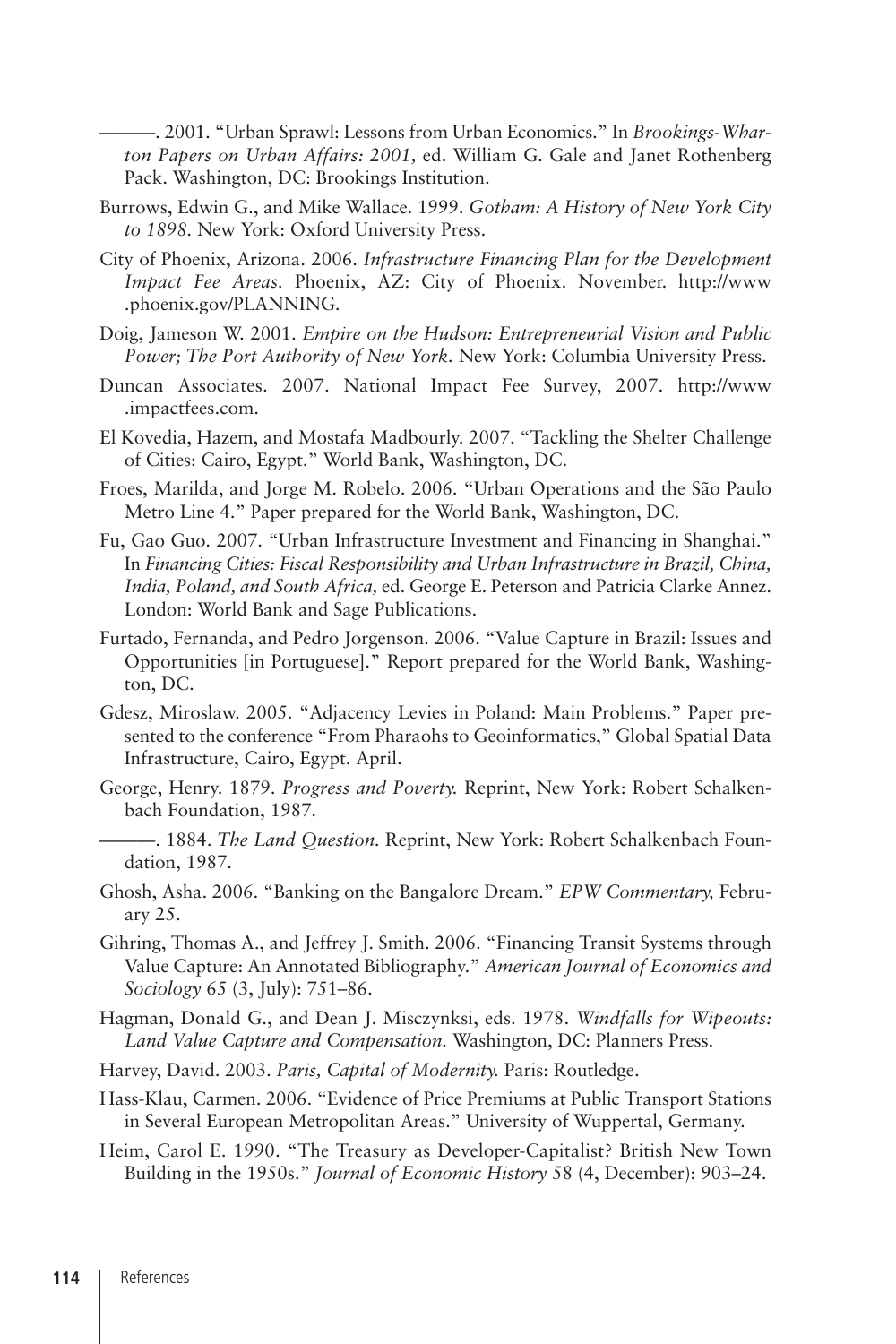- Henao González, Gloria. 2005. "Instrumentos para la recuperación de plusvalías en Bogotá." *Café de las ciudades* 4 (35, September): n.p.
- Hong, Yu-Hung, and Barrie Needham, eds. 2007. *Analyzing Land Adjustment: Economics, Law, and Collective Action.* Cambridge, MA: Lincoln Institute of Land Policy.
- IFC (International Finance Corporation). 2008. "Bogotá Street Rehabilitation: Summary of Proposed Investment." IFC, Washington, DC.
- Ingram, Gregory K. 2007. "Prioridades para el desarrollo urbano." Paper presented at the "Seminario 10 años de la ley 388 de 1997: Sus aportes al ordenamiento y de la consolidación de política de suelo," Universidad Nacional de Colombia, Instituto de Estudios Urbanos, Bogotá. May 24–25. http://www.territorioysuelo.org.
- Jaramillo, Samuel. 2001. *The Betterment Levy and Participation in Land Value Increments: The Colombian Experience.* Cambridge, MA: Lincoln Institute for Land Policy.
- Jones Lang LaSalle. 2004. "Land and Property Value Study: Assessing the Change in Land and Property Values Attributable to the Jubilee Line Extensions." Report prepared for Transport for London.
- Kaganova, Olga, and James McKellar, eds. 2006. *Managing Government Property Assets: International Experiences.* Washington, DC: Urban Institute.
- KPMG. 2006. *India's Airports: Now Boarding for Growth.* Mumbai: KPMG.
- Marchand, Bernard. 1993. *Paris: Histoire d'une ville; XIXe–XXe siècle.* Paris: Editions du Seuil.
- Massa-Gille, Geneviève. 1973. *Histoire des emprunts de la ville de Paris (1814–1875).* Paris: Commission des Travaux Historiques.
- Mikkelson, Jans Kramer. 2007. "Orestad, the Generator of the Oresund Region." Udenrigsministeriat, Copenhagen.
- Ming, Su, and Zhao Quanhou. 2007. "China: Fiscal Framework and Urban Infrastructure Finance." In *Financing Cities: Fiscal Responsibility and Urban Infrastructure in Brazil, China, India, Poland, and South Africa,* ed. George E. Peterson and Patricia Clarke Annez. London: World Bank and Sage Publications.
- Mitchell, Stephen R., and Anthony J. M. Vickers. 2003. "The Impact of the Jubilee Line Extension on Land Values." Working Paper 035M1, Lincoln Institute of Land Policy, Cambridge, MA.
- Orestad Corporation. 2005. *Annual Report 2005.* Copenhagen: Orestad Corporation.
	- ———. 2006. *Annual Report 2006.* Copenhagen: Orestad Corporation.
- ———. 2007. *Annual Report 2007.* Copenhagen: Orestad Corporation.
- Peterson, George E. 2005. "Report and Recommendations on Municipal Finance Situation in Amhara and Tigray Regions." Report prepared for the World Bank and government of Ethiopia, Urban Institute, Washington, DC.

———. 2006. "Municipal Asset Management: A Balance Sheet Approach." In *Managing Government Property Assets: International Experiences,* ed. Olga Kaganova and James McKellar. Washington, DC: Urban Institute.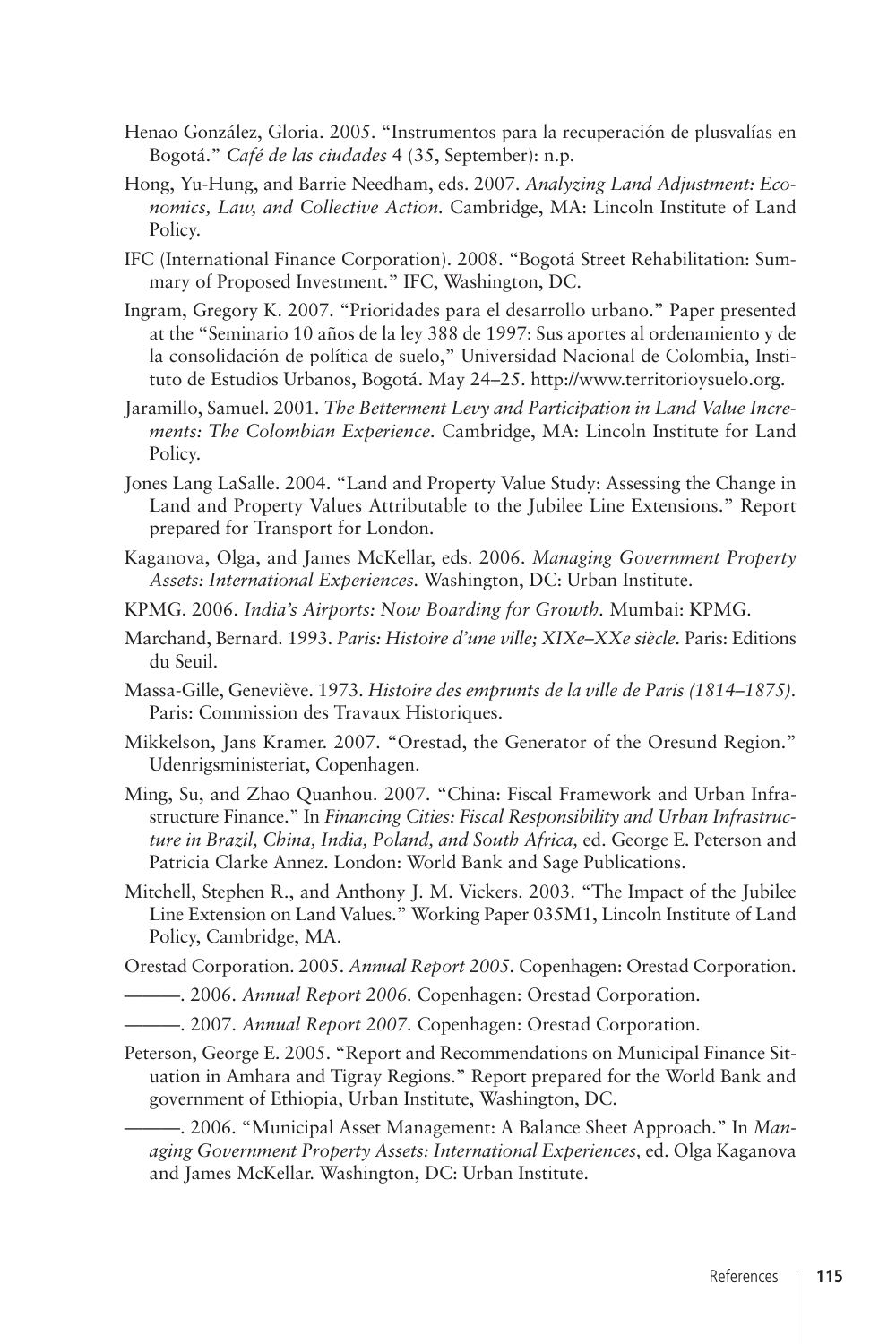———. 2007. "Land Leasing and Land Sale as an Infrastructure Financing Option." In *Financing Cities: Fiscal Responsibility and Urban Infrastructure in Brazil, China, India, Poland, and South Africa,* ed. George E. Peterson and Patricia Clarke Annez. London: World Bank and Sage Publications.

- Pinkney, David. 1957. "Money and Politics in the Rebuilding of Paris, 1860–1870." *Journal of Economic History* 17 (1, March): 45–61.
- Port Authority of New York and New Jersey. 2005. *Annual Report for 2005.* http://www.panynj.gov.
- ———. 2006. *Annual Report for 2006.* http://www.panynj.gov.
- ———. 2007a. *Annual Report for 2007.* http://www.panynj.gov.
- ———. 2007b. *Updated 2007–2016 Capital Investment Plan.* http://www.panynj.gov.
- Rajack, Robin. 2007. "Does the Ownership and Management of Public Land Matter to Market Outcomes?" Paper presented to the Urban Symposium "Urban Land Use and Urban Markets," World Bank, Washington, DC.
- Riley, Don. 2002. *Taken for a Ride: Trains, Taxpayers, and the Treasury.* London: Centre for Land Policy Studies.
- Rojas Rojas, Arturo Fernando. 2007. "Ley 388 de 1997: Una caja de herramientas para la construcción de un territorio común: Lecciones y aprendizajes de la experiencia de Bogotá." Paper presented at the conference "Seminario 10 años de la ley 388 de 1997: Sus aportes al ordenamiento urbano y a la consolidación de políticas de suelo," Universidad Nacional de Colombia, Instituto de Estudios Urbanos, Bogotá. May 24–25. http://www.territorioysuelo.org.
- RTI International. 2005. "Case Study on Mobilization of Private Capital in Bogotá, Colombia." Report prepared for the World Bank Municipal Task Force, Washington, DC.
- Saldies Barrenocha, Carmenza. 2007. "El ordenamiento territorial en Bogotá." Paper presented at the conference "Seminario 10 años de la ley 388 de 1997: Sus aportes al ordenamiento urbano y a la consolidación de políticas de suelo," Universidad Nacional de Colombia, Instituto de Estudios Urbanos, Bogotá. May 24–25. http://www.territorioysuelo.org.
- Salheen, Mohammed. 2006. "Cairo, Egypt." Presentation to the International Symposium "New Towns as a Concept for Sustainable Development of Megacity Regions?" Berlin Technische Universitat, September.
- Schafer, Rudolf. 2006. "New Towns as a Decongestion Strategy for Megacity Regions? The Cases of London and Cairo." Paper presented at the conference "New Towns as a Concept for the Sustainable Development of Megacity Regions?" Berlin Technische Universitat, September.
- Secretariat of the Committee on Infrastructure. 2006. *Financing Plan for Airports.* Delhi: Government of India.
- Serra, M. V., David Dowall, and D. M. da Motta. 2003. *Análise do mercado de solo urbano em metrópoles do Brasil: Recife.* Washington, DC: World Bank, Cities Alliance, Instituto de Pesquisa Econômica Aplicada, and Fundação de Desenvolvimento Municipal.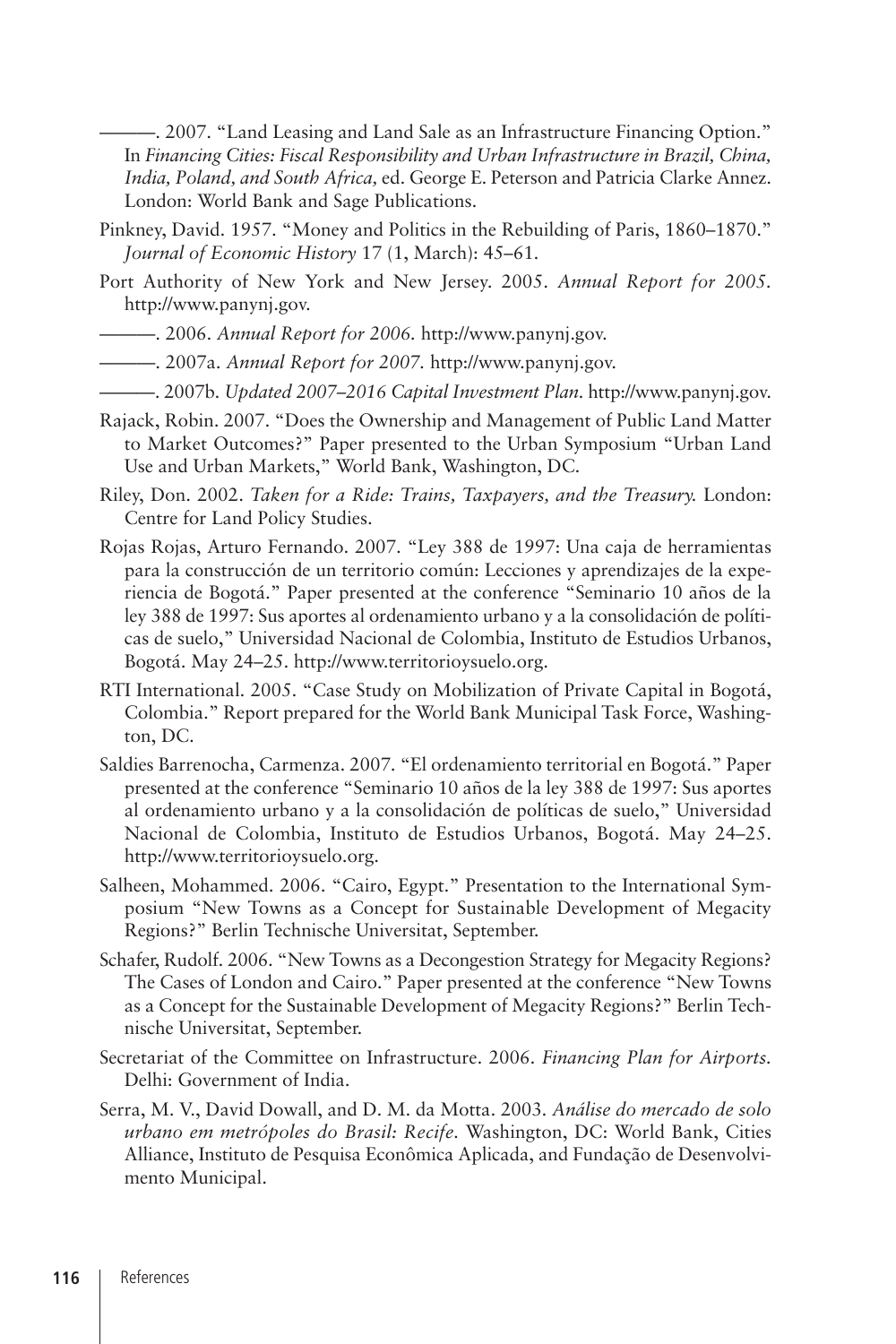- Smolka, Martim. 2007. "La regulación de los mercados de suelo en América Latina: Cuestiones claves." Paper presented at the "Seminario 10 años de la ley 388 de 1997: Sus aportes al ordenamiento urbano y la consolidación de políticas de suelo," Universidad Nacional de Colombia, Instituto de Estudios Urbanos, Bogotá. May 24–25. http://www.territorioysuelo.org.
- Tapananont, Napanant, Premsiri Kaseman, Sansance Srisukre, and Jarunan Suthiprapa. 1998. "A Case Study on Development Exaction for Distributor Road Construction in Bangkok." In *Proceedings of the Second International Expert Panel Meeting on Urban Infrastructure Development,* ed. Andrea Czarnecki, 347–63. Nagoya, Japan: United Nations Centre for Regional Development.
- United Kingdom, Her Majesty's Treasury. 2006. *Government Response to the Communities and Local Government Committee's Report on the Planning Grant Supplement.* London: Her Majesty's Treasury.
- United Nations. 1976. *Report of Habitat: United Nations Conference on Human Settlements, Vancouver, 31 May–11 June 1976.* Geneva: United Nations.
- UNESCAP (United Nations Economic and Social Commission for Asia and the Pacific). 1996. *Municipal Land Management in Asia: A Comparative Study.* Bangkok: UNESCAP.
- Vickrey, William S. 1997. "The City as a Firm." In *The Economics of Public Services,* ed. Martin S. Feldstein and Robert P. Inman. London: Macmillan.
- Wahba, Samah. 2007. "Management of Public Land Assets in Egypt: Improving Fiscal and Economic Benefits of Land Disposition." World Bank, Washington, DC.
- World Bank. 2006. *Egypt Public Land Management Study.* 2 vols. Washington, DC: World Bank.
- ———. 2007. "Ethiopia Urbanization Study." Draft. World Bank, Washington, DC.
- ———. 2008. "Turkey: Istanbul Financial Note." World Bank, Washington, DC.
- Yiu, C. Y. 2005. "The Effects of Expected Transport Improvements on Housing Prices." *Urban Studies 42* (1): 113–25.
- Zegras, Christopher. 2003. "Financing Transport Infrastructure in Developing Country Cities: Evaluation of and Lessons from Nascent Use of Impact Fees in Santiago de Chile." *Transport Research Record* 1839 (April): 81–88.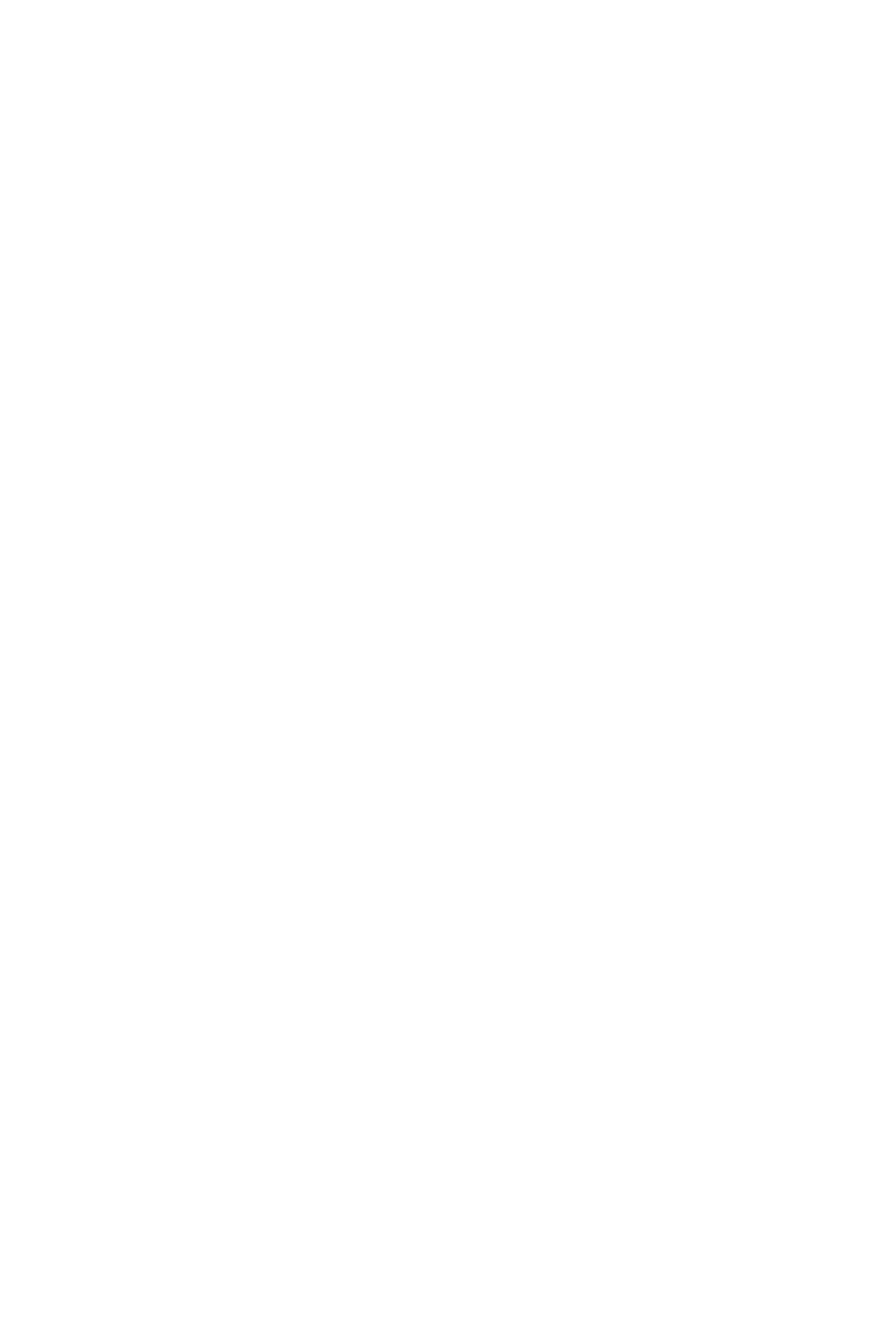# INDEX

Boxes, figures, notes, and tables are indicated by *b, f, n,* and *t,* respectively.

#### **A**

accelerated generation of revenue via land-based financing, 29, 103 accountability and transparency issues, 12, 110 acquisition and sale of private land. *See* eminent domain; value capture via land sale ADC (Andean Development Corporation), 63–64 airports Heathrow Airport, London, Crossrail access to, 25, 31, 69*n*3 India, airport construction in, 3*t*, 8, 25, 68–75, 69*t* Alexandria Company for Urban Development, 60*b* Alexandria, Egypt, 85 Algiers, Algeria, 81*n*1 Andean Development Corporation (ADC), 63–64 Arab Republic of Egypt. *See* Egypt, Arab Republic of Argentina, 64 Asia. *See also* specific countries development with rudimentary

infrastructure in, 32–33 financial crisis (1997), 28, 93*t*, 98 land acquisition rules in, 71, 72–74*t* land readjustment schemes in, 6, 31, 42, 59 auctions of public land, 11, 58, 96–98, 97*t*, 106 Australia (Sydney), betterment levies in, 38, 39–40I Ayala Land, 98

### **B**

balance sheet adjustment, land asset management as, 10, 21, 48–50, 49*t*, 81 Bandra-Kurla complex, Mumbai, India, 3*t*, 90–95, 92*t*, 93*t*, 104*t*, 110 Bangalore, India, greenfield international airport, 3*t*, 8, 25, 68, 69–75, 69*t*, 104*t* Bangladesh, 73*t*, 101 Barranquilla, Colombia, 64 Bases Conversion Development Authority (BCDA), Philippines, 98–101, 99t basic urban services, land-based financing for, 23*t*, 25–26, 110–11 BCDA (Bases Conversion Development Authority), Philippines, 98–101, 99*t* benefit capitalization, 32–33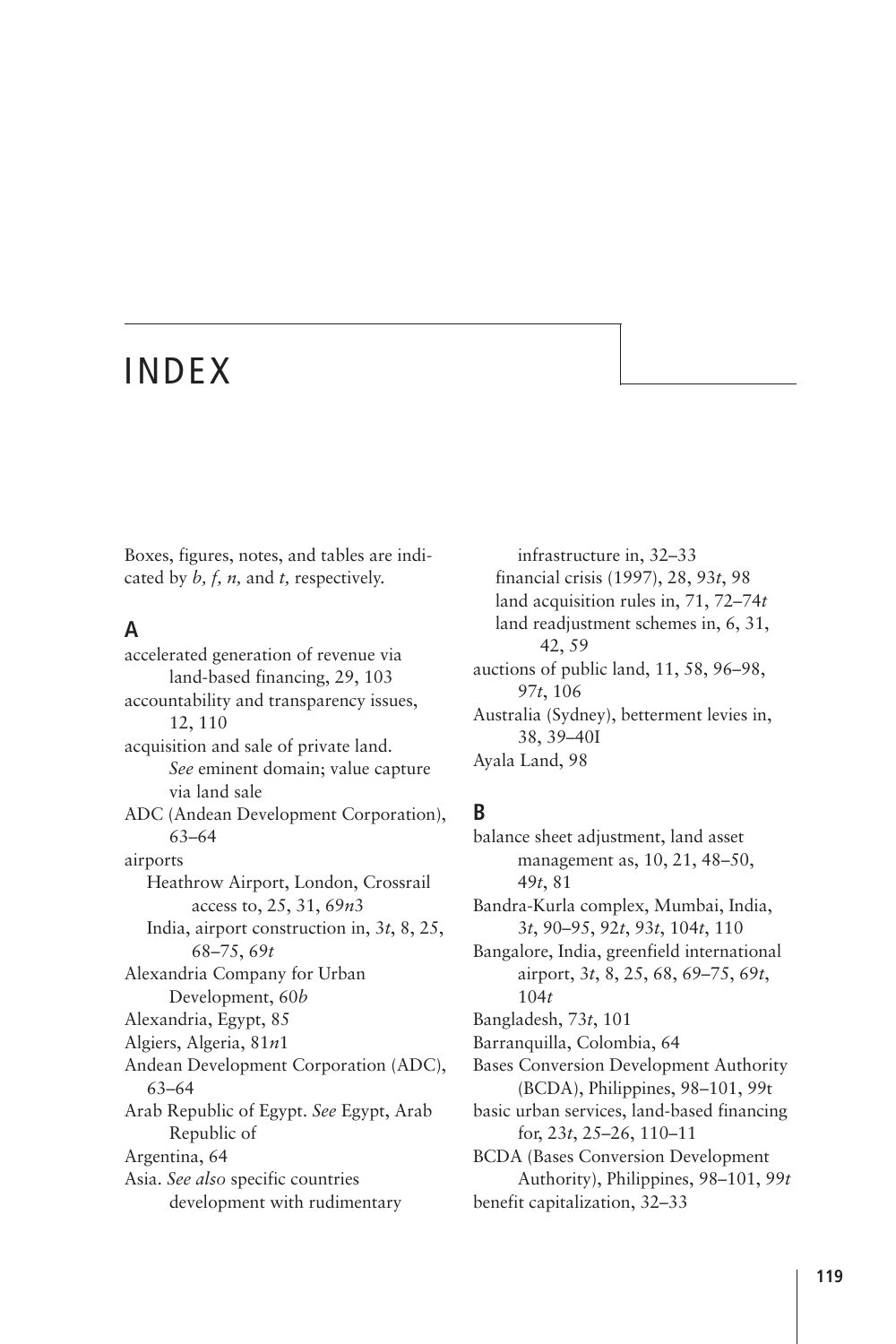benefit capture, 30 betterment levies, 6–7, 14*t*, 108*t* in developed countries, 36–38, 39–40*b* in developing countries, 4*t*, 6–7, 11, 61–64, 62*t*, 65*b*, 78*n*6 economic efficiency of, 22 modification of, 11, 63, 107 Spanish legal principles, Latin American levies drawing on, 6, 31, 36, 64 BIAL, 69–71 Black Economic Empowerment groups, South Africa, 88 Bogotá, Colombia road and highway improvements, 4*t*, 105*t* use of betterment levies in, 4*t*, 6–7, 61–64, 62*t*, 65*b*, 78*n*6, 105*t* Bombay. *See* Mumbai, India Bonifacio Global City, Metro Manila, Philippines, 10, 98–101, 99*t*, 105 Botswana, 81 Brazil betterment levies, applicability to, 64 Recife, economic efficiency of land-based financing in, 22–23, 23*t* São Paulo, sale of development rights in, 9, 76–77 Britain. *See* United Kingdom British Airports Authority, 25, 41, 69*n*3

# **C**

Cairo, Egypt land asset management in, 83 new towns of developer land sales financing, 7, 34, 56–61, 60*b* infrastructure requirements, 24 land asset management, 95–98, 97*t* NUCA, 7, 24, 56–59, 60*b* petro dollars invested in, 110 public-private partnerships, 57, 59, 60*b* road and highway improvements, 3*t*, 7, 24, 57, 58, 97*t*, 104*t* scale and magnitude of land-based

financing for, 3t, 20, 104t UK new town movement, influence of, 6, 31 *caisse de travaux,* 44*b* Calcutta (Kolkata), India, airport modernization, 68, 69*t* Cali, Colombia, betterment levies in, 62*t*, 64, 65*b*, 103 California impact fees in, 46 Mello-Roos legislation allowing collateralization of public land, 68*n*2 Campos Group, 98 Canary Wharf, London, 25, 38, 41 Cape Town, South Africa road and highway improvements, 4*t*, 86, 88 sale of Victoria and Albert waterfront, 4*t*, 10, 86–90, 87*t*, 103, 105*t*, 110 capital finance, land-financing techniques as instruments of, 4, 12–13, 19*t*, 49 capitalization of benefits into land values, 32–33 capturing land-value gains from private landholders. *See* value capture via land sale Carleton Center Office Building and Hotel, Johannesburg, South Africa, 89–90 Changsha, China importance of land assets to, 82–84, 83*t* urban highway construction in, 50, 66–68 Chennai, India, airport modernization, 68, 69*t* Chile, 64, 77–80 China Changsha importance of land assets to, 82–84, 83*t* urban highway construction in, 50, 66–68 economic efficiency of land-based financing in, 5, 105 eminent domain issues in, 8, 11, 75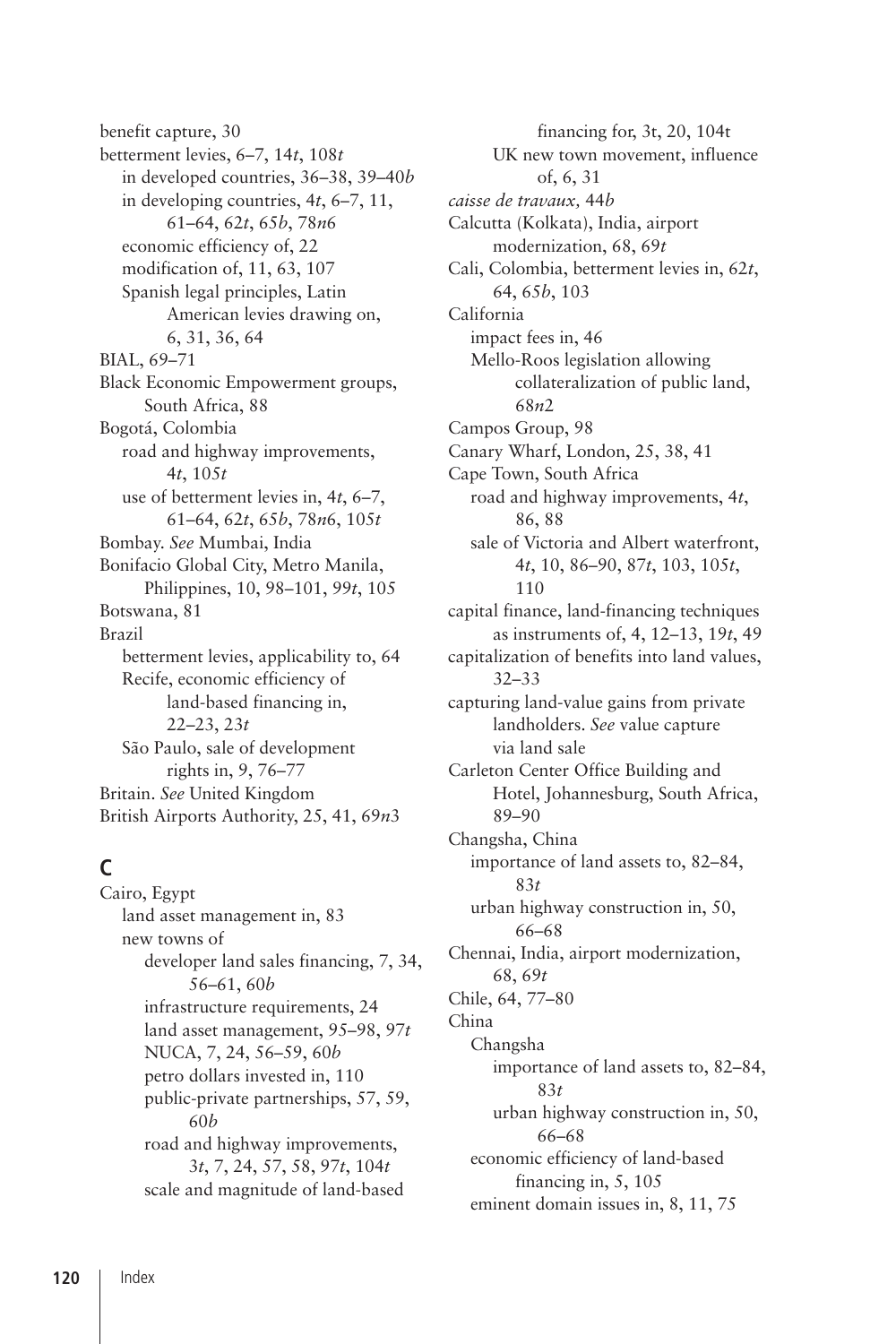land acquisition rules in, 72*t* land asset management in, 50, 81, 82–84, 83*t* municipal ownership of urban land in, 81, 82–84, 83*t* polluting industrial plants, conversion of, 5, 105 profit maximizing in, 28 scale and magnitude of land-based financing in, 20 time limitations on land-financing strategies, 12 UDICs, 82–83 value capture via land sale, 8, 66–68 volatility of land market, attempts to cool, 110 Clark base, Luzon Island, Philippines, 98, 100 collateralization of public land, 68 Colombia betterment levies in Barranquilla, 64 Bogotá, 4*t*, 6–7, 61–64, 62*t*, 65*b*, 78*n*6, 105*t* Cali, 62*t*, 64, 65*b*, 103 Medellín, 64 modification of, 11, 63, 107 road and highway improvements in Bogotá, 4*t*, 105*t contribución de valorización/contribución por mejoras. See* betterment levies contributions, voluntary or negotiated, 38–41, 45*n*2 corruption, x, 12, 28, 83, 110 cost recovery techniques. See developer exactments; impact fees created land (solo criado), 76 Crossrail commuter system, London, 25, 40–41 cyclical nature of urban land market, 12, 27–28, 110

# **D**

Dallas, Texas, land asset management in, 49–50, 49*t*, 83*t* Damac Holding, 96 Delhi, India

airport modernization, 68, 69*t* metro authority, 41 military property in, 101 Denmark, new community of Orestad in, 7, 33–34, 34–35*b*, 56 density regulations, 28–29 developed countries, land-based financing for urban infrastructure in, 31–50. *See also* specific cities and countries by name benefit capitalization, concept of, 32–33 betterment levies, 36–38, 39–40*b* developer exactions in, 45 developer land sales, 33–35 eminent domain in, 42, 66 historical instances, x, 1–2, 17–18, 26, 31, 33, 42, 43–44*b* impact fees in, 6, 9–10, 31, 45–48, 47*b*, 77–78 importance of studying, 5–6 land asset management, 48–50, 49*t*, 51–54*b* negotiated or voluntary contributions, 38–41, 45*n*2 new town development in, 33–35, 34–35*b* value capture, concept of, 32–33, 35–36 value capture via land sale, 41–44, 43–44*b* developer exactions, 9, 14*t*, 108*t* in developed countries, 45 in developing countries, 77 economic efficiency of, 22–23 developer land sales, 7, 14*t*, 108*t* in developed countries, 33–35, 34–35*b* in developing countries, 56–61, 60*b* developing countries, land-based financing for urban infrastructure in, 55–80. *See also* specific cities and countries by name betterment levies, 4*t*, 6–7, 11, 61–64, 62*t*, 65*b*, 78*n*6 developer exactions, 77 developer land sales for new towns, 56–61, 60*b* development rights, sale of, 9, 76–77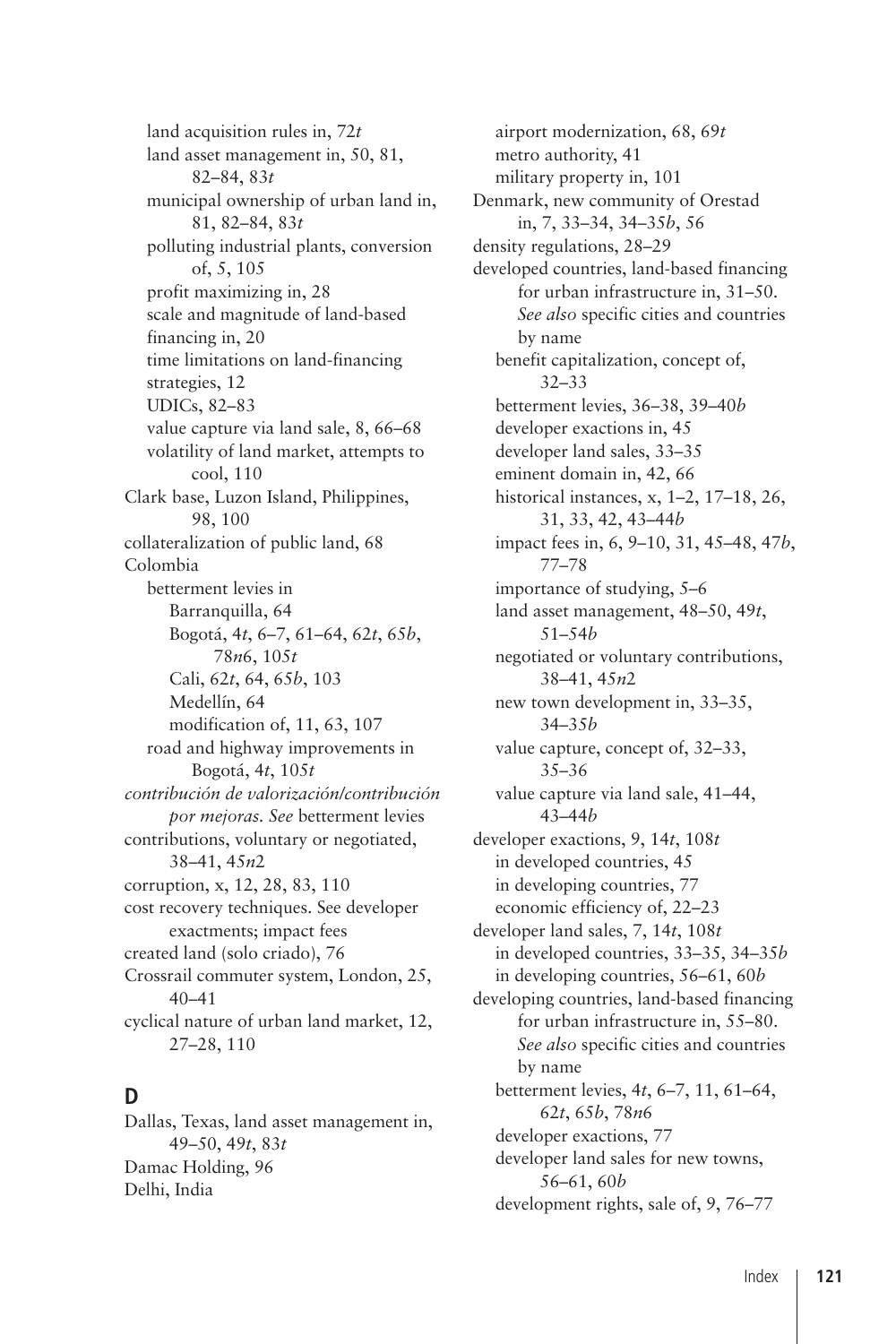eminent domain, 8, 11, 66, 75–76 impact fees, 77–80 land asset management. *See under* land asset management scale and magnitude of, 2, 3–4*t* value capture via land sale. *See under*  value capture via land sale development rights, sale of, 9, 76–77 Dhaka, Bangladesh, 73*t*, 101 DLF, 41 Dubai, United Arab Emirates, 88, 110

### **E**

economic efficiency of land-based financing, 2–5, 22–23, 23*t*, 103–6 Ecuador, 64 Egypt, Arab Republic of Alexandria, land asset management in, 85 auctions of public land in, 11, 58, 106 Cairo. *See* Cairo, Egypt land asset management in, 11, 85, 95–98, 97*t*, 106 municipal ownership of urban land in, 81 new town movement in UK, influence of, 6, 31 NUCA, 7, 24, 56–59, 60*b* Public Asset Management Initiative, 95–98, 97*t* eminent domain, 8–9, 15*t*, 109*t* amount of land acquired by, 8, 42, 66, 70–71 conflicts as risk of land-based financing, 28 in developed countries, 42, 66 in developing countries, 8, 11, 66, 75–76 legal and regulatory framework for, 43*b*, 44, 71, 72–74*t* national policy and international agency opportunities, 11, 107 valuation of land at acquisition, 41–42, 66 Ethiopia auctions of public land in, 11, 106 basic urban services, land-based

financing for, 26 municipal ownership of urban land in, 81, 82–83 negotiated or voluntary contributions by kebeles in, 40 expropriation. *See* eminent domain

# **F**

Faria Lima Urban Operation, São Paulo, Brazil, 76–77 financing urban infrastructure land-based financing. *See* land-based financing for urban infrastructure traditional means of, ix, 19 floor space index (FSI) rights, sale of, 77 Fort Bonifacio land sale and development, Metro Manila, Philippines, 10, 98–101, 99*t*, 105 France in 19th century, land-based financing of rebuilding of Paris, 2, 17–18, 42, 43–44*b* FSI (floor space index) rights, sale of, 77

# **G**

George, Henry, 107 Great Britain. *See* United Kingdom greenfield airport construction in India, 3*t*, 8, 25, 68–75, 69*t*

### **H**

Habitat Conference on Human Settlements, 36 Haussmann, Baron, 2, 17, 18, 42, 43–44*b* Heathrow Airport, London, 25, 31, 69*n*3 highways. *See* road and highway improvements historical instances of land-based financing, x, 1–2, 17–18, 26, 31, 33, 42, 43–44*b* Ho Chi Minh City, Vietnam, 81*n*1 Honduras, 64 Hong Kong, China, 27–28, 81 Hue, Vietnam, 74*t* Hyderabad, India, greenfield international airport, 25, 68, 69*t*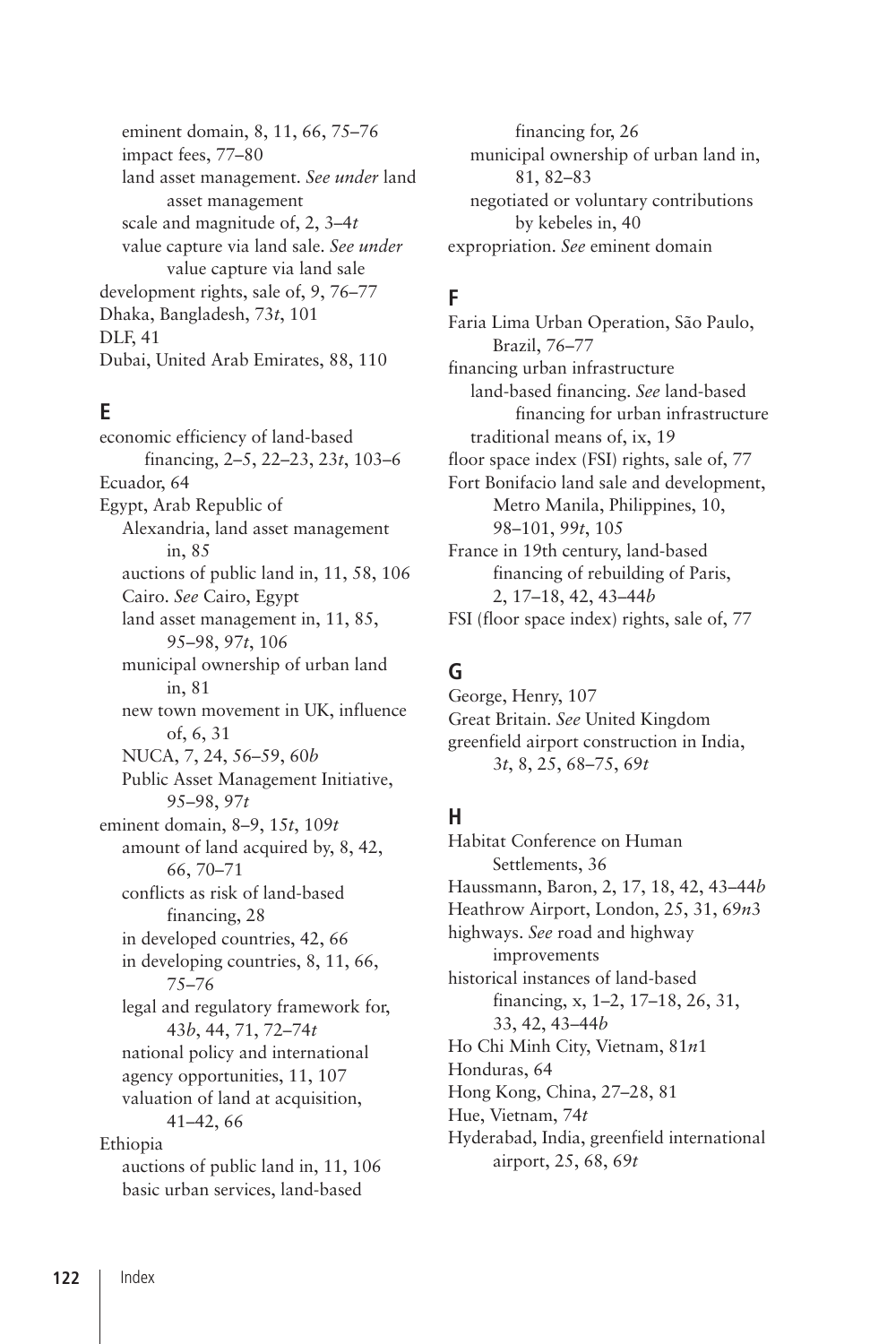#### **I**

IFC (International Finance Corporation), 63–64 impact fees, 9–10, 15*t*, 109*t* in developed countries, 6, 9–10, 31, 45–48, 47*b*, 77–78 in developing countries, 77–80 economic efficiency of, 22–23 modification of, 11, 107 in-kind contributions, UK, 45*n*2 India airport construction in, 3*t*, 8, 25, 68–75, 69*t* Bangalore airport, 3*t*, 8, 25, 68, 69–75, 69*t*, 104*t* Chennai airport, 68, 69*t* Delhi. *See* Delhi, India eminent domain issues in, 8, 11, 75 Hyderabad airport, 25, 68, 69*t* Jaipur, 95 JN-NURM, 90 Karnataka (state), 8, 69–70, 75 Kolkata airport, 68, 69*t* land acquisition rules in, 71*n*4, 72–73*t* land asset management in, 90–95, 92*t*, 93*t* Maharashtra (state), 77, 90, 91 Mall of India project, 41 Mumbai. *See* Mumbai, India new town movement in UK, influence of, 6, 31 Rajasthan (state), 95 UDAs, 94–95 value capture via land sale, 8 industrial plants in China, conversion of, 5, 105 international agency assistance, 10–11, 106–7 International Finance Corporation (IFC), 63–64 Iran, Islamic Republic of, 61 Istanbul, Turkey municipal bus station and other land sales debt, as means of handling, 84, 103 economic efficiency of land-based financing, 5, 105 as land asset management, 10,

84–86, 85*t* petro dollars invested in, 110 scale and magnitude of land-based financing via, 4*t*, 105*t* public ownership of urban land in, 81*n*1 Istithmar, 88

## **J**

Jaipur, India, 95 Japan, land readjustment schemes in, 6, 31, 42, 59 Jawaharlal Nehru National Urban Renewal Mission (JN-NURM), India, 90 JLE (Jubilee Line Extension) of London underground, 37–38, 40 Johannesburg, South Africa, Carleton Center Office Building and Hotel, 89–90

Jubilee Line Extension (JLE) of London underground, 37–38, 40

## **K**

Karachi, Pakistan, 73*t* Karnataka (state), India, 8, 69–70, 75 kebeles (neighborhood communities) in Ethiopia, 40 Kolkata, India, airport modernization, 68, 69*t* Korea, Republic of land readjustment schemes, 6, 31, 42, 59 Pusan, public ownership of urban land in, 81*n*1 Kuwait, 61 Kyrgyz Republic, 81

# **L**

land asset management, 10, 14*t*, 30, 108*t* auctions, 11, 58, 96–98, 97*t*, 106 as balance sheet adjustment, 10, 21, 48–50, 49*t*, 81 in developed countries, 48–50, 49*t*, 51–54*b* in developing countries, 81–101 Cairo, Egypt, Public Asset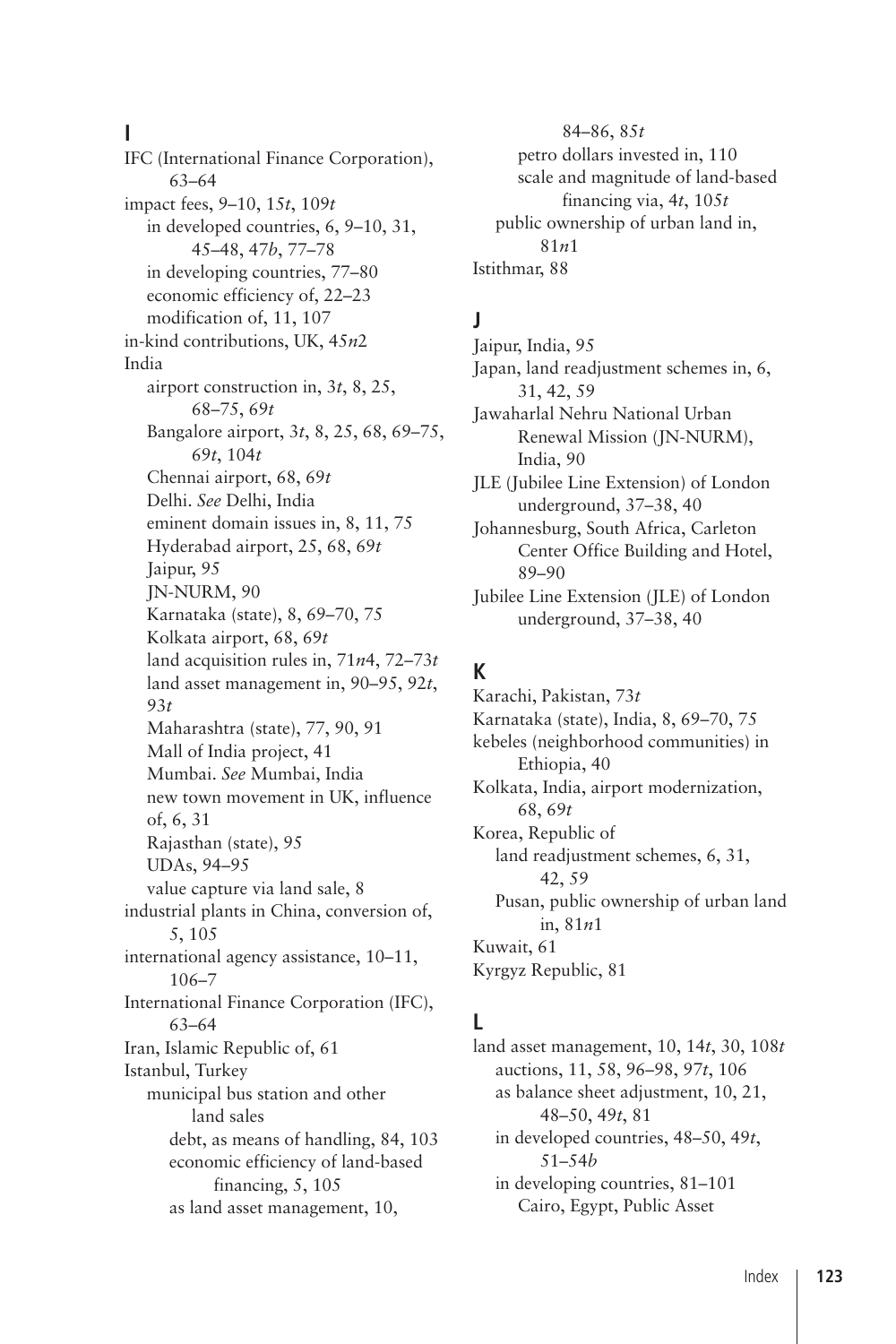Management Initiative, 95–98, 97*t* Cape Town, South Africa, sale of Victoria and Albert waterfront, 4*t* Changsha, China, importance of land assets to, 82–84, 83*t* Fort Bonifacio land sale and development, Metro Manila, Philippines, 10, 98–101, 99*t* Mumbai, India, Bandra-Kurla complex land sales, 90–95, 92*t*, 93*t* ownership of urban land in, 81–84, 83*t* public agency *vs.* state or municipal land ownership, 82, 85–86, 96–98 public-private partnership aspects of, 14*t*, 27, 82 strategic preparation for, 11, 106 land-based financing for urban infrastructure, ix–xi, 1–13, 17–30, 103–11 advantages of, 29, 103–6 for basic urban services, 23*t*, 25–26, 110–11 as capital finance, 4, 12–13, 19*t*, 49 in developed countries. *See* developed countries, land-based financing for urban infrastructure in economic efficiency of, 2–5, 22–23, 23*t* guidelines for selecting strategy of, 13, 14–15*t*, 108–9*t* historical instances of, x, 1–2, 17–18, 26, 31, 33, 42, 43–44*b* international agency assistance with, 10–11, 106–7 major investment projects, 24–25 as market finance, 2, 21–22 national policy opportunities, 10–11, 106–7 new towns. *See* new development public-private partnership opportunities provided by, 5, 26–27, 106 rapidity of urban growth and, 23 risks and limitations of, x, 12–13, 27–29, 110–11

scale and magnitude of, 2, 3–4*t*, 20–21, 103, 104–5*t* types of land-financing instruments, 5–10, 14–15*t*, 108–9*t* land readjustment schemes in Asia, 6, 31, 42, 59. *See also* value capture via land sale Latin America. *See also* specific countries Colombian betterment levy modifications, wider application of, 64 development with rudimentary infrastructure in, 32–33 Spanish legal principles, betterment levies drawing on, 6, 31, 36, 64 legal and regulatory framework auctions of public land, 11, 58, 96–98, 97*t*, 106 eminent domain, 43*b*, 44, 71, 72–74*t* impact fees, 46, 48 Spanish legal principles, Latin American betterment levies drawing on, 6, 31, 36, 64 zoning and density regulations, 28–29 London Canary Wharf, 25, 38, 41 Crossrail commuter system, 25, 40–41 Great Fire of (1666), rebuilding following, 17 Heathrow Airport, 25, 31, 69*n*3 JLE, 37–38, 40 London and Regional Group, 88

#### **M**

Madinaty, 60*b* Maharashtra (state), India, 77, 90, 91 major investment projects, land-based financing for, 24–25 Mall of India project, 41 Manila, Philippines, Fort Bonifacio land sale and development, 10, 98–101, 99*t*, 105 market finance, land-based financing as, 2, 21–22 marshland, creation of Bandra-Kurla complex, Mumbai, India, from, 5, 91, 92*t*, 105 maximization of revenues, 28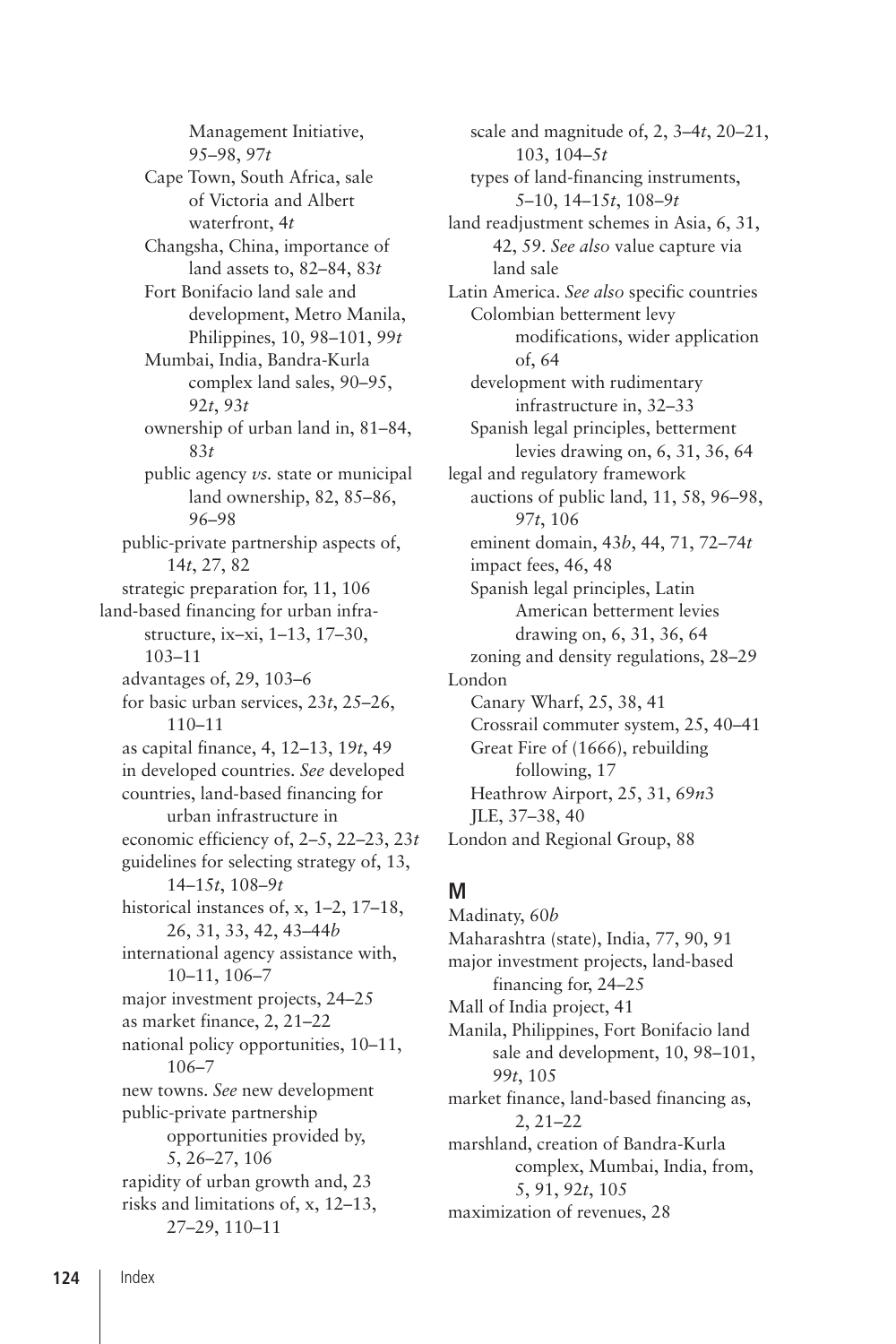Medellín, Colombia, 64 Mello-Roos legislation, California, 68*n*2 Metro Manila, Philippines, Fort Bonifacio land sale and development, 10, 98–101, 99*t*, 105 metro systems Delhi metro authority, 41 London Crossrail commuter system, 25, 40–41 JLE, 37–38, 40 Mumbai, India, urban transport program, 3*t*, 41 Orestad-Copenhagen, Denmark, 7, 34–35*b* São Paulo, Brazil, 9, 76–77 value capture and, 35–36 Mexico, 64 Middle East and North Africa. *See also*  specific countries new towns, developer land sales financing for, 34, 56, 59–61 public ownership of desert lands in, 56, 59 military property, sale and development of, 10, 98–101, 99*t* MMRDA (Mumbai Metropolitan Regional Development Authority), India, 4*t*, 90–95, 92*t*, 93*t*, 104*t* Morocco, 60–61 Moscow, 81*n*1 Mumbai, India airport modernization, 68, 69*t* Bandra-Kurla complex, land sale from, 3*t*, 90–95, 92*t*, 93*t*, 104*t*, 110 developer exactions in, 10 development (impact) fees, potential use of, 48 economic efficiency of land-based financing in, 5, 105 FSI, increase in, 77 Rail Land Development Authority, 94 scale and magnitude of land-based financing in, 3t, 20, 104*t* SEZs in Navi (New) Mumbai, 24 urban transport program, 3*t*, 41 Mumbai Metropolitan Regional Development Authority (MMRDA), India, 4*t*, 90–95,

92*t*, 93*t*, 104*t*

#### **N**

Napoleon III, 17 national policy opportunities, 10–11, 106–7 negotiated or voluntary contributions, 38–41, 45*n*2 new development Cairo. *See under* Cairo, Egypt in developed countries, 33–35, 34–35*b* developer land sales financing. *See* developer land sales in developing countries, 56–61, 60*b* infrastructure requirements for, 24 Orestad, Denmark, 7, 33–34, 34–35*b*, 56 UK new town movement, modern influence of, 6, 31, 33 New Towns Development Corporation, UK, 33 New Urban Communities Authority (NUCA), Egypt, 7, 24, 56–59, 60*b* New York City 19th century land-based financing in, 1–2, 17, 18 land asset management in, 10 World Trade Center, 10, 50, 51–54*b*,  $86$ North Africa and Middle East. *See also*  specific countries new towns, developer land sales financing for, 34, 56, 59–61 public ownership of desert lands in, 56, 59 NUCA (New Urban Communities Authority), Egypt, 7, 24, 56–59,

# **O**

off-budget financing, 44*b* Orestad, Denmark, 7, 33–34, 34–35*b*, 56 ownership of urban land in developing countries, 81–82

#### **P**

Pakistan, 73*t*

60*b*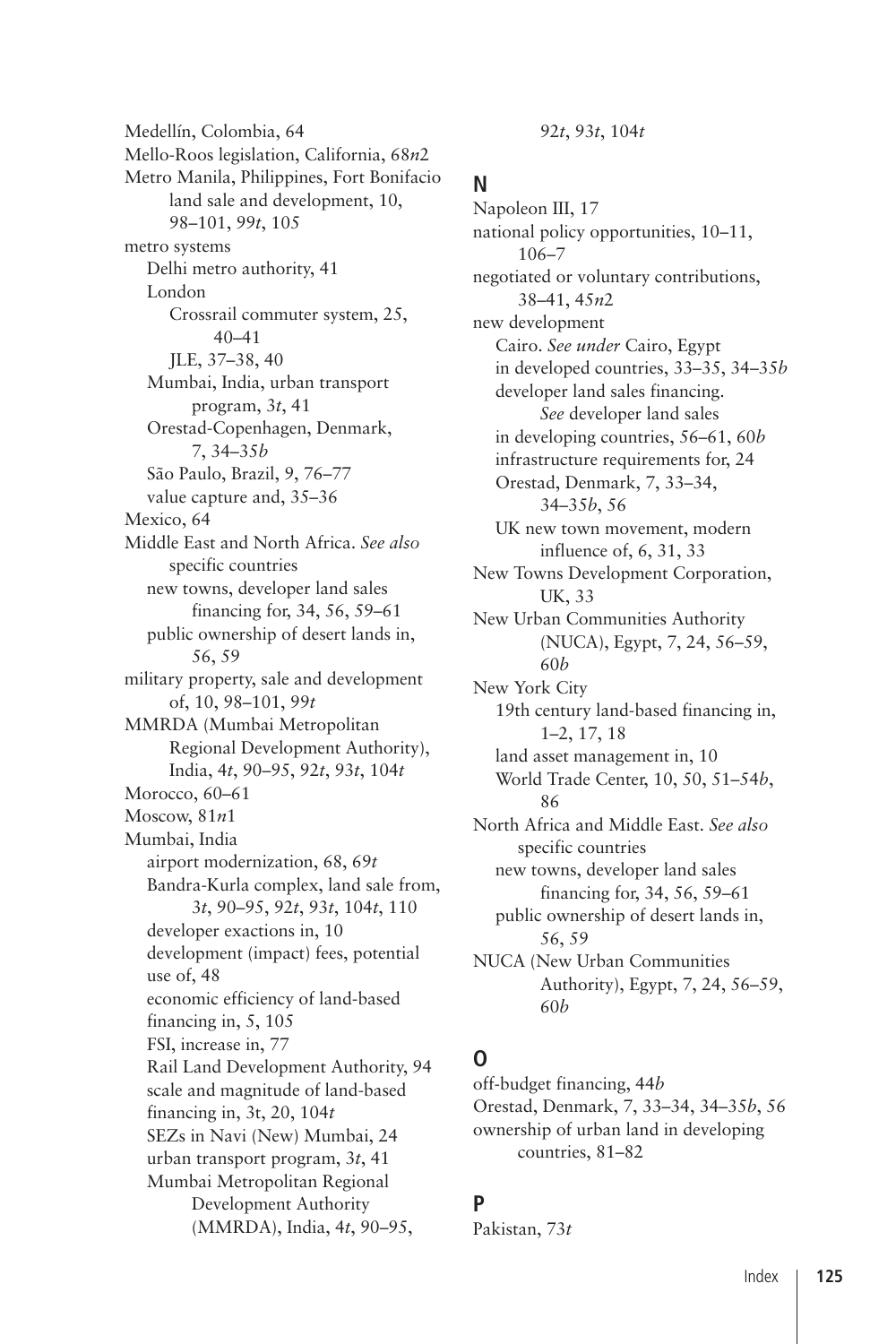Panama, 64 Paris in 19th century, land-based financing in, 2, 17–18, 42, 43–44*b* Peru, 64 petro dollars, recycling of, 110 Philippines, Fort Bonifacio land sale and development, Metro Manila, 10, 98–101, 99*t*, 105 Phoenix, Arizona, impact fees in, 46–48, 47*b* Poland betterment levies in, 38, 39*b* public of urban land in, 81*n*1 policy opportunities, 10–11, 106–7 polluting industrial plants in China, con version of, 5, 105 Port Authority of New York and New Jersey and World Trade Center, 10, 50, 51–54*b*, 86 Port Elizabeth beachfront, South Africa,  $9<sub>0</sub>$ price volatility of urban land market, 12, 27–28, 110 private land, public acquisition and resale of. *See* value capture via land sale profit maximizing, 28 Propnet, 86, 88 proportionate share rule, impact fees, 45, 48 Public Asset Management Initiative, Egypt, 95 public land acquisition and resale of private land. *See* eminent domain; value capture via land sale auctions of, 11, 58, 96–98, 97*t*, 106 collateralization of, 68 developer purchase and resale of, 14t, 56, 108*t*. *See also* developer land sales sale or lease of. *See* land asset management urban land in developing countries, ownership of, 81–82 public policy opportunities, 10–11, 106–7 public-private partnerships Cairo new towns, construction of, 57, 59, 60*b*

India, airport construction in, 68, 69*t*, 71–75 in land asset management, 14*t*, 27, 82, 108*t* opportunities provided by land-based financing for, 5, 26–27, 106 Paris, rebuilding of, 44*b* private investment in public infrastructure in return for land, 14*t*, 26–27, 108*t* in value capture via land sale, 64 public transit systems. *See* metro systems Pusan, Republic of Korea, 81*n*1

### **Q**

Qatar, 110

### **R**

Rail Land Development Authority, Mumbai, India, 94 Rajasthan (state), India, 95 Ramos, Maria, 89 rational nexus rule, impact fees, 45, 48 Recife, Brazil, 22–23, 23*t* regulatory regime. See legal and regulatory framework Reliance Group, 24 Republic of Korea land readjustment schemes, 6, 31, 42, 59 Pusan, public ownership of urban land in, 81*n*1 Republic of Yemen, 60–61 República Boliviana de Venezuela, 64 road and highway improvements Bangalore, India, 3*t*, 8, 70, 104*t* basic urban services, land-based financing for, 23*t*, 25–26, 110–11 Bogotá, Colombia, 4*t*, 105*t* Bonifacio Global City, Metro Manila, Philippines, 99*t* Cairo, Egypt, 3*t*, 7, 24, 57, 58, 97*t*, 104*t* Cape Town, South Africa, 4*t*, 86, 88 Changsha, China, 50, 66–68 as major investment projects, 24 new town requirements, 7, 33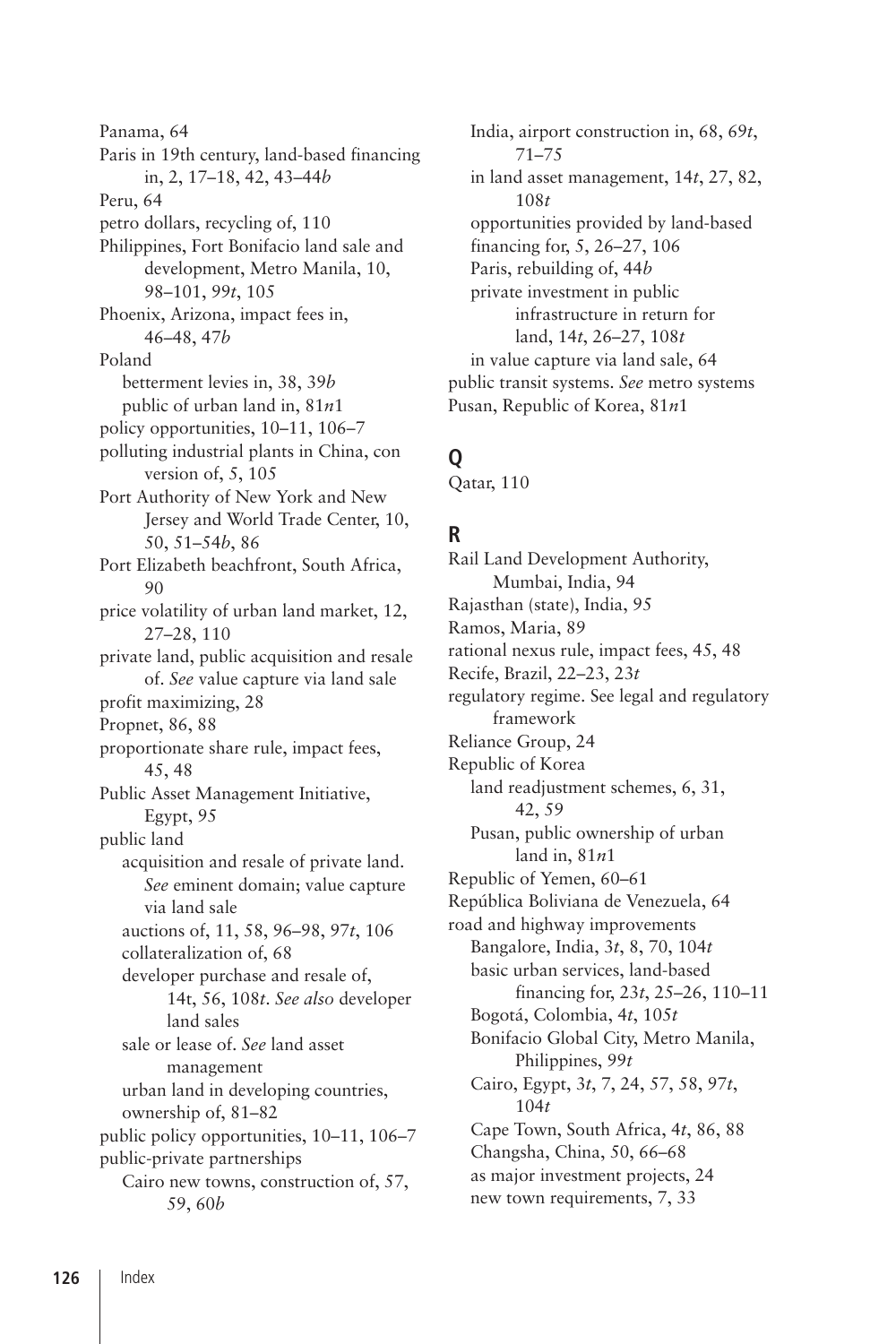public-private partnerships, 8, 27 Santiago, Chile, 78–79, 80 value capture via land sale, 8, 36 Russian Federation, 81

#### **S**

Santiago, Chile, impact fees in, 77–80 São Paulo, Brazil, sale of development rights in, 9, 76–77 Saudi Arabia, 60–61, 97*t*, 110 section 106 payments, UK, 45*n*2 sewage services, land-based financing for, 23*t*, 25–26, 110–11 SEZs. See special economic zones sharing of land-value gains by public and private sector partners, 27 Shoup Anomaly, 36 Siemens, 8, 69 Sierra, Katherine, xi Singapore, 81, 100 *solo criado* (created land), 76 South Africa Cape Town road and highway improvements, 4*t*, 86, 88 sale of Victoria and Albert waterfront, 4*t*, 10, 86–90, 87*t*, 103, 105*t*, 110 Johannesburg, Carleton Center Office Building and Hotel, 89–90 Port Elizabeth beachfront, 90 strategic land asset management in, 11, 106 South African Airways, 88 Spanish legal principles, Latin American betterment levies drawing on, 6, 31, 36, 64 special economic zones (SEZs) Navi (New) Mumbai, India, 24 Subic and Clark bases, Luzon Island, Philippines, 100 Subic base, Luzon Island, Philippines, 98, 100 subways. *See* metro systems Sydney, Australia, betterment levies in, 38, 39–40*b* Szczecin, Poland, 39*b*

#### **T**

takings. *See* eminent domain Tigray (province), Ethiopia, 40 time limitations on land-financing strategies, 12 transcontinental railroads in US, construction of, 26 Transnet, 86–90, 87*t*, 103 transparency and accountability issues, 12, 110 transportation. *See* metro systems; road and highway improvements Tunisia, 34, 60–61 Turkey. *See* Istanbul, Turkey Tweed, Boss, 18

# **U**

UDAs (Urban Development Authorities), India, 94–95 UDICs (urban development and investment corporations), China, 82–83 United Arab Emirates, 88, 96, 97*t*, 110 United Kingdom betterment levies in, 36 developer exactments (section 106 payments and in-kind contributions) in, 45*n*2 London. *See* London new town movement in, 6, 31, 33 United States betterment levies in, 37 California impact fees in, 46 Mello-Roos legislation allowing collateralization of public land, 68*n*2 Dallas, Texas, land asset management in, 49–50, 49*t*, 83*t* developer exactions in, 77 impact fees in, 6, 9–10, 31, 45, 46–48, 47*b*, 77–78 negotiated or voluntary contributions in, 38–40 New York City. *See* New York City Philippines military compounds, sale and development of,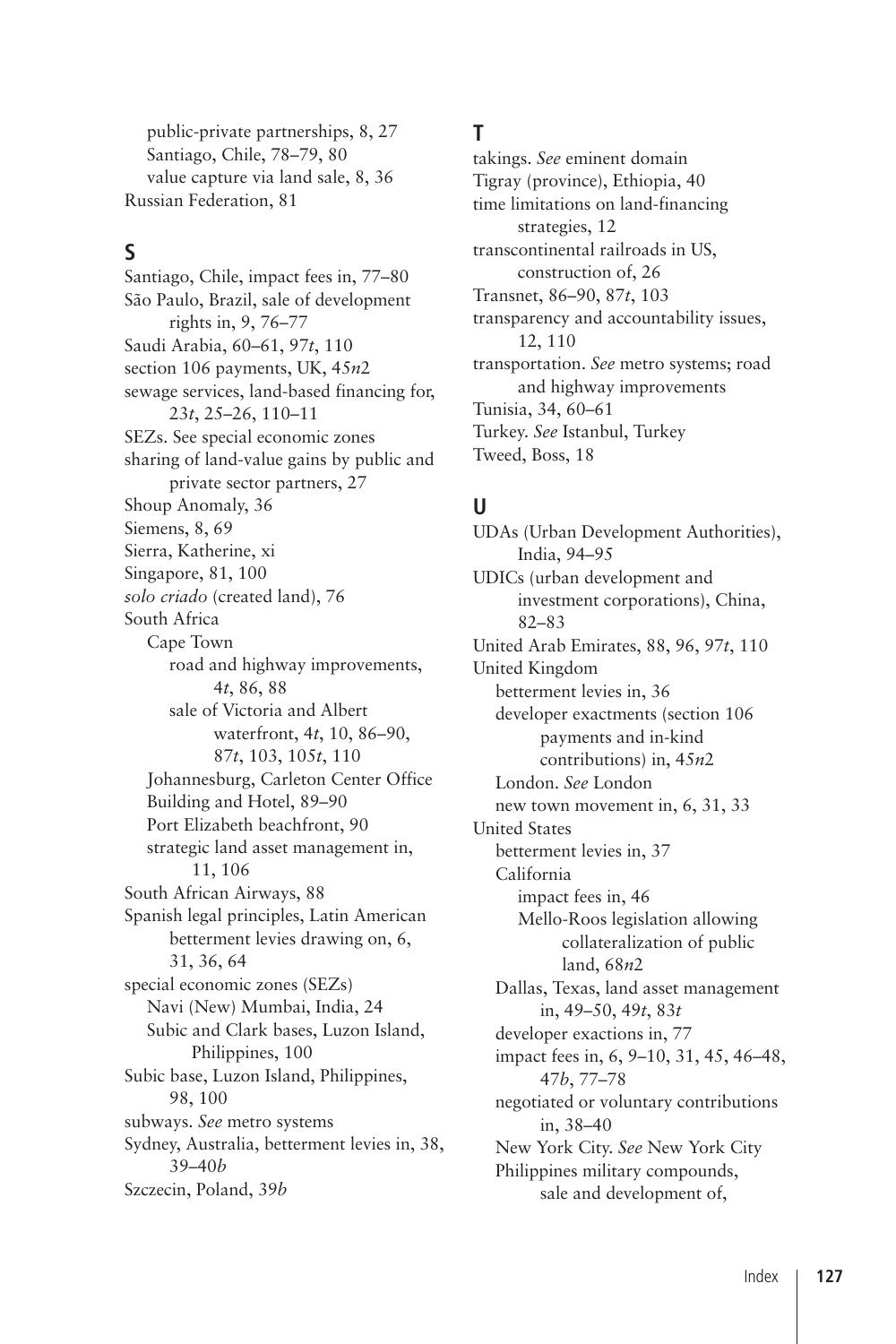10, 98–101, 99*t* Phoenix, Arizona, impact fees in, 46–48, 47*b* transcontinental railroads, construction of, 26 urban development and investment corporations (UDICs), China, 82–83 Urban Development Authorities (UDAs), India, 94–95 Urban Growth Management Initiative, World Bank, 81*n*1 urban infrastructure financing land-based. *See* land-based financing for urban infrastructure traditional means of, ix, 19

# **V**

value capture betterment levies. See betterment levies concept of, 32–33, 35–36 negotiated or voluntary contributions, 38–41 via land sale. *See* value capture via land sale value capture via land sale, 7–8, 15*t*, 109*t* allocation of profits, 42 amount of land acquired, 42 in developed countries, 41–44, 43–44*b* in developing countries, 8, 64–76 eminent domain, 11, 66, 75–76 urban highway construction in Changsha, China, 66–68 eminent domain issues associated with. *See* eminent domain land readjustment schemes in Asia, 6, 31, 42, 59 public-private partnership opportunities, 64 valuation of land at acquisition, 41–42 Venezuela, República Boliviana de, 64 Victoria and Albert waterfront, Cape Town, South Africa, 4*t*, 10, 86–90, 87*t*, 103, 105*t* Vietnam, 74*t*, 81 Villamor Air Force Base, Philippines, 98, 101

volatility of urban land market, 12, 27–28, 110 voluntary or negotiated contributions, 38–41, 45*n*2

### **W**

Warsaw, 81*n*1 water services, land-based financing for, 23*t*, 25–26, 110–11 World Bank importance of land-based financing to work of, x–xi on land asset management, 98 Mumbai, India, urban transport program, 94 on sale of development rights in São Paulo, Brazil, 77 Urban Growth Management Initiative, 81*n*1 World Trade Center, New York City, 10, 50, 51–54*b*, 86

# **Y**

Yemen, Republic of, 60–61

# **Z**

zoning regulations, 28–29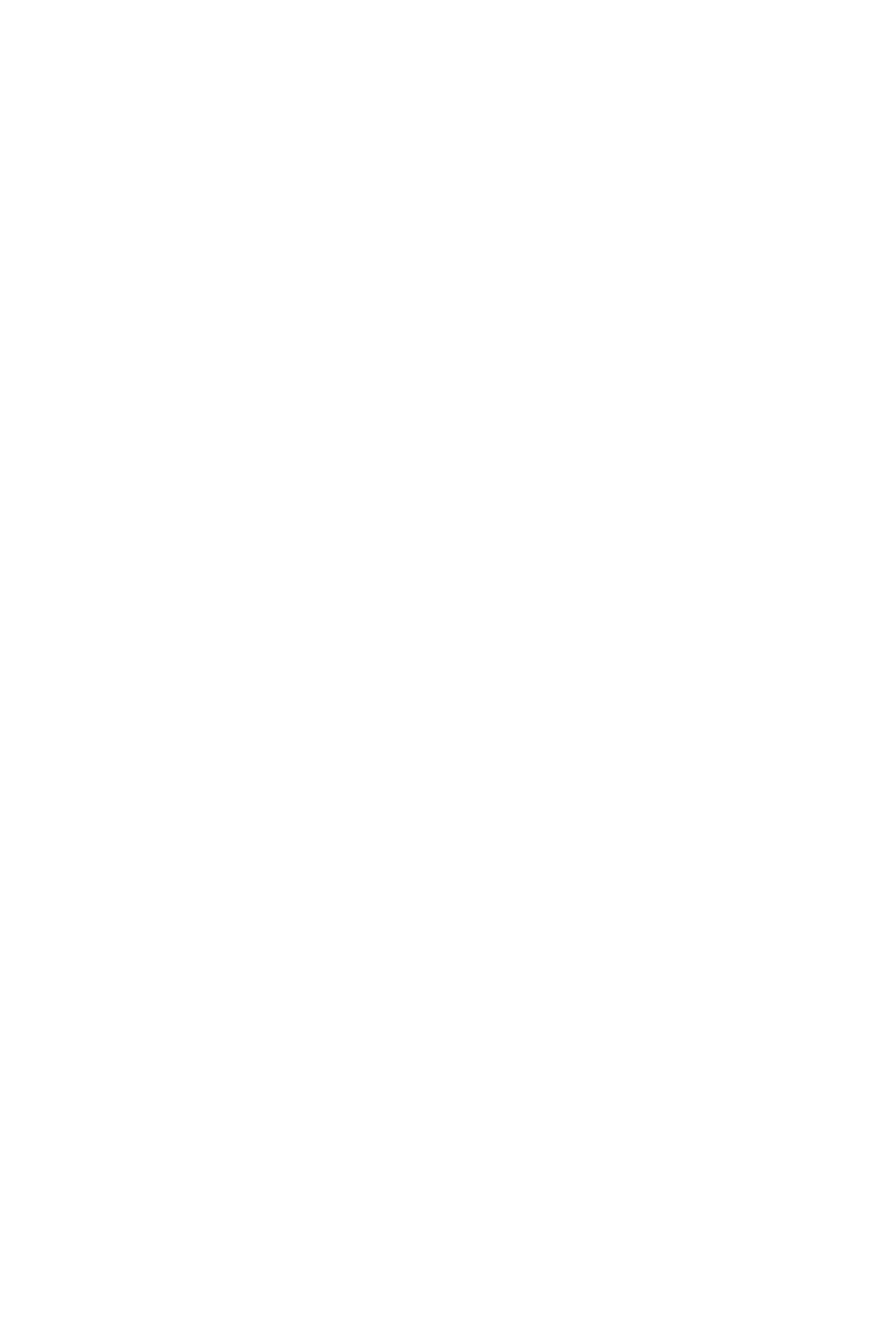#### **ECO-AUDIT**

#### *Environmental Benefits Statement*

The World Bank is committed to preserving endangered forests and natural resources. The Office of the Publisher has chosen to print *Unlocking Land Values to Finance Urban Infrastructure* on recycled paper with 30 percent postconsumer fiber in accordance with the recommended standards for paper usage set by the Green Press Initiative, a nonprofit program supporting publishers in using fiber that is not sourced from endangered forests. For more information, visit www.greenpressinitiative.org.

Saved:

- 6 trees
- 27 million British thermal units of total energy
- 4,097 pounds of net greenhouse gases
- 13,300 gallons of waste water
- 1,570 pounds of solid waste